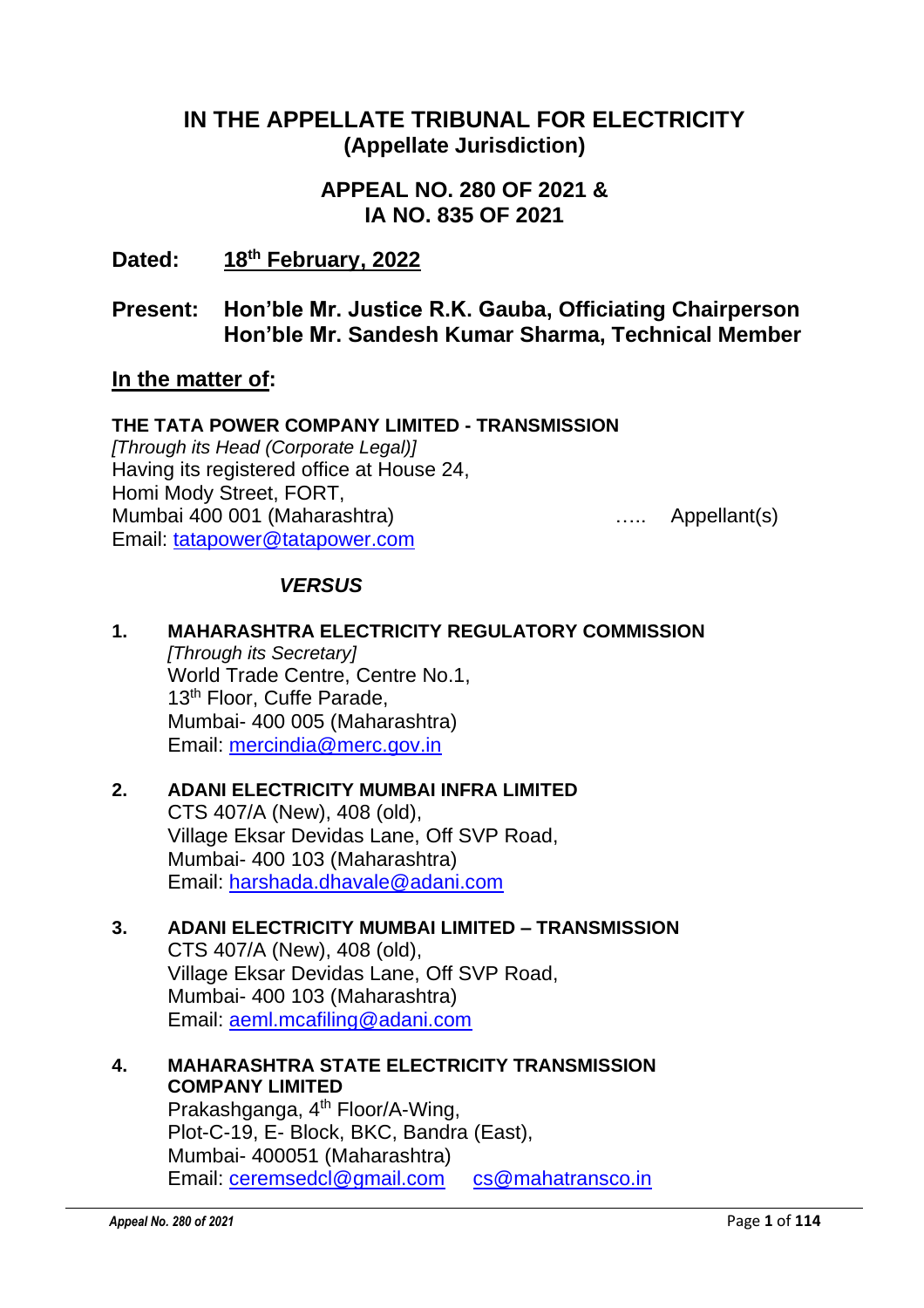#### **5. GOVERNMENT OF MAHARASHTRA**

*[Through its Chairman]* Empowered Committee for Transmission Projects, Department of Industries, Power and Labor, Mantralaya, Churchgate, Mumbai-400 020 (Maharashtra) ….. Respondents

| Counsel for the Appellant (s)       | Mr. Sanjay Sen, Sr. Adv.<br>Mr. S. Ventakesh<br>Ms. Mandakini Ghosh<br>Mr. Suhael Buttan<br>Mr. Siddharth Joshi<br>Mr. Anant Singh<br>Mr. Aashwyn Singh |  |
|-------------------------------------|---------------------------------------------------------------------------------------------------------------------------------------------------------|--|
| Counsel for the Respondent (s)<br>÷ | Mr. Buddy Ranganadhan<br>Ms. Pratiti Rungta R-1                                                                                                         |  |
|                                     | Mr. Sajan Poovayya, Sr. Adv.<br>Ms. Deepa Chawan                                                                                                        |  |

Ms. Deepa Chawan Mr. Hemant Singh Mr. Mridul Chakravarty Mr. Shivanshu Singh Mr. Harshit Singh Mrs. Reshma Nathani Mr. Tushar Srivastava Mr. Sharan Balakrishnan Ms, Raksha for R-2 & 3 **Mr. Deepak Nargolkar, Sr. Adv.**

Mr. Sudhanshu S. Choudhari Mr. Mahesh Shinde for R-4

Mr. Sudhanshu Choudhari Mr. Mahesh Shinde for R-5

# **J U D G M E N T**

# **PER HON'BLE MR. JUSTICE R.K. GAUBA, OFFICIATING CHAIRPERSON**

*PREFATORY*

*1.* The first Respondent, *Maharashtra Electricity Regulatory Commission* (hereinafter "MERC" or "the State Commission" or "the Commission"), by Order dated 21.03.2021, has granted Transmission License for the proposed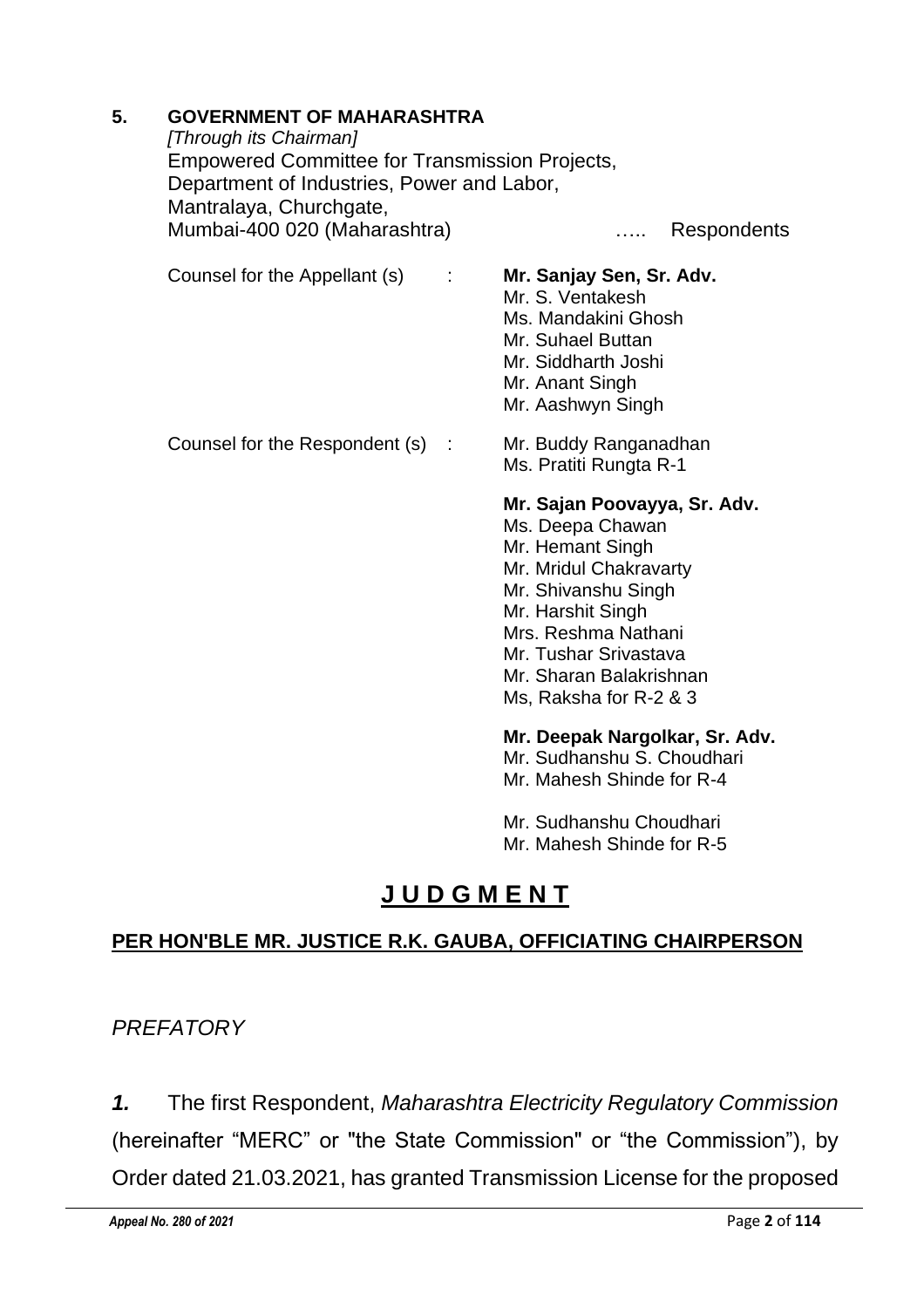1000 MW HVDC (VSC based) link between 400 kV MSETCL Kudus & 220 kV AEML Aarey EHV Station (for short, "*HVDC Transmission Project*") in favor of the second Respondent *Adani Electricity Mumbai Infra Limited* (for short, "AEMIL"). The Order was passed in Case No. 190/2020 filed by AEMIL and the third Respondent *Adani Electricity Mumbai Limited- Transmission* (for short, "AEML-T") - collectively referred as "*the Original Applicants*" under Section 14 read with Section 15 of the Electricity Act, 2003 and *Maharashtra Electricity Regulatory Commission (Transmission License Conditions) Regulation, 2004* (hereinafter, "the Transmission License Regulations"). The Appellant, *Tata Power Company Limited- Transmission* (hereinafter, "TPC-T" or "the Appellant"), claiming to have an interest at stake has come up by the appeal at hand challenging the said order contending that the grant of license is unlawful and improper since the process of *Tariff Based Competitive Bidding* (for short, "TBCB"), it being dominant route, under section 63 of the Act has been bypassed, against public interest, and that the power vested In the fifth Respondent - *Empowered Committee for Transmission Projects* (for short, "EC") of the *Government of Maharashtra* ("GoM") – to consider award a project of such magnitude through TBCB route, in terms of Resolution dated 04.01.2019 promulgated by GoM, has been usurped.

*2.* The array of parties includes the *Maharashtra State Electricity Transmission Company Limited* ("MSETCL"), the *State Transmission Utility* ("STU"), impleaded as the fourth Respondent, it having been part of the deliberative and consultative exercise leading to the grant of license, lack of prompt action or initiative attributed to It, or some of its inputs, having attracted adverse comment by the Commission.

*3.* It may be mentioned here that the appellant had first approached the High Court of Bombay invoking its writ jurisdiction to mount a challenge to the impugned order dated 21.03.2021 but it was allowed to withdraw the said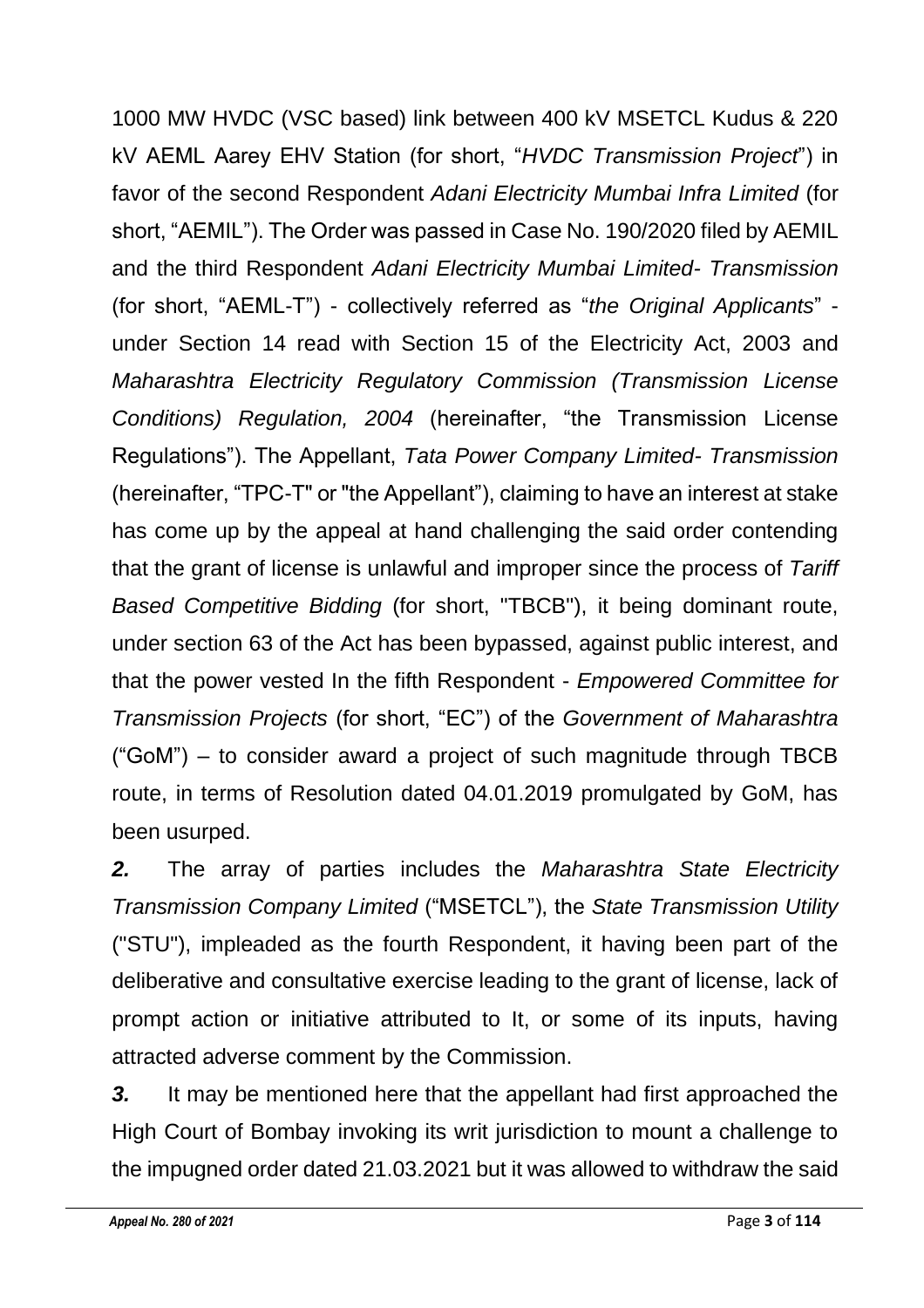writ petition (no. 10887/2021) by Order dated 11.05.2021 and granted liberty to file a statutory appeal before this tribunal, the present appeal having thus been filed on 24.05.2021.

*4.* It Is fairly conceded by the learned counsel for all parties that the core issue to be addressed, and on which the result of this challenge would hinge, is as to whether the subject matter of the license granted by the Impugned order is a new project within the meaning and scope of GoM Resolution dated 04.01.2019 and the guidelines governing TBCB.

# *THE LEGAL FRAMEWORK*

*5.* It would be advantageous to bear in mind the legal regime governing the field, to aid in comprehending the issues urged for consideration, before narrating the factual matrix, in its chronology. Since the subject matter of this dispute concerns development of a transmission asset, our focus will primarily be on statutory and regulatory provisions relevant to transmission licensing, operation, maintenance, tariff etc.

*6.* The subject of "*Electricity*" is included (entry 38) in the concurrent list of the Seventh Schedule appended to the Constitution of India. It is, however, governed by the Electricity Act, 2003 (Act no. 36 of 2003), passed by Parliament, brought into force from 10.06.2003. The law has been enacted with the avowed aims, *inter alia*, of "*taking measures conducive to development of electricity industry, promoting competition therein, protecting interest of consumers and supply of electricity to all areas, rationalisation of electricity tariff, ensuring transparent policies regarding subsidies, promotion of efficient and environmentally benign policies*" and to achieve these objectives it has created a special machinery including the *Central Electricity Authority* ("CEA"), the *Electricity Regulatory Commissions* ("ERCs") and this *Appellate Tribunal*, besides other fora and agencies. While delicensing the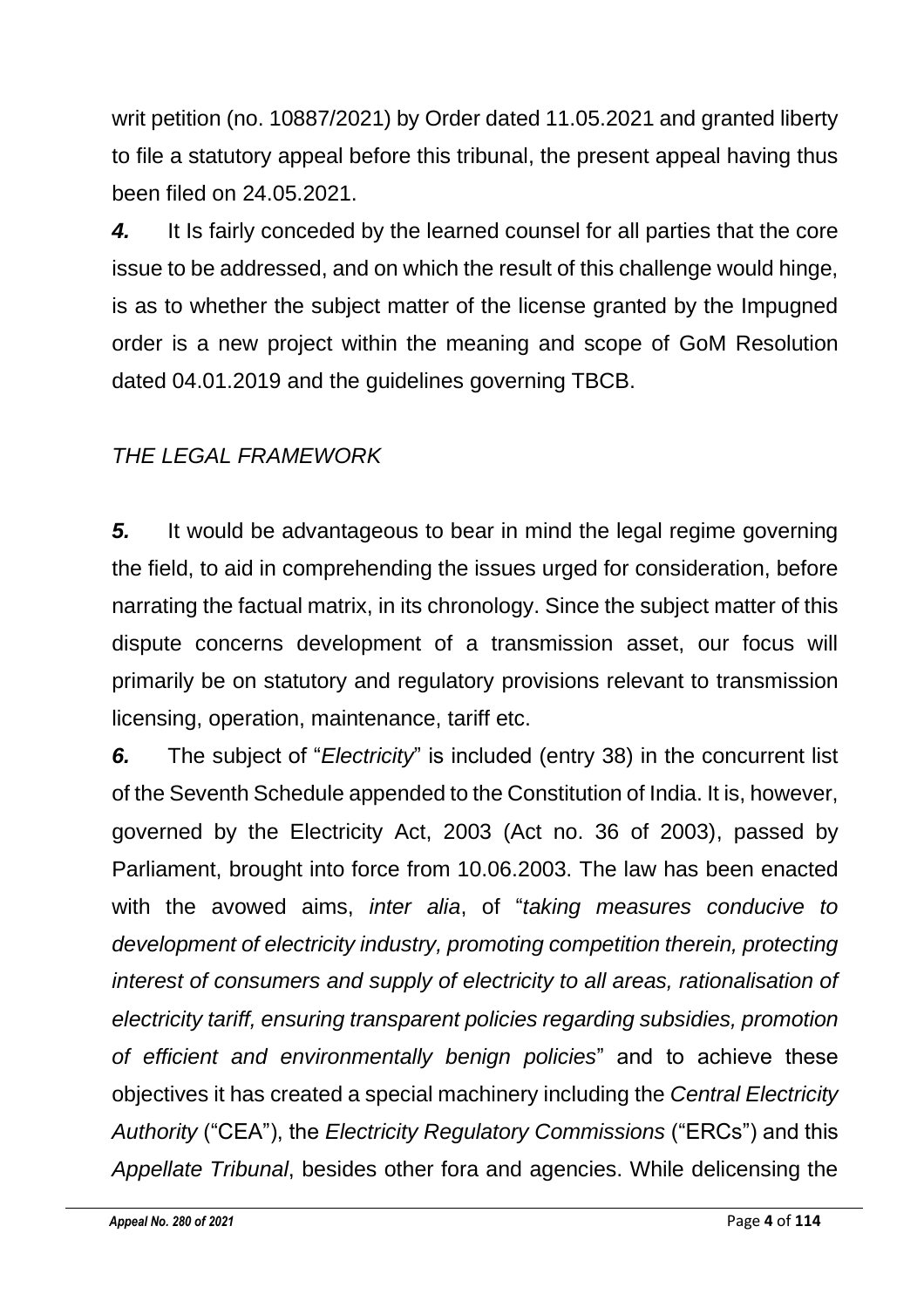activity of generation of electricity, it has streamlined the related business of transmission, distribution and trading in electricity, bringing them under the control, watchful gaze or oversight of the regulatory authorities. It is important to bear in mind that by virtue of the proviso to Article 162 of the Constitution of India, the executive power of the State is "*subject to, and limited by, executive power expressly conferred by (the) Constitution or by any law made by Parliament upon the Union or authorities thereof*".

*7.* The Electricity Act has established the *Central Electricity Authority* ("CEA"), by Section 70, conferring upon it the status of a high-level expert body with major role in guiding the electricity sector on the path of achieving the objective of ensuring availability of cost-effective quality power to each nook and corner of the country. Its functions and role are laid down thus:

> "*73. Functions and duties of Authority.– The Authority shall perform such functions and duties as the Central Government may prescribe or direct, and in particular to–*

*(a) advise the Central Government on the matters relating to the national electricity policy, formulate short-term and perspective plans for development of the electricity system and co-ordinate the activities of the planning agencies for the optimal utilisation of resources to subserve the interests of the national economy and to provide reliable and affordable electricity for all consumers;* 

*(b) specify the technical standards for construction of electrical plants, electric lines and connectivity to the grid;* 

*(c) specify the safety requirements for construction, operation and maintenance of electrical plants and electric lines;* 

*(d) specify the Grid Standards for operation and maintenance of transmission lines;* 

*(e) specify the conditions for installation of meters for transmission and supply of electricity;* 

*(f) promote and assist in the timely completion of schemes and projects for improving and augmenting the electricity system;* 

*(g) promote measures for advancing the skill of persons engaged in the electricity industry;* 

*(h) advise the Central Government on any matter on which its advice is sought or make recommendation to that Government on any matter if, in the opinion of the Authority, the recommendation would help in improving the generation, transmission, trading, distribution and utilisation of electricity;* 

*(i) collect and record the data concerning the generation, transmission, trading, distribution and utilisation of electricity and carry out studies relating to cost, efficiency, competitiveness and such like matters;*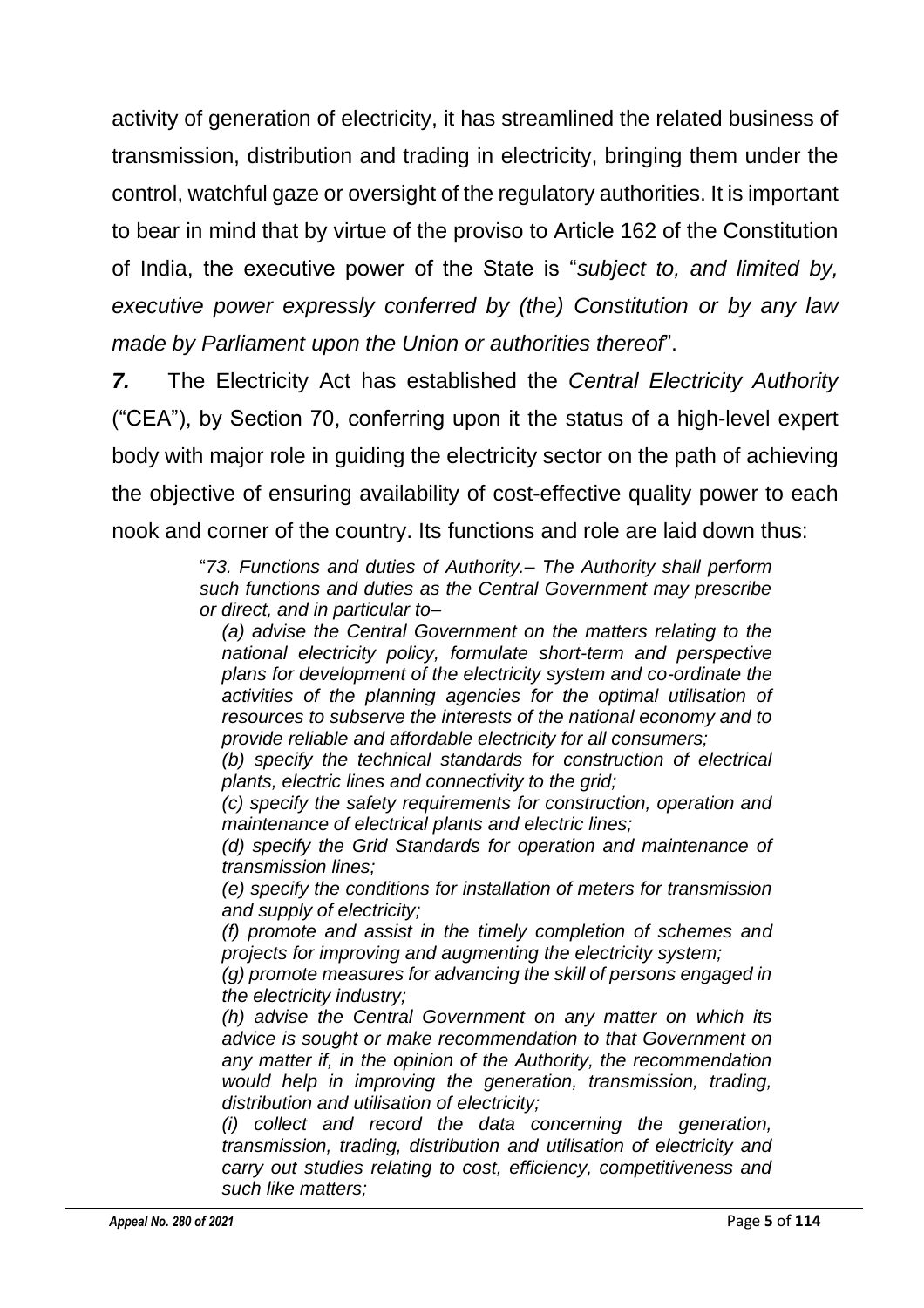*(j) make public from time to time the information secured under this Act, and provide for the publication of reports and investigations; (k) promote research in matters affecting the generation, transmission, distribution and trading of electricity; (l) carry out, or cause to be carried out, any investigation for the purposes of generating or transmitting or distributing electricity; (m) advise any State Government, licensees or the generating companies on such matters which shall enable them to operate and maintain the electricity system under their ownership or control in an improved manner and where necessary, in co-ordination with any other Government, licensee or the generating company owning or having the control of another electricity system; (n) advise the Appropriate Government and the Appropriate Commission on all technical matters relating to generation, transmission and distribution of electricity; and* 

*(o) discharge such other functions as may be provided under this Act."*

*8.* The provisions contained in sections 14 and 15 of Electricity Act which deal with grant of license may be extracted, to the extent necessary, for the present discussion:

> "*14. Grant of licence.–The Appropriate Commission may, on an application made to it under section 15, grant a licence to any person–*

*(a) to transmit electricity as a transmission licensee; or* 

*(b) to distribute electricity as a distribution licensee; or (c) to undertake trading in electricity as an electricity trader,* 

*in any area as may be specified in the licence:*

*Provided that any person engaged in the business of transmission or supply of electricity under the provisions of the repealed laws or any Act specified in the Schedule on or before the appointed date shall be deemed to be a licensee under this Act for such period as may be stipulated in the licence, clearance or approval granted to him under the repealed laws or such Act specified in the Schedule, and the provisions of the repealed laws or such Act specified in the Schedule in respect of such licence shall apply for a period of one year from the date of commencement of this Act or such earlier period as may be specified, at the request of the licensee, by the Appropriate Commission and thereafter the provisions of this Act shall apply to such business:*

*Provided further that the Central Transmission Utility or the State Transmission Utility shall be deemed to be a transmission licensee under this Act:* 

*…*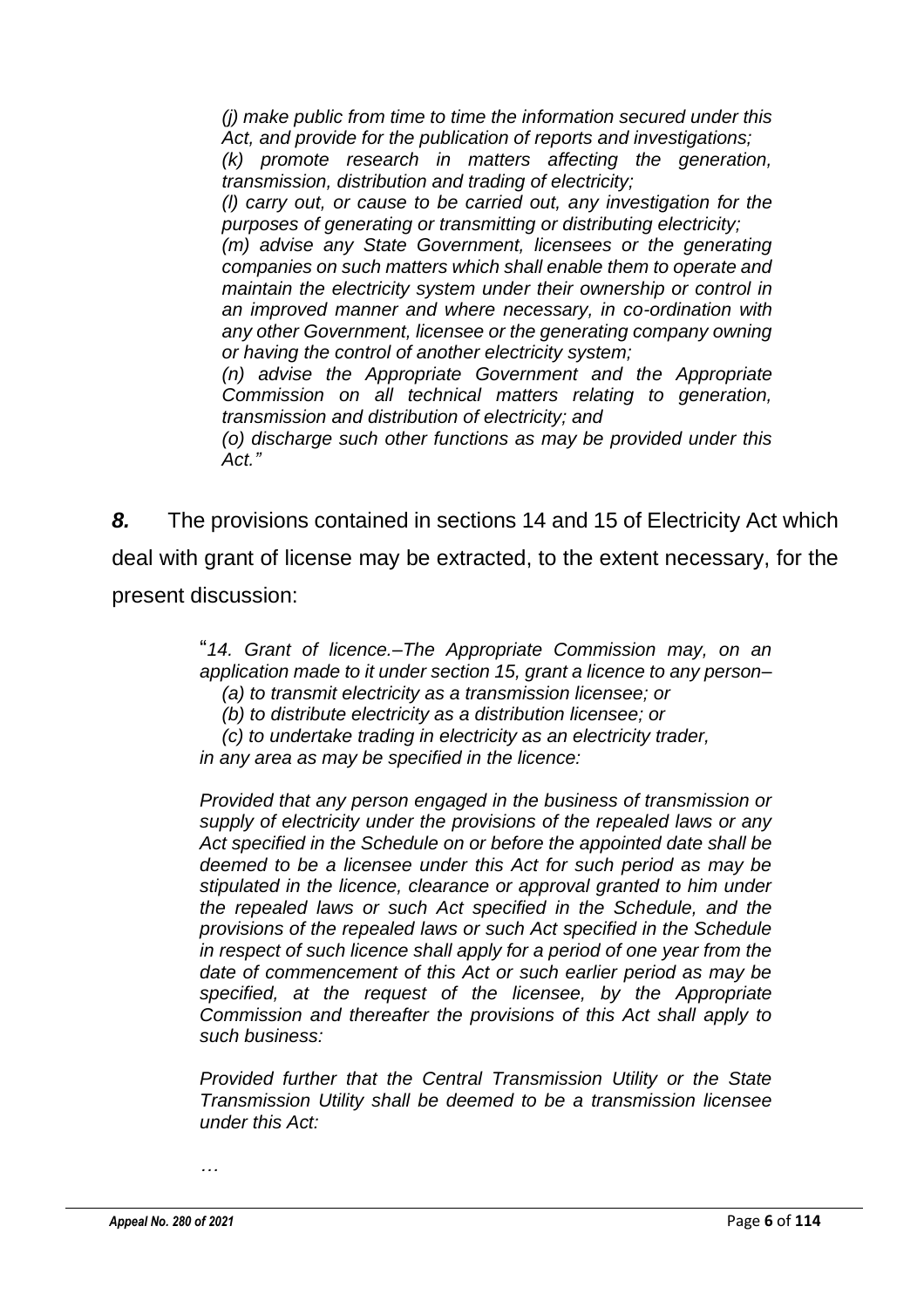*Provided also that a distribution licensee shall not require a licence to undertake trading in electricity.* 

*15. Procedure for grant of licence.–(1) Every application under section 14 shall be made in such form and in such manner as may be specified by the Appropriate Commission and shall be accompanied by such fee as may be prescribed.*

*(2) Any person who has made an application for grant of a licence shall, within seven days after making such application, publish a notice of his application with such particulars and in such manner as may be specified and a licence shall not be granted–*

*(i) until the objections, if any, received by the Appropriate Commission in response to publication of the application have been considered by it:* 

*Provided that no objection shall be so considered unless it is received before the expiration of thirty days from the date of the publication of the notice as aforesaid;* 

*(ii) until, in the case of an application for a licence for an area including the whole or any part of any cantonment, aerodrome, fortress, arsenal, dockyard or camp or of any building or place in the occupation of the Government for defence purposes, the Appropriate Commission has ascertained that there is no objection to the grant of the licence on the part of the Central Government.*

*(3) A person intending to act as a transmission licensee shall, immediately on making the application, forward a copy of such application to the Central Transmission Utility or the State Transmission Utility, as the case may be.*

*(4) The Central Transmission Utility or the State Transmission Utility, as the case may be, shall, within thirty days after the receipt of the copy of the application referred to in sub-section (3), send its recommendations, if any, to the Appropriate Commission:*

*Provided that such recommendations shall not be binding on the Commission.* 

*(5) Before granting a licence under section 14, the Appropriate Commission shall–*

*(a) publish a notice in two such daily newspapers, as that Commission may consider necessary, stating the name and address of the person to whom it proposes to issue the licence;* 

*(b) consider all suggestions or objections and the recommendations, if any, of the Central Transmission Utility or the State Transmission Utility, as the case may be.* 

*(6) Where a person makes an application under sub-section (1) of section 14 to act as a licensee, the Appropriate Commission shall, as far as practicable, within ninety days after receipt of such application,– (a) issue a licence subject to the provisions of this Act and the rules and regulations made thereunder; or*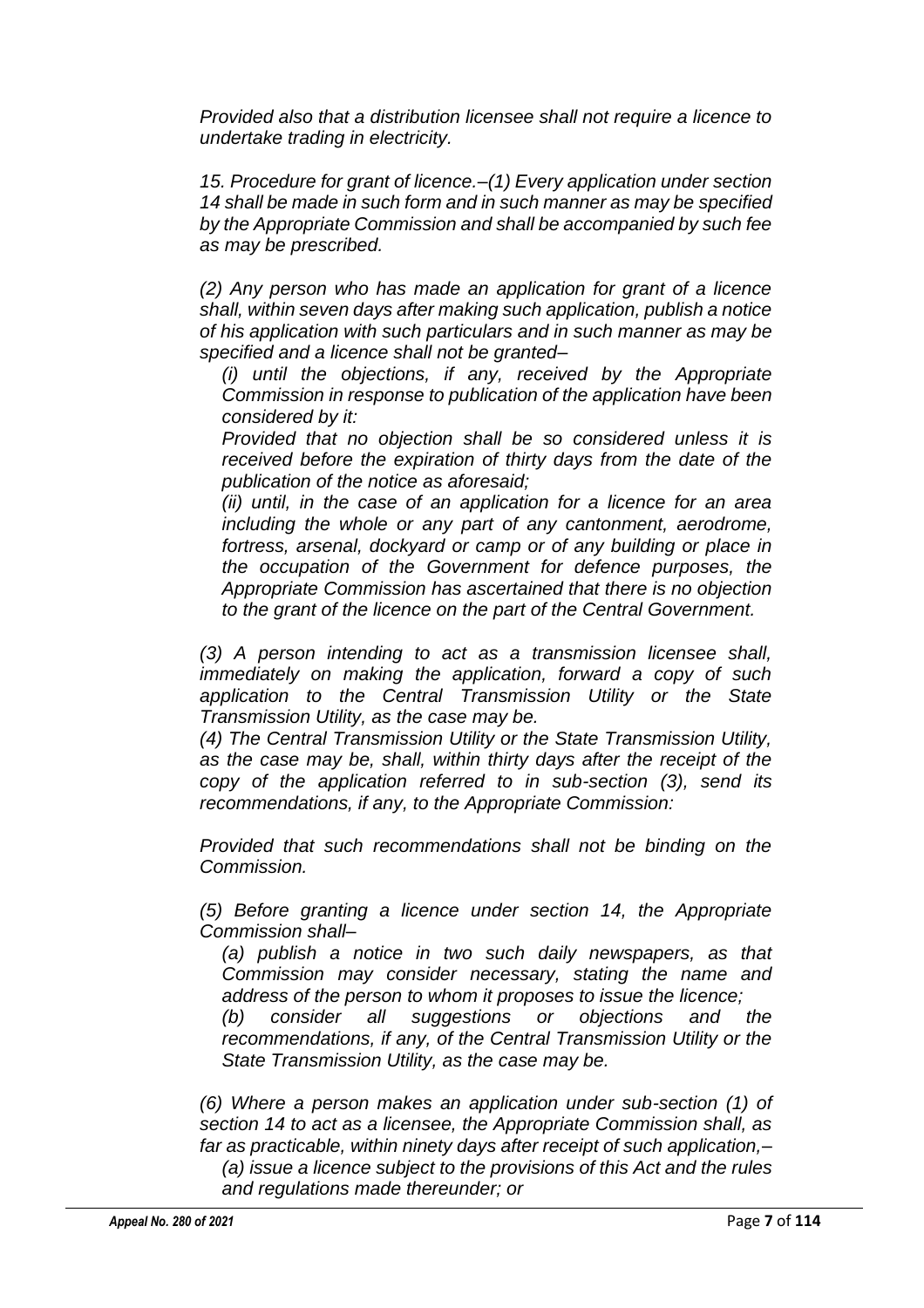*(b) reject the application for reasons to be recorded in writing if such application does not conform to the provisions of this Act or the rules and regulations made thereunder or the provisions of any other law for the time being in force:* 

*Provided that no application shall be rejected unless the applicant has been given an opportunity of being heard.*

*(7) The Appropriate Commission shall, immediately after issue of a licence, forward a copy of the licence to the Appropriate Government, Authority, local authority, and to such other person as the Appropriate Commission considers necessary.* 

*(8) A licence shall continue to be in force for a period of twenty-five years unless such licence is revoked.*"

*9.* The Electricity Act makes provision for both *inter-State* and *intra-State* transmission of electricity. The transmission of electricity "*within a State*" is the responsibility of the State Commission (in contrast of Central commission which is responsible for the *inter-State activities*), Section 30 declaring that it is the said regulator (State ERC) which "*shall facilitate and promote transmission, wheeling and inter-connection arrangements within its territorial jurisdiction for the transmission and supply of electricity by economical and efficient utilisation of the electricity*". The Electricity Act conceives of transmission utilities both at the Central and State levels. The role ascribed to the State Transmission Utility ("STU") is provided in Section 39 as under (quoted to the extent germane):

> **"***39. State Transmission Utility and functions.–(1) The State Government may notify the Board or a Government company as the State Transmission Utility:*

*…*

*Provided further that the State Government may transfer, and vest any property, interest in property, rights and liabilities connected with, and personnel involved in transmission of electricity, of such State Transmission Utility, to a company or companies to be incorporated under the Companies Act, 1956 (1 of 1956) to function as transmission licensee through a transfer scheme to be effected in the manner specified under Part XIII and such company or companies shall be deemed to be transmission licensees under this Act.*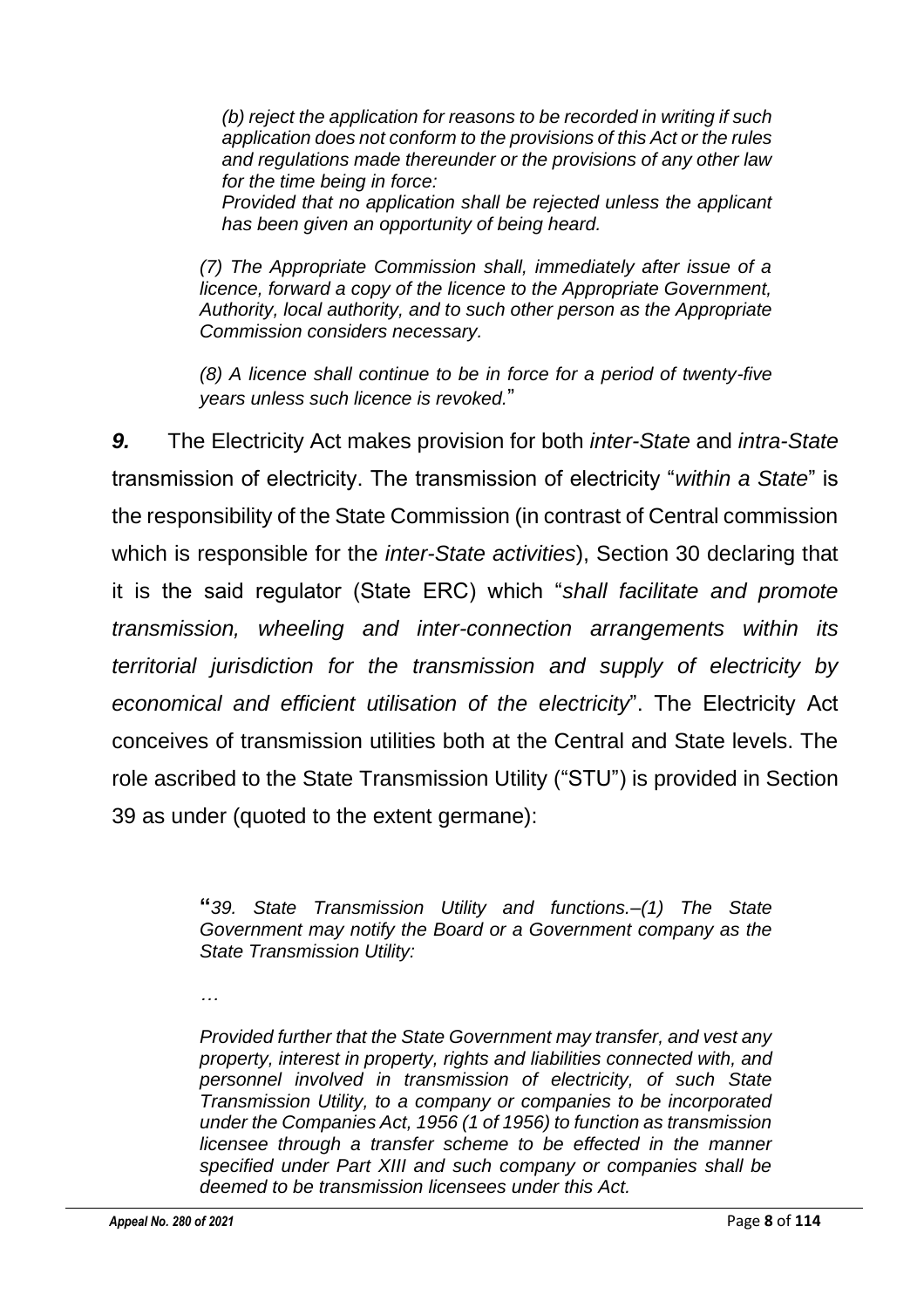*(2) The functions of the State Transmission Utility shall be–*

*(a) to undertake transmission of electricity through intra-State transmission system;* 

*(b) to discharge all functions of planning and co-ordination relating to intra-State transmission system with–*

*(i) Central Transmission Utility;* 

*(ii) State Governments;* 

*(iii) generating companies;* 

*(iv) Regional Power Committees;* 

*(v) Authority;* 

*(vi) licensees;* 

*…*"

*(vii) any other person notified by the State Government in this behalf;* 

*(c) to ensure development of an efficient, co-ordinated and economical system of intra-State transmission lines for smooth flow of electricity from a generating station to the load centers;* 

*(d) to provide non-discriminatory open access to its transmission system for use by–*

*(i) any licensee or generating company on payment of the transmission charges; or*

*(ii) any consumer as and when such open access is provided by the State Commission under sub-section (2) of section 42, on payment of the transmission charges and a surcharge thereon, as may be specified by the State Commission:* 

*10.* There can be no dispute as to the fact that State Transmission Utility (STU) is the apex authority qua planning and implementation of *intra-State transmission system* of any State. In the State of Maharashtra, the functions of STU are vested with the respondent *Maharashtra State Electricity Transmission Company Limited* ("MSETCL"). As per Section 39 (2) of the Electricity Act, the STU has to not only undertake transmission of electricity, but has to discharge all functions of planning and coordination relating to intra-State transmission system with various entities, such as CTU, State Governments, generating companies, transmission system users ("TSU"), Central Electricity Authority, etc. The STU is required to reflect the major planning initiatives qua intra-State transmission system it is contemplating in the periodic five-year plans. It was brought out in particular context of State of Maharashtra, that the STU (MSETCL) has been publishing its five-year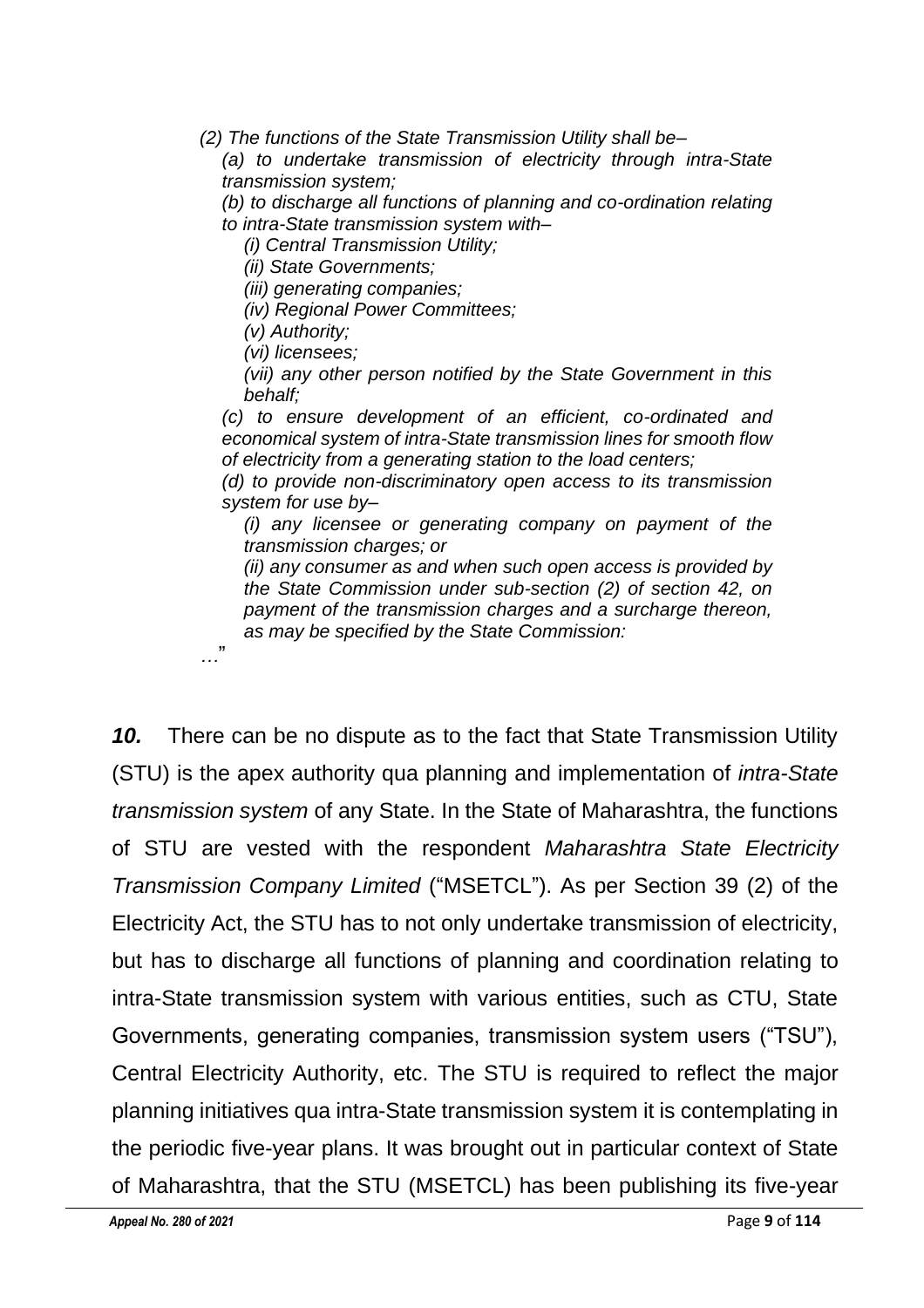plans accordingly, such plans being structured in such a way that they have a continuance and roll over in the sense that the first year upon elapse is replaced by another year being added at the far end (e.g. 2010-11 to 2014- 15; 2011-12 to 2015-16; 2012-13 to 2016-17 and so on).

*11.* The transmission licensees discharge very important role vis-à-vis electricity sector in as much as it is the infrastructure maintained by them which facilitates transmission or wheeling of power from the source of generation to the end user. The statue prescribes the duties of such entity as under:

> **"***40. Duties of transmission licensees.–It shall be the duty of a transmission licensee–*

*(a) to build, maintain and operate an efficient, co-ordinated and economical inter-State transmission system or intra-State transmission system, as the case may be;* 

*(b) to comply with the directions of the Regional Load Despatch Centre and the State Load Despatch Centre as the case may be; (c) to provide non-discriminatory open access to its transmission* 

*system for use by–*

*(i) any licensee or generating company on payment of the transmission charges; or* 

*(ii) any consumer as and when such open access is provided by the State Commission under sub-section (2) of section 42, on payment of the transmission charges and a surcharge thereon, as may be specified by the State Commission:* 

*Provided that such surcharge shall be utilised for the purpose of meeting the requirement of current level cross-subsidy:* 

*Provided further that such surcharge and cross subsidies shall be progressively reduced in the manner as may be specified by the Appropriate Commission:*

*Provided also that the manner of payment and utilisation of the surcharge shall be specified by the Appropriate Commission:* 

*Provided also that such surcharge shall not be leviable in case open access is provided to a person who has established a captive generating plant for carrying the electricity to the destination of his own use.*"

(Emphasis supplied)

*12.* A bare reading of above provision makes it clear that the duties

entrusted to the transmission licensees include not only maintaining or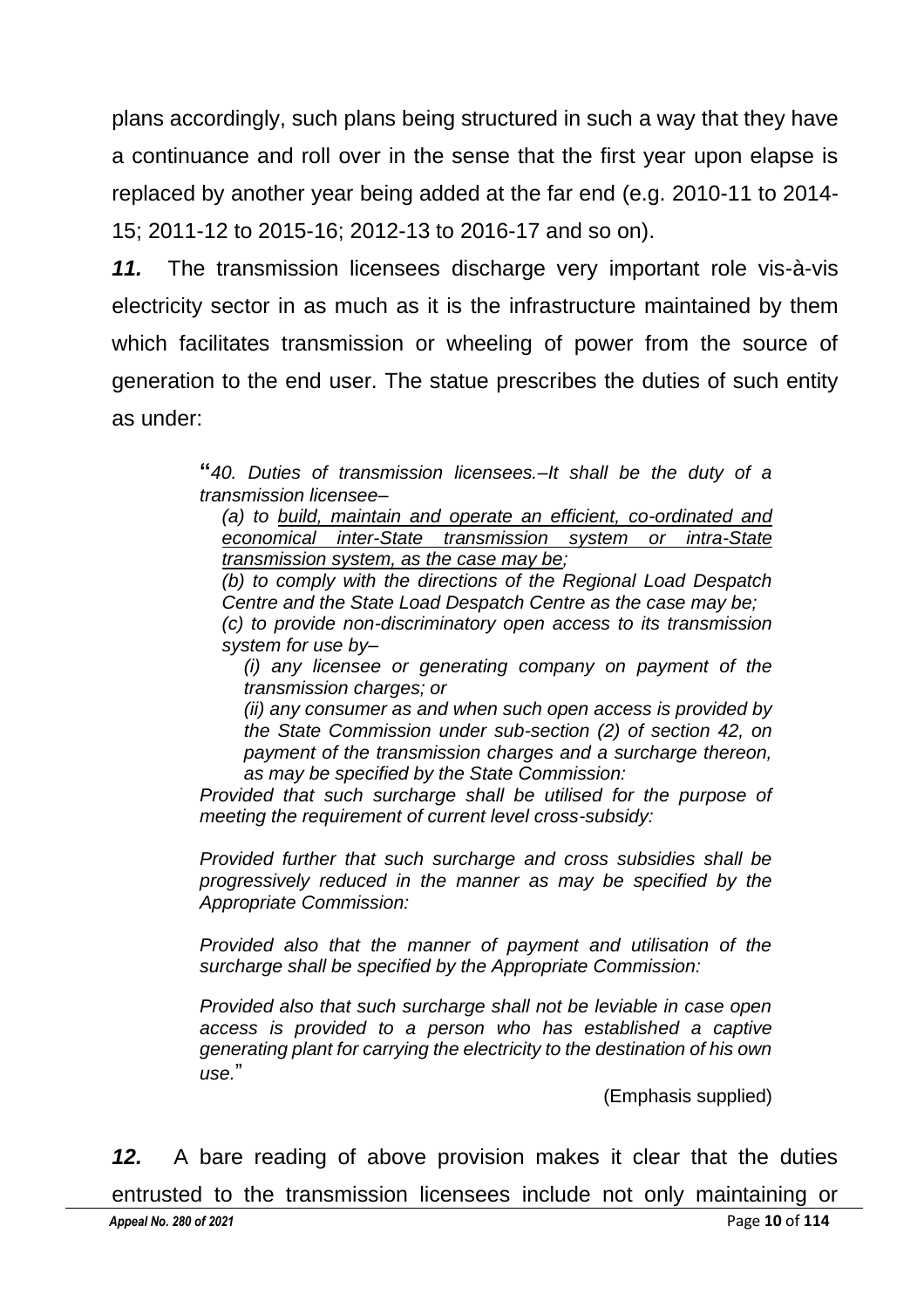operating the transmission system efficiently and economically but also build the same meeting requisite standards. It is trite that all activities relating to electricity industry depend on development, operation and maintenance of infrastructure and require heavy financial investments. India having adopted the policy of "*encouraging private sector participation in generation, transmission and distribution*" and "*distancing the regulatory responsibilities from the Government*", the Electricity Act was enacted with emphasis not only on "*safeguarding of consumers' interest*" but also on "*competition, efficiency, economical use of the resources, good performance and optimum investments*" balancing the interests by mandating "*recovery of cost of electricity in a reasonable manner*". Since the recovery of cost of electricity depends on *tariff determination* exercise, which covers not only the cost of generation but also its transmission (and distribution etc.), it is but natural that the principles prescribed for guiding such process be of utmost importance.

*13.* We, thus, take note of Sections 61 to 63, all of which fall in Part-VII of the statute governing the subject of "*Tariff*". The provisions read thus:

#### "*Section 61: Tariff regulations:*

*The Appropriate Commission shall, subject to the provisions of this Act, specify the terms and conditions for the determination of tariff, and in doing so, shall be guided by the following, namely:-*

*(a) the principles and methodologies specified by the Central Commission for determination of the tariff applicable to generating companies and transmission licensees;*

*(b) the generation, transmission, distribution and supply of electricity are conducted on commercial principles;*

*(c) the factors which would encourage competition, efficiency, economical use of the resources, good performance and optimum investments;*

*(d) safeguarding of consumers' interest and at the same time, recovery of the cost of electricity in a reasonable manner;*

*(e) the principles rewarding efficiency in performance;*

*(f) multi year tariff principles;*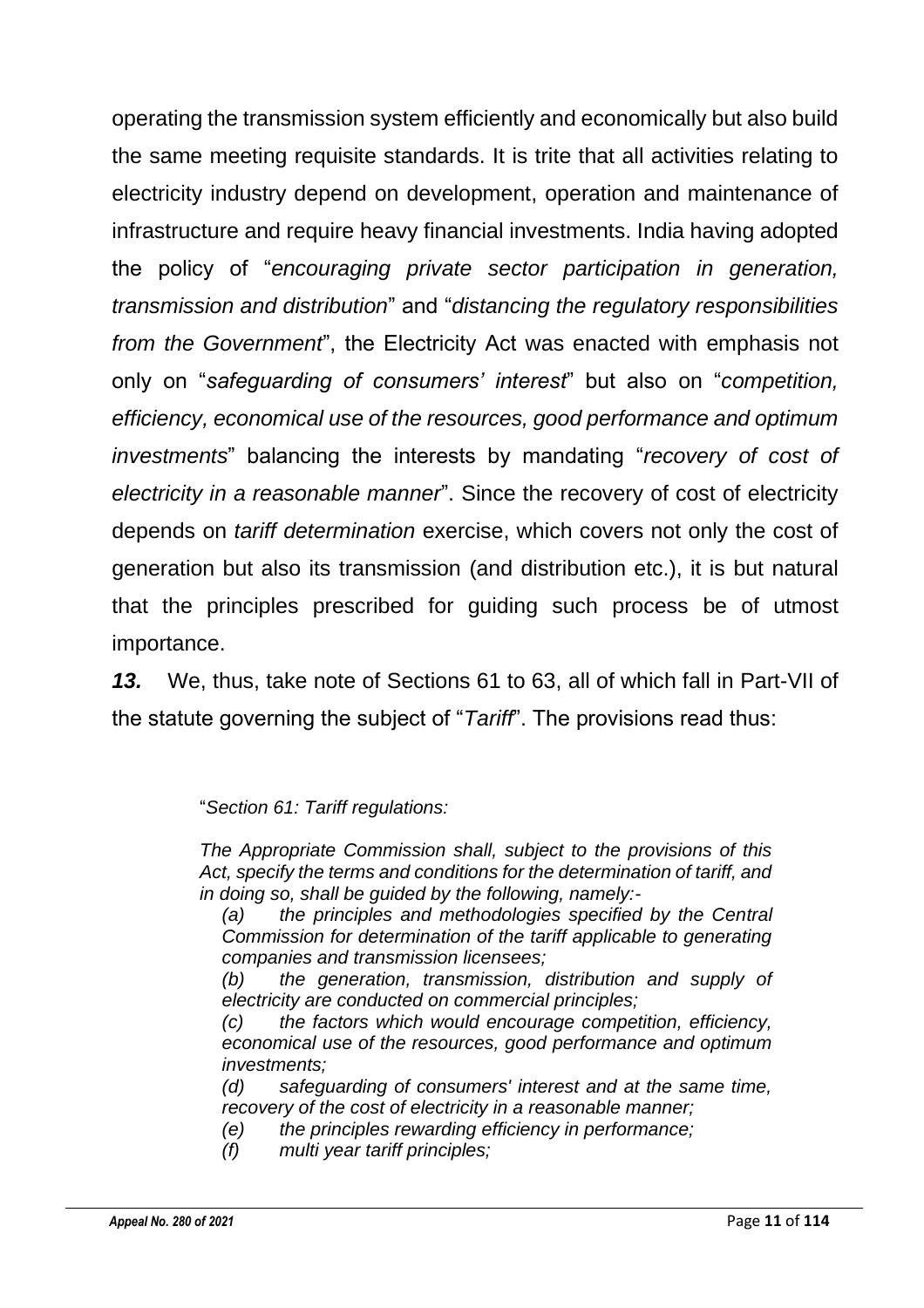*(g) that the tariff progressively reflects the cost of supply of electricity and also, reduces cross-subsidies in the manner specified by the Appropriate Commission;*

*(h) the promotion of co-generation and generation of electricity from renewable sources of energy;*

*(i) the National Electricity Policy and tariff policy:*

*Provided that the terms and conditions for determination of tariff under the Electricity (Supply) Act, 1948, the Electricity Regulatory Commission Act, 1998 and the enactments specified in the Schedule as they stood immediately before the appointed date, shall continue to apply for a period of one year or until the terms and conditions for tariff are specified under this section, whichever is earlier.*

*Section 62: Determination of tariff:*

*(1)The Appropriate Commission shall determine the tariff in accordance with the provisions of this Act for –*

*(a) supply of electricity by a generating company to a distribution licensee:*

*Provided that the Appropriate Commission may, in case of shortage of supply of electricity, fix the minimum and maximum ceiling of tariff for sale or purchase of electricity in pursuance of an agreement, entered into between a generating company and a licensee or between licensees, for a period not exceeding one year to ensure reasonable prices of electricity;*

- *(b) transmission of electricity;*
- *(c) wheeling of electricity;*
- *(d) retail sale of electricity:*

*Provided that in case of distribution of electricity in the same area by two or more distribution licensees, the Appropriate Commission may, for promoting competition among distribution licensees, fix only maximum ceiling of tariff for retail sale of electricity.*

*(2)The Appropriate Commission may require a licensee or a generating company to furnish separate details, as may be specified in respect of generation, transmission and distribution for determination of tariff.*

*(3)The Appropriate Commission shall not, while determining the tariff under this Act, show undue preference to any consumer of electricity but may differentiate according to the consumer's load factor, power factor, voltage, total consumption of electricity during any specified period or the time at which the supply is required or the geographical position of any area, the nature of supply and the purpose for which the supply is required.*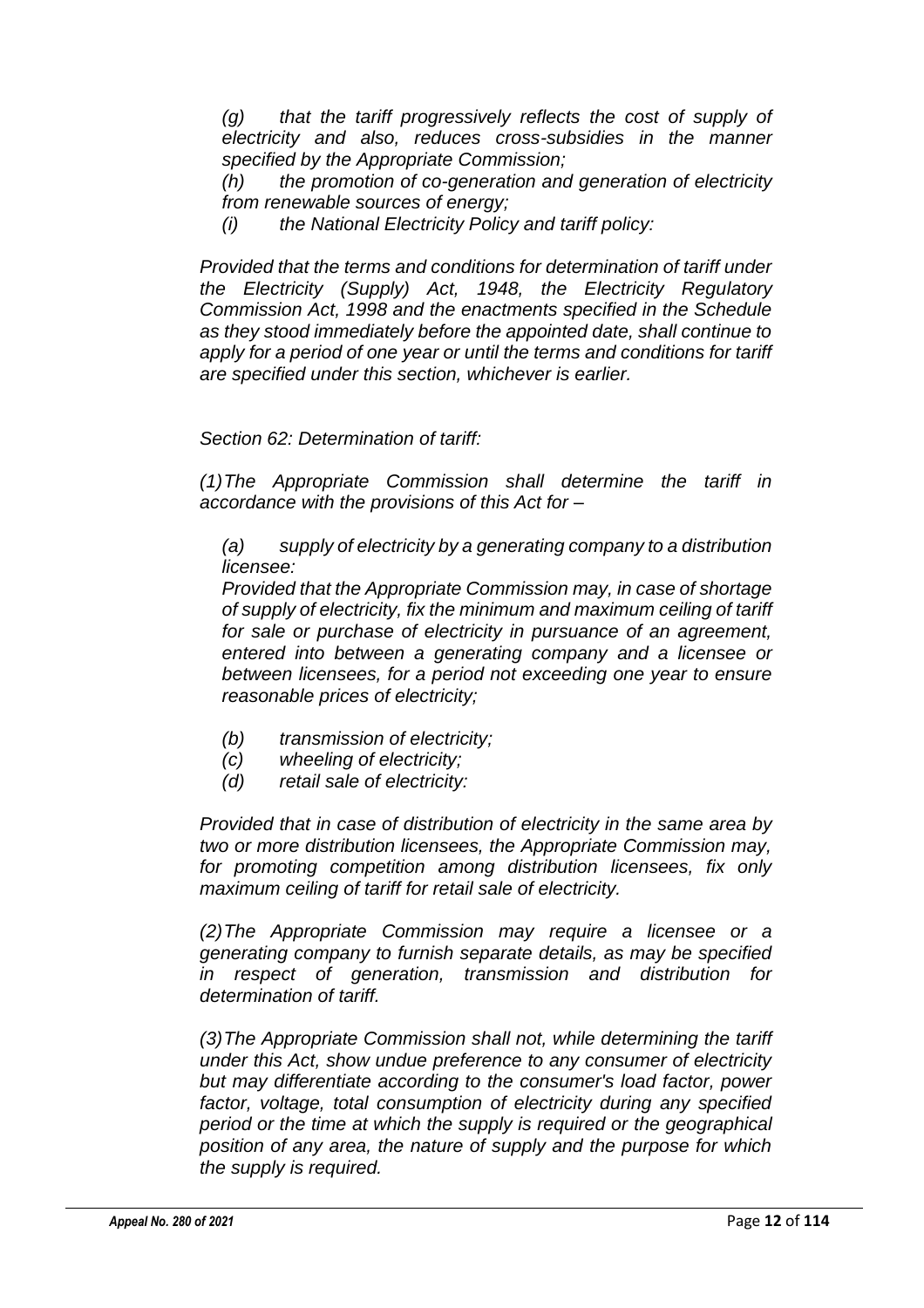*(4)No tariff or part of any tariff may ordinarily be amended, more frequently than once in any financial year, except in respect of any changes expressly permitted under the terms of any fuel surcharge formula as may be specified.*

*(5)The Commission may require a licensee or a generating company to comply with such procedures as may be specified for calculating the expected revenues from the tariff and charges which he or it is permitted to recover.*

*(6)If any licensee or a generating company recovers a price or charge exceeding the tariff determined under this section, the excess amount shall be recoverable by the person who has paid such price or charge along with interest equivalent to the bank rate without prejudice to any other liability incurred by the licensee.*

*Section 63: Determination of tariff by bidding process:*

*Notwithstanding anything contained in section 62, the Appropriate Commission shall adopt the tariff if such tariff has been determined through transparent process of bidding in accordance with the guidelines issued by the Central Government.*"

*14.* Clearly, Section 61 contains the broad principles for guidance of the Regulatory Commissions qua determination of tariff. Some of the quintessential factors relevant for the matter at hand include the values and methodologies laid down by the *Central Electricity Regulatory Commission* – for short, "CERC" or "the Central Commission" - which are applicable for generating companies and transmission licensees [section 61(a)]; features that encourage efficiency, economical use of the resources, good performance, optimum investments, apart from encouraging competition [section 61(c)]; and the principles rewarding efficiency in performance [section 61(e)].

*15.* Section 62 deals with the power of an *Electricity Regulatory Commission* (for short, "ERC" or "the Commission") to determine tariff for generation, transmission and wheeling of electricity. Pertinent to add here that this is also often referred to as the *Regulated Tariff Mechanism* (for short, "RTM route") whereby tariff is determined in accordance with the tariff regulations framed under section 61. In contrast, Section 63 deals with the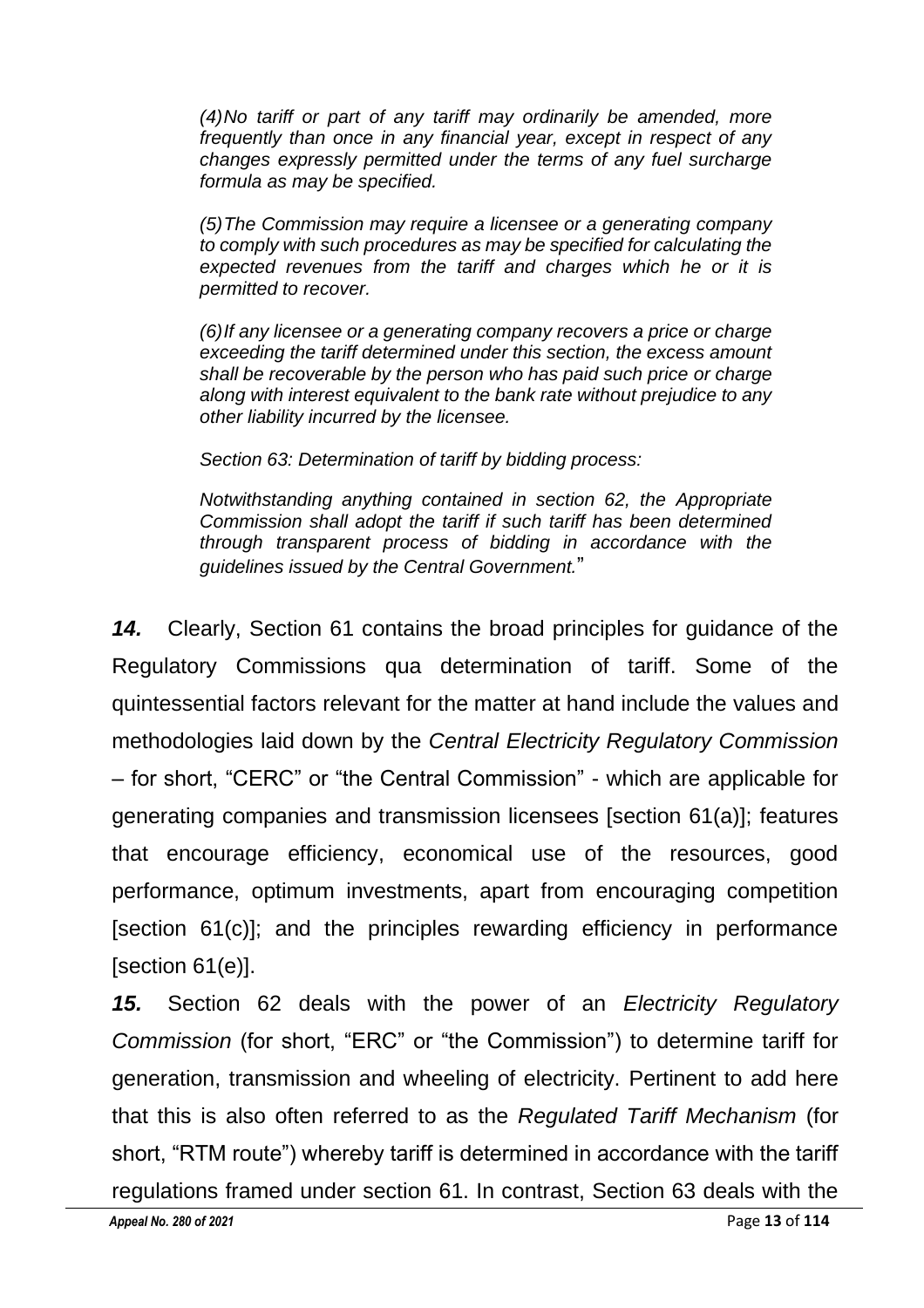*Tariff Based Competitive Bidding* (for short, "TBCB") route, the responsibility of the ERC being to adopt the bid discovered tariff after ascertaining and reaching the satisfaction that the selection has been made by a transparent process of competitive bidding held in accordance with the guidelines framed on the subject by the Central Government. Thus, the former provision (Section 62) generally deals with determination of tariff for generation, distribution and transmission assets implemented or developed under a *nonbidding route*. The battle at hand is waged essentially on the theme that RTM route is now redundant and must give way to TBCB route.

*16.* There exists a direct correlation and harmony, *inter-se*, the provisions of section 15 and Sections 62 & 63. With respect to section 62 route, a transmission license under section 15 can only be granted to an entity which has applied to develop a transmission project under such route. For the said purpose, while granting a transmission license under section 15, the license grant order contains the fact qua implementation of the project under Section 62. In fact, even in a section 63 bidding process, a transmission license is granted only after a bidder has become successful. This is evident from reading of the Clause 12.1 of the bidding guidelines requiring the "*Finally selected bidder*" to "*make an application for grant of transmission license to the appropriate Commission within one month of selection*".

*17.* As noted earlier, the grant of license for the specified activities (here, the transmission) is a matter within the domain of the appropriate Commission – here the MERC. In considering the application for grant of license for transmission, the Commission is expected to take into account the views of the STU and appropriate Government, the latter in the case at hand being the Government of State of Maharashtra, represented by the Empowered Committee (EC) established by it in January 2019, it being a party respondent herein.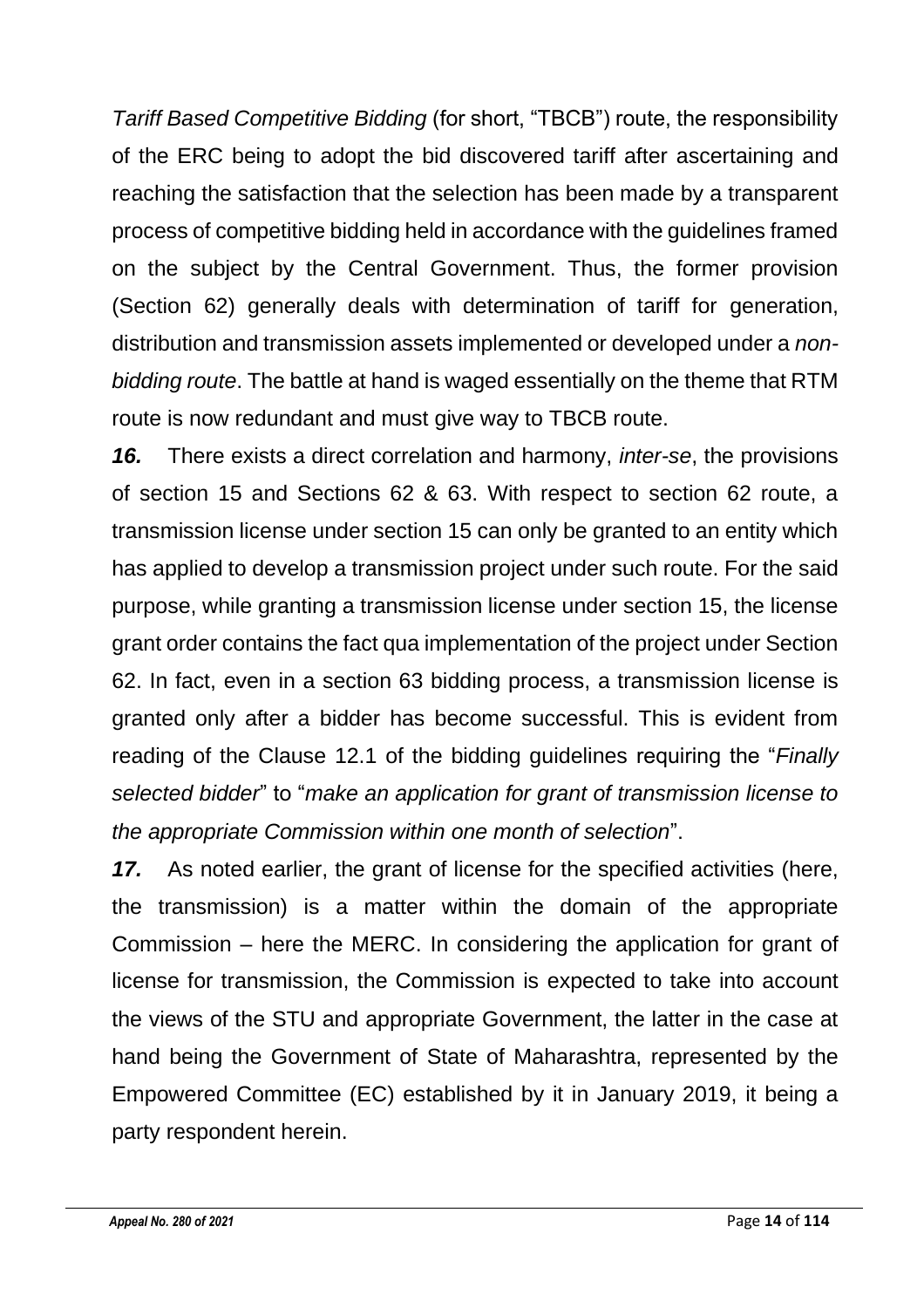# *POLICY & REGULATORY FRAMEWORK*

*18.* The Central Government, in exercise of its power under Section 3 of the Electricity Act, 2003, had notified the *National Electricity Policy* as well as *Tariff Policy* in 2006. As would be noticed in due course, the Tariff Policy was revised in 2016. Earlier, in exercise of its power under Section 181 of the Electricity Act, the State Commission (MERC) had notified the *Maharashtra Electricity Regulation Commission (Transmission Licence Conditions) Regulations, 2004* ("the Transmission License Regulations").

*19.* On 13.04.2006, the Ministry of Power ("MoP"), Government of India ("GoI") had notified the *Tariff Based Competitive Bidding Process Guidelines* ("TBCB Guidelines") *for Transmission Service* with an objective to promote competitive procurement of transmission services, encourage private investment in transmission lines, transparency in procurement, and protect consumer interest by facilitating competitive conditions in the procurement of transmission services. On same date (i.e. 13.04.2006), the MoP also notified *Guidelines for Encouraging Competition in Development of Transmission Projects* ("Development Guidelines") thereby constituting an *Empowered Committee* ("EC") to perform the specified functions, viz. to identify and facilitate (a) projects to be developed under this Scheme; (b) preparation of bid documents and invitation of bid through a suitable agency; (c) evaluation of bids; (d) finalization and signing of Transmission Service Agreement (TSA) between the developer and concerned utilities; and (e) development of project under the Scheme. There can be no quarrel with the proposition that both these Guidelines for Encouraging Competition are also subject and subservient to the provisions of the Electricity Act read with the Tariff Policy.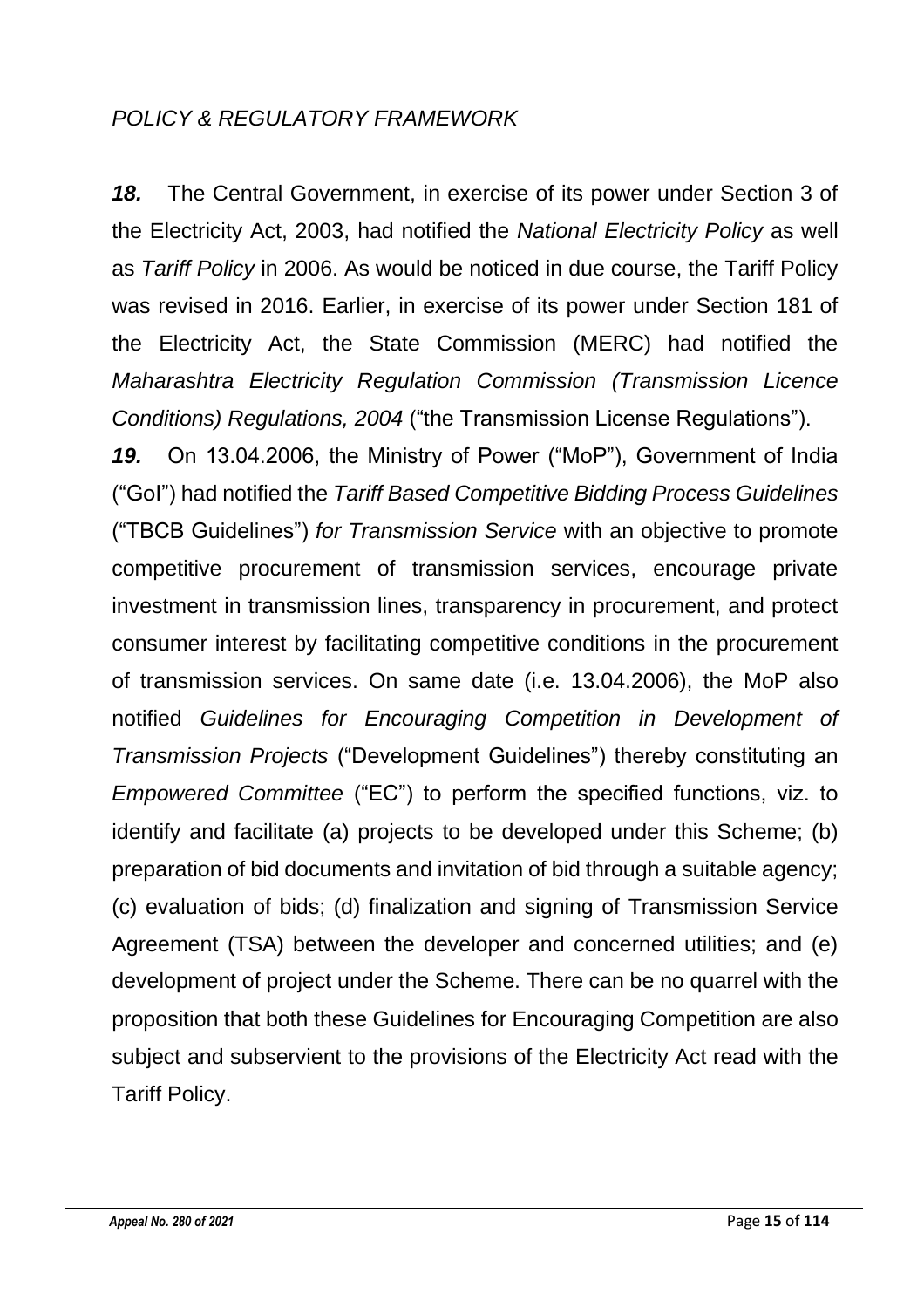*20.* On 28.01.2016, the MoP in GoI notified the revised National Tariff Policy, 2016, the following part of the communication issued being relevant here:

*"5.0 GENERAL APPROACH TO TARIFF*

*5.1 Introducing competition in different segments of the electricity industry is one of the key features of the Electricity Act, 2003. Competition will lead to significant benefits to consumers through reduction in capital costs and also efficiency of operations. It will also*  facilitate the price to be determined competitively. The Central *Government has already issued detailed guidelines for tariff based bidding process for procurement of electricity by distribution licensees.*

*5.2 All future requirement of power should continue to be procured competitively by distribution licensees except in cases of expansion of existing projects or where there is a company owned or controlled by the State Government as an identified developer and where regulators will need to resort to tariff determination based on norms provided that expansion of generating capacity by private developers for this purpose would be restricted to one time addition of not more than 100% of the existing capacity.*

*Provided further that the Appropriate Commission, as defined in the Electricity Act, 2003, shall ensure that in case of expansion of such projects, the benefit of sharing of infrastructure of existing project and efficiency of new technology is passed on to consumers through tariff.*

*Provided also that the State Government can notify a policy to encourage investment in the State by allowing setting up of generating plants, including from renewable energy sources out of which a maximum of 35% of the installed capacity can be procured by the Distribution Licensees of that State for which the tariff may be determined under Section 62 of the Electricity Act, 2003.*

*Provided that notwithstanding the provision contained in para 5.11(j) of the policy, the tariff for such 35% of the installed capacity shall be determined by SERC.*

*However, the 15% of power outside long term PPAs allowed under para 5.7.1 of National Electricity Policy shall not be included in 35% allowed to be procured by Distribution Licensees of the State.*

*5.3The tariff of all new generation and transmission projects of company owned or controlled by the Central Government shall continue to be determined on the basis of competitive bidding as per the Tariff Policy notified on 6thJanuary, 2006 unless otherwise specified by the Central Government on case to case basis. Further, intra-state transmission projects shall be developed by State Government through competitive bidding process for projects*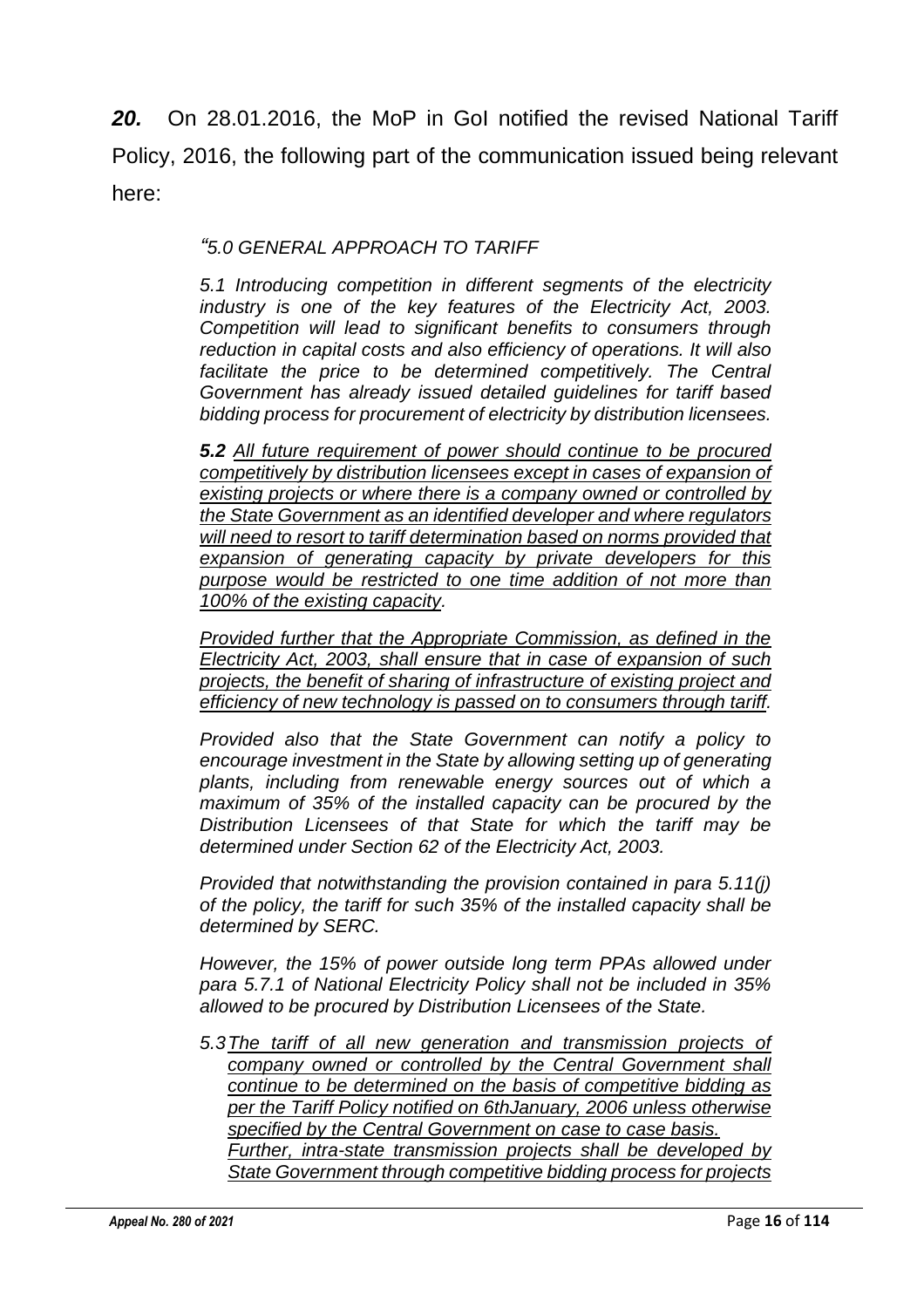# *costing above a threshold limit which shall be decided by the SERCs."*

(Emphasis supplied)

*21.* It is vivid from the above that the Tariff Policy, 2016 rooted for intra-State Transmission Projects to be developed by TBCB process above certain threshold limit, which is to be decided by the respective SERCs*.*

*22.* The Electricity Act has established, among others, a statutory body called *Forum of Regulators* ("FoR"), by provision contained in Section 166. It is headed *ex officio* by the Chairperson of the CERC, the Chairpersons of the *State Electricity Regulatory Commissions* ("SERCs") being its *ex officio*  members. The idea of this forum is to create a platform for the regulators to confabulate as indeed learn or gain from experience of each other, and bring about uniformity in approach and action-plan in furtherance of the objectives of the law and State policy. No doubt, the resolutions adopted by the FoR are in the nature of recommendations and do not have biding effect.

**23.** The FoR in its 61<sup>st</sup> Meeting held on 22.09.2017 discussed the action to be taken by States in order to decide the threshold limit for developing intra-State Transmission Projects through TBCB and resolved as under:

> "*The forum observed that in order to encourage transparency and efficiency in project costs, threshold limit for Intra State Transmission Projects is required to be determined by the SERCs as provided for in the Tariff Policy. Therefore, the Forum urged the members to determine the threshold limit for their respective state level transmission projects, while taking all relevant parameters of their state into consideration."*

(Emphasis supplied)

*24.* The GoM passed a Resolution, on 04.01.2019 (hereinafter referred to as "the GoM GR" or "GR dated 04.01.2019"), establishing its own *Empowered Committee* ("EC") to consider award of intra-state transmission projects for development under TBCB route, in accordance with the *TBCB Guidelines* and *Development Guidelines* dated 13.04.2006 issued by the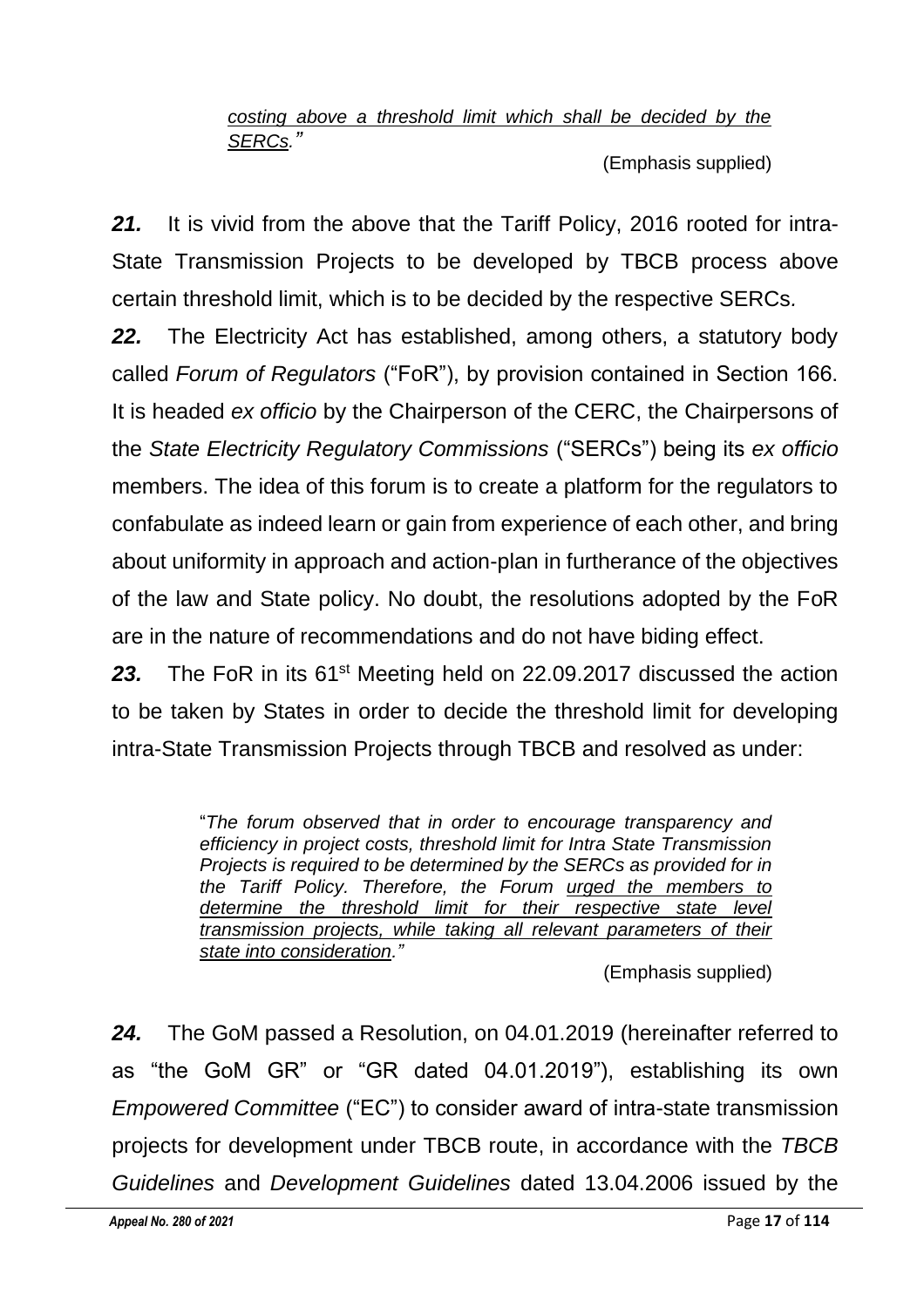MoP of GoI. The document ("GoM GR dated 04.01.2019") was issued statedly in vernacular (Marathi) and its English translation, agreed upon by both contending parties, runs thus:

> *"For establishing new Transmission Projects, after considering the guidelines issued by the Central Government for the State Government has decided to implement Tariff Based Competitive Bidding-TBCB process for new Projects. An Empowered Committee as mentioned below is being constituted to undertake Transmission Project works in accordance with Central Government's guideline 2. The functions of the said committee are as follows: - A) To provide impetus to new transmission projects in the State through this plan. B) Selection of transmission projects according to recommendations of State Transmission Undertaking. C) Helping in evaluation of received tenders as well as formation of Bid Empowered Committee."* (Emphasis supplied)

*25.* Since reference has been made to it in support of some arguments raised in the appeal at hand respecting the role of the STU in grant of approval by the ERC to an applicant for transmission license, it is necessary to also note the following provisions of *MERC Grid Code, 2006*, framed by the State Commission, in exercise of its statutory functions:

> *"8.4 The transmission system plan shall describe the plan for the InSTS and shall include the proposed intra-State transmission schemes and system strengthening schemes for the benefit of all Users:*

> *12.7 STU may consult stakeholders such as Generators, SLDCs, Transmission Licensees and Distribution Licensees including Indian Railways and seek such information from InSTS User as may be required by it, including generation capacity addition, system augmentation and long-term load estimate and all applications for open access.*

> *… 12.9 Transmission system plan prepared by the STU shall consist of the following sections:*

*…*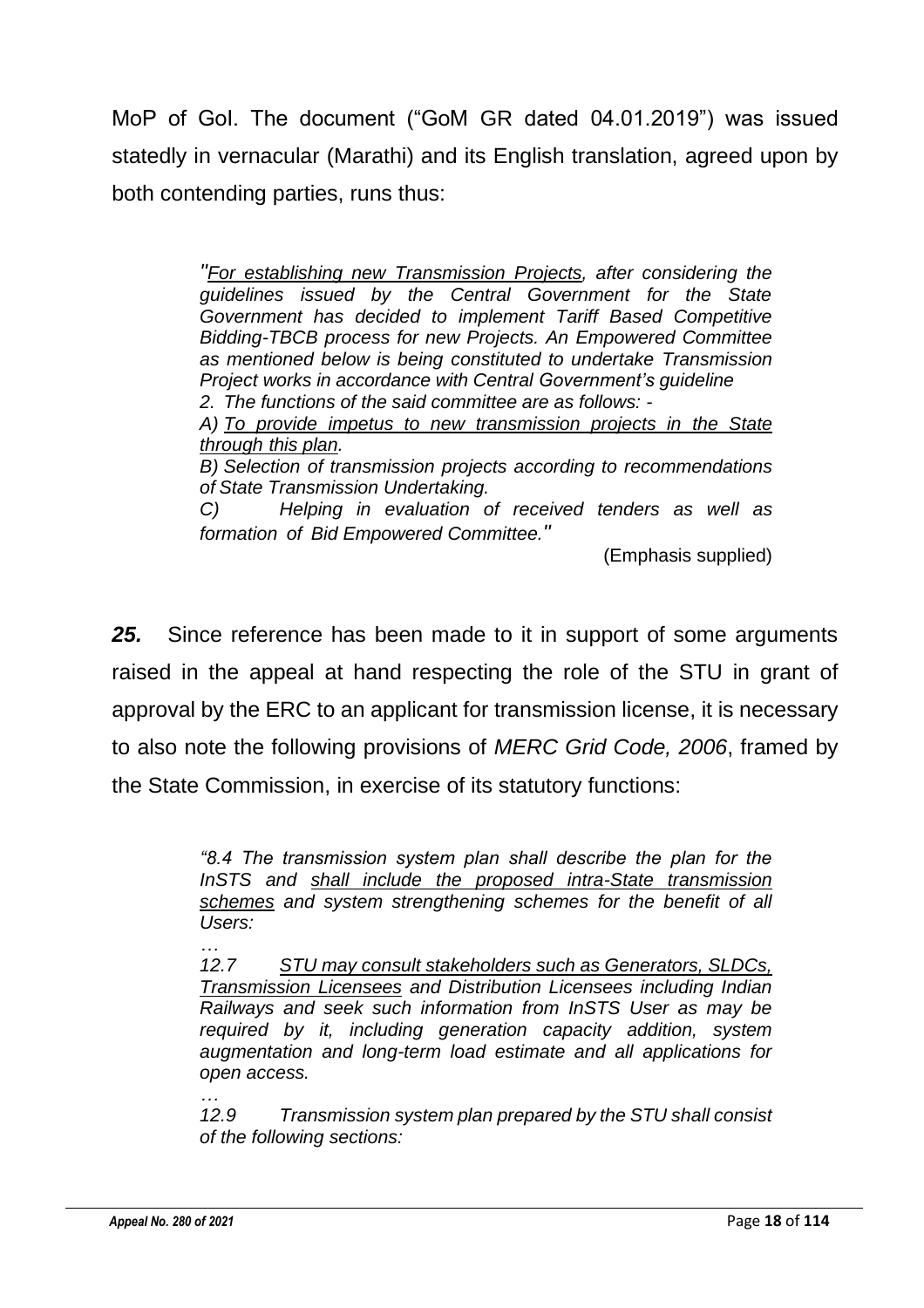*a) Executive summary of Transmission plan shall clearly indicate location of existing and proposed EHT substations, connecting lines, no. of bays at each voltage level with details of present occupancy and availability for future expansion.*

*… 14.2.2 Transmission Licensees and Users shall provide the following data to the STU from time to time in standard formats as provided by the STU:* 

*a) Preliminary project planning data;* 

*b) Committed project planning data; and* 

*c) Connected planning data.* 

*Provided that the STU shall provide a date for submission of information in the said formats, after providing reasonable time to Transmission Licensees and Users:* 

*Provided that the STU shall develop standard formats, for submission of abovementioned data, within one month from notification of these Regulations and make the same available on its website:* 

*Provided also that the STU shall be guided by the formats, developed for submission of abovementioned data, under the provisions of IEGC.*

*… 14.3.2 Detailed Planning Data shall be furnished by the Users and Transmission Licensees as and when requested by the STU."*

*26.* The STU indisputably is obliged to publish its five-year plan as per the State Grid Code and its format as per these Regulations includes *schemes with the licensee's name*, this being the practice consistently adopted and followed throughout.

*27.* Reliance is also placed on a development which is subsequent to the impugned decision. It has been pointed out that, on 15.03.2021, the MoP in GOI issued a Notification highlighting the importance of the TBCB process and recommended its adoption for intra-State Transmission Projects.

> *"6. In line with provisions of the Tariff Policy 2016, generally inter-state transmission systems are developed through competitive bidding only, except for certain categories of transmission system as specified in the Tariff Policy, 2016. With adoption of Tariff Based Competitive Bidding for development of transmission system, following key benefits have been observed:*

> *(i) Lower Tariff compare to Cost Plus: with large number of bidders participating in development of a transmission project, discovered tariff*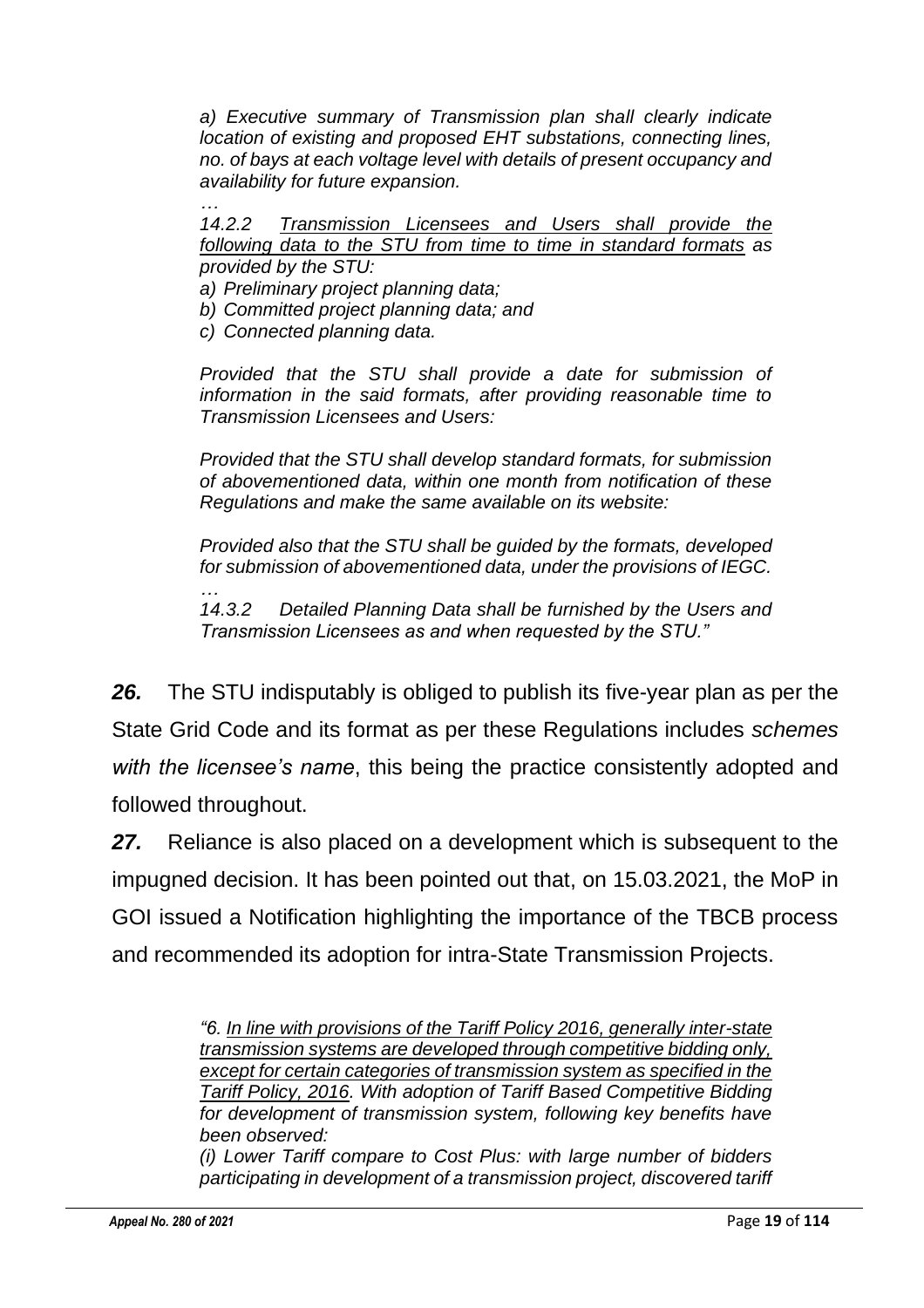*for a transmission project can be lower than cost-plus tariff by about 30-40%.*

*(ii) Less burden on government finances: it will attract private investment's for development of projects, and scarce government fund can be spared for other priority sectors.*

*(iii) Risk sharing: it encourages risk sharing with private sector. Innovative Technology, it encourage use of advanced technology for improving cost and efficiency.*

*7. As Intra-state Transmission system has major share in the transmission sector in the country, adoption of Tariff Based Competitive Bidding (TBCB) in development of intra-state transmission system can effectively reduce burden on State Government finances as well as reduce tariff of intra State transmission system leading to consumer benefit. The matter was also discussed in a meeting taken by Hon'ble Union Minister of State (Independent Charge) for Power and New and Renewable Energy on 03.02.2021 and it was decided to request the State/UT Government to adopt TBCB in development of intra-state transmission system.*"

[Emphasis supplied]

*28.* We now proceed to the controversy at hand.

# *BACKGROUND FACTS*

*29.* The parties have referred to the events leading to the passage of the impugned order, right from the times when the very idea of the project was conceptualized, in fact a little prior to that. We may trace it at the outset, to the extent necessary.

*30.* The project which is subject matter of the dispute is dependent on what is described as *High Voltage Direct Current (Voltage Source Convertor*) – in short, *HVDC (VSC based technology)*, concededly a technology by which unidirectional bulk power can be transmitted more efficiently, using underground cables, with less transmission losses over long distances. The alternative technology the use of which was under consideration of the authorities that be for some period is described as *High Voltage Alternating Current* ("*HVAC"*) which, it is explained, by contrast generally uses Overhead transmission lines.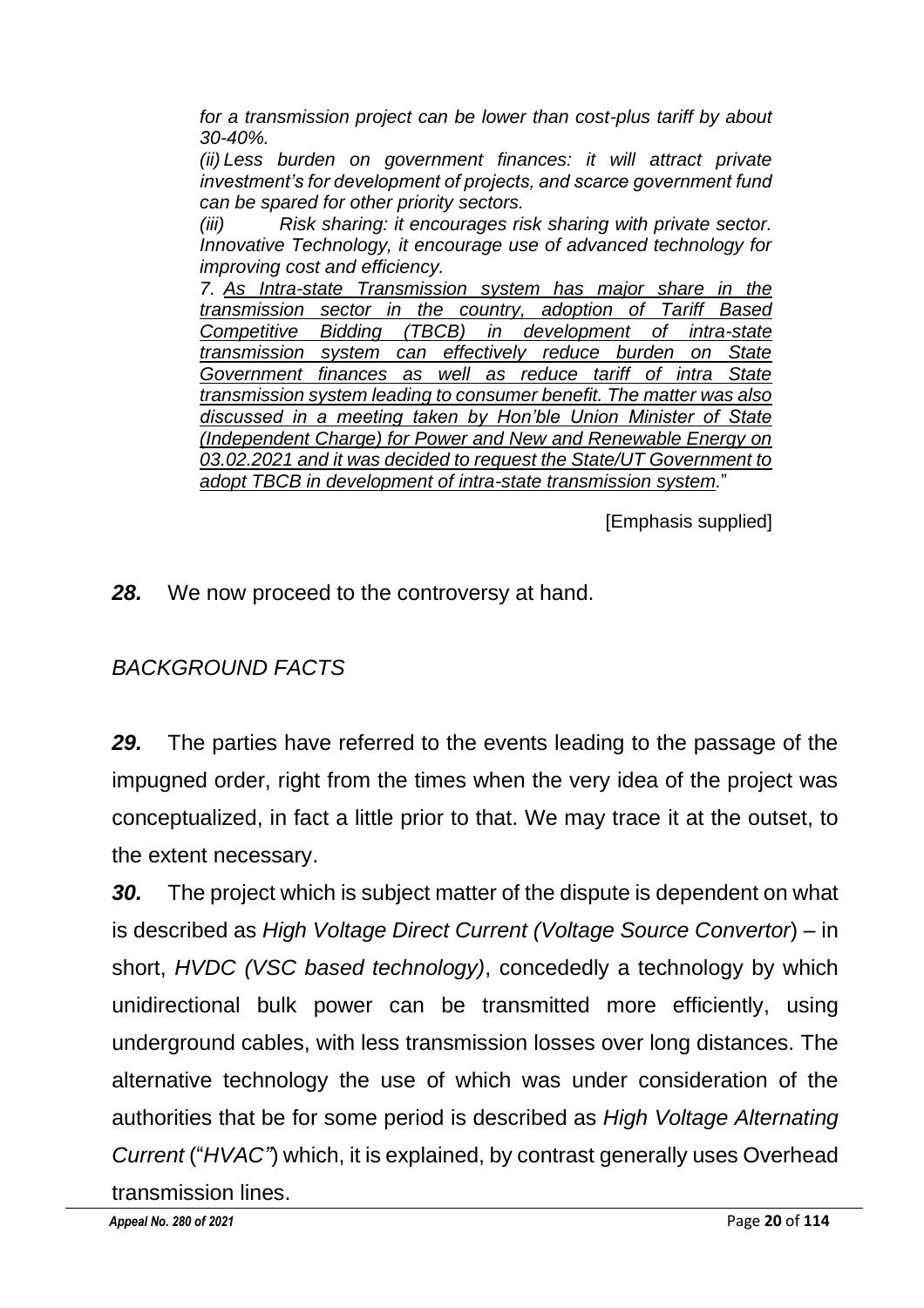*31.* We must note here that the events mentioned hereinafter occurred after the Central government had notified the *National Tariff Policy-2006* and also the *TBCB Guidelines* as indeed the *Development Guidelines* (both dated 13.04.2006). Some changes in the Tariff Policy would come in 2016, even while the events relevant here were unfolding, which shall be noted in due course of chronology.

*32.* The idea of the transmission project in question planned to bring additional quantum of electricity to Mumbai at place called *Aarey*, as indeed another similar scheme involving a sub-station at place named *Vikhroli* took shape and evolved simultaneously, survey having been commissioned and executed by *Reliance Energy Limited*, a subsidiary of *Reliance Infrastructure Limited* – in short, "R-Infra" (predecessor of AEML) and TPC (holding company of the appellant) respectively. Both said entities had taken the proposals to the MSETCL (STU) simultaneously if not together for consideration. Based on the deliberations and preliminary scrutiny with inputs from the proponents, the STU, concerned as it was with the issue of growing demand of power for Mumbai's load centers, addressed a communication to the CEA, on 12.11.2007, stating as under:

> *"M/s Reliance energy (REL) and M/s Tata Power Co. Ltd. (TPC) has carried out necessary survey and accordingly M/s REL has proposed to connect Mumbai new location to Ghodbunder partly by overhead line and partly by underground cables. Further, M/s REL also proposed to connect Mumbai New Location to Aarey by HVDC (VSC based technology).*

> *M/s TPC has planned to establish a 220 kV substation at Vikhroli and have existing Salset, Dharavi and Trombay substations. These substations will be fed from 440 kV proposed substation at Ghatkopar.*

> *State Transmission Utility (STU) office would appoint a Consultant who is having sufficient knowledge in VSC based HVDC technology for finalizing the scheme, subject to M/s REL agreeing to bear the cost of the same."*

(Emphasis supplied)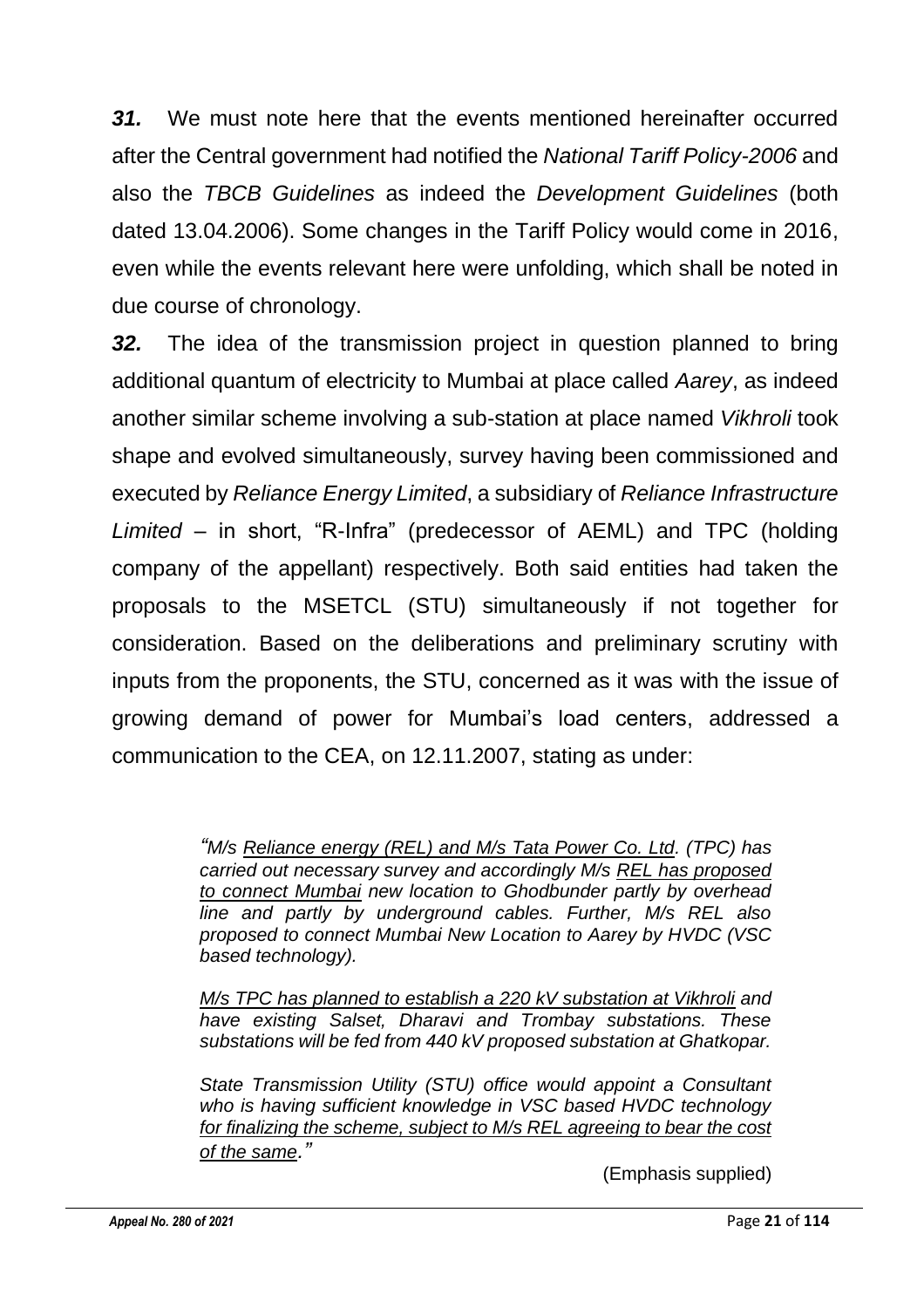*33.* On 05.05.2009, the MSETCL notified its Five-Year Plan for Financial Years (FY) 2010-11 to 2014-15, wherein High Voltage Direct Current ("HVDC") technology was envisaged to be used for the subject transmission project, mooted by R-Infra and endorsed by the STU.

*34.* The urgency of the proposal to create transmission infrastructure of above nature became more pronounced when, in November 2010, Mumbai experienced Partial Grid Disturbance. In the wake of such event, a committee was constituted (in 2010) by MERC, under Chairmanship of Prof. Dr. Khaparde (IIT Mumbai), to study the situation and make its recommendations for commissioning of a 700 MW Transmission Project. The said Committee published its report titled "*Partial Grid Disturbance in Mumbai*" ("IIT Report") in June 2011, recommending, *inter alia*, creation of requisite infrastructure, particularly rooting for HVDC Technology as a longterm solution for ensuring reliability of power supply for Mumbai for the proposed Transmission Project, with a 2x350 MW HVDC (VSC) based transmission link for Mumbai, identifying it as a critical bulk power injection scheme.

*35.* On 11.08.2011, allowing its request, the MERC granted Transmission License No.1/2011 to R-Infra. It may be added here that Adani Electricity Mumbai Limited would later acquire R-Infra on 29.08.2018. The Adani Electricity Mumbai Limited - Transmission ("AEML-T") subsequently took over as Licensee under the said Transmission License No.1/2011, with approval of MERC.

*36.* In December 2011, the Standing Committee of MERC submitted a report titled "*5-year Business plan for Mumbai Metropolitan Region*", recommending creation of requisite infrastructure, laying emphasis on the need of the Transmission Project based on HVDC Technology, reference being made to the following part of the said Report: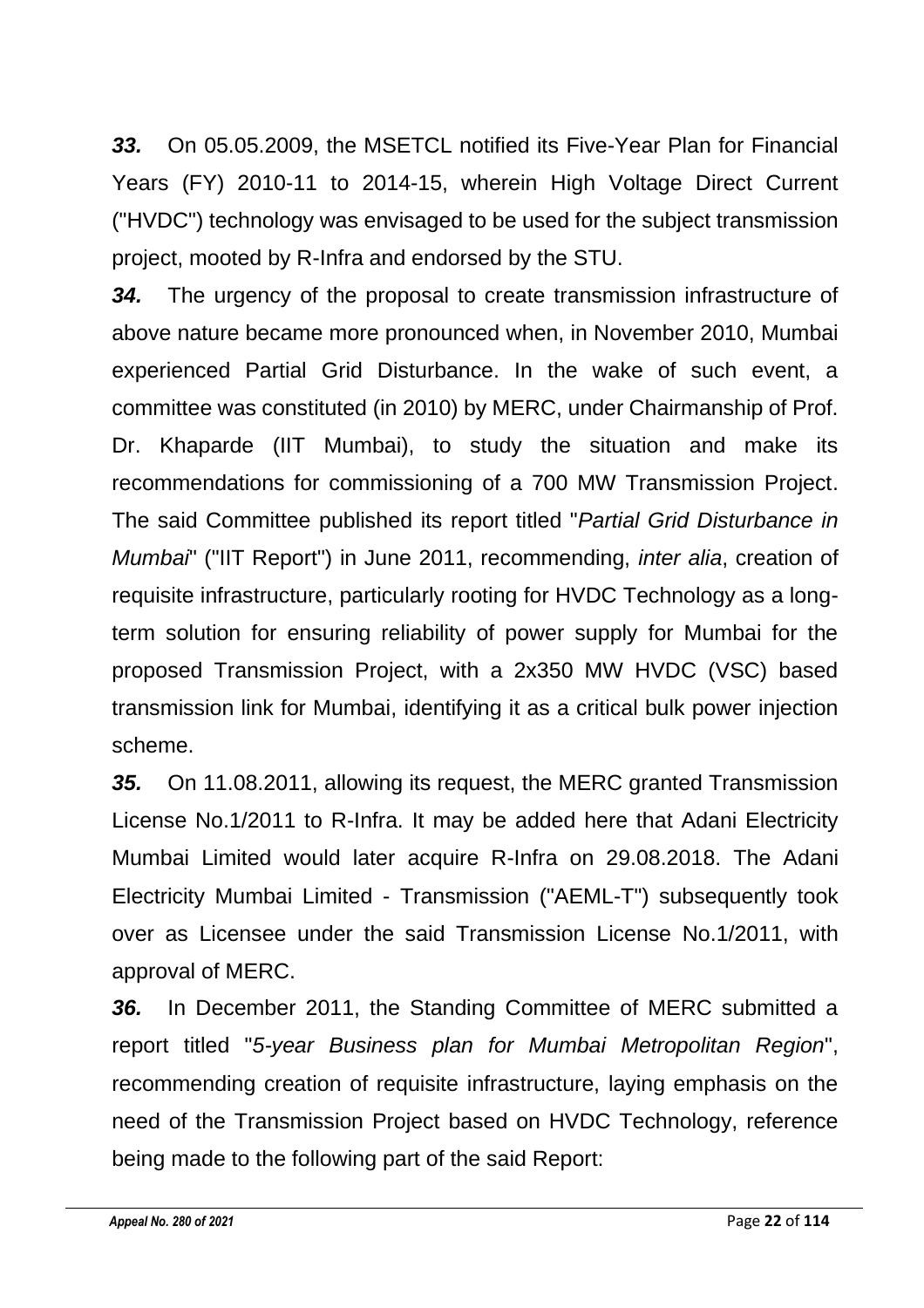*"Such implementation model can be easily replicated for development of all EHV Scheme (e.g. 400 kV infrastructure backbone). The VSC based HVDC project scheme may be perceived to be now amenable to competitive bidding due to extensive technical expertise requirement and limited number of operational experience, however, with growing number of international players/ technology supplies eg. ABB, Siemens, Areva etc. and project implementation experience in India, even VSC based HVDC, can be suitably structured to garner advantages of competitive bidding route. From the consumer/ transmission user perspective, the risk of sharing under such schemes can be better accomplished through competitive bidding route rather regulated tariff route under cost plus regime. Hence, it is strongly recommended that State Government (GOM) may be persuaded to formulate appropriate Guidelines and appointed Bid Process Coordinator to take up such schemes on urgent basis, as has been undertaken in other states for Development of transmission schemes."*

*37.* On 01.02.2013, R-Infra (now AEML-T) submitted a *Detailed Project Report* ("DPR") to MERC for the appointment of a consultant for its proposed *2x500 MW HVDC* (VSC based) transmission line from MSETCL's 400 kV *Nagothane* sub-station to AEML-T's 220 kV *Aarey* substation ("*Transmission Project based on HVDC Technology*"). The MSETCL (the STU) took up the said DPR for considering its inclusion in its 5 Year Plan, as intimated by it to MERC by letter dated 07.03.2013. The STU concededly confirmed to MERC that R-Infra's Transmission Project based on HVDC Technology was a part of the Five-Year Plan 2013-14 to 2017-18 of the STU and also that AEML-T (then R-Infra) had been identified as the implementing utility. On 05.04.2013, MERC granted an *in-principle* approval to R-Infra (now AEML-T) for the hiring of a consultant for its Transmission Project based on HVDC Technology, also directing R-Infra to submit quarterly progress reports in such regard.

*38.* On 21.08.2013, MSETCL (the STU) granted its approval for grid connectivity to R-Infra (now AEML-T) Transmission Project based on HVDC Technology, for HVDC link between Nagothane and Aarey (as the scheme then stood), subject to compliance with various conditions including one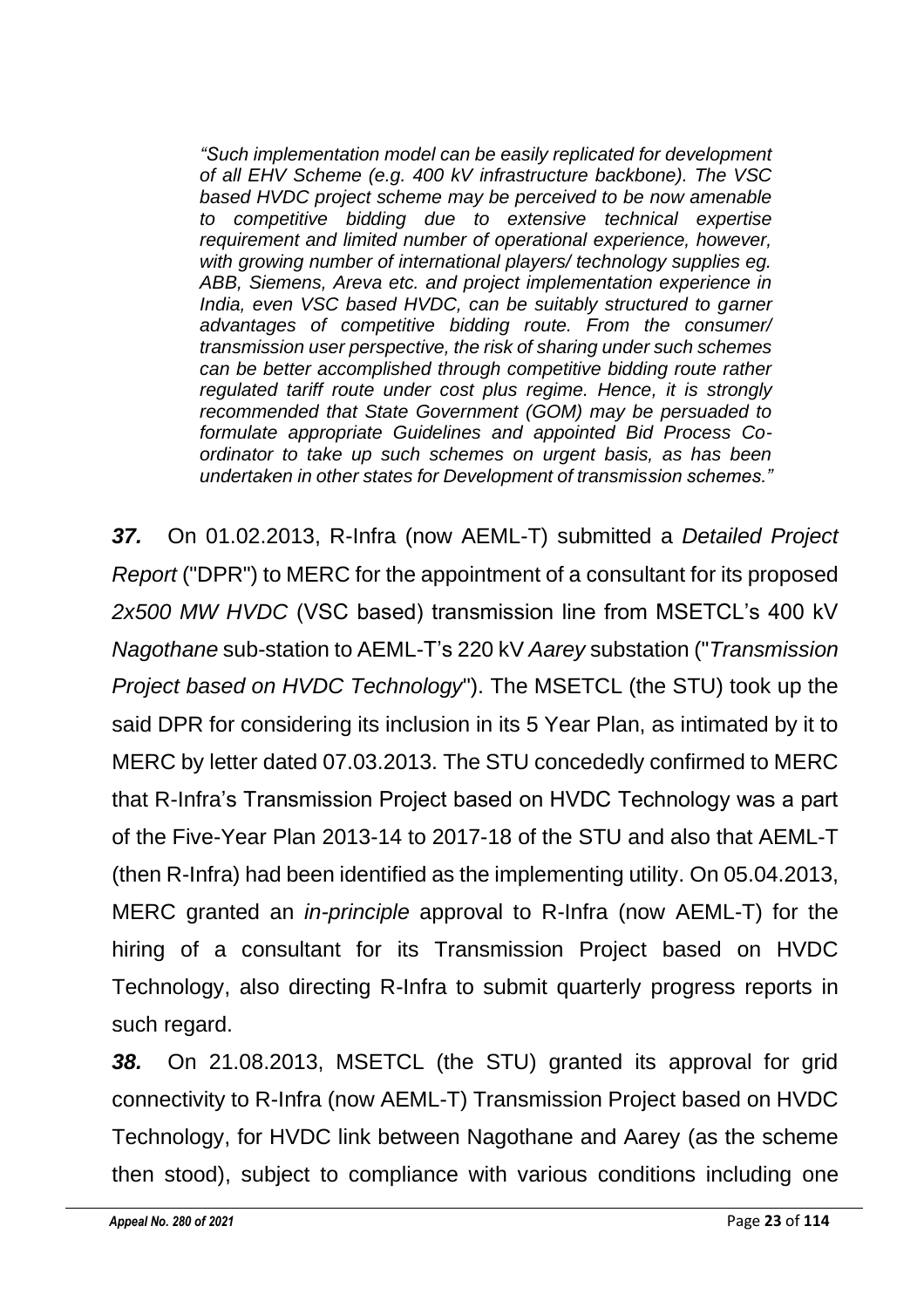about its completion, mandating the proponent R-Infra (now AEML-T) to carry out works in terms of the scope adumbrated therein, the relevant part of said communication being as under:

> "*With reference to above you have applied for grid connectivity for proposed +320KV 2X500 MW HVDC link between NagothaneS/stn (MSETCL) and Aarey S/stn (Rinfra). Also the said project is included in STU 5 year plan and recommended in MMR 5 year plan submitted to MERC. Accordingly, your application is processed for grid connectivity of proposed +320 KV 2x 2x500 MW HVDC – IGBT VSC based link between Nagothane (MSETCL and Aarey (RInfra).*" (Emphasis supplied)

*39.* On 07.11.2013, A meeting was convened by MERC wherein the representatives of MSETCL, MSETCL, Energy Department of GoM and R-Infra (now AEML-T) participated, the proposal relating to augmenting injection of power into the city of Mumbai through a transmission system with HVDC Technology having been considered and approved, it being noted that embedded generation in the city of Mumbai could not be increased due to space constraints and environmental issues, the proponent R-Infra being called upon to submit the DPR for the approval of the MERC by December, 2013.

*40.* On 20.11.2013, in a meeting participated by MSETCL and R-Infra concerning HVDC connectivity to the Aarey substation, a rethink on the route of the transmission line came up for deliberations and it was recorded in the minutes as under:

> "*Director (Operations) suggested that R-Infra can avail connectivity from 400kV Kudus (MSETCL) substation which is much near to Aarey substation (R-Infra) as compared to 400kV Nagothane (MSETCL) substation (125km). Proposed 400 kV Kudus (MSETCL) substation will be commissioned within 2 years. 400kV Kudus S/s will have a strong source of 765 kV Kudus (PG) and other 400kV network from Vapl (PG), 400kV Babhaleswar (MSETCL), 400kV Nashik (MSETCL),*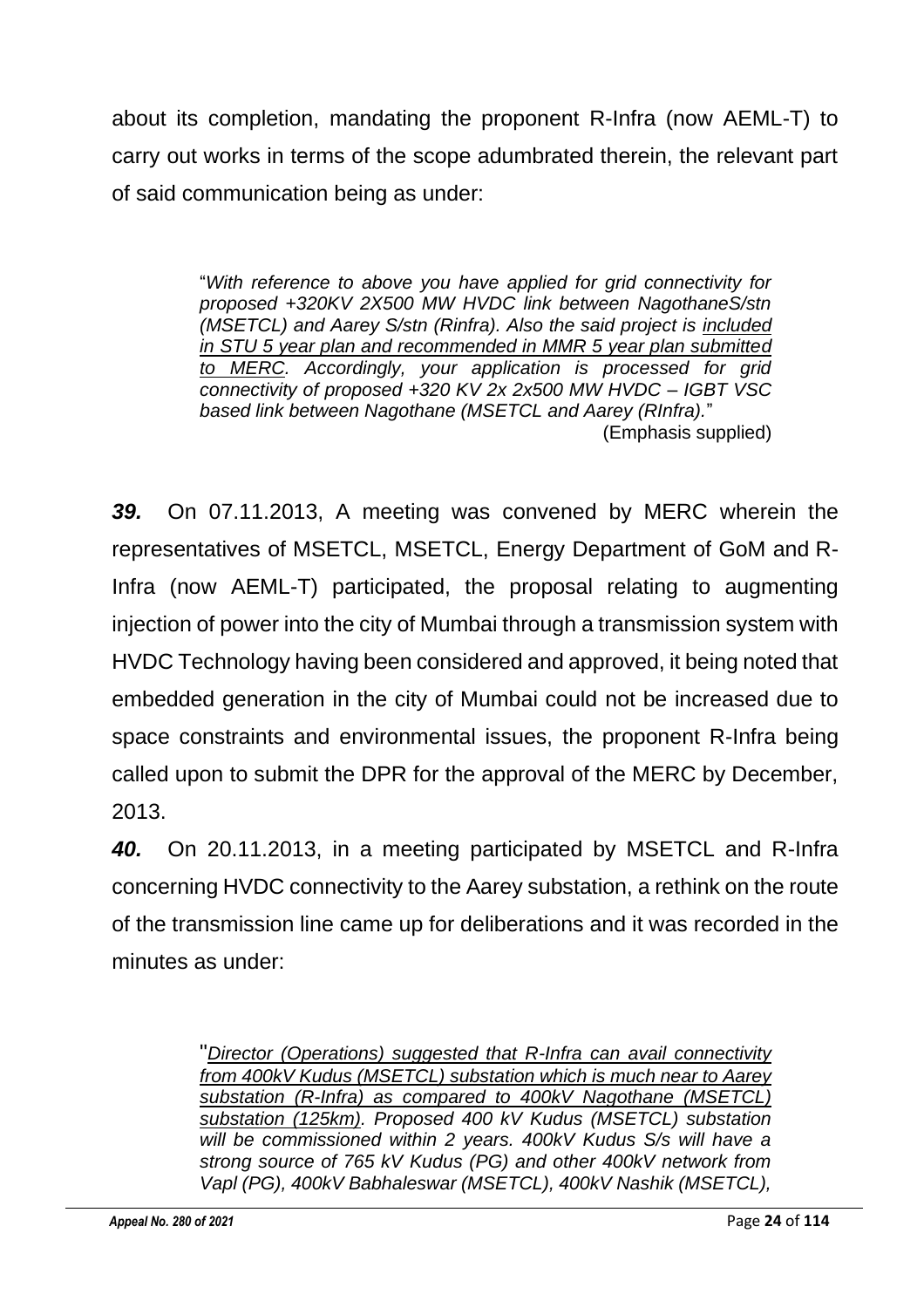*400 kV Padghe (MSETCL) 400kV Bolsar (PG) compared to 400 kV Nagothane (MSETCL) s/s. Therefore, 400kV Kudus substation is a better option for HVDC connectivity. The route cable linkage cost will be considerably lower.*

*… R-Infra expressed their concern to consider the revision scope of connectivity that was decided by the Standing Committee. R-Infra already initiated procurement of land near Nagothane (MSETCL) s/s and detail survey. All required clearance proposals are initiated by R-Infra for which approvals are in a pipeline and at this stage it is very difficult to consider the new proposal.*

*Director (Operations) agreed to R-Infra's concern however, advised R-*Infra to examine the suggested proposal in detail and submit their *observations/ comments."*

(Emphasis supplied)

*41.* The thrust of the above was that possibility of connectivity from Kudus instead of Nagothane to Aarey was expected to be considered by all concerned, the planners and the proponents etc.

*42.* R-Infra submitted its DPR for the Transmission Project based on HVDC Technology on 14.02.2014 and forwarded its compliance in respect of the issues assigned to it as per the decisions taken on 07.11.2013 at the meeting with the STU on 28.02.2014 seeking '*In Principle*' approval for allotment of land for the then HVDC Project. In March 2014, MERC raised queries of R-Infra, by communications dated 24.03.2014 and 29.03.2014, respecting data gaps on the application for approval of DPR filed by the latter (R-Infra) on 14.02.2014, the prime concerns being as to whether amendment of the license was imperative because the DPR under consideration was not part of the license of R-Infra and as to current status of land acquisition for the Project at Nagothane and Aarey end-points. The project proponent (R-Infra) responded by reply on 30.03.2014 apprising MERC that R-Infra would make an application for a Transmission License or Amendment of existing License when the DPR had been approved; the land had been identified at Aarey and Nagothane the same being owned by Dairy Department of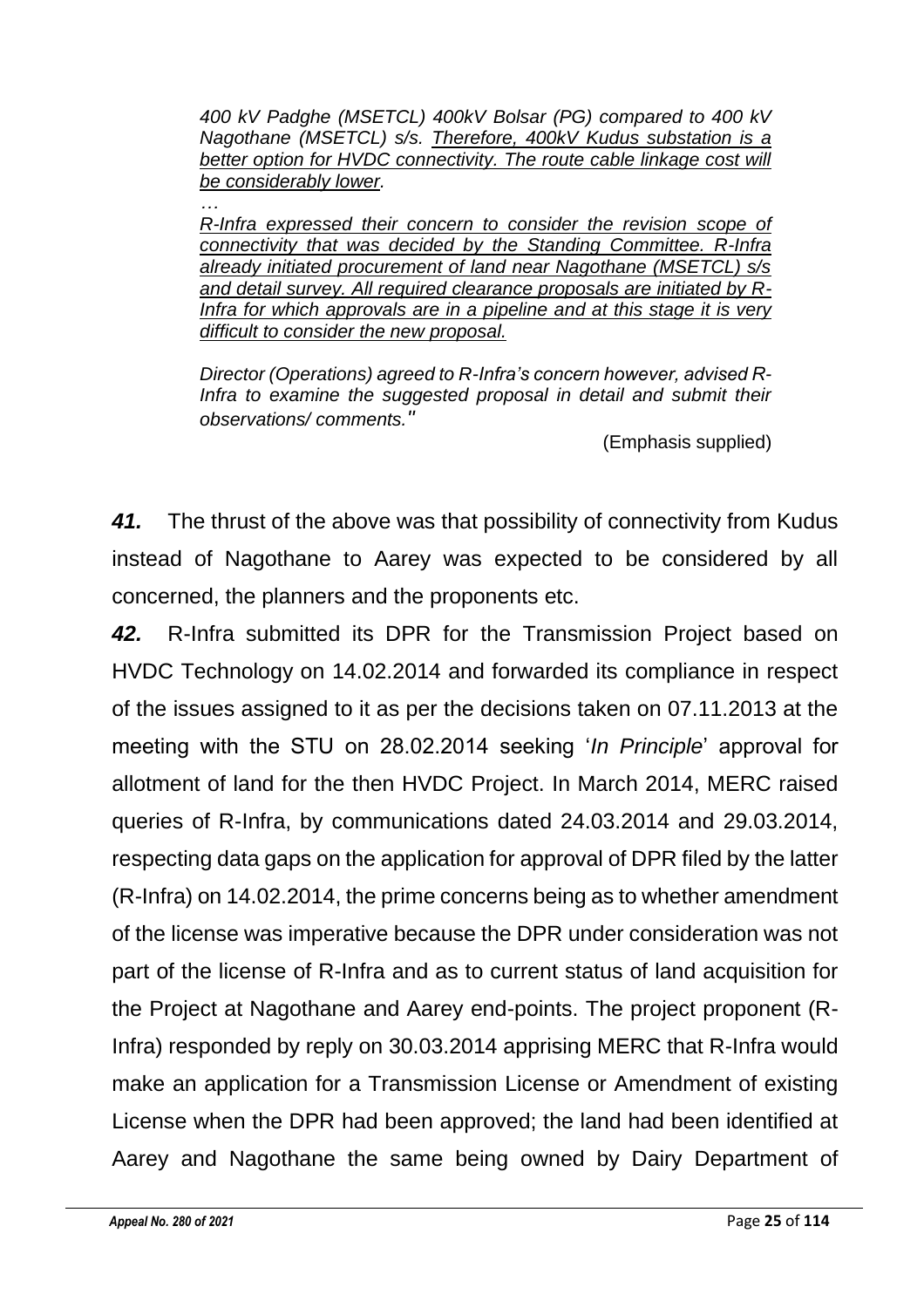Government of Maharashtra and locals or farmers respectively, follow up process having been initiated in respect of former and being in advanced stage of discussion for the latter. The reply while indicating gestation period also stated that the proponent had undertaken certain activities viz. floating of enquiry for consultancy, conduct of pre-bid meeting, submission of bids by consultants the bid evaluation being in progress.

*43.* On 10.04.2014, the MERC granted *in-principle* approval to R-Infra for the DPR for the erection of the proposed Transmission Project based on HVDC Technology, the scheme having been described at that stage as 2x500 MW HVDC (VSC based) transmission line from MSETCL's 400kV *Nagothane* substation to R-Infra 220kV *Aarey* substation, conditional upon it (R-Infra) filing an application for amendment of its transmission license for addition of an asset into the scope of work as transmission licensee. Pertinent to add here that the copies of this communication were also endorsed to various stake-holders including Prayas Energy Group, Vidarbha Industries Association, Mumbai Grahak Panchayat, SICOM Ltd. and Thane Belapur Industries Association, the process indisputably being in public domain.

*44.* On 10.11.2014, at the meeting of the Steering Committee of STU (including all the constituent Utilities), R-Infra made its presentation in respect of the Transmission Project, and the use of HVDC technology informing, *inter alia*, that the Transmission Scheme based on HVDC Technology was proposed to be commissioned during FY 2019-20.

*45.* Around this period, however, the STU started entertaining doubts as to advisability of use of HVDC technology. On 05.01.2015, it (MSETCL) shifted its position and came up with a revised scheme for strengthening Mumbai's transmission system, proposing a 400KV Kudus (MSETCL) - Aarey (MSETCL) HVAC O/H Scheme ("*Transmission Project based on HVAC Technology*") from Kudus to Aarey instead of the Transmission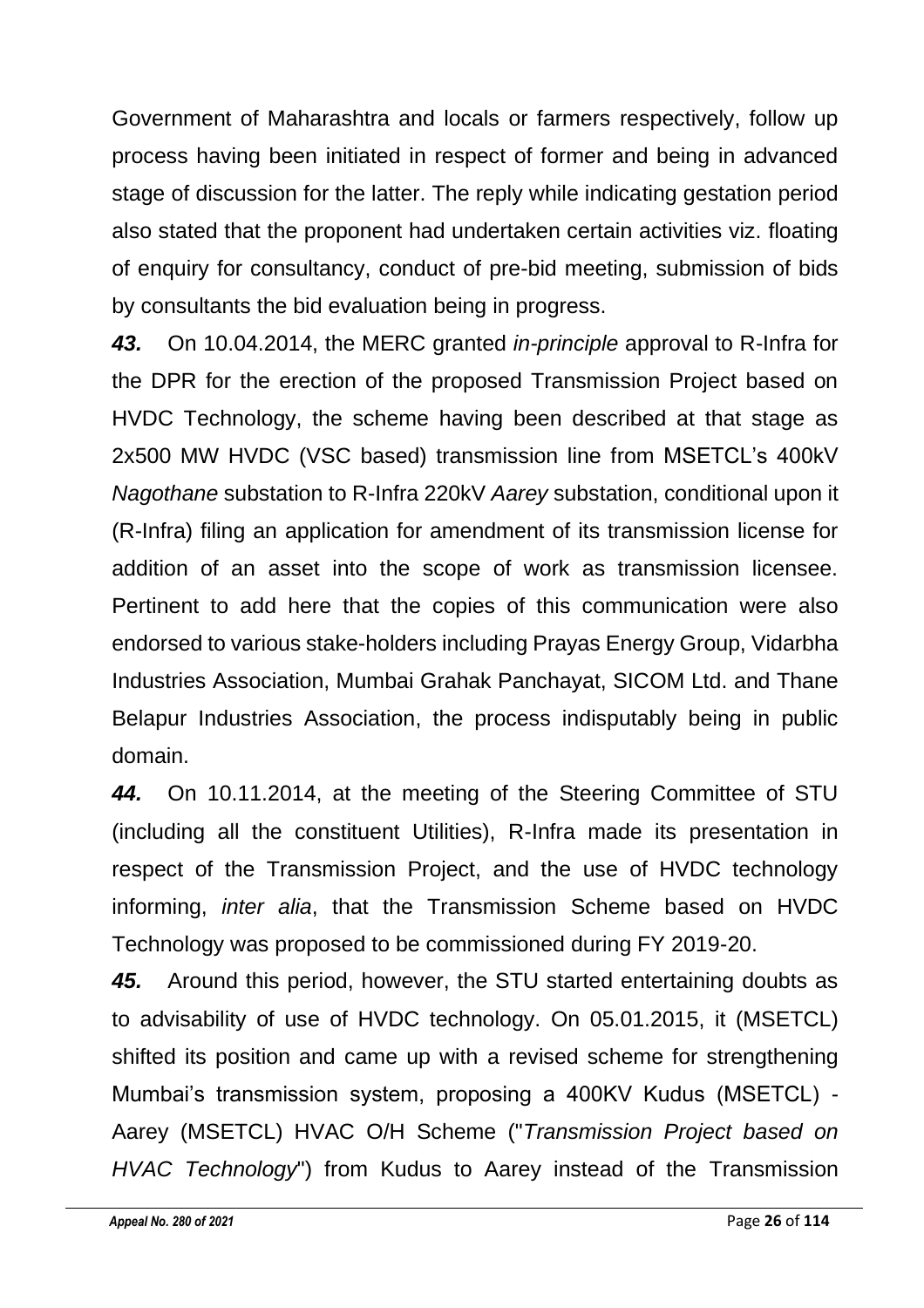Project based on HVDC Technology mooted by R-Infra. In the communication on the subject addressed to the MERC, it was stated thus:

> *"9) … the HVDC project of R-Infra T is reviewed considering uncertainties in source generation and upcoming strong source of 400 kV Kudus at much shorter distance (approx. 80 km) than 400 kV Nagothane S/s. Therefore, considering the above changes in network configuration, it is proposed to establish 400 kV substation in Mumbai for the enhancement of Transmission corridor capacity to Mumbai system through 400 kV D/C Quad line from 400 kV Kudus (MSETCL) substation. This will enhance the transmission capacity by 1500 -2000 MW.*

*...*

*11) The scope of proposed scheme for above purpose is as given below;*

i) *400 kV Kudus (MSETCL)-400 kV Aarey (MSETCL) D/c (sic. Double circuit) quad line-80 km.*

ii) *400/220 kV, 2x500 MVA ICTs.*

iii) *220 kV Interconnection between 400/220 kV Aarey and proposed 220 kV Goregaon Film city with bays.*

iv) *6x220 kV bays for 220 kV interconnection with TPC and RInfra (T) lines.*

v) *400 kV spare bays for interconnection with 400 kV Vikhroli (TPC).* vi) *400/220 kV, 2x500 MVA ICTs for future expansion.*

*The Scheme of establishment of 400 kV Aarey (MSTECL) will be included in five-year STU Plan 2015-16 to 2019-20 for commissioning during 2017-18. The HVDC project stands cancelled for the reasons as mentioned above. Necessary DPR of the Scheme will be submitted to Hon'ble Commission in due course of time for in-principal clearance*."

(Emphasis supplied)

*46.* The above proposal of MSETCL for cancellation of the HVDC Technology was opposed by R-Infra by communication issued on 23.01.2015 to MSETCL, offering at the same time to change the interconnection point from Nagothane to Kudus, as recommended by MSETCL in aforementioned meeting dated 20.11.2013 and letter dated 05.01.2015, the relevant part of the letter reading thus: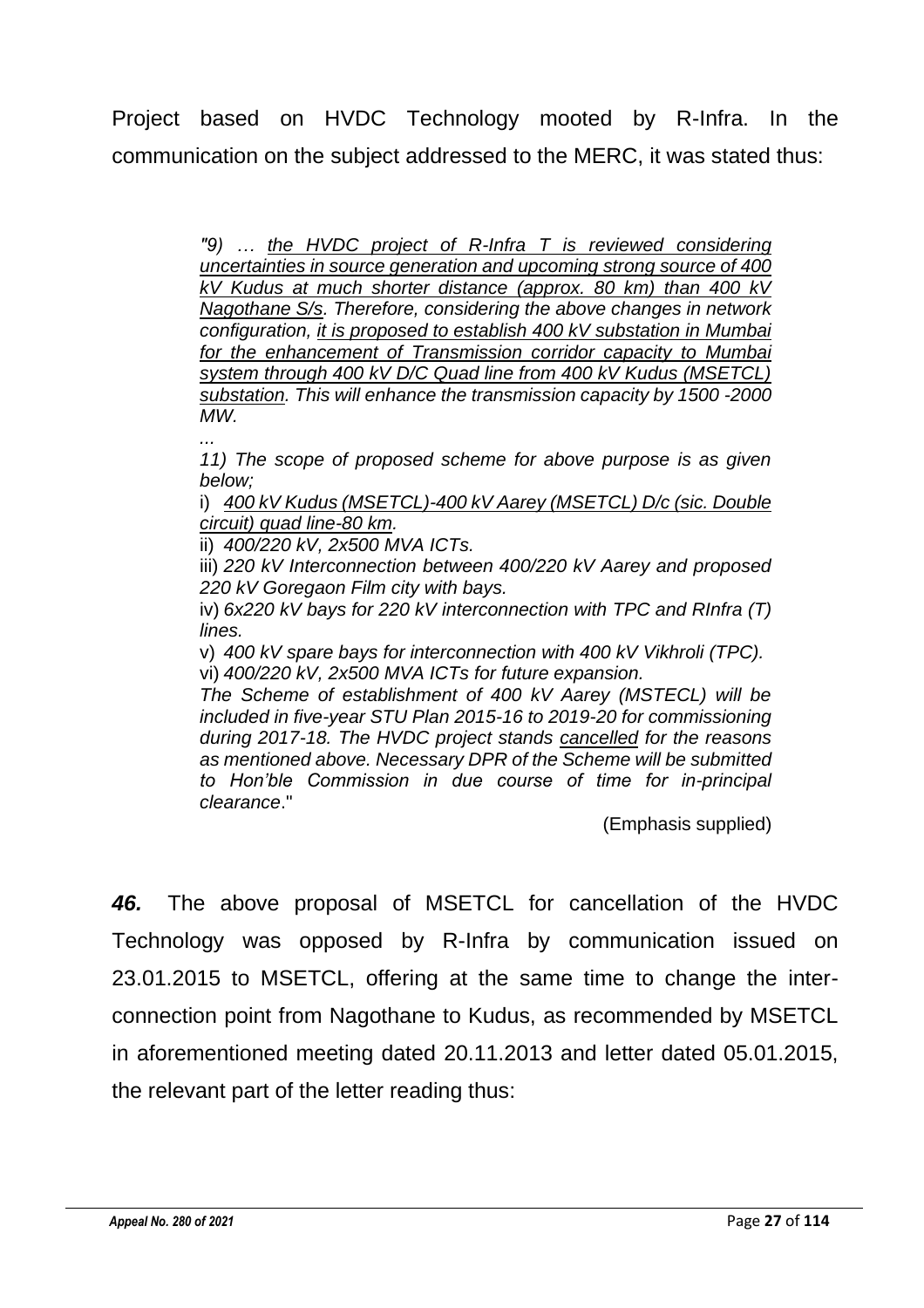*"We refer to the cope of your letter addressed to the Secretary, MERCref no. MSETCL/CMD/STU/No.0199 dated 05the January 2001, received by us on 6th January 2015. This letter MSETCL has proposed cancellation of HVDC VSC based Scheme (2X500 MW Nagathone – Aarey) and proposed 500KV AC scheme with over head transmission Line from Kudus (MSETCL)- Aaray (MSETCL)…. In view of the above, we would reiterate that the HVDC (VSC based) Scheme, as approved, except for relocation of injection point to Kudus, should be continued."*

*47.* We may recall here that on 28.01.2016, the Central Government had promulgated the revised National Tariff Policy, 2016 the relevant parts whereof have already been taken note of. It needs to be borne in mind that the thrust of the revised policy is on "*introducing competition in different segments of the electricity industry*", one of the key features of the Electricity Act, 2003, it expected to "*lead to significant benefits to consumers through reduction in capital costs and also efficiency of operations*", the insistence being that all *future* requirement of power "*should continue to be procured competitively by distribution licensees except in cases of expansion of existing projects or where there is a company owned or controlled by the State Government as an identified developer*", it being expected that the ERCs "*shall ensure that in case of expansion of such projects, the benefit of sharing of infrastructure of existing project and efficiency of new technology is passed on to consumers through tariff*" and that the "*tariff of all new generation and transmission projects of company owned or controlled by the Central Government shall continue to be determined on the basis of competitive bidding as per the Tariff Policy notified on 6th January, 2006 unless otherwise specified by the Central Government on case to case basis"*. In the particular context of the *"intra-state transmission projects"*, the policy would insist that the same "*shall be developed by State Government through competitive bidding process for projects costing above a threshold limit which shall be decided by the SERCs*".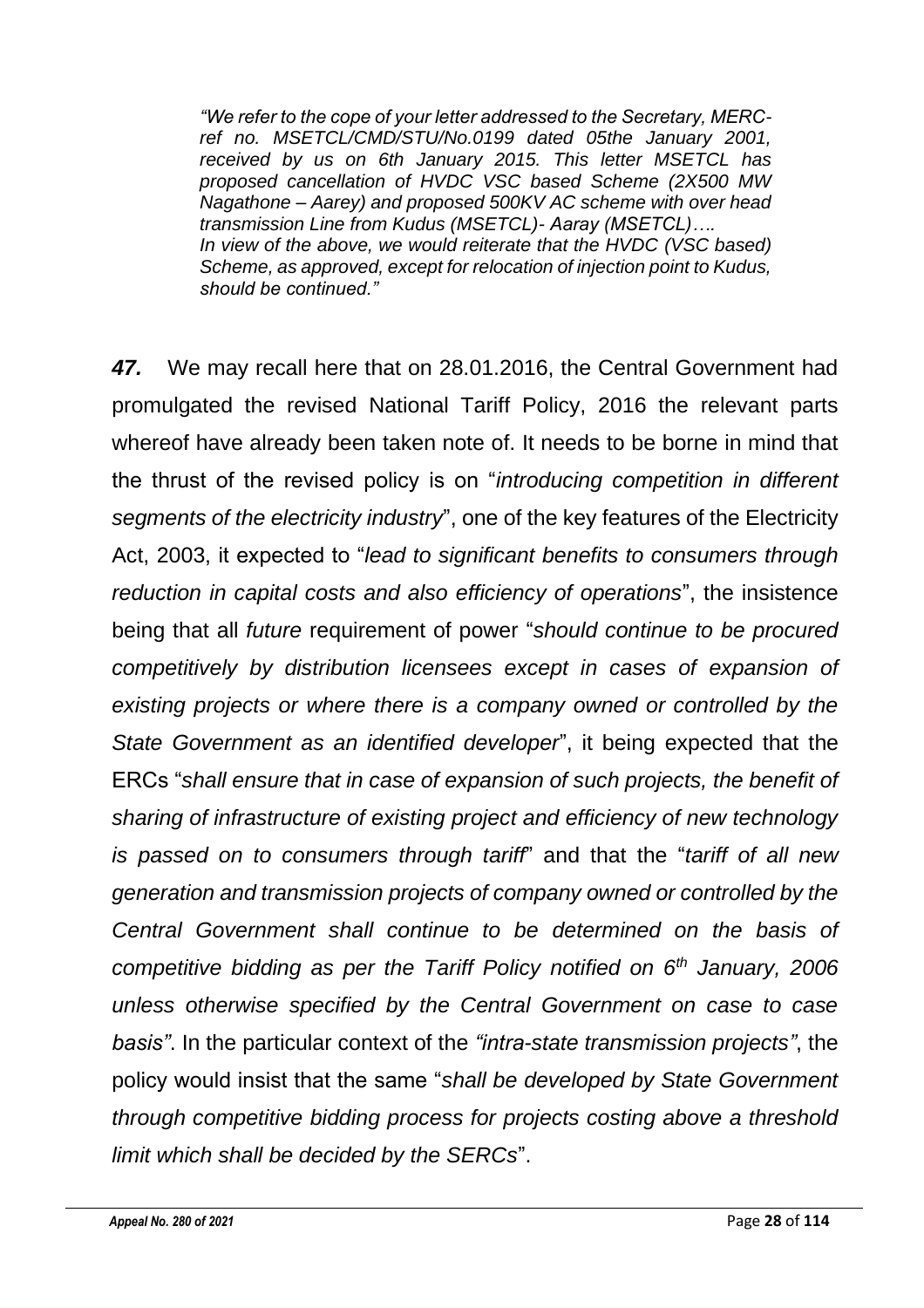*48.* We may observe here itself that the National Tariff Policy, as revised in 2016, lays emphasis on competition in the matter of *new arrangements* for procurement of power excluding the cases of expansion of the existing projects though in context of latter the thrust is on securing the interests of consumers at large by sharing of existing infrastructure and infusion of efficiency through new technology. The Central Government has called upon the State Governments to adopt the TBCB route for new intra-State transmission projects but given to them the discretion to decide on the minimum threshold limit in matter of project costs. Concededly, the decision is in the hands of the State ERCs after consultation with stake-holders including the State Government, STU, etc. Admittedly, the MERC has not yet taken a decision on the threshold limit.

*49.* Having considered the submission that the reply of STU was awaited at the time – quite apparently in the context of change of its view about advisability of utility or feasibility of the technology recommended earlier and the objections raised by R-Infra in such regard, while undertaking review of "*capex schemes approved for R-Infra-T*", by its order issued on 02.05.2016, MERC cancelled the in-principle approval granted for the HVDC technology to be employed for the transmission Project.

*50.* As noted earlier, AEML-T acquired R-Infra on 29.08.2018. On 12.09.2018, the MERC, by its order in Case No.201/2017 (for Truing up), directed AEML-T to file the petition of amendment of its Transmission License four months prior to filing the next ARR Petition, expecting it to ensure that the assets position in the Transmission License were accurate and updated.

*51.* There is no contest to the fact that in view of the challenges in overhead (O/H") transmission system and *Right of Way* ("RoW") issues in the congested city of Mumbai, the HVAC Technology proposed by MSETCL never took off and was eventually given up, the STU having made an about-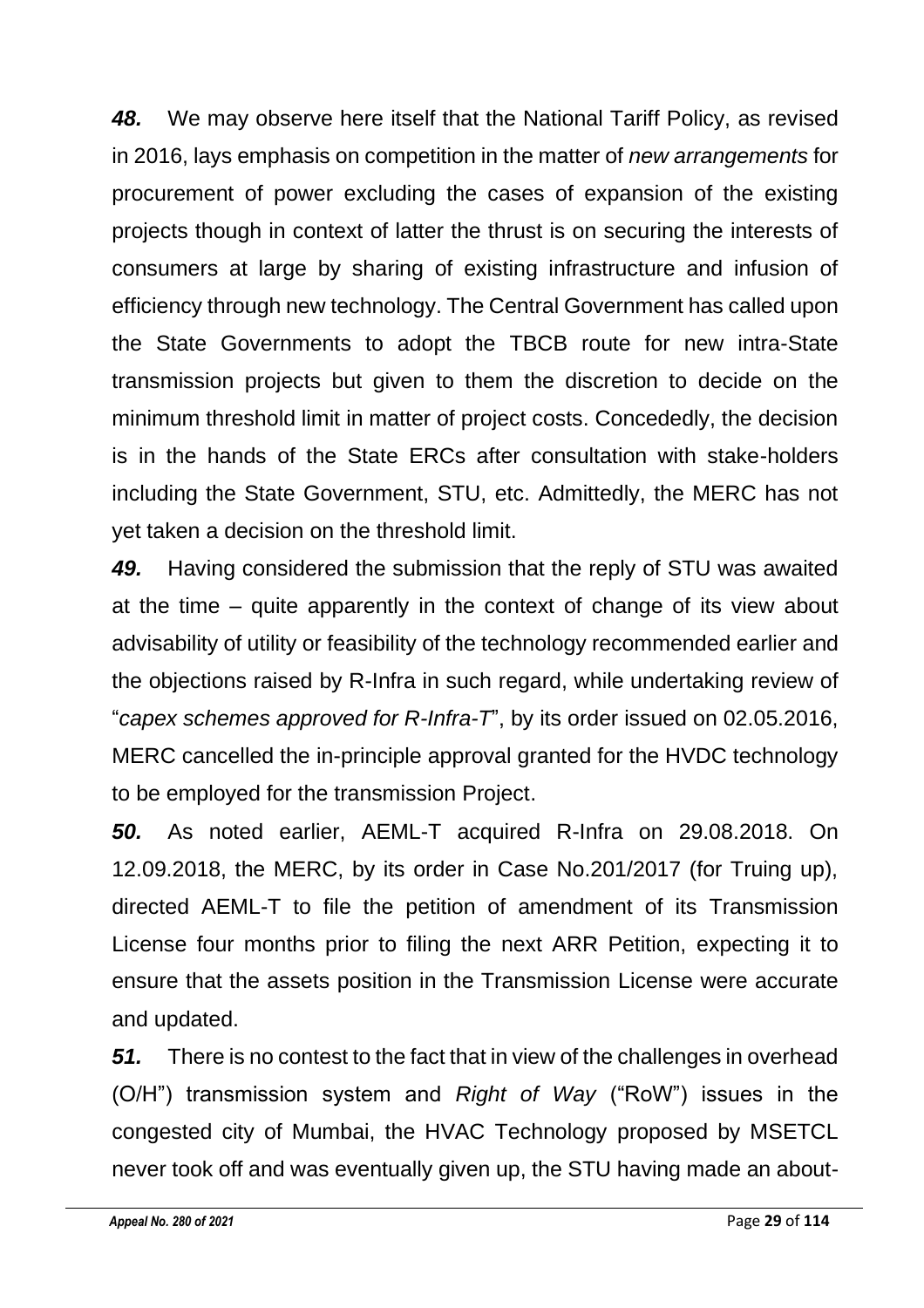turn on its position yet again to revert to HVDC. The MERC remained concerned about the capacity of utilities in State of Maharashtra in general, and Mumbai city in particular, to meet the growing demands for electricity supply. It had convened a meeting of its Standing Committee on 29.01.2018 on the subject of "*Strengthening electricity supply system to Mumbai city*", and reconsidered the need for Transmission Project based on HVDC Technology for bulk power injection in Mumbai. Clearly, the Commission had had a rethink and was now veering around to the view that recall of earlier decisions on the subject of technology at the instance of the STU was incorrect and itself required a revisit. On 02.01.2019, the Commission would pass order in Case No.249/2018 (BEST petition for approval of PPA), expressing concerns respecting the transmission constraints of Mumbai observing that *"… Without strengthening of Mumbai transmission system, it would be difficult to meet the growing electricity demand of Mumbai city and its suburbs …"*.

*52.* In the midst of such deliberations as above, on 12.10.2018, the MERC in a meeting, *inter alia*, carried out review of the critical transmission schemes to overcome the transmission constraints being faced in Mumbai. Indisputably, in pursuance of the deliberations in the said meeting, AEML-T, submitted on 23.11.2018 an amended application for grid connectivity to MSETCL, for its 1000 MW HVDC (VSC based) link between MSETCL Kudus and AEML-T Aarey substations ("*Transmission Project based on HVDC Technology*"), and requested MSETCL to recommend to MERC that the project be included in its (AEML-T's) Transmission License.

*53.* It must be recalled here that on 04.01.2019, the State Government ("GoM") had constituted the Empowered Committee ("EC") by GoM GR "*to implement Tariff Based Competitive Bidding-TBCB process for new Projects*", the functions of the EC being inclusive of providing "*impetus to new transmission projects in the State*".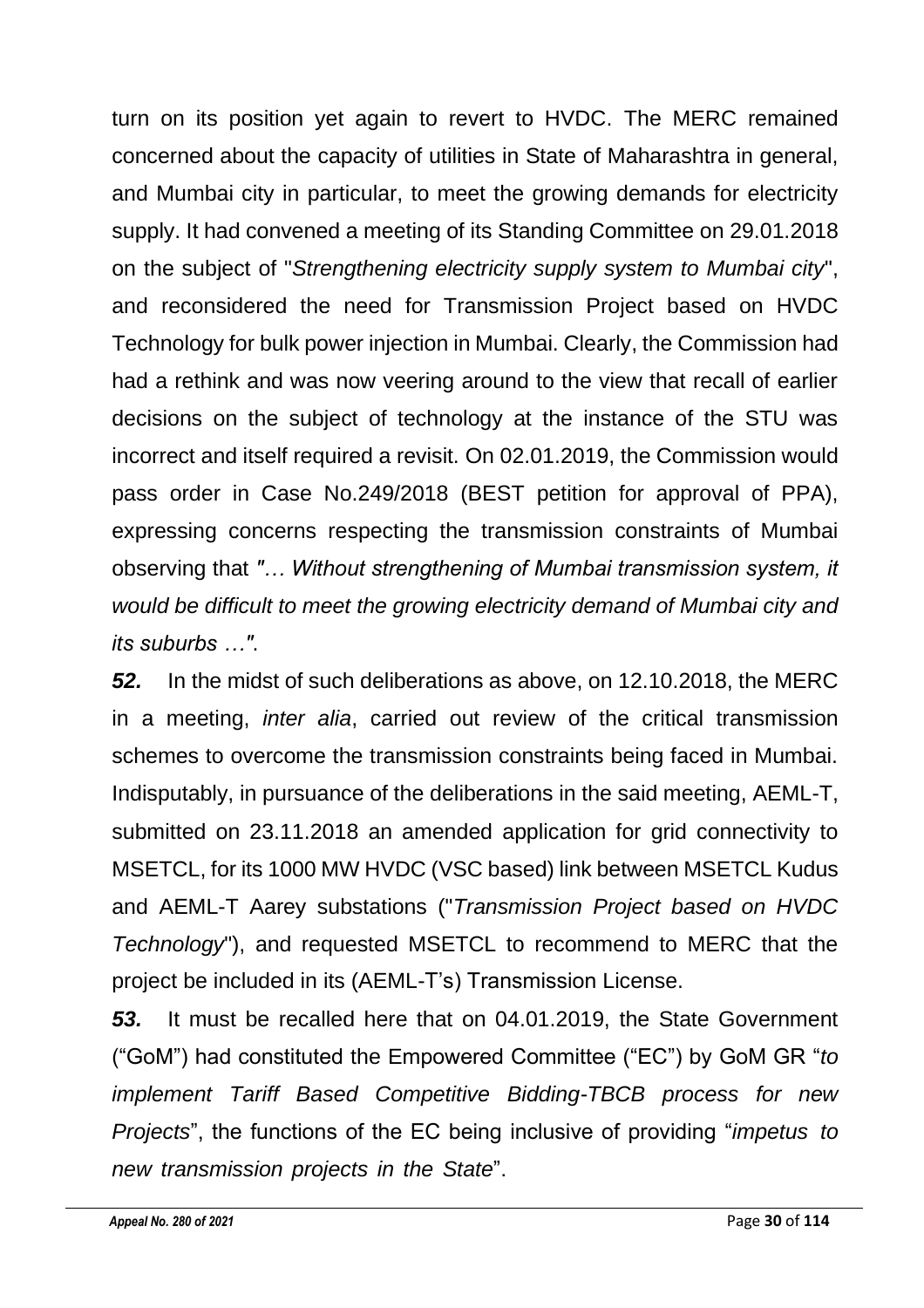*54.* As mentioned earlier, the appellant (TPC-T) had been awarded the *Vikhroli Project* during 2011-2017 pursuant to which it (TPC-T) was responsible for developing 400kV *Khargar -Vikhroli Line* (hereinafter referred to as "*the Vikhroli project*"). However, due to lack of any progress, the MERC by its order passed on 29.01.2019, in Case No.03/2019, directed the STU to submit its recommendation concerning execution of 400 kV Vikhroli Transmission Project under TBCB as per GoM Resolution dated 04.01.2019 and for a credible mechanism to be setup for continuous monitoring to ensure that the Project remained on track to avoid further delay.

*55.* On 11.02.2019, MERC held a meeting with all stakeholders including the STU, wherein all critical transmission schemes, including the Transmission Project based on HVDC technology, and their progress were reviewed for resolving all the transmission constraints in Mumbai and decide on the way forward. Concededly, the issue concerning the transmission constraints was referred to CEA with a request to carry out requisite load flow studies and Mumbai Power System analysis. In the wake of the above, AEML-T addressed a letter of request on 26.03.2019 to CEA, seeking suggestions on bulk power injection scheme for strengthening of existing network of Mumbai, destination of HVDC termination (from feeding source like Kudus) in Mumbai Transmission System and suggesting the implementation of a VSC based underground cable system. On 11.04.2019, the STU referred the issue of appropriate Bulk power injection scheme for Mumbai to CEA and, on 28.05.2019, published its 5-year Plan (FYs 2018-19 to 2023-24) as per Section 39 of Electricity Act and Regulation 8 of MERC (State Grid Code) Regulations, 2006, including therein the AEML-T Transmission Project based on HVDC Technology aligning its views again with MERC.

*56.* The CEA responded to the letter dated 26.03.2019 of AEML-T on 13.06.2019, as under: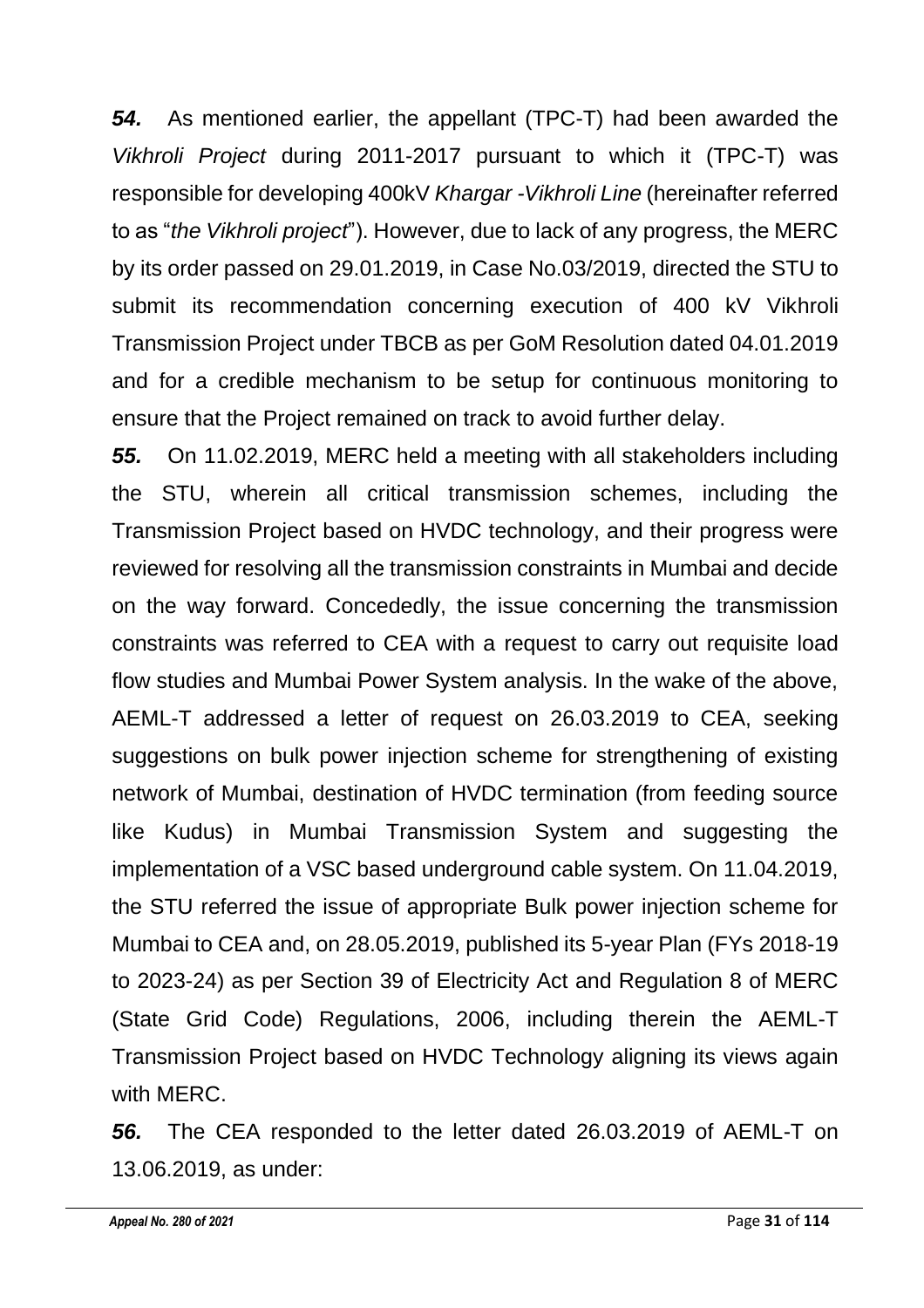*"4.0 With provision of 1000 MW feed from Kudus to Array it is observed that*

*i) All transmission elements are N-1 compliant (except for Kalwa-Mulund 220 kV S/C lines – 2 nos. This can be overcome by LILO of either Kalwa-Trombay 220kV S/C line or Kalwa-Borivali 220 kV S/C line at Mulund or by shifting of LILO at Bhandup from Mulund – Borivli 220 kV line to Kalwa-Borivali 220 kV line*

ii) *The ladings on transmission elements are reduced.*

*5.0 In view of above Kudus – Array 1000 MW HVDC link provides infeed to Mumbai as well as increases reliability. The link being VSC technology would also help in Voltage regulation. 6.0 Keeping in view future requirements, possibility of provisions in terms of RoW and space at Kudus for another 1000 MW may be explored along with Kudus to Array HVDC link. This second 1000 MW link could be extended to other suitable locations based on studies and implementation feasibility."*

(Emphasis supplied)

*57.* The STU (MSETCL) confirmed the Kudus-Aarey 1000 MW HVDC Scheme on 27.06.2019. On 28.06.2019, MERC by a communication addressed to it (MSETCL) regarding "*Review of Mumbai Transmission Strengthening*" mandated thus:

> *"5. Considering the STU Plan of incorporating 2x500 MW Kudus-Aarey HVDC link for Mumbai region, and STU's confirmation vide its letter dated 27.06.2019, the Commission directs MSETCL/STU to take all necessary steps for expeditious execution of Kudus-Aarey 1000 MW HVDC link by AEML-T as per 5-year Transmission Plan of STU dated 28.05.2019 communication to Commission."*

> > (Emphasis supplied)

*58.* On 01.08.2019, AEML-T filed a License Amendment Petition – Case No.195/2019, before MERC, seeking to include certain assets within its Transmission License, including the Transmission Project based on HVDC Technology. The STU (MSETCL), meanwhile, by its letter and email to AEML-T, forwarded MERC's letter dated 28.06.2019, highlighting that, on the basis of the study report of CEA dated 13.06.2019, it had confirmed (vide its letter dated 27.06.2019) that Transmission Project based on HVDC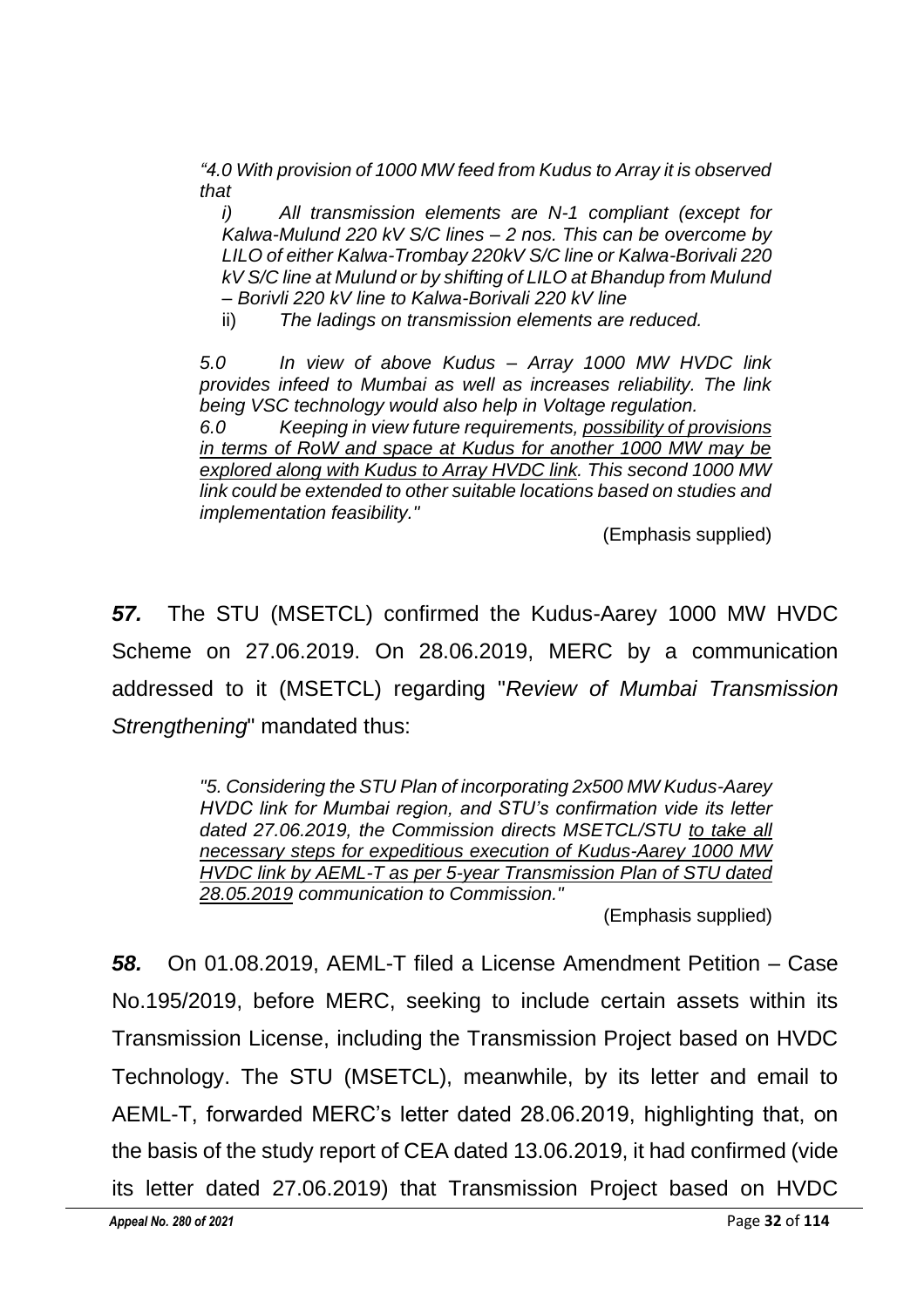Technology was required for injecting additional power into Mumbai as the link creates a separate additional transmission corridor.

*59.* On 03.01.2020, AEML-T submitted the Revised DPR to MSETCL for the Transmission Project based on HVDC Technology and requested its approval mentioning, *inter alia*, the history wherein the project had been earlier "*withdrawn in favour of 400 KV HVAC Overhead Connectivity between MSETCL Kudus and Aarey*".

*60.* On 03.01.2020, the second Respondent Adani Electricity Mumbai Infra Limited ("AEMIL"), one of the petitioners before the CERC, was incorporated, It Indisputably being a 100% owned subsidiary of the third Respondent Adani Electricity Mumbai Limited- Transmission ("AEML-T"), the other petitioner before CERC.

*61.* On 07.01.2020, TPC-T filed its suggestion/objections in Case No. 195 of 2019 in response to Public Notice dated 07.12.2019 by AEML-T stating that HVDC Scheme should be executed under TBCB as per the GoM GR dated 04.01.2019. On 13.01.2020, MSETCL forwarded the DPR for the Transmission Project based on HVDC Technology to the MERC for its approval. On 15.01.2020, MERC issued a letter to MSETCL ascertaining its recommendation on the Licence Amendment Application filed by AEML-T under Section 15 of the Act. On 22.01.2020, MSETCL, by its letter to MERC in the License Amendment Application of AEML -T (Case No. 195 of 2019), submitted that it had referred the Transmission Project based on HVDC Technology to the EC for consideration.

*62.* On 07.02.2020, AEML-T submitted the DPR for the Transmission Project based on HVDC Technology to MERC for in-principle approval, *inter alia*, stating thus:

> *"3. In line with the recommendations provided in both the above mentioned committees, the HVDC Scheme comprising of 2 x 500 MW from MSETCL Nagothane EHV Station to AEML Aarey EHV Station with Cable connectivity was approved by STU and subsequently by*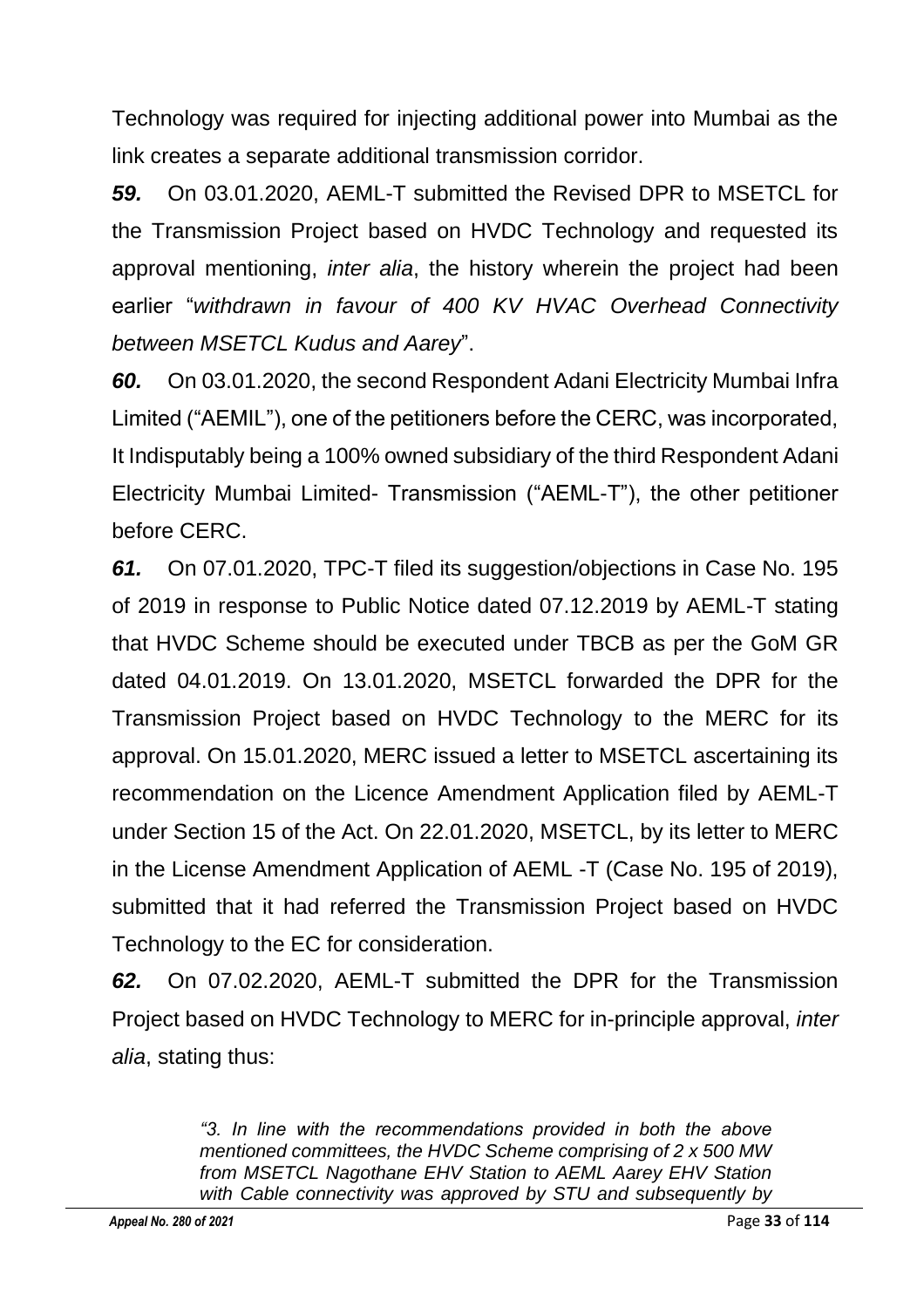*the Hon'ble Commission vide letter No. MERC/ CAPEX/ 2014-15/ 00097 dated 10.04.2014 at a cost of Rs. 7089 Crores. However, subsequently, this project was withdrawn by both STU and the Hon'ble Commission in favour of 400 K/v HVAC Overhead connectivity between MSETCL Kudus EHV Station and Aarey EHV Station to be executed by MSETCL.*"

*(Emphasis supplied)*

*63.* On 30.03.2020, the MERC passed Multi-Year Tariff ("MYT") Order in Petition No. 297 of 2019 filed by AEML-T, *inter alia*, observing as under:

> "*2.1.22 As regards the project to be undertaken under TBCB, the STU vide its letter dated 22 January, 2020 has submitted that the 1000 MW HVDC Kudus-Aarey schemes has been referred to the Empowered Committee formed by the Govt. of Maharashtra and the decision of Empowered Committee is awaited.*

> *2.1.23 In view of the above, the Commission will decide regarding the HVDC Scheme during proposed Transmission Licensee Amendment of AEML-T in Case No. 195 of 2019 or any other proceedings as deemed appropriate*.

> *"5.3.4 AEML-T has provided full details of the various capital expenditure schemes proposed during 4th Control Period. The capital expenditure and capitalization (inclusive of IDC) are given below:*

| DPR (schemes at   |                                        |  |  |
|-------------------|----------------------------------------|--|--|
| various stages of |                                        |  |  |
| discussion with   |                                        |  |  |
| STU)              |                                        |  |  |
| <b>HVDC</b>       | 1090.00 1286.04 2243.31 1122.21 561.10 |  |  |

*5.3.7 The Commission has observed that DPRs are not submitted for majority of schemes for which capitalization is proposed by AEML-T during 4th Control Period. In absence of any DPR, it is difficult to assess requirement of particular schemes and reasonability of the associated cost. Hence, it is important to have approved DPR for any scheme before proposing recovery of associated cost through ARR from the beneficiaries.*

*5.3.12 … The HVDC scheme is already part of the STU Five Year Plan (FY 2018-19 to FY 2023-24) and as per the plan, the scheme is envisaged to be executed by AEML-T in the year 2023-24. In this regard, AEML-T has already approached the Commission with a Petition to amend its existing Transmission License in Case No. 195 of 2019 to include the proposed HVDC scheme along with other*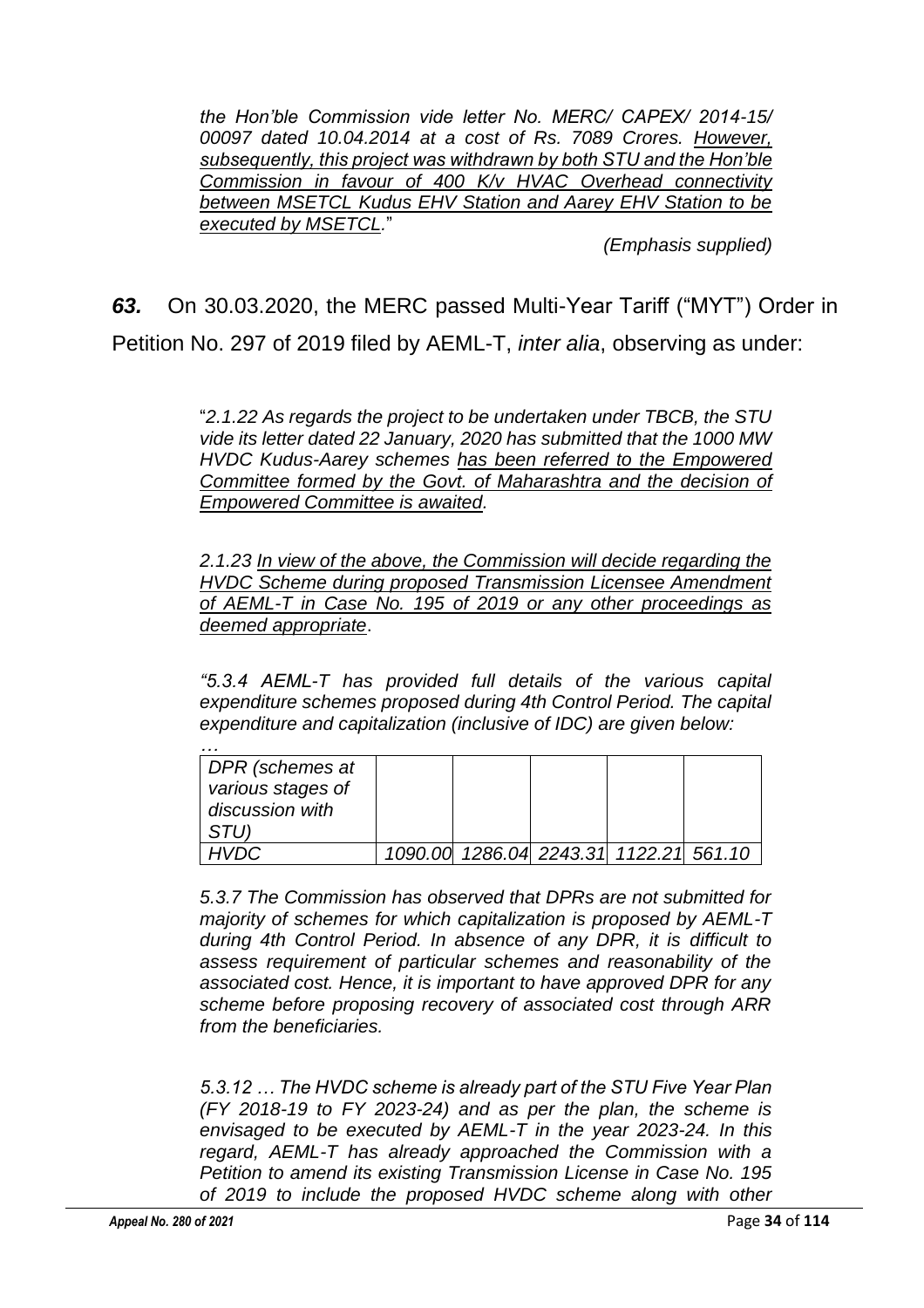*proposed amendments which is under consideration with the Commission. Also, in order to assess its reasonability of the cost, AEML-T has recently submitted its DPR for in-principal approval of the Commission. Considering the critical nature of these schemes and time required for obtaining the necessary regulatory approvals, the Commission directs the STU and AEML-T to initiate all the necessary steps for implementing the critical schemes within the timeframe envisaged in the STU Five Year Plan. However, the implementation of the scheme would be subject to necessary Regulatory approvals.*" (Emphasis supplied)

**64.** On 30.05.2020, the EC (constituted by GoM), at its 4<sup>th</sup> Meeting deferred decision on threshold limit and the consideration of the 1000 MW Transmission Project based on HVDC Technology recording its views at that stage in the minutes as under:

> *"Agenda No. 2: Notification of Threshold Limit as per Tariff Policy As per the Electricity Act, 2003 (36 of 2003) and provisions of the National Electricity Policy, 2005 and the Tariff Policy, 2016, Hon'ble MERC asked to submit recommendation regarding Determination of threshold Limit for development of intra-state transmission projects through tariff based competitive bidding.*

> *C.E. (STU) informed the Empowered Committee (EC) members that the two State Electricity Regulatory Commission have finalized the threshold limits for projects under TBCB 1) Punjab State (Rs. 50 Crores) and 2) Bihar State (Rs. 100 Crores.). MERC order in case of 302 of 2019 for determination of MSETCL, ARR the Hon'ble MERC has opined that the threshold limit for projects to be executed under TBCB is a policy related issue which needs to be addressed separately. Further Hon'ble MERC asked to submit recommendations regarding "determination of threshold limit for development of intra state transmission projects through tariff based competitive bidding". C.E. (STU) informed the Empowered Committee (EC) members*

> *regarding CERC advisory dated 14th October 2016 to Ministry of Power, para 12 (a), advices that,*

> *"Splitting the network into components and award of the Project through TBCB complicates the execution of project. Therefore, it is advisable to identify the entire network for development through TBCB, instead of comparatively smaller elements, commissioning of which depends upon commissioning of all upstream/downstream elements."*

> *The threshold limit should be decided in such a way that it should not only encourage serious and genuine competition to bring in efficiencies in capital investment in the intra-state transmission system, but also ensure that small and urgent capital works are not*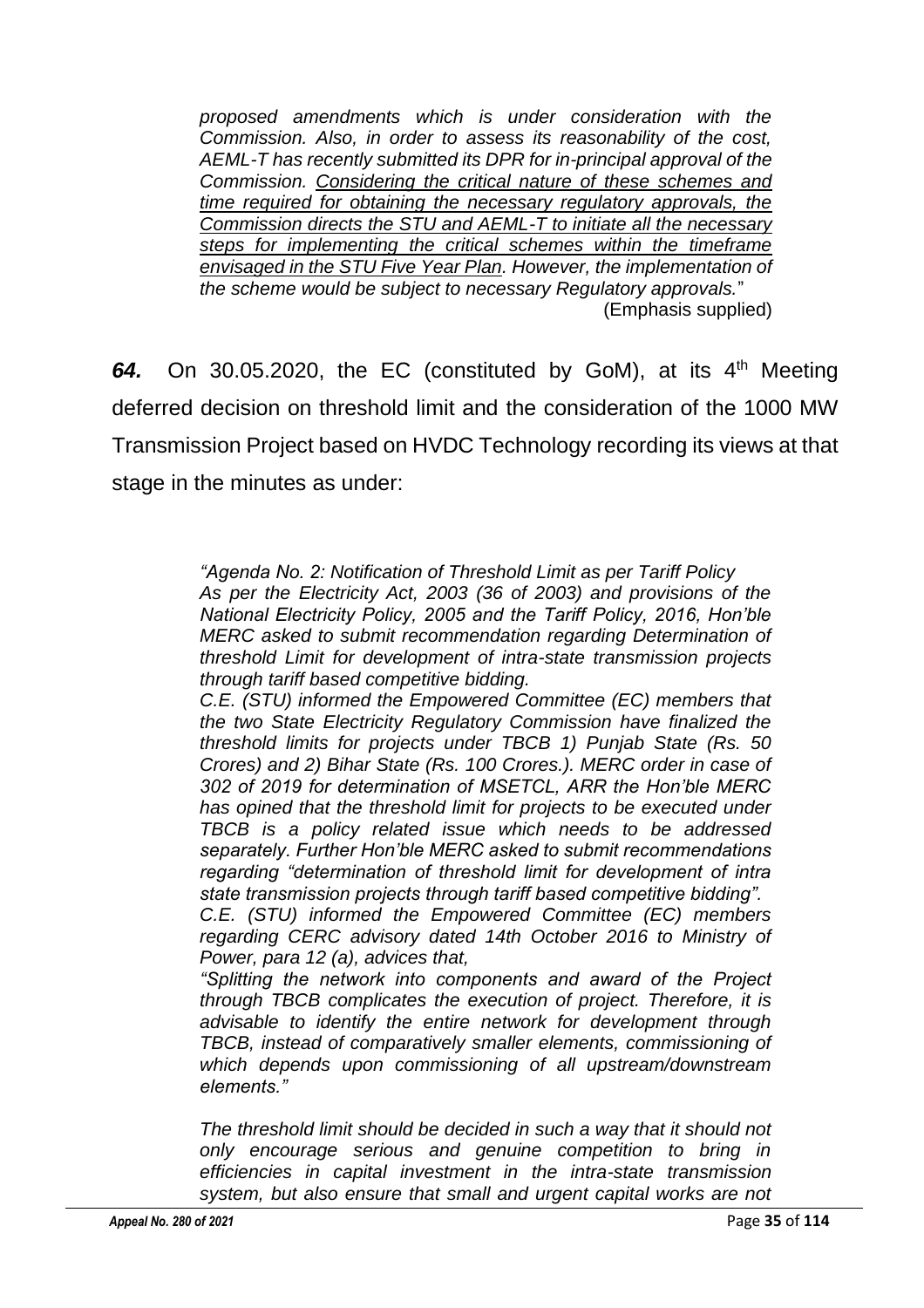*hindered for need of the process every time and can be undertaken by the transmission licensee directly.*

*Members discussed the issue in detail. It was opined that the threshold limits fixed by Punjab and Bihar cannot be directly accepted for Maharashtra.*

*Hon'ble Principal Secretary (Energy), GOM opined that the determination of the threshold limit for projects to be undertaken in TBCB is a complex process and needs to be studied in detailed and suggested that a separate study group be formed comprising of technical experts and financial experts along with representatives of major transmission licensees who will study the same and submit the report to the Empowered Committee within a month after formation.*

*After deliberations the Empowered Committee members concurred for the formation of study group.*

*Agenda No. 3: 1000 MW HVDC Project of Kudus Aarey to be taken under TBCB*

*…*

*It was also informed to the Empowered Committee (EC) members that a final review of the HVDc schemes will be taken only after the review of the load growth of Mumbai system along with review of AC schemes planned for 2023-24.*

*… it was informed that the earlier STU plan (18-19 to 23-24) had both the HVDC schemes as a part of it. Only after subsequent studies carried by STU these schemes are now dropped from the STU plan 19-20 to 24-25. …*

*… Empowered Committee Members concurred that the HVDC schemes not being part of STU five year plan the same need not be considered for TBCB as of now and thus deferred the subject. Further Empowered Committee directed STU to send 19-20 to 24-25 STU plan to MERC immediately."*

(Emphasis supplied)

*65.* The MSETCL discussed the study report of Mumbai system perspective plan on 10.07.2020 with representatives of stakeholders, including the AEML-T Transmission Project based on HVDC Technology and submitted its 5-year development plan (FYs 2019-20 to 2024-25) to MERC on 03.09.2020, the transmission project based on HVDC Technology,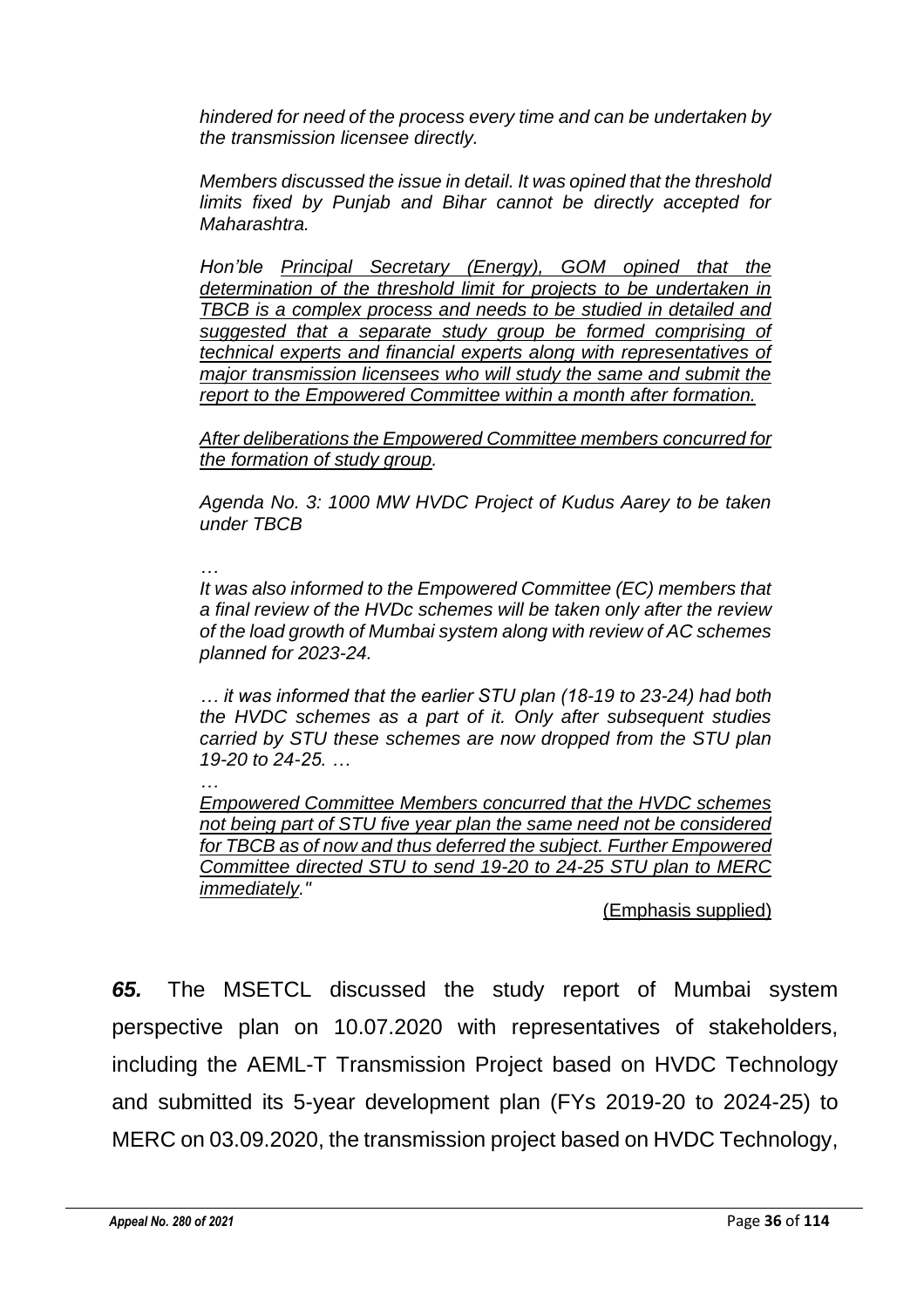and the HVDC terminals at Kudus and Aarey having been included therein, *albeit* with following comments:

### *"Note*

*\*\*1000 MW HVDC Terminal Stations at Kudus-Aarey and HVDC Link-Two HVDC Schemes were a part of STU Plan 2018-19 to 2023-24 with a note that consolidated detail study will be carried out considering all Mumbai related schemes separately. Subsequently STU Study indicated that with inclusion of 400 kV Velgaon, 400 kV Velgaon, 400 kV Kalwa Stitching , 400 kV Kalwa Padhge line etc. these HVDC Schemes will not be required. However, in view of the earlier CEA study in this regard and as HVAC Scheme was not referred to CEA, the STU study including these HVAC Schemes has been now referred to CEA for their comments. Hence 1000 MW Kudus Aarey HVDC Link is included in the year 2024-25 of this STU Five Year Plan (2019-20 to 2024-25) is subject to averse comments if any by CEA in the matter may lead to deletion of the Scheme from STU Five Year Plan."*

*66.* On 03.09.2020, MSETCL, by its letter to CEA, requested for its assessment in the matter of Transmission Project based on HVDC Technology.

*67.* On 10.09.2020, AEML-T, by its email to MSETCL, requested the inclusion of 220kV AIS to GIS Conversion at AEML Aarey EHV Substation in the STU 5-year plan.

*68.* On 21.09.2020, AEML-T filed Application No.51/2020 in Case No.195/2019 before MERC proposing an amendment of its License Amendment Petition, the request being to drop the Aarey-Kudus Transmission Project based on HVDC Technology from AEML-T's Transmission License and instead sought a fresh Transmission License for the said Project under the name of its 100% subsidiary company, Adani Electricity Mumbai Infra Limited ("AEMIL"), the claim being that this was as per industry practice where certain projects are implemented through dedicated SPVs.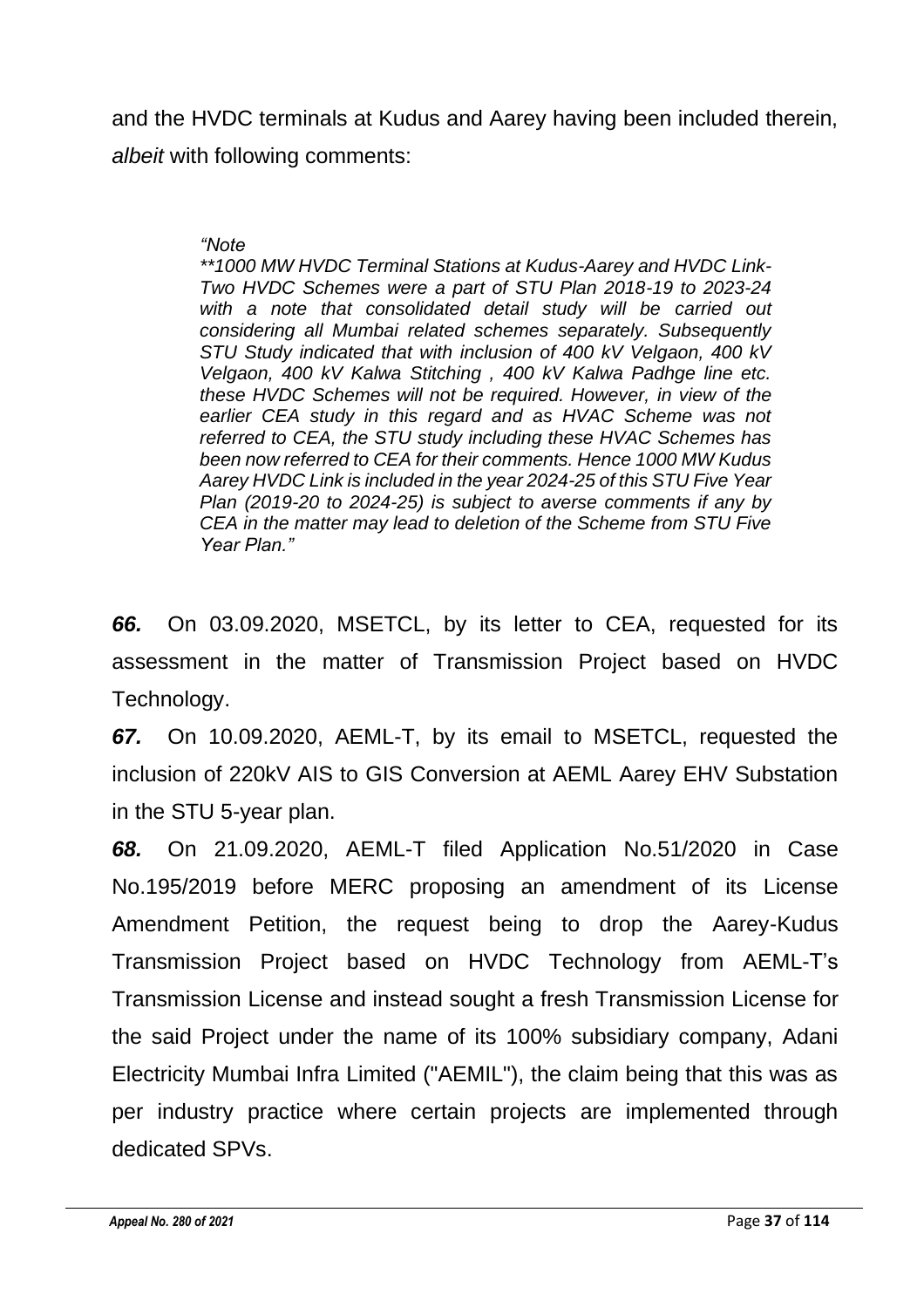*69.* On same date, i.e. 21.09.2020, AEMIL and AEML-T filed Case No.190/2020 before MERC praying for grant of Transmission License to AEMIL for the development of the Transmission Project based on HVDC Technology, contending, *inter alia*, as under:

> "10. Meanwhile, STU/ MSETCL proposed 400 Kv O/H HVAC (Aaray-Kudus) Scheme and accordingly requested this Hon'ble Commission to cancel the approved HVDC Scheme proposed by AEML-T on 05.01.2015. AEML-T made its submissions on the said letter on 23.01.2015. Thereafter the Hon'ble Commission, vide its letter dated 02.05.2016, cancelled its approval accorded to AEML-T's HVDC DPR in view of the STU proposed 400 Kv O/H HVAC (Aaray- Kudus) Scheme."

*70.* The MSETCL was impleaded as a Respondent in Case (No.190/2020) on 22.09.2020. It is in the said case that the order (21.03.2021) impugned by the appeal at hand would be passed by MERC in due course, the prime prayers being:

> "a. Allow the present Petition/ Application thereby granting transmission licence under Section 14, read with Section 15 of the Electricity Act 2003 and MERC (Transmission Licence Conditions) Regulations, 2004, to Adani Electricity Mumbai Infra Limited, which is a 100% owned Subsidiary of Adani Electricity Mumbai Ltd., for development of the transmission system for 1000 MW HVDC (VSC based) Link between 400kV MSETCL Kudus & 220 kV AEML-T Aarey EHV station (HVDC Scheme);

> b. Grant/ approval for considering the HVDC Scheme as part of the Intra-State Transmission System (InSTS) and allow recovery of transmission charges as a part of InSTS order in accordance with MYT Regulations issued by the Hon'ble Commission from time to time; c. Direct that the Detailed Project Report submitted for the HVDC Scheme, by parent AEML-T, be treated as submitted by its subsidiary, AEMIL, for further processing the same for an in-principle approval…"

*71.* On 07.10.2020, MSETCL, by its letter to AEML-T, stated that the Transmission Project based on HVDC Technology had been referred to the CEA for its comments and that the DPR for the scheme will be considered after receiving the views from the CEA on the viability of the said scheme**.**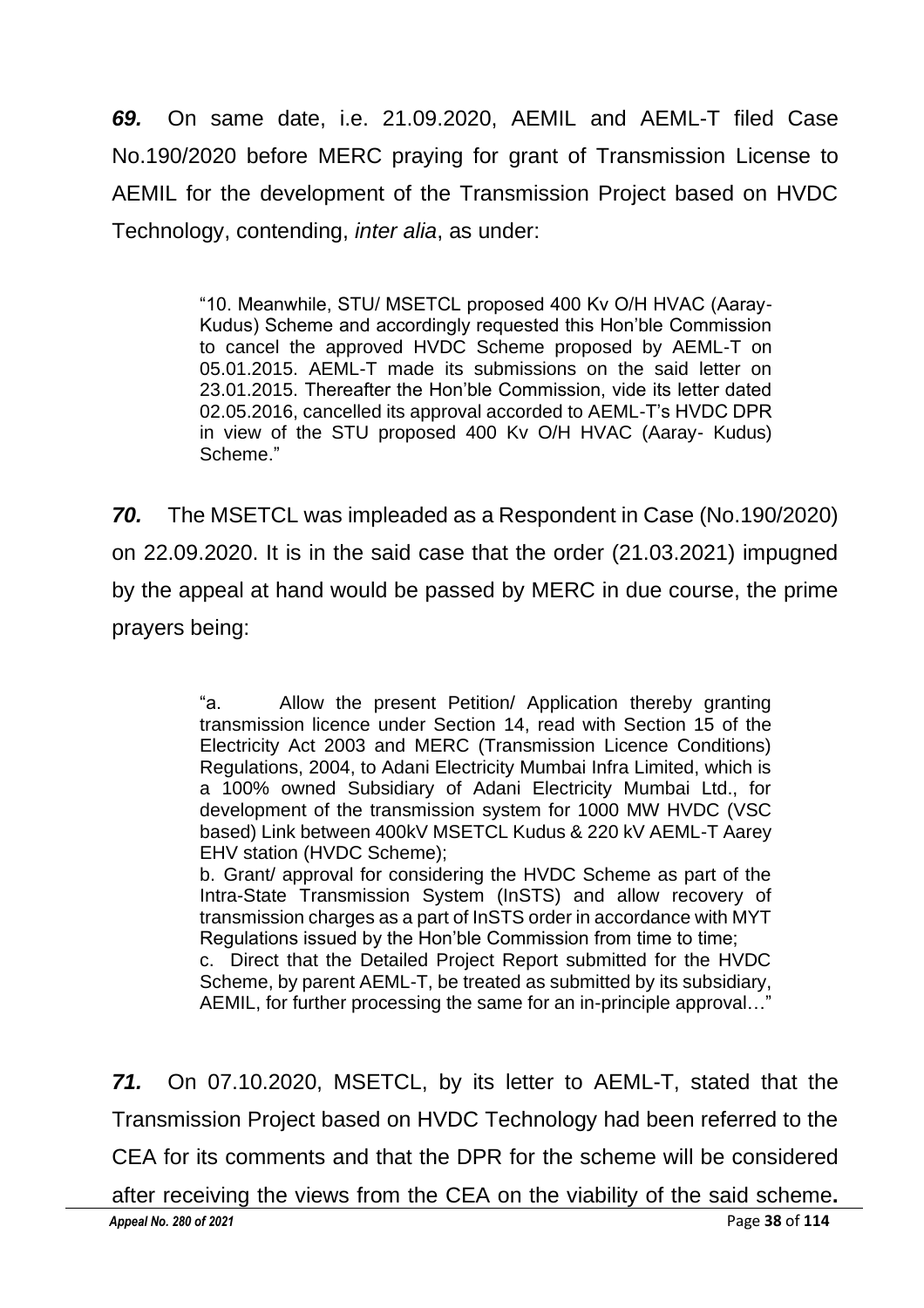An affidavit was filed by it (MSETCL) before MERC on 12.10.2020 stating that *"The Empowered Committee will be appraised about the subsequent changes in STU plan and reference made to CEA about this scheme in the next Empowered Committee meeting."*

*72.* On 23.10.2020, CEA, by its letter to MSETCL, on the request of AEML-T, stated thus:

> *"… iii. It may be noted that considering the need for availability of power supply in the Mumbai area and ROW problem in constructing overhead transmission lines to Mumbai, CEA on the request of AEML has already suggested a scheme for bulk power injection to Mumbai i.e., 1000 MW VSC based HVDC from Kudus to Array along with future provision for another 1000 MW. This suggestion was made based on the studies carried out for 2024-25 conditions. Requisite land provision in AEML S/S at Kudus and Array is available for construction of the VSC HVDC S/S. This system would provide the required reliability of additional independent feed to Mumbai area when the generation sources in TATA system is likely to go down.*

> *… In view of above, additional infeed to Mumbai area from sources such as 1000 MW VSC based HVDC from Kudus to Array as suggested by CEA need to be implemented on priority basis."*

(Emphasis supplied)

*73.* On 13.11.2020, AEML-T, by its letter to MSETCL, submitted a revised DPR for the Transmission Project based on HVDC Technology in terms of the discussion held with MSETCL on 09.11.2020. The revised DPR excluded works of conversion of 220 KV AIS to GIS at AEML-T Aarey EHV substation, as MSETCL had pointed out that these assets are already part of AEML-T's License. The revised DPR for the Transmission Project based on HVDC Technology was submitted by AEML-T and AEMIL before MERC for grant of in-principle approval on 20.11.2020.

*74.* The application of AEMIL for grant of Transmission License was admitted by MERC by order dated 28.11.2020, AEMIL having been directed to issue a Public Notice in accordance with Section 15(2) of the Act,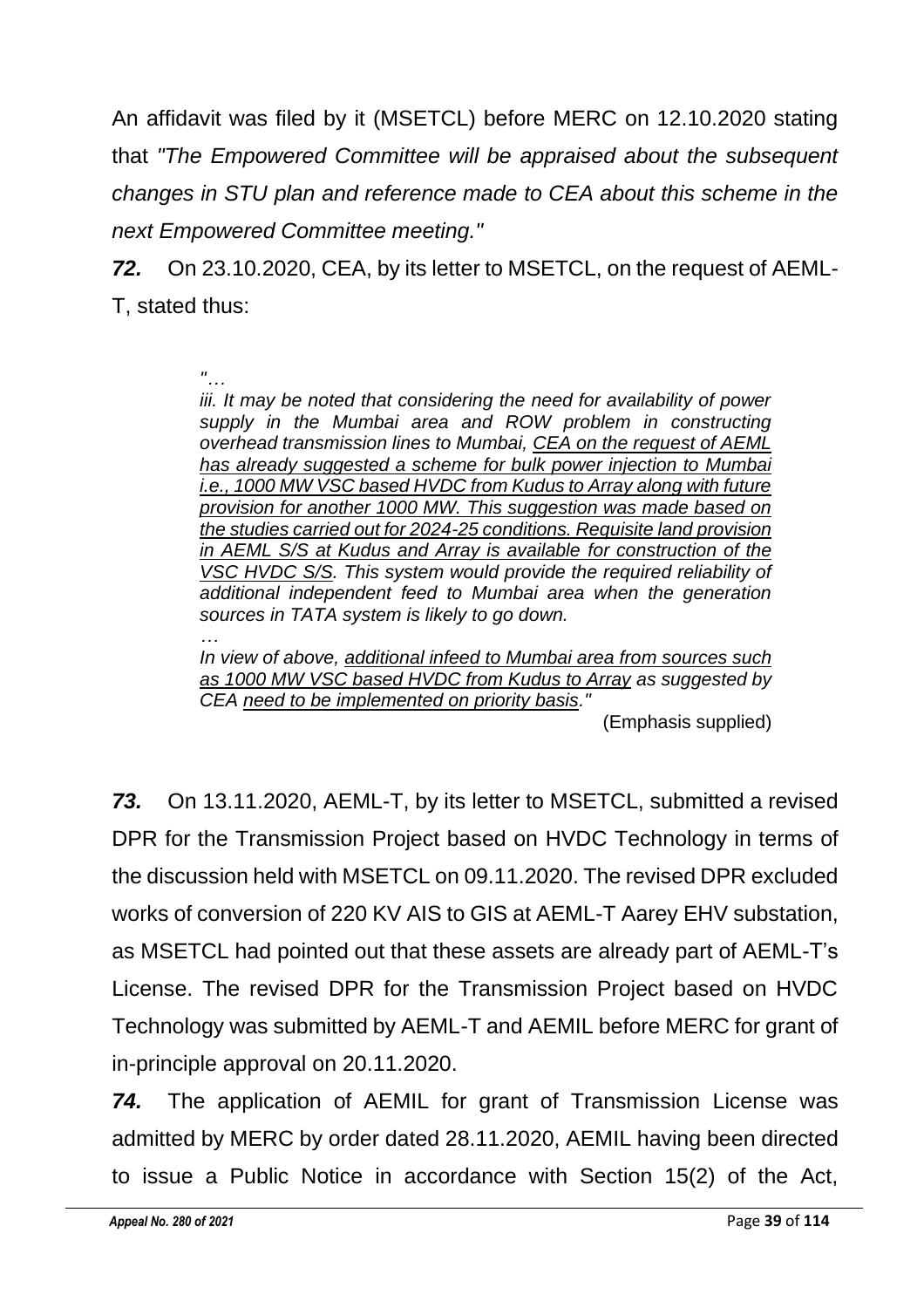compliance in which regard was made on 01.12.2020. On 10.12.2020, the STU (MSETCL) forwarded the revised DPR submitted by AEML for execution of HVDC Scheme for approval of MERC, based on technical evaluation.

75. The EC (of GoM) at its 5<sup>th</sup> meeting, on 24.12.2020, was apprised by the STU about the CEA report regarding AEML-T's Aarey-Kudus HVDC Scheme and also of the inclusion of AEML-T's Aarey-Kudus HVDC Scheme in the STU's Five Year Plan. At the same meeting, the EC also deliberated upon the threshold limits for consideration of projects to be executed under TBCB and resolved thus:

### *"Agenda No. 3: Notification of Threshold Limit as per Tariff Policy, (2016-17):*

Hon'ble MERC in the meeting held on 15/12/2020 asked STU to submit recommendation regarding "Determination of Threshold Limit for development of intra-state transmission projects through tariff based competitive bidding".

It was discussed that whether a particular project qualifies for TBCB route should depend upon techno-commercial considerations. Decision in any particular case will have to weigh in financial requirements as well as technical assets like delineability of a project technically from other parts of the grid, being end to end to ensure accountability of service being provided, new or modern *technology etc. These aspects should be seen for particular project once a recommendation is made by STU. Also, number of independent transmission companies have to be kept at a manageable level. Given these diverse aspects of decision making as well as number of projects beyond various thresholds as per STU plan, after deliberations, the committee recommended the following threshold limits for consideration of projects to be taken under TBCB –*

*1) All the projects in the STU plan costing 500 Cr or more will be referred to EC for consideration for execution under TBCB.*

2) *If STU proposes that a project costing more than 500 Cr. is not to be taken under TBCB for reasons peculiar to the project and is to be executed under other mechanism, the same will be referred to the EC with necessary justification for such proposal.*

*5) Once MERC decides to recommend a project under TBCB or otherwise, STU to petition MERC for final approval of granting a fresh transmission licence or extending existing transmission licence as the case may be, by following due process of law.*

*…*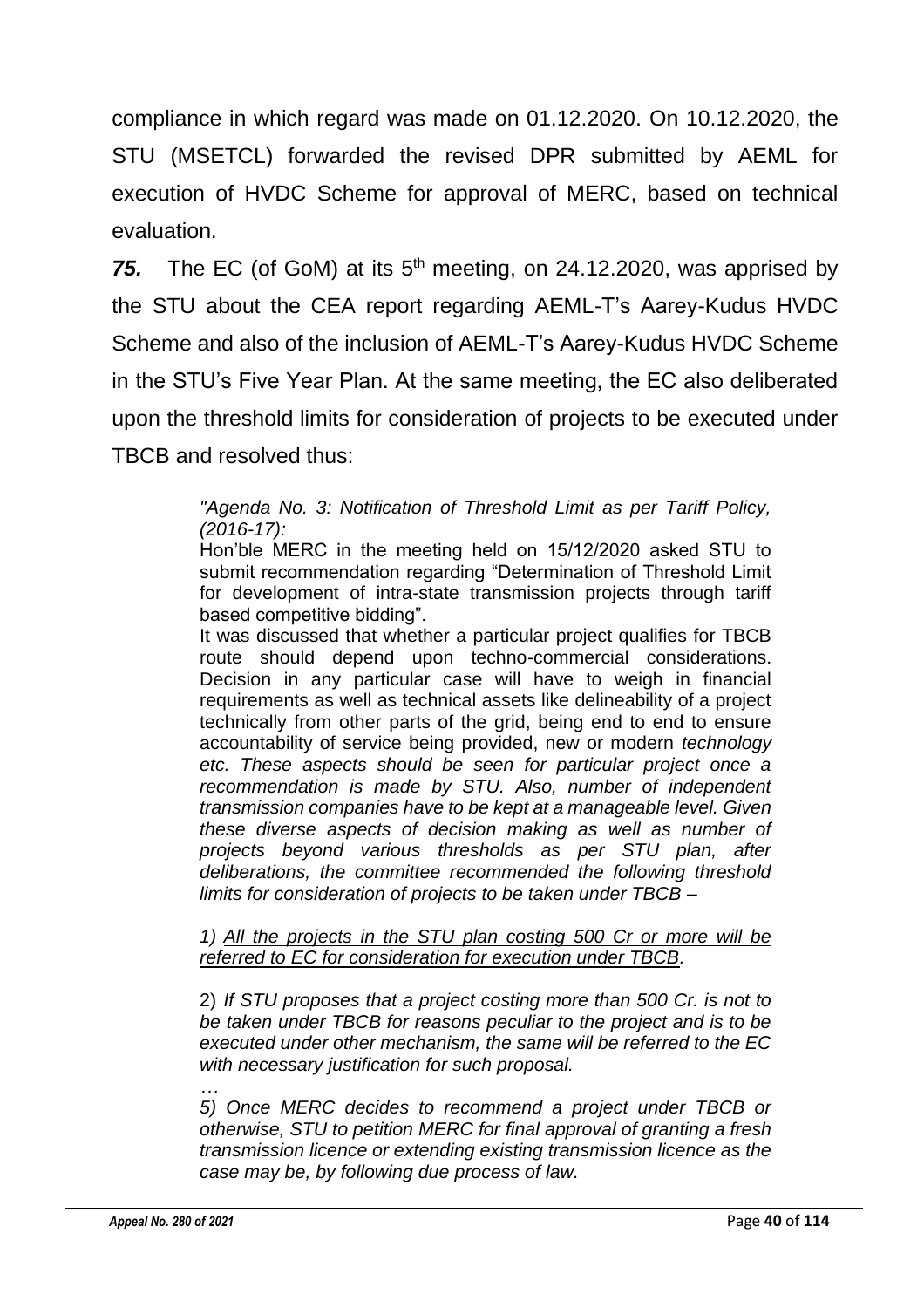*6) The issue of applicability of this limit to new / old projects was discussed. After deliberation committee decided the following:*

*i. All the projects that already part of license of a transmission licensee as decided by MERC and MERC has already allotted the work for execution to the licensee, will not be forwarded for further consideration of the committee.*

*ii. Projects that are under active consideration of MERC where STU has already recommended execution under a particular mechanism and where MERC has initiated substantially the process of inclusion of the project in scope of any existing or new transmission license on the basis of this recommendation, may not*  be put to committee for fresh consideration. Any further *recommendation, if asked of STU by MERC or any other legal forum, STU may agitate the committee for the same as per the threshold limit decided above.*

*7) The Committee also asked STU to appraise about projects costing more than 500 Crs. In the present STU five-year plan in next meeting. These recommendations of threshold limits shall be communicated to MERC."*

(Emphasis supplied)

*76.* On 26.12.2020, the appellant (TPC-T) addressed a letter to the EC expressing its interest in the HVDC Transmission Project and requested that the status of the implementation of the said Project under the TBCB process and the timeline for inviting bids be shared. On 29.12.2020, it (TPC-T) filed its objections before MERC on the ground that EC was yet to take a final decision and that TBCB Process had not been followed and the Scheme was a New Scheme and not an old one. The proponents (AEML-T and AEMIL) submitted their response on 31.12.2020 to the said objections dated 29.12.2020 filed by the appellant, *inter alia*, stating as under:

> "*26. Following chronology clearly reflects that the AEML HJVDC Scheme is not a new scheme: Meanwhile, STU/ MSETCL proposed 400 Kv O/H HVAC (Aaray- Kudus) Scheme by justifying Kudus as a*  better source point for the scheme and accordingly requested the *Hon'ble Commission to cancel HVDC Project on 05th January 2015. AEML informed to STU on 23rd January 2015 that it shall change the interconnection point in the scheme in Kudus as suggested by STU. While the conformation of STU on the same was awaited, the Hon'ble Commission based on the STU letter dated 05th January 2015, vide its letter dated 02nd May 2016 mentioned that in principle approval of DPR*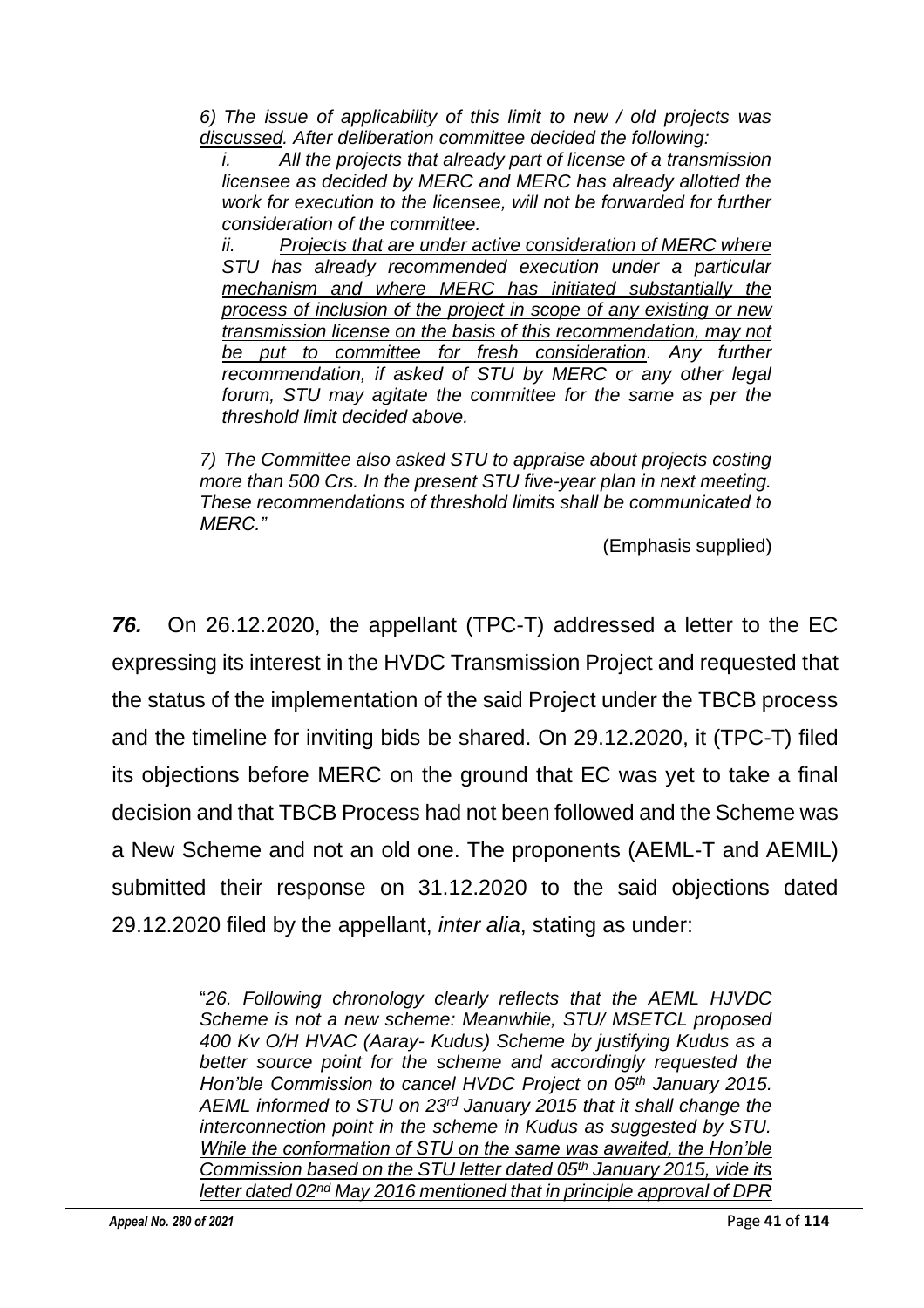*of the HVDC Scheme stands cancelled only because the proposal of MSETCL to construct HVAC Scheme, and not for any other reasons attributable to AEML-T."*

(Emphasis supplied)

*77.* On 20.01.2021, the STU (MSETCL) filed additional submissions in Case No. 190 of 2020 stating that it would proceed as per the decision of the EC on the subject, following part of such submissions having been referred at the hearing:

> *"… 2) In our earlier submission dated 12th Oct 2020, it was stated that the Empowered Committee will be apprised about the subsequent changes in STU plan and reference made to CEA. The Empowered Committee in its 5th meeting held on 24-12- 2020, is apprised by STU about the CEA report regarding 1000 MW VSC based HVDC from Kudus to Array scheme.*

> *…* 4) STU will proceed as per decision of Empowered Committee in this regard."

*78.* On 25.01.2021, MSETCL issued a letter to Principal Secretary (Energy), GoM, providing information of Transmission Projects costing more than Rs 500 Crores as referred to EC for the execution of Transmission Project under TBCB as per the threshold limit recommendations. The STU filed its additional submissions before MERC on 27.01.2021 thereby placing on record a copy of the communication dated 25.01.2021 which was addressed to EC to include the HVDC Scheme in the Agenda for the  $6<sup>th</sup>$  EC Meeting. This was followed by AEMIL and AEML-T filing their Rejoinder to the Additional Submissions dated 27.01.2021 filed by STU.

*79.* On 08.02.2021, MSETCL filed its written submissions, *inter alia*, laying stress on the facts that Aarey-Kudus Transmission Project of AEML-T based on HVDC Technology is required for bulk power injection in the city of Mumbai and is part of the 5-year plan prepared by it. It also submitted that AEML-T Aarey-Kudus Transmission Project based on HVDC Technology is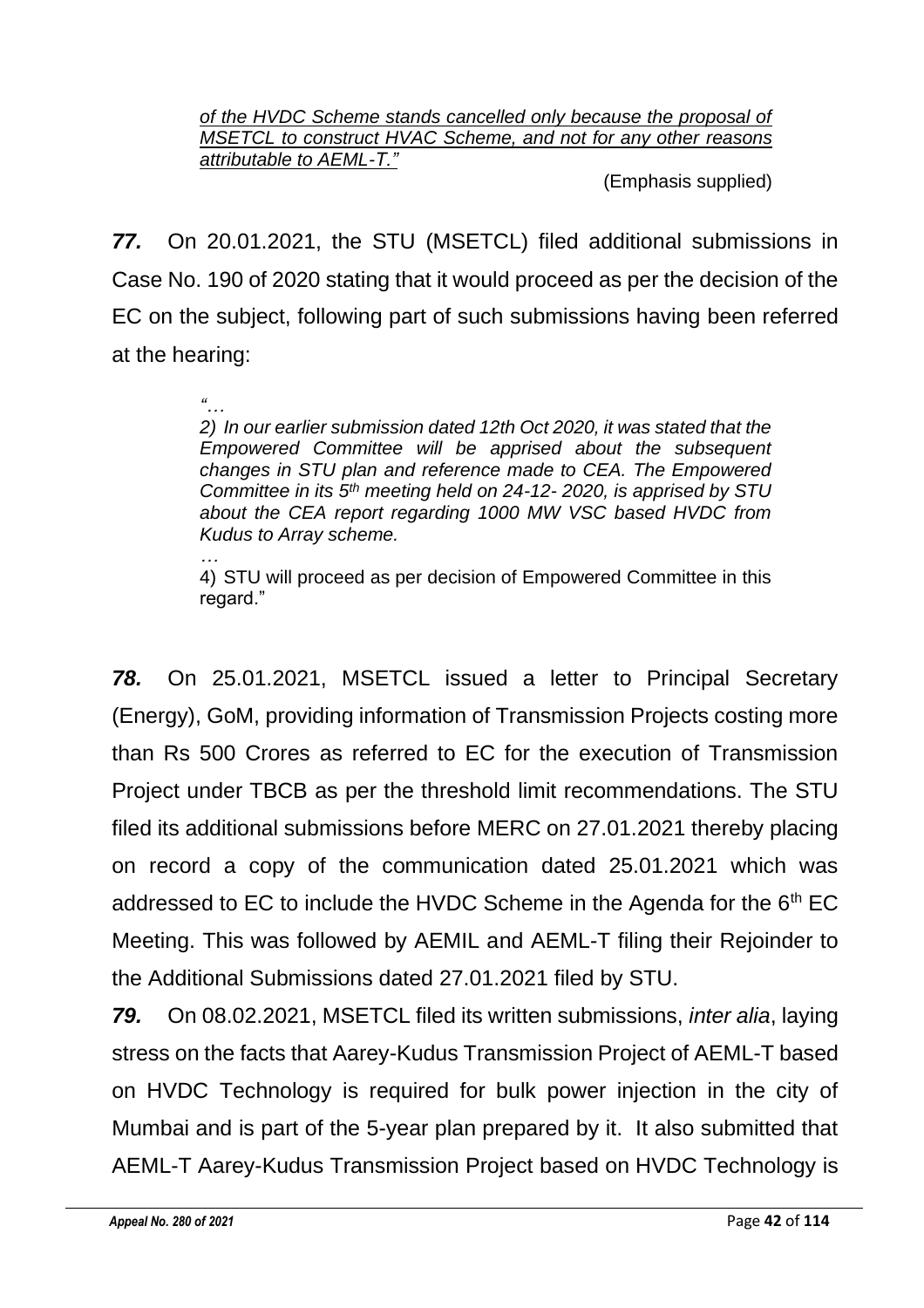an 'old' Project, as the same was being perceived since many years and already recommended, it falling under Clause  $6(ii)$  of Agenda No. 3 of the  $5<sup>th</sup>$ EC Meeting dated 24.12.2020, the MERC having initiated the process of inclusion of this project in scope of AEML-T. It pointed out that STU and AEML-T had been directed by MERC to implement the AEML-T Aarey-Kudus Transmission Project based on HVDC Technology, adding that land at Kudus and Aarey, as well as RoW, is available with AEML-T. It referred to the fact that that most of the Projects in Mumbai Metropolitan Region had come stuck for want of land. It further stated that the threshold limit as decided by the EC in its meeting dated 24.12.2020 has yet not been approved by the MERC and also that the TBCB route was more timeconsuming referring to the experience in Vikhroli-Kharghar Transmission and other MMR Projects.

*80.* On 13.03.2021, MERC, by its final order in Case No.195/2019, directed for deletion of the Aarey-Kudus Transmission Project based on HVDC Technology from the proposed assets to be included in the transmission license of AEML-T.

*81.* On 21.03.2021, MERC passed its final order in Case No.190/2020, whereby AEMIL was granted transmission license to develop the Aarey-Kudus Transmission Project based on HVDC Technology under Section 62 of the Electricity Act, 2003. While dealing with the matter, the Commission considered key issues, which included some raised as objections by the appellant, as under:

- *a. Need for HVDC Bulk Power Injection Scheme for Mumbai;*
- *b. Whether the HVDC Bulk Power Injection Scheme for Mumbai Transmission Strengthening is a new Scheme or existing Scheme;*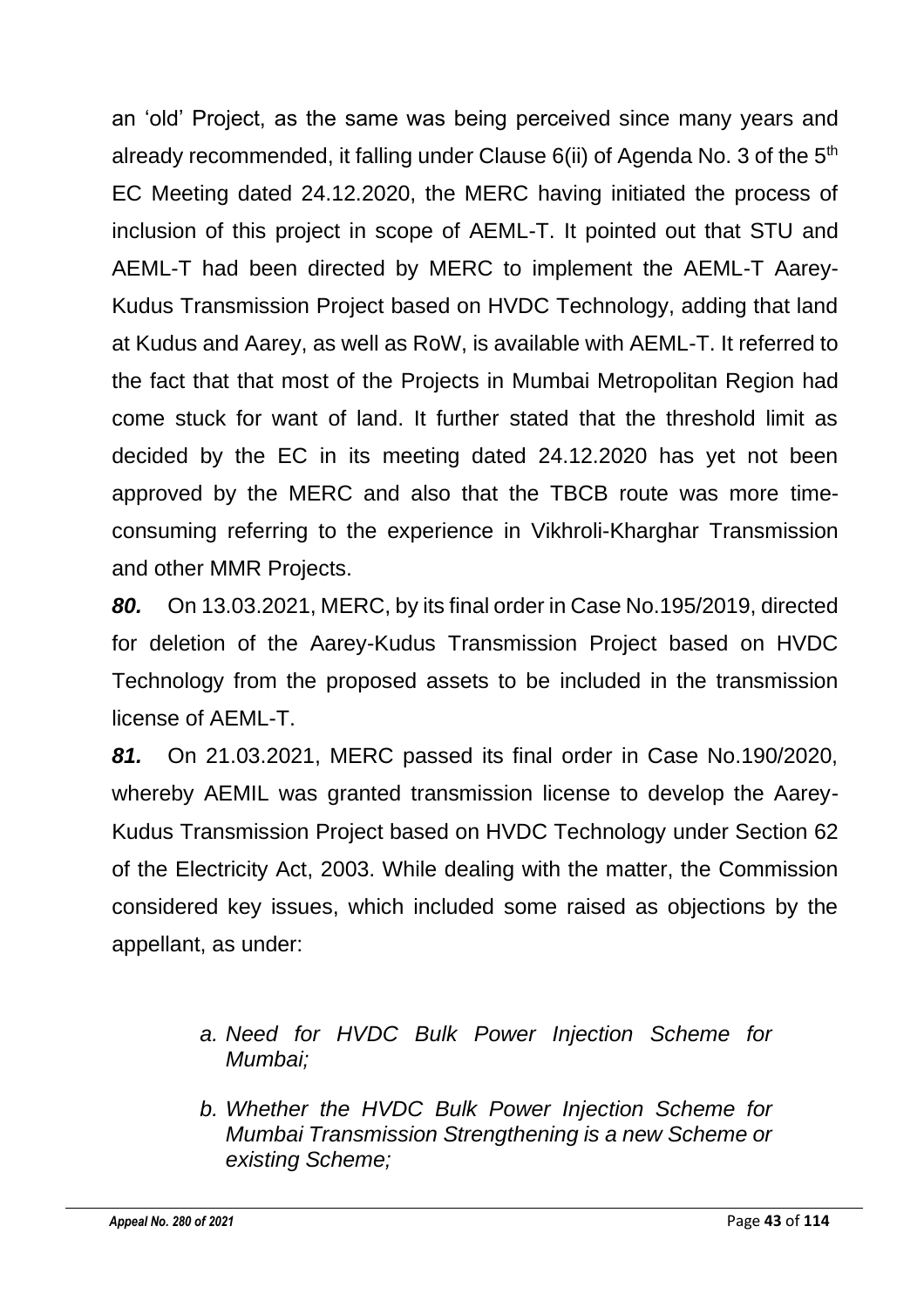- *c. Applicability of the GoM GR dated 4 January, 2019 for the present matter;*
- *d. Whether the proposed HVDC Scheme as planned by STU should be implemented through TBCB under Section 63 of the EA or through Regulated Tariff Mechanism (RTM) under Section 62 of the EA;*
- *e. Sharing of Transmission Charges;*
- *f. Whether AEMIL qualifies for grant of Transmission Licence.*

*82.* As noted in the factual narrative, a lot of confusion has prevailed on the choice of technology to be deployed for bulk power injection scheme for Mumbai, the STU having flitted between HDVC and HVAC more than once. By the time the impugned order was passed, it (STU) had accepted the HDVC technology commended by the original proponents of the subject project. The MERC has finally accepted the same observing, in the impugned order, *inter alia*, as under:

> "*35.41 The advantages of HVDC technology over HVAC technology, and advantages of VSC technology over CSC technology for HVDC installations are as under:*

- *a. HVDC lines are cheaper per kilometre than HVAC lines, and unlike HVAC, HVDC lines do not consume reactive power, and are therefore, not limited by length or the requirement for periodic reactive power compensation;*
- *b. The losses of a DC line are lesser than the losses of an AC line due to high voltages and thus lower currents;*
- *c. The breakeven point for HVDC is typically 600–800 km for overhead lines or 50–100 km for cables (which have higher reactive power exchange per kilometre);*
- *d. HVDC can transmit more power for a given transmission corridor size than HVAC. Where space is constrained, especially in a city like Mumbai, HVDC has distinct advantages over HVAC system. Some examples of such city-based HVDC systems are*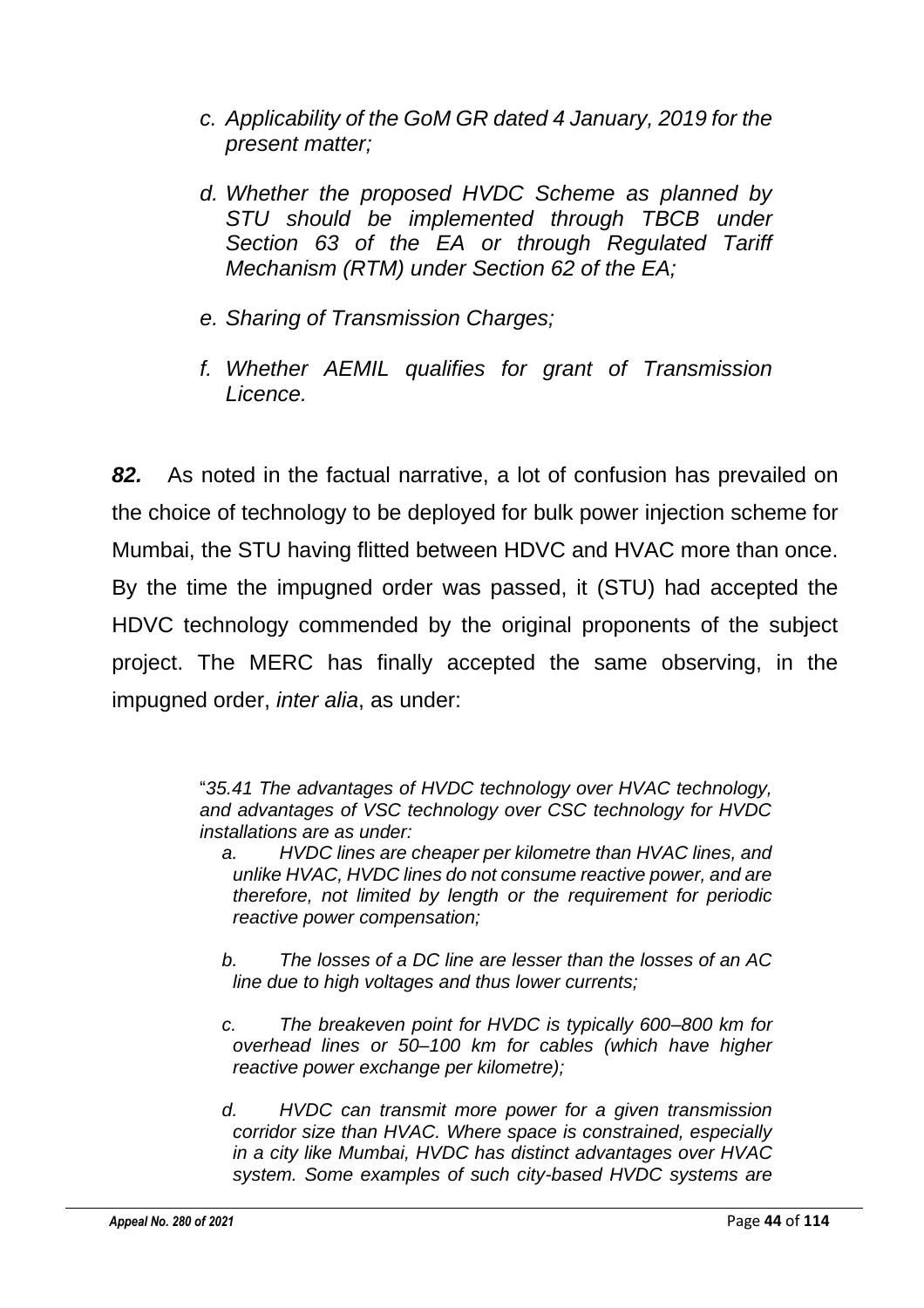*DC links directly into the downtown area of large cities like New York (Hudson Project) and San Francisco (Transbay Cable);*

- *e. VSC HVDC can provide a variety of power quality support functions. Thus, reactive power support, AC voltage control, and black-start functionality can be provided;*
- *f. Other functions include firewalling one AC system so that disturbances do not spread to an adjacent system; providing frequency stabilizing functions and artificial fast frequency response;*
- *g. VSC HVDC is highly flexible and can be integrated as part of the smart grid architecture;*
- *h. VSC is more compact and beneficial when space/land cost is at a premium;*
- *i. VSC HVDC gives greater control flexibility in operation;*
- *j. Usage of underground cables as against overhead lines will face lower opposition and result in shorter lead times.*"

*83.* We must note here that the debate over choice between HVDC and HVAC for the subject transmission project has come to an end as no challenge to the above decision on this score has been brought by any party.

*84.* The MERC did not accept the objections of the appellant and rejected the same for reasons set out in detail on each issue which we shall note to the extent necessary at appropriate stages. Presently, it may be mentioned that the Commission ruled that the HVDC Scheme as per the STU Plan 2019-20 to 2024-25 is to be undertaken by the original applicants, under Section 62 of the Electricity Act, with necessary safeguards as stipulated in the order. The license, as prayed for, has been granted by MERC in favor of AEMIL, by the impugned order, in the following terms:

> "*41.1 In exercise of the powers vested with the Commission under Section 14 of the EA, the Commission hereby grants a Transmission Licence to AEMIL for a period of 25 years from the date of this Order under Alternative 2 and in accordance with the MERC (Transmission*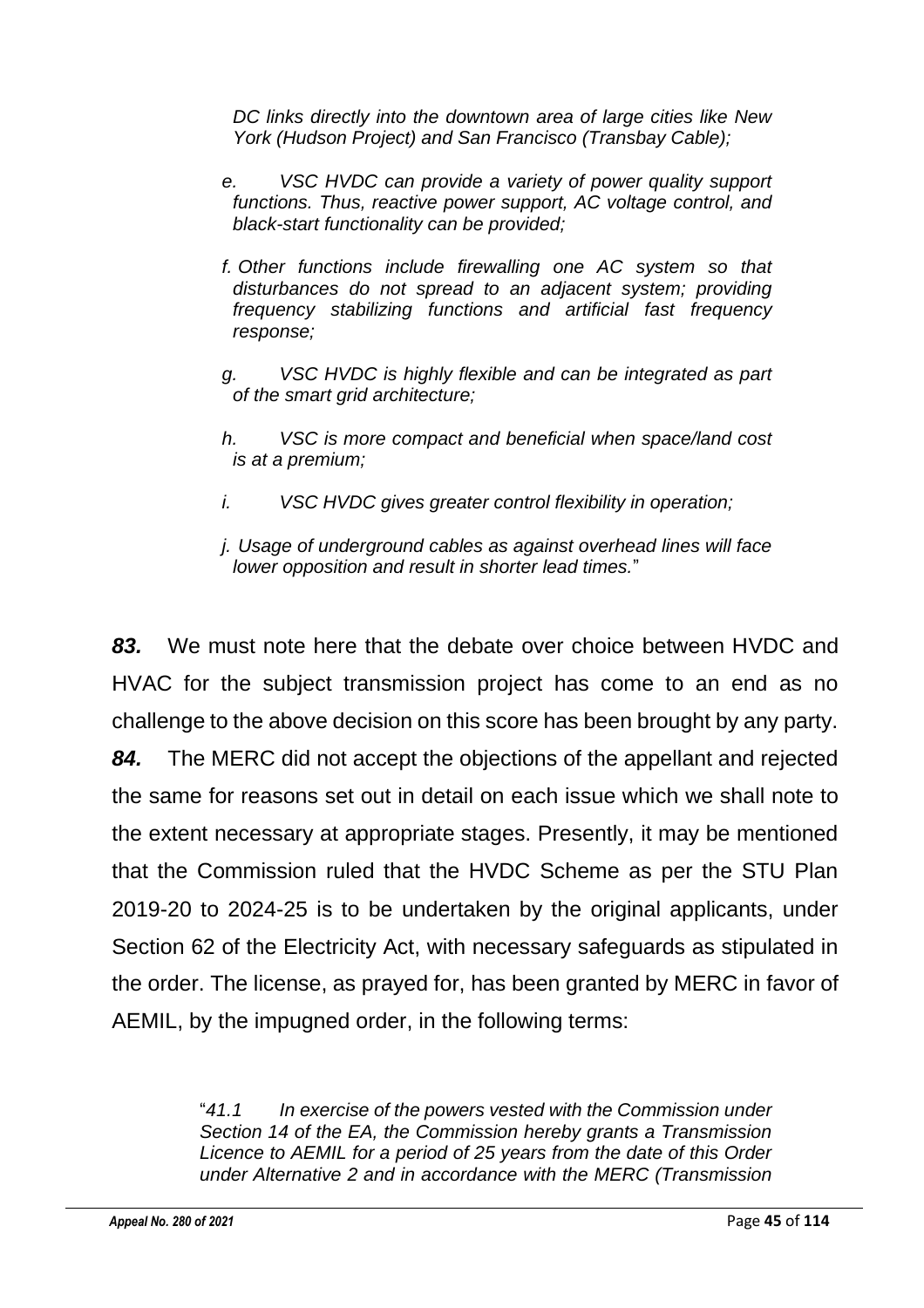*Licence Conditions) Regulations, 2004 and its subsequent amendments.* 

*41.2 The Grant of Transmission Licence to AEMIL is subject to the fulfillment of the following conditions throughout the period of Licence and it shall, unless revoked earlier, remain in force for a period of 25 years:* 

*i. The Transmission Licensee shall comply with the provisions of the Transmission Licence Regulations or any subsequent enactment thereof and the terms and conditions of the Licence during the period of subsistence of the Licence;* 

*ii. The Transmission Licensee shall abide by the system specifications as provided and agreed in the Licence Application. In case of any deviation, prior approval of the Commission shall be required;* 

*iii. The Transmission Licensee shall not enter into any contract for or otherwise engage in the business of trading in electricity during the period of subsistence of the Transmission Licence;* 

*iv. The Transmission Licensee shall remain bound by the provisions of the Act, the Rules and Regulations framed thereunder, in particular the Transmission Licence Regulations, the Grid Code, the Standards specified by the Central Electricity Authority, and Orders and directions of the Commission issued from time to time;* 

*v. The Transmission Licensee shall maintain separate audited accounts of its Transmission Business, including the business of the undertaking utilising assets of the project, in such form and containing such particulars as may be specified by the Commission and till such time these are specified by the Commission, the accounts shall be maintained in accordance with the Companies Act, 2013, as amended from time to time;* 

*vi. The Transmission licensee shall have the liability to pay the Licence Fee in accordance with the Schedule of Fees and Charges of the MERC (Fees and Charges) Regulations, 2017. Delay in payment or non-payment of Licence Fee or a part thereof for a period exceeding sixty days shall be construed as breach of the terms and conditions of the Licence;* 

*vii. The Transmission Licensee shall endeavour to commission the project within 48 months of issue of the Transmission Licence and as per the applicable Technical Standards and Grid Standards of CEA. AEMIL has indicated the time-frame for commissioning the project as 48 months after receipt of all statutory approvals, however, the Commission is of the view that one of the key reasons for this Scheme being approved to be undertaken by AEMIL under RTM is AEMIL's submission that the ground work for land acquisition and clearances has already been done and the urgent*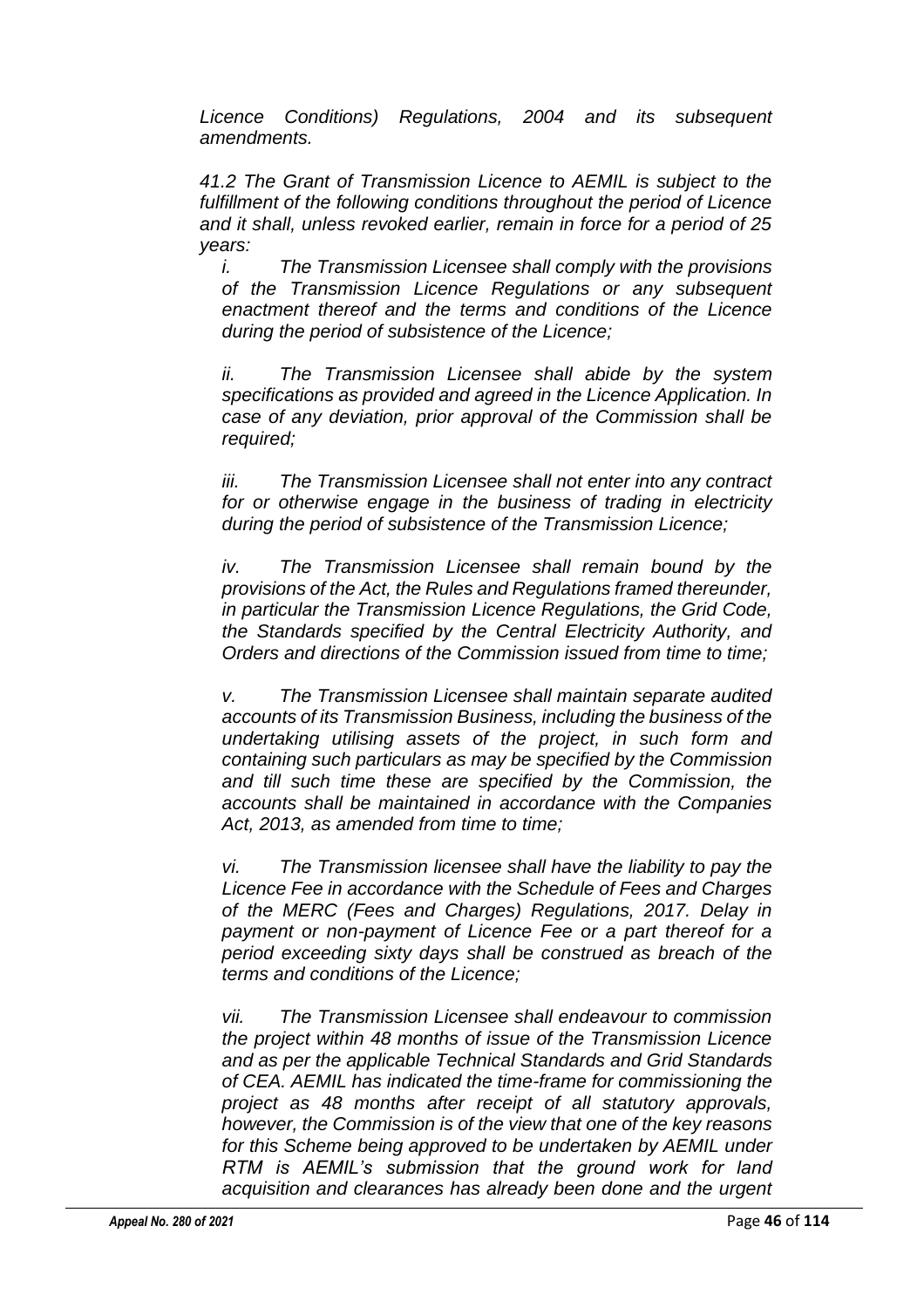*need for this transmission project for Mumbai. Hence, AEMIL should endeavour to commission the project within 48 months of issue of the Transmission Licence;* 

*viii. The Transmission Licensee shall obtain all consents, clearances and permits relating but not limited to road/ rail/ river/ canal/ power line/ crossings, telecom, defence, civil aviation, right of way/ way-leaves and environmental and forest clearance from relevant authorities required for developing, financing, constructing, maintaining/ renewing all such consents, clearances and permits in order to carry out its obligations under the Transmission Licence, and shall promptly furnish to the Commission the copy/ies of consents, clearances and permits, which it obtains;* 

*ix. The Transmission Licensee shall have the responsibility to acquire the necessary land for Substation and Lines, etc., required for the project;* 

*x. Failure of AEMIL to comply with the provisions of Transmission Licence/ EA and Rules and Regulations, etc., this Transmission Licence would be liable to be cancelled after due process.*"

*85.* The operative part of the impugned order reads thus:

"*1. Case No. 190 of 2020 is allowed.* 

*2. The Transmission Licence is granted to Adani Electricity Mumbai Infra Limited for the Transmission Scheme as mentioned in Table - 1 of this Order.* 

*3. The Transmission Licence shall come into effect from the date of issuance of this Order.* 

*4. The Transmission Licence No. 2 of 2021 dated 21 March, 2021 granted to Adani Electricity Mumbai Infra Limited is appended with this Order.* 

*5. The Secretariat of the Commission is directed to forward a copy of the Transmission Licence to the Government of Maharashtra, all Electricity Transmission Licensees and Distribution Licensees in the State of Maharashtra, the Central Electricity Authority, the concerned Local Authorities/ Local Self-Governments (Zilla Parishad, Municipal bodies) of the District and cities/ towns through which the Transmission Line passes, and upload the same on the Commission's website.* 

*6. The Transmission Licensee shall provide monthly progress report to the State Transmission Utility, Central Electricity Authority and the Commission, with regard to obtaining necessary clearances and*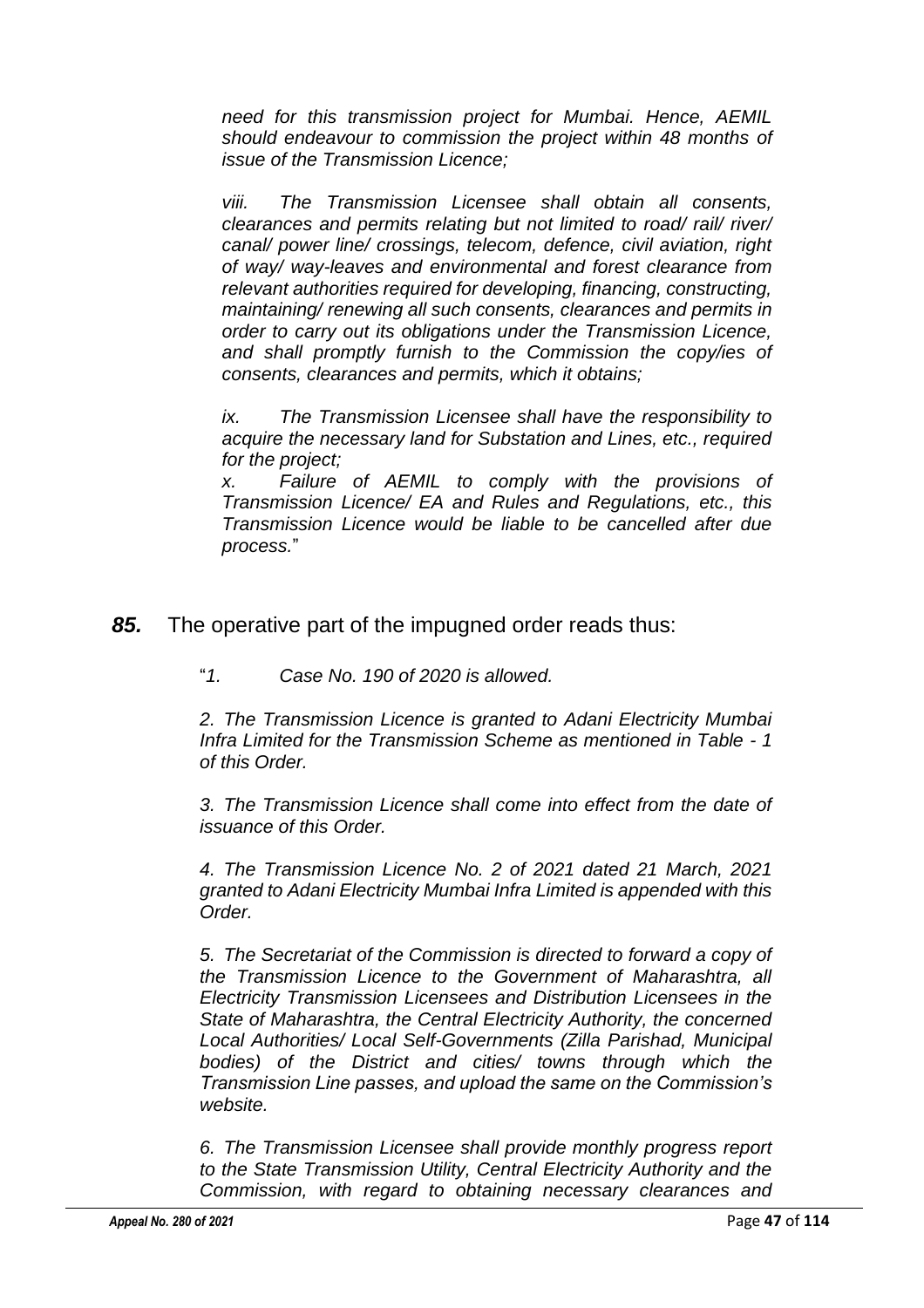*approvals, Right of Way issues, equipment ordering and installation, and slippages with respect to the Schedule, if any, to enable continuous and close monitoring of the Project.* 

*7. Considering the importance of High Voltage Direct Current (HVDC) Scheme for strengthening the Mumbai Transmission system, the Commission will separately notify a Committee for closely monitoring the progress of this Project to ensure strict adherence to the planned timelines for its identified milestones.*"

# *THE CHALLENGE*

*86.* The impugned order is assailed by the appellant primarily on the broad submissions which may be quoted in extenso:

> *(a) it violates the principle of Competition and Efficiency as enshrined under the Act.*

> *(b) the MERC proceeded with the adjudication of the Transmission Application filed by the Original Applicant while the recommendation of the EC formed vide GR dated 04.01.2019 for the HVDC Project was pending consideration to be awarded through the TBCB route which is impermissible in law.*

> *(c) the MERC while passing the impugned Order has subverted the stated objective of the Act and circumvented the GR dated 04.01.2019 despite the fact that the TBCB Guidelines were Statutory Guidelines and Ld. MERC as per Section 86(4) is bound to follow it.*

> *(d) the MERC failed to appreciate that the present HVDC Scheme is admittedly a New Scheme as there is a change in point of connectivity, line length, network configuration, load flows from the Original Scheme implemented in the year 2011.*

> *(e) the MERC by passing the impugned Order has violated its statutory duty as envisaged under Section 86(3) of the Act which stipulates that Commission is bound to act in a*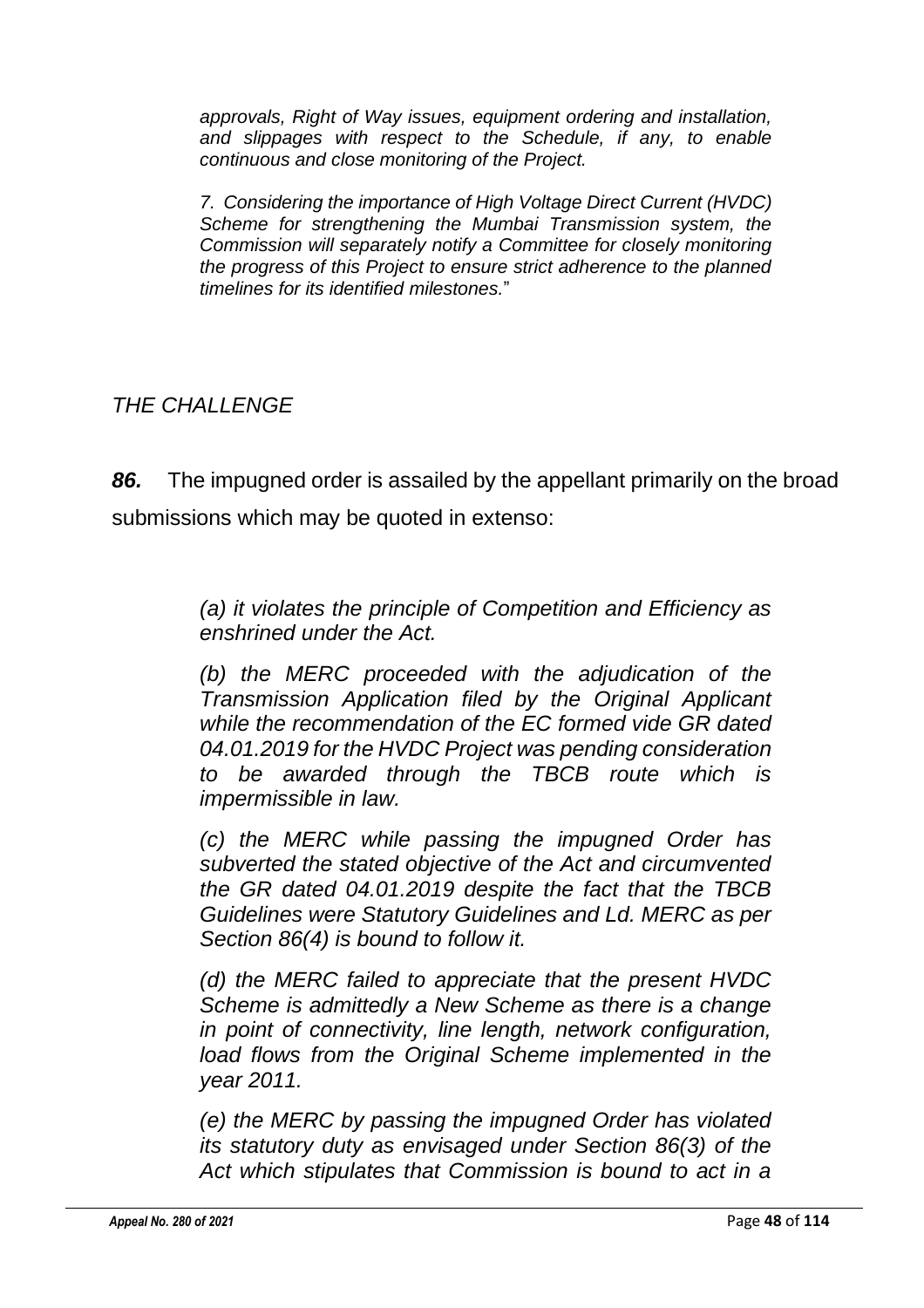*transparent manner, however, transparency has been given a complete go by passing the Impugned Order.*

*87.* We proceed to examine the contentions urged at the hearing, presented in the shape of slightly differently nuanced arguments in law.

## *IS SECTION 63 PREDOMINANT?*

*88.* It has been canvassed that the public policy, of late, has veered around the view that in grant of largesse by the State and its agencies, the public auction route is to be followed since it ensures transparency. It is argued that the law on auction of private contracts is now well laid that in large public contracts, element of Article 14 of Constitution of India is required to be considered. It is the submission of the appellant that the statutory mandate is of transparent Competitive Bidding as expressed through Section 63, the amended language of the National Tariff Policy, 2016 ('NTP") and recognized by this tribunal in the Judgment of *Shri Rama Shankar Awasthi vs. UPERC & Ors*. (Appeal No. 150 of 2017). It is also submitted that even if it is assumed that there was no such positive mandate, the above-mentioned decisions clearly lay down that when such large public contracts are being awarded, the element of Article 14 of the Constitution of India is required to be considered. Reliance is placed on *Presidential Reference Judgment* titled as *Natural Resources Allocation*, *In Re: Special Reference No.1 of 2012* (2012) 100 SCC 1, which held that while Competitive Bidding is not a Constitutional mandate, it is the most preferrable method for *allotment of public contracts, the departure being permissible under specific circumstances, for some compelling reasons and not out of the expense of transparency or out of compromise, not the least guided by extraneous considerations as it would deny equality*. Reliance is also placed on rulings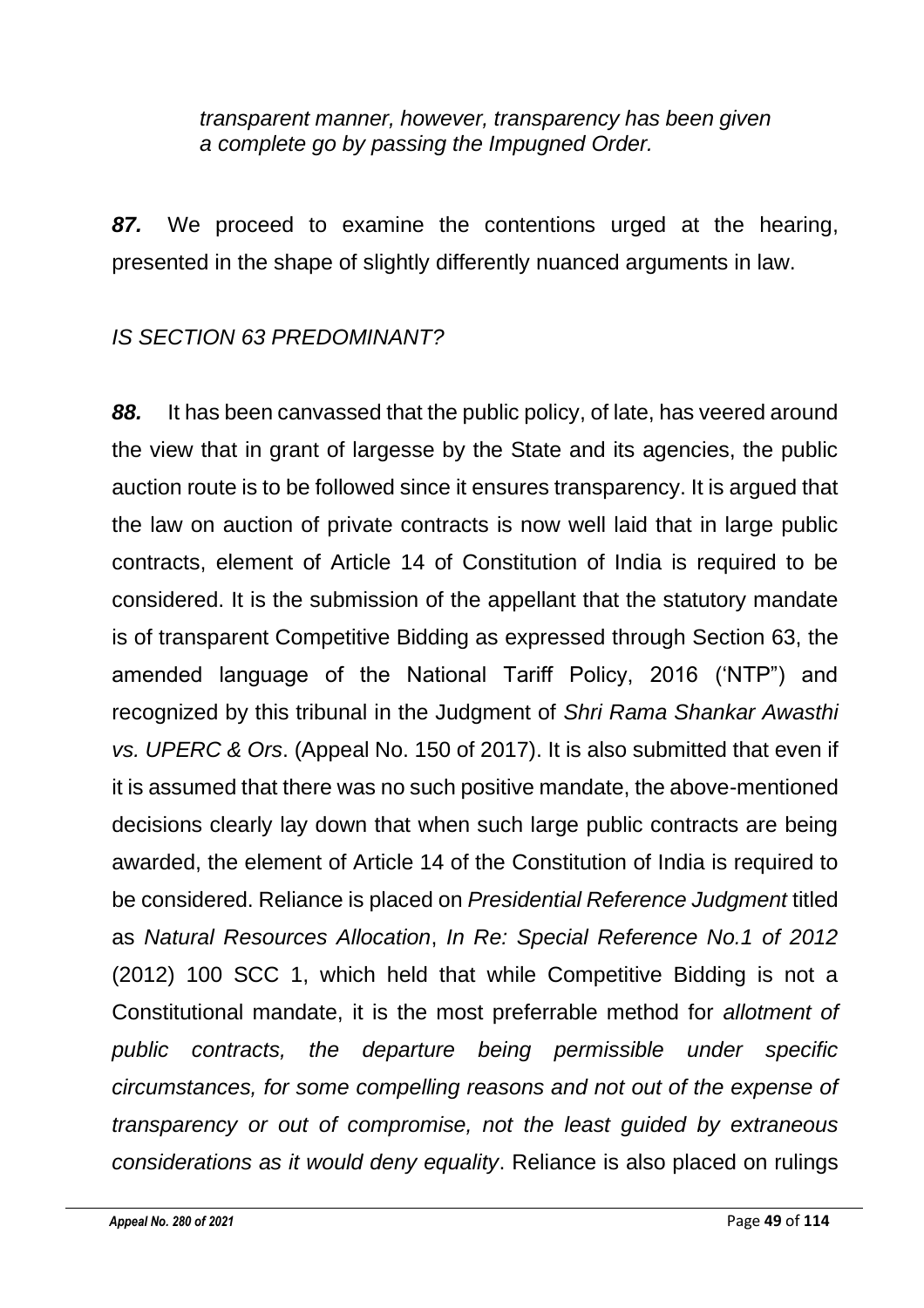in *Ramana Dayaram Shetty v. International Airport Authority of India,* (1979) 3 SCC 489; *Fertilizer Corpn. Kamgar Union v. Union of India,* (1981) 1 SCC 568; *Sachidanand Pandey v. State of W.B.,* (1987) 2 SCC 295; *Haji T. M. Hassan Rawther v. Kerala Financial Corporation*, (1988) 1 SCC 166; *Netai Bag and Ors. v. The State of West Bengal and Ors*., (2000) 8 SCC 262; *West Bengal State Electricity Board v. Patel Engineering Co. Ltd. and Ors*., (2001) 2 SCC 451*; Presidential Reference Judgment* titled as *Natural Resources Allocation*, *In Re: Special Reference No.1 of 2012* (2012) 100 SCC 1; and *Manohar Lal Sharma v. Principal Secretary* (2014) 9 SCC 516.

*89.* In the case of *Haji T.M. Hassan Rawther v. Kerala Financial Corpn.* (Supra), the Supreme Court had held thus:

> "*14. The public property owned by the State or by any instrumentality of the State should be generally sold by public auction or by inviting tenders. This Court has been insisting upon that rule, not only to get the highest price for the property but also to ensure fairness in the activities of the State and public authorities. They should undoubtedly act fairly. Their actions should be legitimate. Their dealings should be aboveboard. Their transactions should be without aversion or affection. Nothing should be suggestive of discrimination. Nothing should be done by them which gives an impression of bias, favouritism or nepotism. Ordinarily these factors would be absent if the matter is brought to public auction or sale by tenders. That is why the court repeatedly stated and reiterated that the State-owned properties are required to be disposed of publicly. But that is not the only rule. As O. Chinnappa Reddy, J. observed "that though that is the ordinary rule, it*  is not an invariable rule". There may be situations necessitating *departure from the rule, but then such instances must be justified by compulsions and not by compromise. It must be justified by compelling reasons and not by just convenience*."

(Emphasis supplied)

*90.* Similarly, in *Netai Bag v. State of W.B.* (Supra), the relevant observations may be quoted thus:

> "*19. Though the State cannot escape its liability to show its actions to*  **be fair, reasonable and in accordance with law, yet wherever** *challenge is thrown to any of such action, initial burden of showing the prima facie existence of violation of the mandate of the Constitution lies upon the person approaching the court. We have found in this*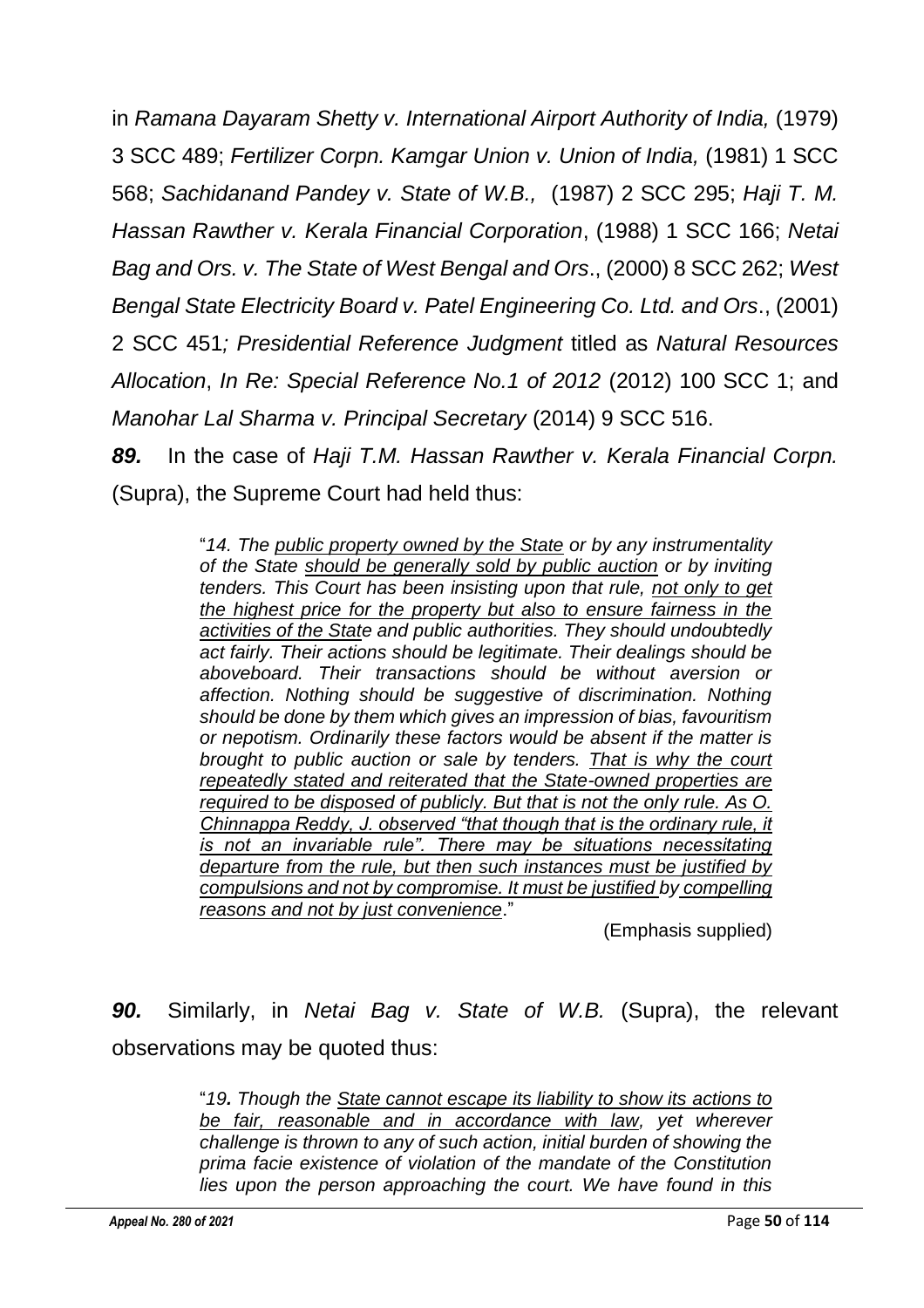*case, that the appellants have miserably failed to place on record or to point out to any alleged constitutional vice or illegality. Neither the High Court nor this Court would have ventured to make a rowing inquiry particularly in a writ petition filed at the instance of the erstwhile owners of the land, whose main object appeared to get the land back by any means as, admittedly, with the passage of time and development of the area, the value of the land had appreciated manifold. It may be noticed that in the year 1961 the erstwhile owners were paid about Rs 5.5 lakhs and the State Government assessed the market value of the property which was paid by Respondent 5 at Rs 71,59,820. The appellants have themselves stated that the value of the land roundabout the time, when it was leased to Respondent 5 was about Rs 11 crores. There cannot be any dispute with the proposition that generally when any State land is intended to be transferred or the State largesse decided to be conferred, resort should be had to public auction or transfer by way of inviting tenders from the people. That would be a sure method of guaranteeing compliance with the mandate of Article 14 of the Constitution. Non-floating of tenders or not holding of public auction would not in all cases be deemed to be the result of the exercise of the executive power in an arbitrary manner. Making an exception to the general rule could be justified by the State executive, if challenged in appropriate proceedings. The constitutional courts cannot be expected to presume the alleged irregularities, illegalities or unconstitutionality nor the courts can substitute their opinion for the bona fide opinion of the State executive. The courts are not concerned with the ultimate decision but only with the fairness of the decisionmaking process.*

*20. …One of the methods of securing the public interest when it is considered necessary to dispose of the property is to sell the property by public auction or by inviting tenders. But such a rule is not an invariable rule. There may be situations where there are compelling reasons necessitating departure from the rule. As and when a departure is made from the general rule, it must be shown that such an action was rational and not suggestive of discrimination…*"

(Emphasis supplied)

*91.* In *W.B. State Electricity Board v. Patel Engineering Co. Ltd. & Ors.* (Supra) it was reiterated as under:

> "*33. We may, however, clarify that the appellant is not obliged to award contract to any of the bidders at their quoted price bid. It is always open to the Appellant to negotiate with the next lowest bidder for awarding the contract on economically-viable price bid.*"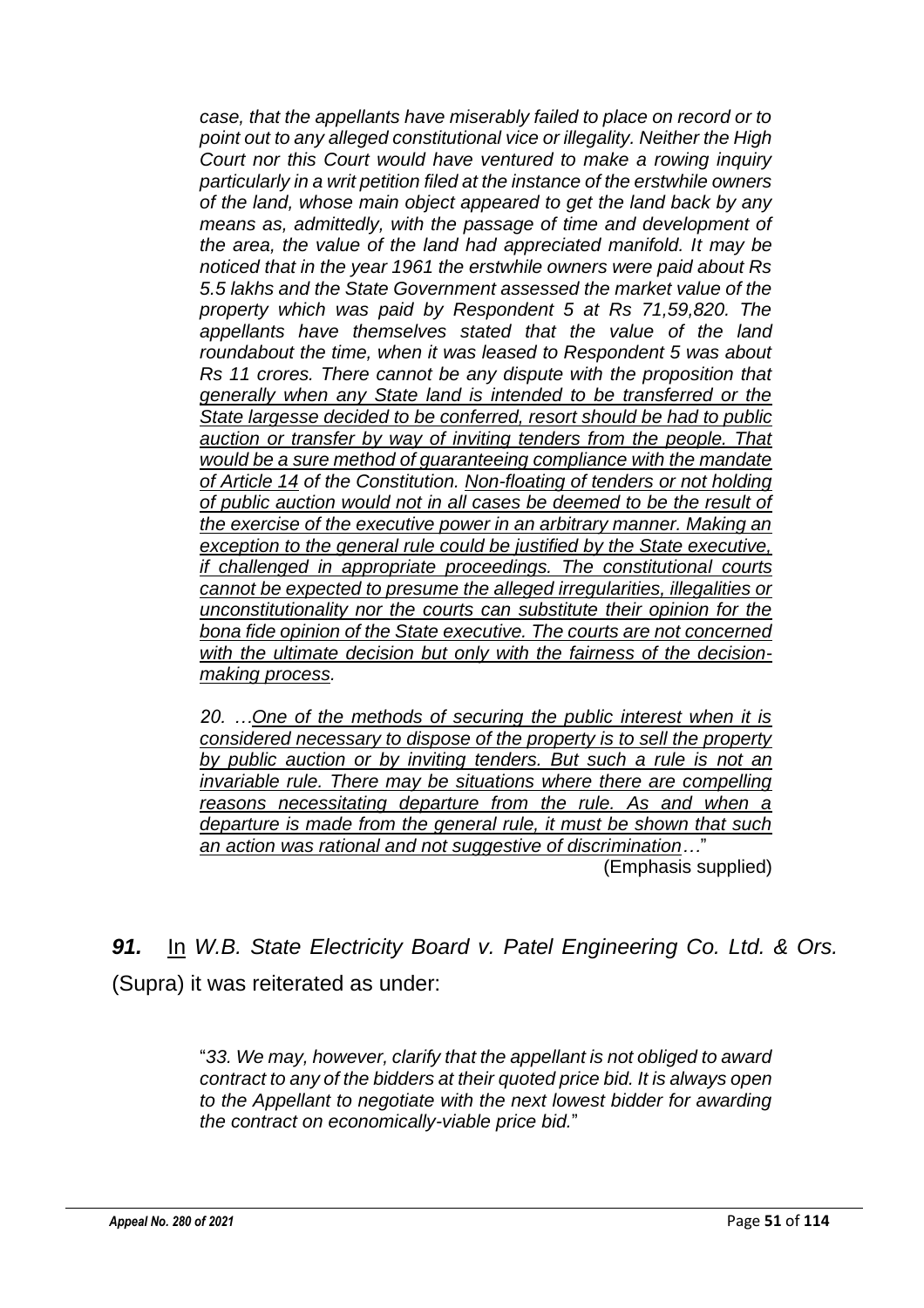*92.* In *Natural Resources Allocation, In re* (supra), the Constitution Bench concluded that auction despite being a more preferable method of alienation/allotment of natural resources cannot be held to be constitutional requirement or limitation for alienation of all natural resources and, therefore, every method other than auction cannot be struck down as *ultra vires* the Constitutional mandate. The Court also opined that auction as a mode cannot be conferred the status of a constitutional principle. While holding so, the Court held that alienation of natural resources is a policy decision and the means adopted for the same are, thus, executive prerogatives. The Court summarised the legal position as under:

*"Potential of abuse*

*132. It was also argued that even if the method of auction is not a mandate under Article 14, it must be the only permissible method, due to the susceptibility of other methods to abuse. This argument, in our view, is contrary to an established position of law on the subject cemented through a catena of decisions.*

…

*146. To summarise in the context of the present Reference, it needs to be emphasised that this Court cannot conduct a comparative study of the various methods of distribution of natural resources and suggest the most efficacious mode, if there is one universal efficacious method in the first place. It respects the mandate and wisdom of the executive*  for such matters. The methodology pertaining to disposal of natural *resources is clearly an economic policy. It entails intricate economic choices and the Court lacks the necessary expertise to make them. As has been repeatedly said, it cannot, and shall not, be the endeavour of this Court to evaluate the efficacy of auction vis-à-vis other methods of disposal of natural resources. The Court cannot mandate one method to be followed in all facts and circumstances. Therefore, auction, an economic choice of disposal of natural resources, is not a constitutional mandate. We may, however, hasten to add that the Court can test the legality and constitutionality of these methods. When questioned, the courts are entitled to analyse the legal validity of different means of distribution and give a constitutional answer as to which methods are ultra vires and intra vires the provisions of the Constitution. Nevertheless, it cannot and will not compare which policy is fairer than the other, but, if a policy or law is patently unfair to the extent that it falls foul of the fairness requirement of Article 14 of the Constitution, the Court would not hesitate in striking it down.*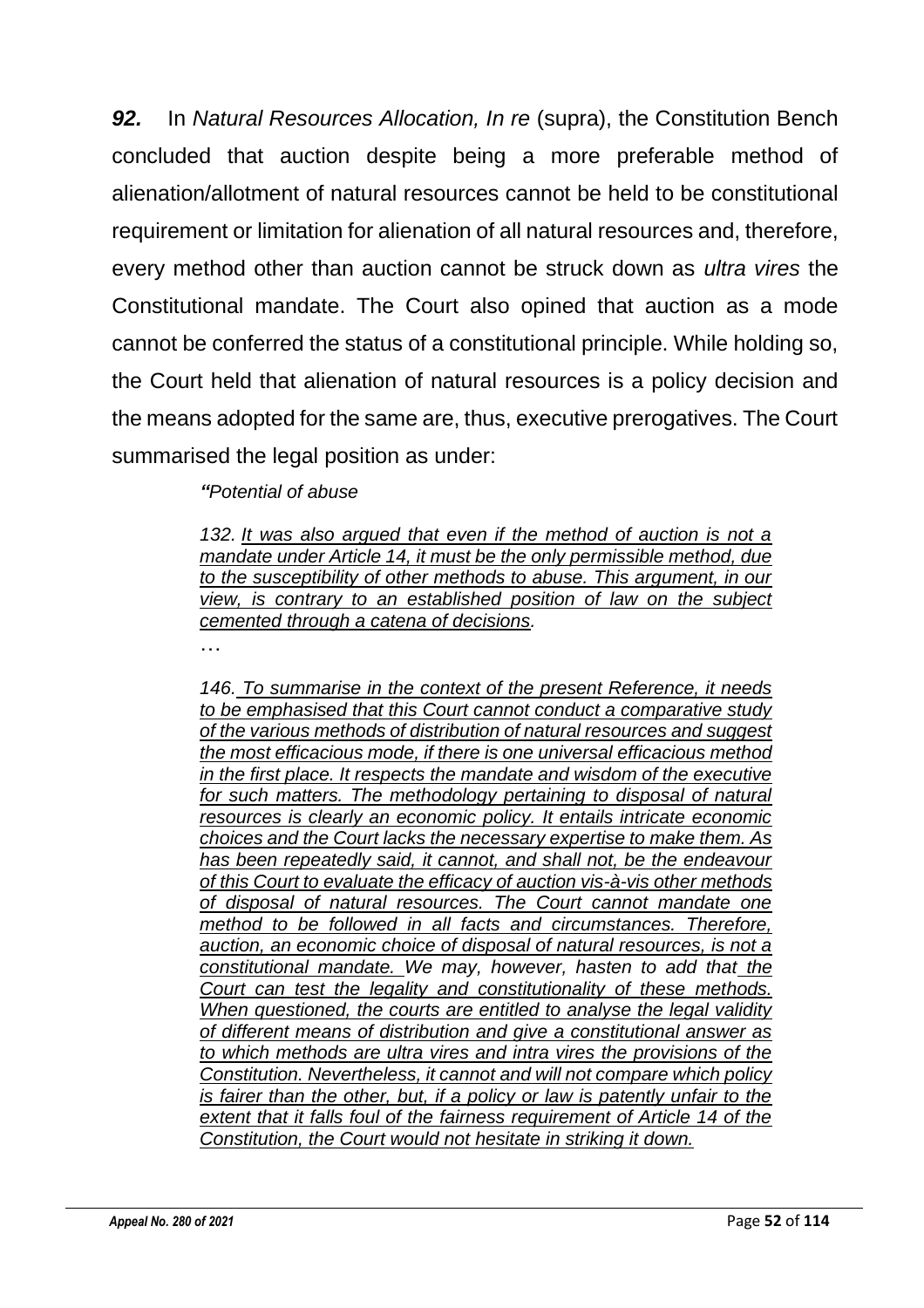*147. Finally, market price, in economics, is an index of the value that a market prescribes to a good. However, this valuation is a function of several dynamic variables: it is a science and not a law. Auction is just one of the several price discovery mechanisms. Since multiple variables are involved in such valuations, auction or any other form of competitive bidding, cannot constitute even an economic mandate, much less a constitutional mandate.*

*148. In our opinion, auction despite being a more preferable method of alienation/allotment of natural resources, cannot be held to be a constitutional requirement or limitation for alienation of all natural resources and therefore, every method other than auction cannot be struck down as ultra vires the constitutional mandate.*

*149. Regard being had to the aforesaid precepts, we have opined that auction as a mode cannot be conferred the status of a constitutional principle. Alienation of natural resources is a policy decision, and the means adopted for the same are thus, executive prerogatives. However, when such a policy decision is not backed by a social or welfare purpose, and precious and scarce natural resources are alienated for commercial pursuits of profit maximising private entrepreneurs, adoption of means other than those that are competitive and maximise revenue may be arbitrary and face the wrath of Article 14 of the Constitution. Hence, rather than prescribing or proscribing a method, we believe, a judicial scrutiny of methods of disposal of natural resources should depend on the facts and circumstances of each case, in consonance with the principles which we have culled out above. Failing which, the Court, in exercise of power of judicial review, shall term the executive action as arbitrary, unfair, unreasonable and capricious due to its antimony with Article 14 of the Constitution.*"

(Emphasis supplied)

*93.* In *Manohar Lal Sharma* (supra), having reviewed the past decisions

on the subject, the Supreme Court observed and held thus:

*"...*

*41. The background in which Section 3(3) of the CMN Act was amended to permit private sector entry in coal mining operation for captive use has been sought to be explained by the Central Government. It is stated that nationalisation of coal through the CMN Act was done with the objective of ensuring "rational, coordinated and scientific development and utilisation of coal resources consistent with the growing requirements of the country" and as a first step in 1973, 711 coal mines specified in the Schedule appended to the CMN Act were nationalised and vested in the Central Government. By the 1976 Nationalisation Amendment Act, the Central Government alone was permitted to mine coal with the limited exception of private companies engaged in the production of iron and steel. In 1991, the country was facing huge crisis due to (a) the situation regarding balance of*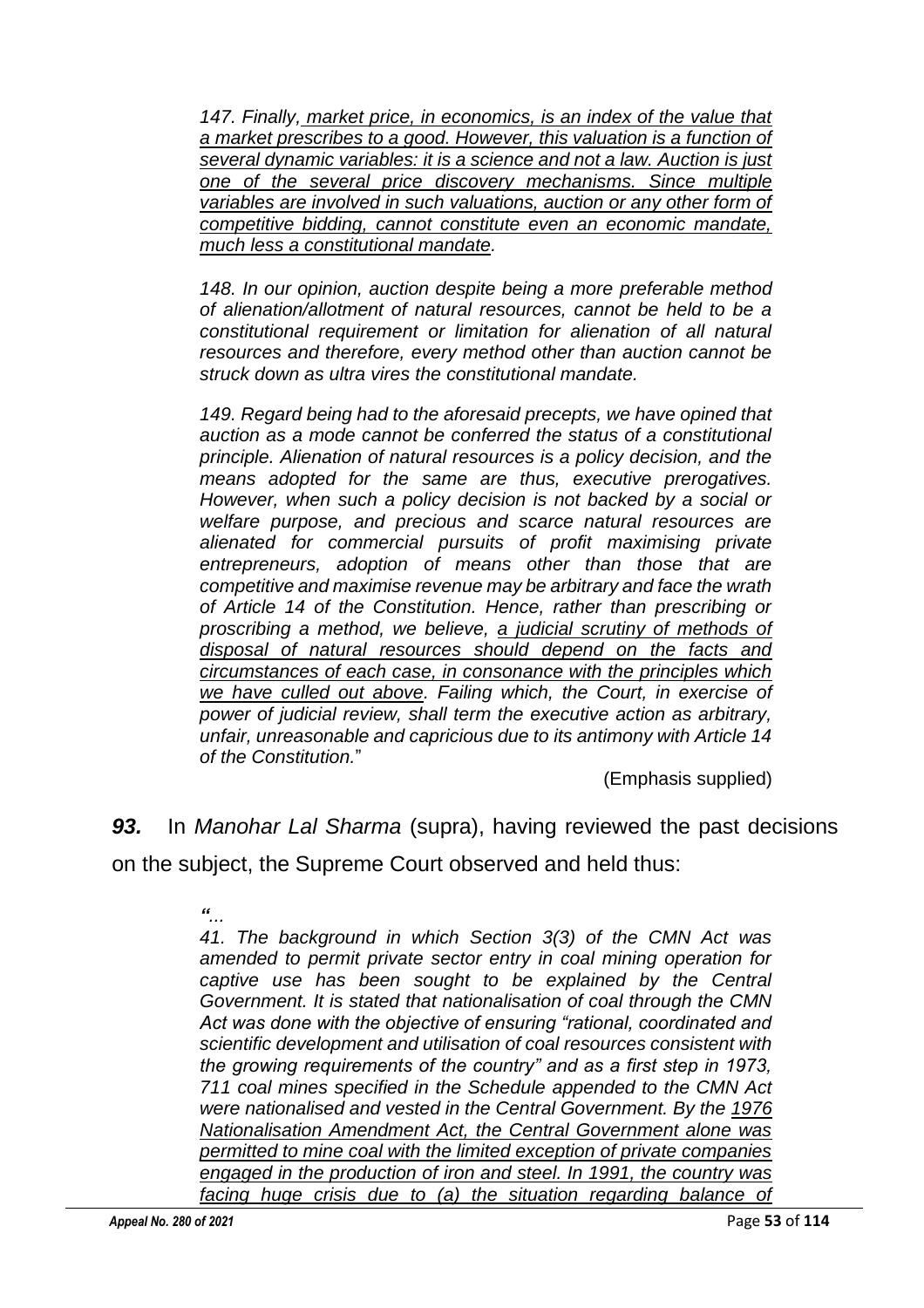*payments; (b) the economy being in doldrums; (c) dismal power situation; (d) shortage in coal production; and (e) inability of Coal India Ltd. (CIL) to produce coal because of lack of necessary resources to maximise coal production amongst other reasons. There was a huge shortage of power in the country. The State Electricity Boards were unable to meet power requirements. Post liberalisation, in the Eighth Five Year Plan (1992-1997) a renewed focus was placed on developing energy and infrastructure in the country. CIL was not in a position to generate the resources required. It was in this background that in a meeting held by the Deputy Chairman of the Planning Commission on 31-10-1991, it was decided that "private enterprises may be permitted to develop coal and lignite mines as captive units of power projects". The approval of the Cabinet was consequently sought vide a Cabinet note dated 30-1-1992 for "allowing private sector participation in coal mining operations for captive consumption towards generation of power and other end use, which may be notified by Government from time to time". The Cabinet in the meeting held on 19-2-1992 considered the above Cabinet note and it was decided that the proposal may be brought up only when specific projects of private sector participation in coal mining come to the Government for consideration. Subsequently, another Cabinet note dated 23-4-1992 was placed before the Cabinet containing references to certain private projects like the two 250 MW thermal power plants of RPG Enterprises, which had been recommended by the Government of West Bengal. The proposal contained in the Cabinet note dated 23-4- 1992 was approved by the Cabinet on 5-5-1992. On 15-7-1992, the Bill for amendment of Section 3(3) of the CMN Act was introduced in Rajya Sabha and the same was passed on 21-7-1992. The Bill was passed in Lok Sabha on 19-4-1993 and got assent of the President on 9-6-1993.*

*62. The submission of the learned Attorney General that the seven States—Maharashtra, Madhya Pradesh, Chhattisgarh, Odisha, Jharkhand, Andhra Pradesh, and West Bengal—which have coal*  deposits, have accepted, and acknowledged the source of power of *the Central Government with regard to allocation of coal blocks is not fully correct. Odisha has strongly disputed that position. Odisha's stand is that the system of allocation of coal blocks by the Central Government is alien to the legal regime under the CMN Act and the 1957 Act. It is true that many of these States have taken the position that allocation letter confers a right on such allottee to get mining lease and the only role left with the State Government is to carry out the formality of processing the application and for execution of lease deed, but, in our view, the source of power of the Central Government in allocation of coal blocks is not dependent on the understanding of the State Governments but it is dependent upon whether such power exists in law or not. Indisputably, power to regulate assumes the continued existence of that which is to be regulated and it includes the authority to do all things which are necessary for the doing of that which is authorised including whatever is necessarily incidental to and consequential upon it but the question is, can this incidental power be* 

*....*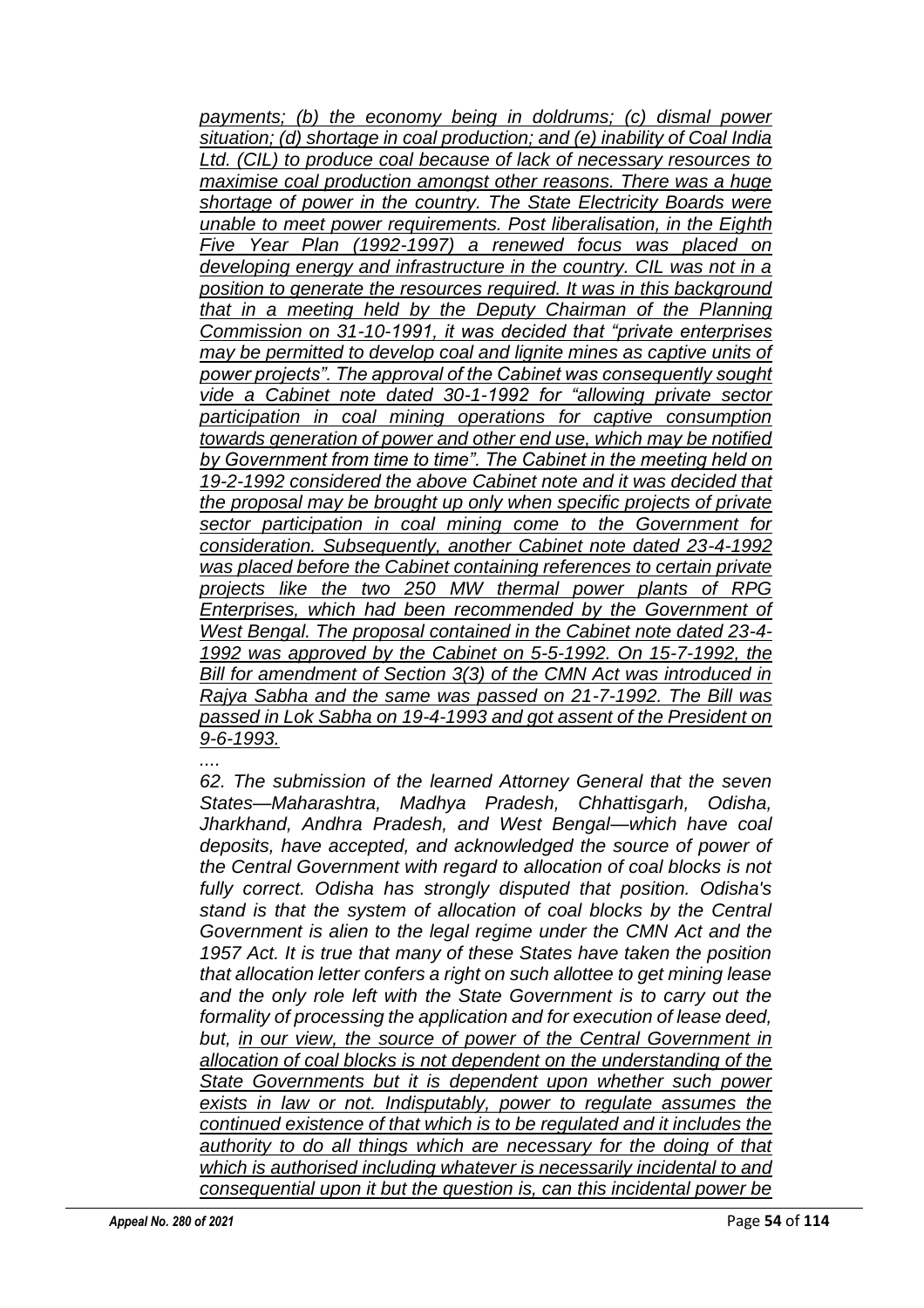*read to empower the Central Government to allocate the coal blocks which is neither contemplated by the CMN Act nor by the 1957 Act? In our opinion, the answer has to be in the negative. It is so because where a statute requires to do a certain thing in a certain way, the thing must be done in that way or not at all. Other methods of performance are necessarily forbidden [Nazir Ahmad v. King Emperor, (1935-36) 63 IA 372 : (1936) 44 LW 583] . This is uncontroverted legal principle.*

*... 69. In view of the foregoing discussion, we hold, as it must be, that the exercise undertaken by the Central Government in allocating the coal blocks or, in other words, the selection of beneficiaries, is not traceable either to the 1957 Act or the CMN Act. No such legislative policy (allocation of coal blocks by the Central Government) is discernible from these two enactments. Insofar as Article 73 of the Constitution is concerned, there is no doubt that the executive power of the Union extends to the matters with respect to which Parliament has power to make laws and the executive instructions can fill up the gaps not covered by statutory provisions but it is equally well settled that the executive instructions cannot be in derogation of the statutory provisions. The practice and procedure for allocation of coal blocks by the Central Government through administrative route is clearly inconsistent with the law already enacted or the rules framed.*

*.... 86. The learned Attorney General vehemently contends that allocation of coal blocks without auction is not unlawful. He submits that lack of public auction does not render the allocation process arbitrary. Moreover, according to him, when coal mining sectors were first opened up to private participants, the idea of the Central Government was to encourage the private sector so that they could come forward and invest. Allocation of coal blocks by public auction in such a scenario would have been impractical and unrealistic. As a matter of*  fact, he would submit that when the proposal for introduction of *competitive bidding was first mooted in June 2004, the State Governments expressed their reservations and concerns. In this*  regard, the learned Attorney General referred to the letters sent by the *Governments of Chhattisgarh, West Bengal, Rajasthan, and Odisha. The learned Attorney General submits that the concerns of the State Governments could not have been brushed aside by introducing competitive bidding by an administrative fiat. Moreover, according to the learned Attorney General, competitive bidding could have resulted in increase in the input price which would have a cascading effect.*

*95. There are numerous decisions of this Court dealing with the mode and manner of disposal of natural resources but we think it is not necessary to refer to all of them. Having indicated the view taken by this Court in some of the cases, now we may turn to 2G case [Centre for Public Interest Litigation v. Union of India, (2012) 3 SCC 1] . In that case, the two-Judge Bench of this Court stated that a duly publicised auction conducted fairly and impartially was perhaps the best method for alienation of natural resources lest there was likelihood of misuse by unscrupulous people who were only interested in garnering*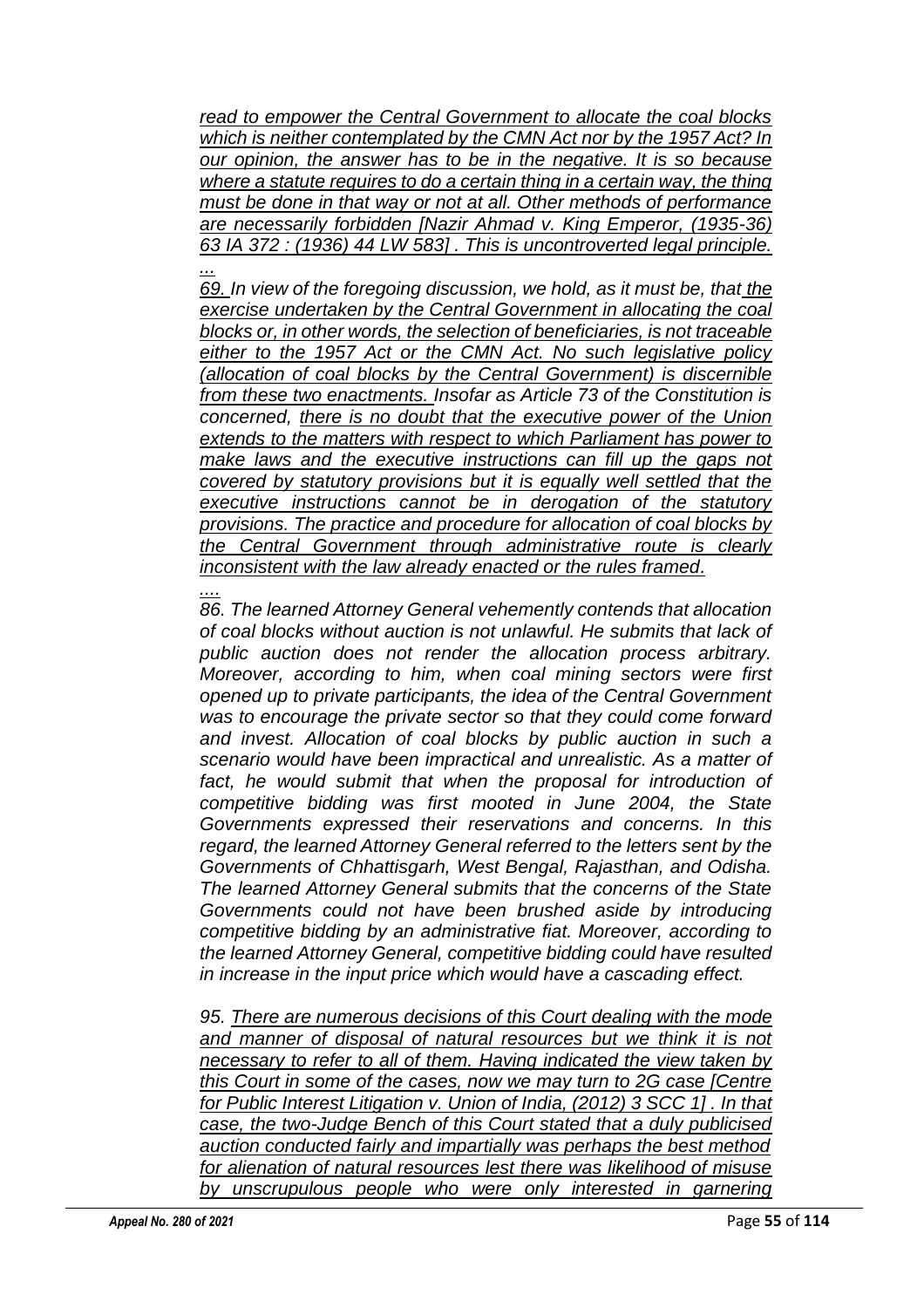*maximum financial benefit and have no respect for the constitutional ethos and values. The Court laid emphasis that while transferring or alienating the natural resources, the State is duty-bound to adopt the method of auction by giving wide publicity so that all eligible persons can participate in the process.*

*… 105 ...The end products of these basic industries are, in turn, used as inputs in almost all manufacturing and infrastructure development industries. Therefore, the price of coal occupies a fundamental place in the growth of the economy and any increase in the input price would have a cascading effect. The auction of coal blocks could not have been possible when the power generation and, consequently, coal mining sectors were first opened up to private participants as the private sector needed to be encouraged at that time to come forward and invest. Allocation of coal blocks through competitive bidding in such a scenario would have been impractical and unrealistic. ....*" (Emphasis supplied)

*94.* The principles which have been consistently followed by the Supreme Court are that non-floating of tenders or not holding of public auction would not in all cases be deemed to be the result of the exercise of the executive power in an arbitrary manner; the courts are not concerned with the ultimate decision but only with the fairness of the decision-making process; and disposal of property or natural resources by public auction is not an invariable rule for there may be situations wherein there can be a departure from the rule.

*95.* It needs to be recalled here that a Constitution Bench Hon'ble Supreme Court in *PTC India Ltd. v. CERC*, (2010) 4 SCC 603, held as follows:

> "*17. The 2003 Act is enacted as an exhaustive code on all matters concerning electricity. It provides for "unbundling" of SEBs into separate utilities for generation, transmission and distribution. It repeals the Electricity Act, 1910; the Electricity (Supply) Act, 1948 and the Electricity Regulatory Commissions Act, 1998. The 2003 Act, in furtherance of the policy envisaged under the Electricity Regulatory Commissions Act, 1998 (the 1998 Act), mandated the establishment of an independent and transparent regulatory mechanism, and has entrusted wide-ranging responsibilities with the Regulatory Commissions. While the 1998 Act provided for independent regulation in the area of tariff determination; the 2003 Act has distanced the Government from all forms of regulation, namely, licensing, tariff regulation, specifying Grid Code, facilitating competition through open access, etc.*"

(Emphasis supplied)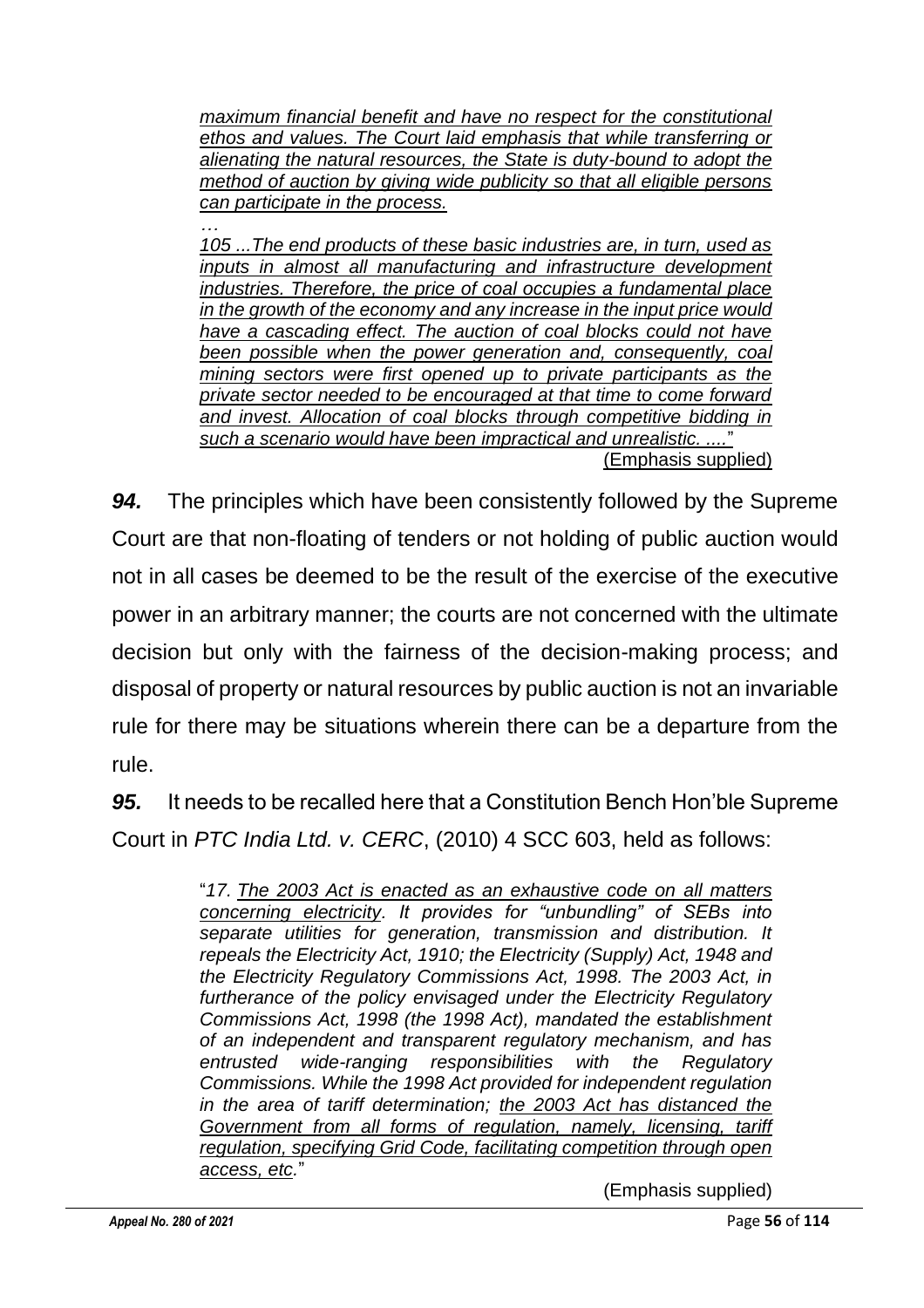*96.* We agree with the respondents that none of the judgments cited deal with a statute which specifically provides a cost plus (non-bidding) route for giving out government largesse. It was in the absence of any such provision that the Supreme Court as a general rule observed that tenders ought to be awarded. The present matter is governed by a special law viz. the Electricity Act. The subject here is not largesse being doled out by State agencies. It relates to statutory functions of a regulatory authority taking decisions on infrastructural development with aid and advice of expert bodies such as STU and CEA. The statute specifically provides for cost plus tariff determination under section 62, as well as tariff determination through competitive bidding under section 63, without specifying section 63 as the preferred route. As such, the aforesaid judgments cannot be applied to the present case, covered by a special law, so as to conclude that Section 63 is now the dominant mode.

*97.* The prime thrust of the appeal against the impugned order of MERC is that Section 63 of the Electricity Act is the dominating route. In this context, it is essential to bear in mind the said provision and connected provisions contained in Sections 61 and 62, all of which fall in Part-VII of the statute governing the subject of "*Tariff*" as indeed the subject of grant of license (here, transmission) governed by Sections 14 and 15 of Electricity Act.

*98.* We have already looked at the above-mentioned provisions. To recapitulate, we may say that though in the process under Section 63, the responsibility of the ERC while adopting the bid discovered tariff primarily is to ascertain and reach a satisfaction that the selection has been made by a transparent process of competitive bidding held in accordance with the TBCB guidelines, the broad principles guiding the process of determination of tariff by the Regulatory Commissions - encouraging efficiency, economical use of the resources, good performance, optimum investments, encouraging competition and rewarding efficiency in performance – are germane just as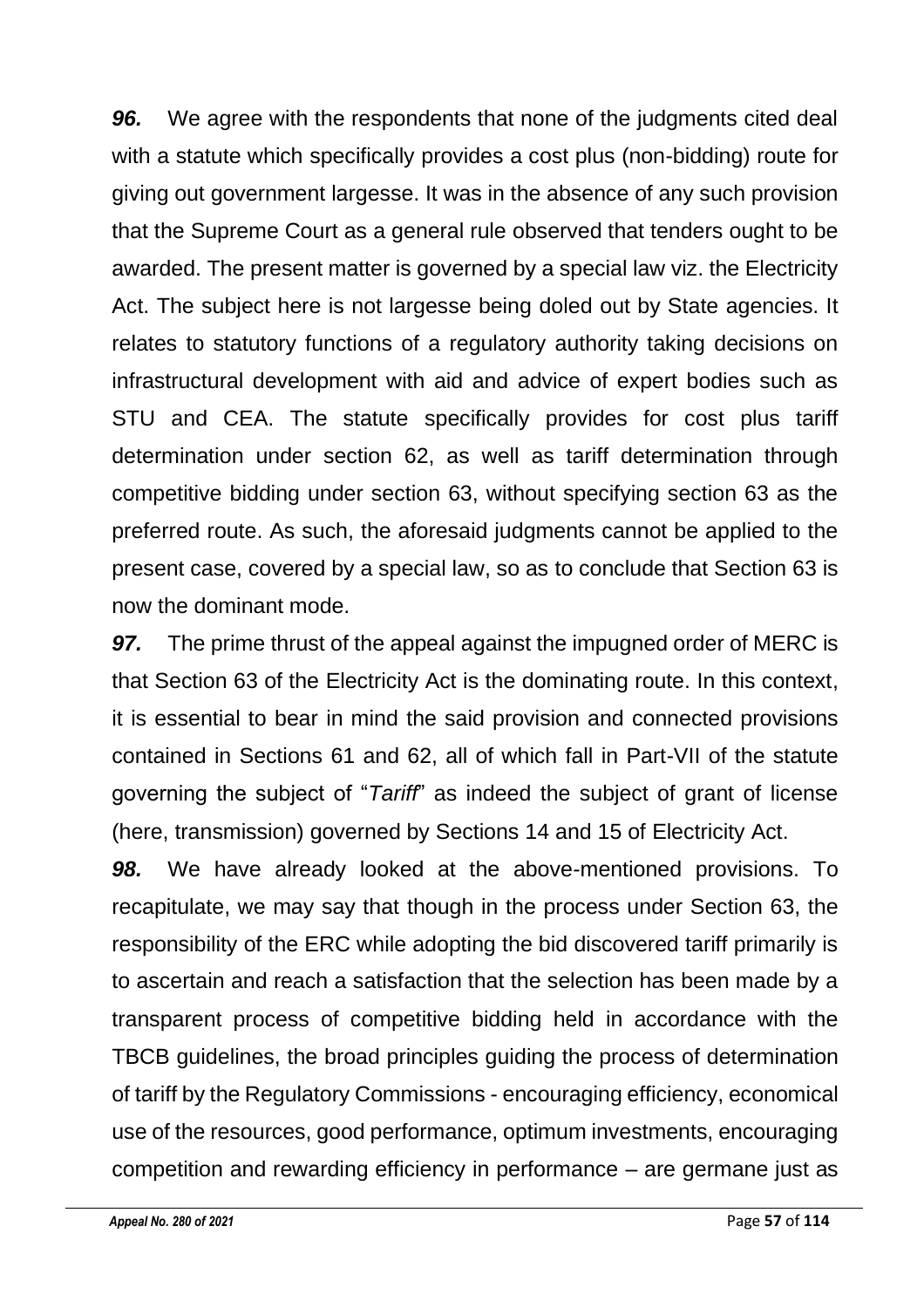they would be for RTM route. We would elaborate on this a little later. The TBCB Guidelines came with a mandate to promote competitive procurement of transmission services; encourage private investment in transmission lines, facilitate transparency and fairness in procurement processes; facilitate reduction of information asymmetries for various bidders; protect consumer interests by facilitating competitive conditions in procurement of transmission services of electricity; enhance standardization and reduce ambiguity and hence time for materialization of projects; and ensure compliance with standards, norms and codes for transmission lines while allowing flexibility in operation to the transmission service providers.

*99.* The appellant, while pointing out that the Tariff Policy 2006 had laid emphasis on the need for competition, refers to the TBCB and Development Guidelines, and also to the Revised Tariff Policy – 2016, stressing on competitive biddings for intra-State transmission projects, followed by the GoM GR dated 04.01.2019 prescribing the TBCB route for allotment of intra-State Transmission Projects in the State of Maharashtra and constituting its own Empowered Committee ("the GoM EC") conferring on it the role to decide which projects would be awarded through TBCB Route. Reliance is also placed on the notification issued by the Central Government on 15.03.2021, after the impugned order had been passed, insisting on adoption of the TBCB Guidelines for intra-State Projects. The argument is that the overall scheme of the Electricity Act as well as the Tariff Policy is to follow Section 63 as the *dominant route* for grant of intra-State Transmission Projects. It is submitted that the MERC in its Regulation 19.3 of MYT Regulations, 2019 itself promotes and envisages that all future procurement of short-term or medium-term or long-term power shall be undertaken through the TBCB Route under Section 63 of the Electricity Act and in accordance with the Guidelines framed thereunder.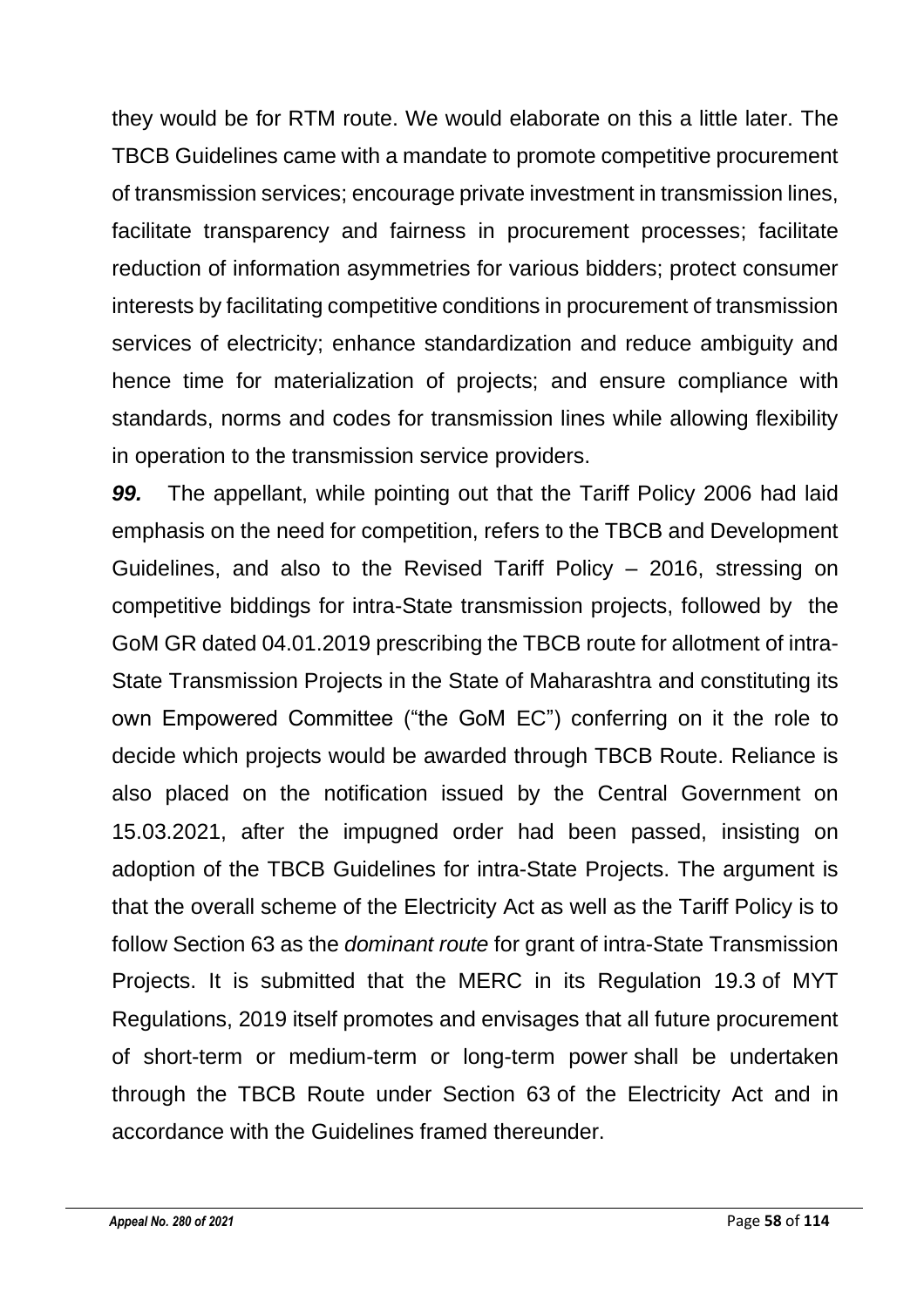*100.* The learned Counsel for the appellant argued that Section 61 (c) unequivocally mandates promotion of competition and economical use of resources, the TBCB Guidelines and Development Guidelines having recognized the need of promoting transparency and competition and mandated promotion of TBCB Bidding for inter-State as well as intra-State Projects. It is his plea that since the said Guidelines as well as the National Tariff Policy, 2016, are statutory in character, they are binding on all stakeholders including the MERC, reliance being placed on ruling in *Energy Watchdog. Vs. CERC* (2017) 14 SCC 80.

*101.* Arguing that since Section 63 starts with a *non obstante* clause it makes the bidding route dominant particularly because the Central Government has notified guidelines in its terms. It is pointed out that the Tariff Policy, 2006 prescribed that tariff for new generation and transmission projects should be decided on the basis of competitive bidding after a period of 5 years or when the Regulatory Commission is satisfied that the situation is ripe to introduce such competition whereas in the Tariff Policy-2016, the language *qua* 'Transmission' has been drastically changed, to positively mandate that all 'intra-State' projects shall be developed through TBCB. It is argued that the Revied Tariff Policy-2016 carries an absolute mandate for TBCB to be followed.

*102.* Reliance is placed on judgment dated 06.08.2021 of this tribunal in the matter of *Shri Rama Shankar Awasthi vs. UPERC & Ors*. (supra). It is the submission of the learned Counsel for the appellant that the said ruling of this tribunal makes it clear that Section 63 is the rule with certain exceptional scenario wherein Section 62 can be invoked, the ethos of the legislation being transparency and, hence, it being always desirable that Tariff based bidding is carried out. The main thrust of the argument is that Section 63 is the dominant route, and good reasons have to be provided before ignoring the said provision and invoking section 62.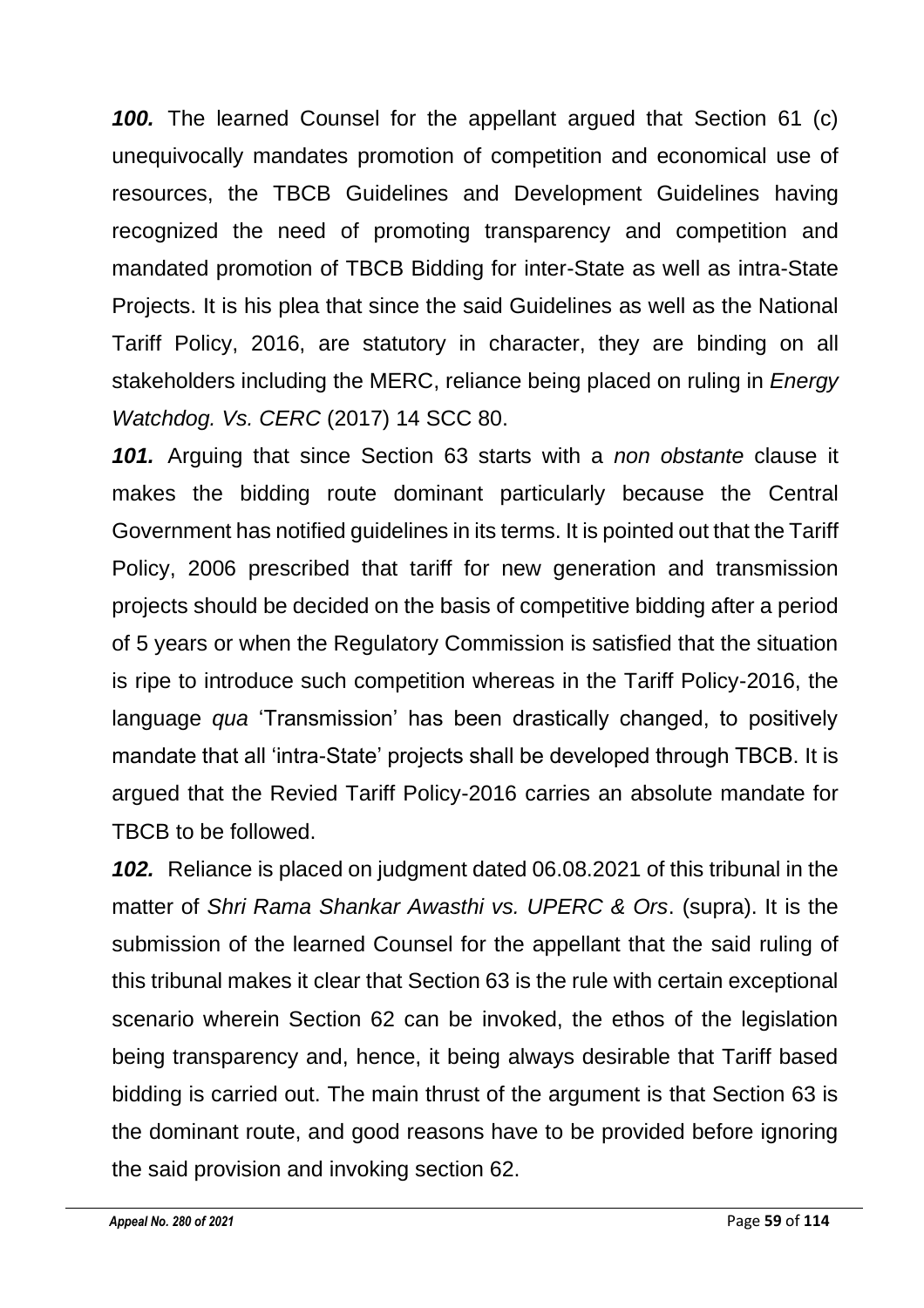*103.* On plain reading of the provisions contained in Sections 62 and 63 of the Electricity Act, seen in the overall scheme of the legislation, it emerges that the latter (section 63) is merely an alternate to the former (section 62), the TBCB route (under section 63) envisaged to kick in only under the condition *if* tariff has been determined through a transparent process of bidding in accordance with the bidding guidelines issued by the Central Government. The legislation visualizes both as two parallel routes under which tariff is determined by Regulatory Commission, the discretion to choose either path being vested with such Commission. It is the concerned Regulatory Commission which determines the tariff under sections 62 under RTM route or approves it under section 63 if TBCB mode was chosen. In either case, the tariff determined or approved must be in accord with the tariff regulations framed in accordance with the principles contained under section 61 so that the tariff which is finally determined is in line with the said principles. It is trite that under section 63, the bidding process under which tariff is discovered is conducted in accordance with the bidding guidelines issued by the Central Government which bidding guidelines, in turn, are based upon the tariff principles contained in section 61.

*104.* In above context, we may quote the following observations in judgment dated 16.12.2011 of this tribunal in the matter of *Essar Power Ltd. v. UPERC & Ors.* (Appeal No. 82 of 2011):

> "*48. In the light of the above submissions made by the Appellant, it is appropriate to refer to the bid process under Section 63 of the Act which has been invoked by the Noida Power. The Bid process under Section 63 of the Act is different from normal procurement of goods. Unlike the stated objectives of Section 63 of the Electricity Act 2003 and the objectives of the Government of India guidelines, all the other non-statutory procurement process are driven to a sole objective of:*

> *(a) In cases of public sector or state procuring supply of goods or services from the private sector, securing lowest possible price from a credible party;*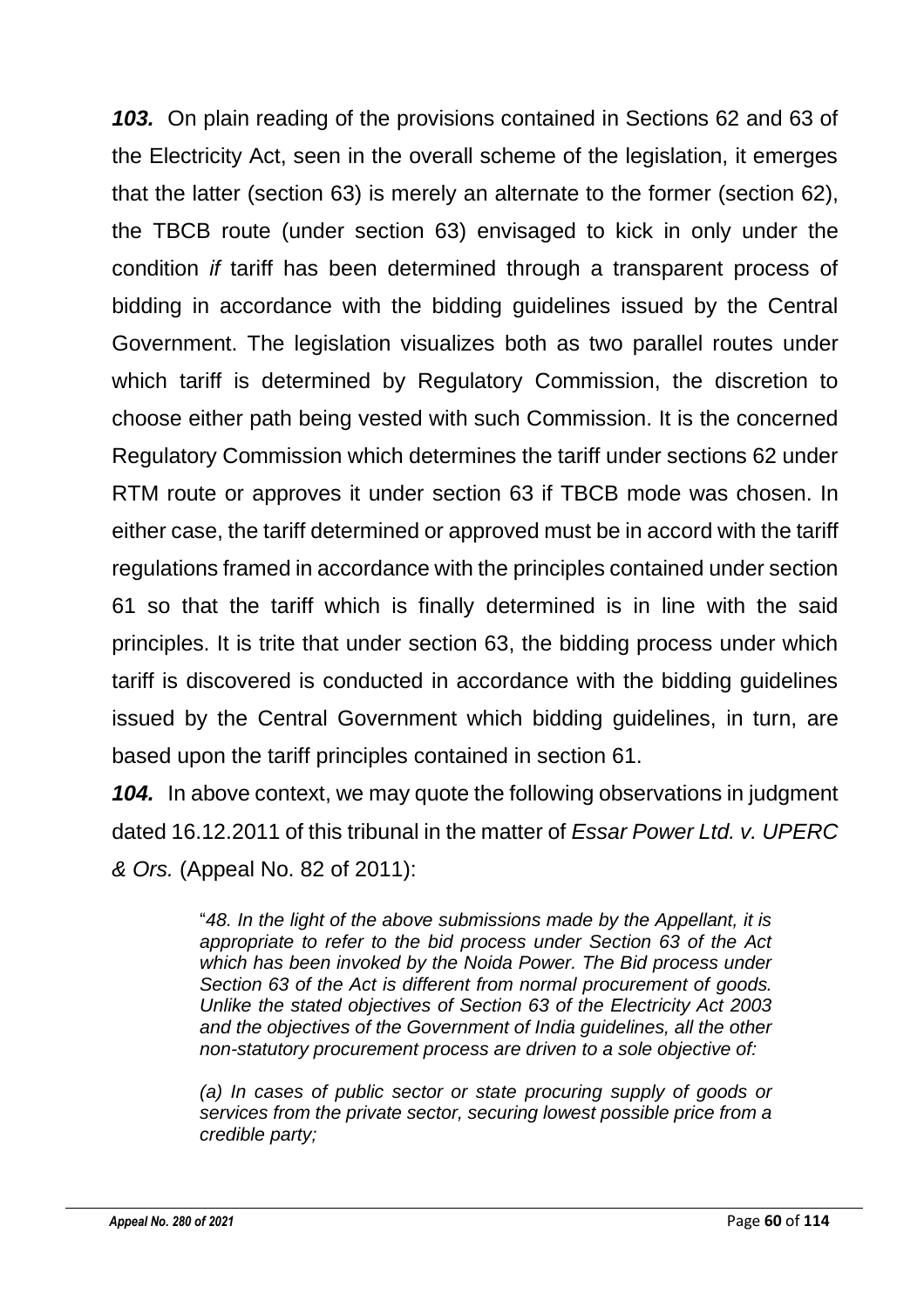*(b) In case of auction of public assets in most of the cases securing maximum price for such sale. In some cases, some social objectives like coverage and roll out obligations may be the objective.*

*(c) The Government of India has framed guidelines under Section 63 of the Act to comply with the principles specified in Section 61 of the Act. The Government of India guidelines contain the mandate to safeguard consumer interest as well as to encourage competition, efficiency, economical use of the resources. The stated objectives of the Government of India guidelines to strike a balance between transparency, fairness, consumer interest and viability.*

*49. The competitive bidding process adopted under the Act must, therefore, meet the following statutory requirements:*

*(a) Competitive bidding process under Section 63 must be consistent with the Government of India guidelines. Any deviation from the standard Request for Proposal (RFP) and model PPA notified by the Government of India must be approved by the State Commission.*

*(b) This process must discover competitive tariff in accordance with market conditions from the successful bid- consistent with the guiding principles under section 61 of the Act.*

*(c) If the deviations are permitted by failing to safeguard the consumer interests as well as to promote competition to ensure efficiency, it will destroy the basic structure of the guidelines.*

*…*

*77. As indicated above, the bid process under Section 63 of the Act is entirely different from normal procurement of goods through competitive bidding process which is not governed by specific statutory scheme and guidelines. The bidding process under Section 63 is wholly based upon the objective of section 61 of the Act as well as the objectives of the Government of India guidelines. The Government of India guidelines have been framed to comply with the principles specified under Section 61 of the Act. The Government of India guidelines contained the mandate to safeguard the consumer's interest as well as to encourage competition, efficiency and economical use of the resources. Let us quote Section 63 of the Act for better understanding.*

*78. Thus the competitive bidding process as contemplated under Section 63 of the Act must meet the following mandatory statutory requirements:*

*(a) Competitive bidding process under Section 63 must be consistent with the Government of India guidelines and Request for Proposal (RFP) including the finalized PPA approved by the State Commission*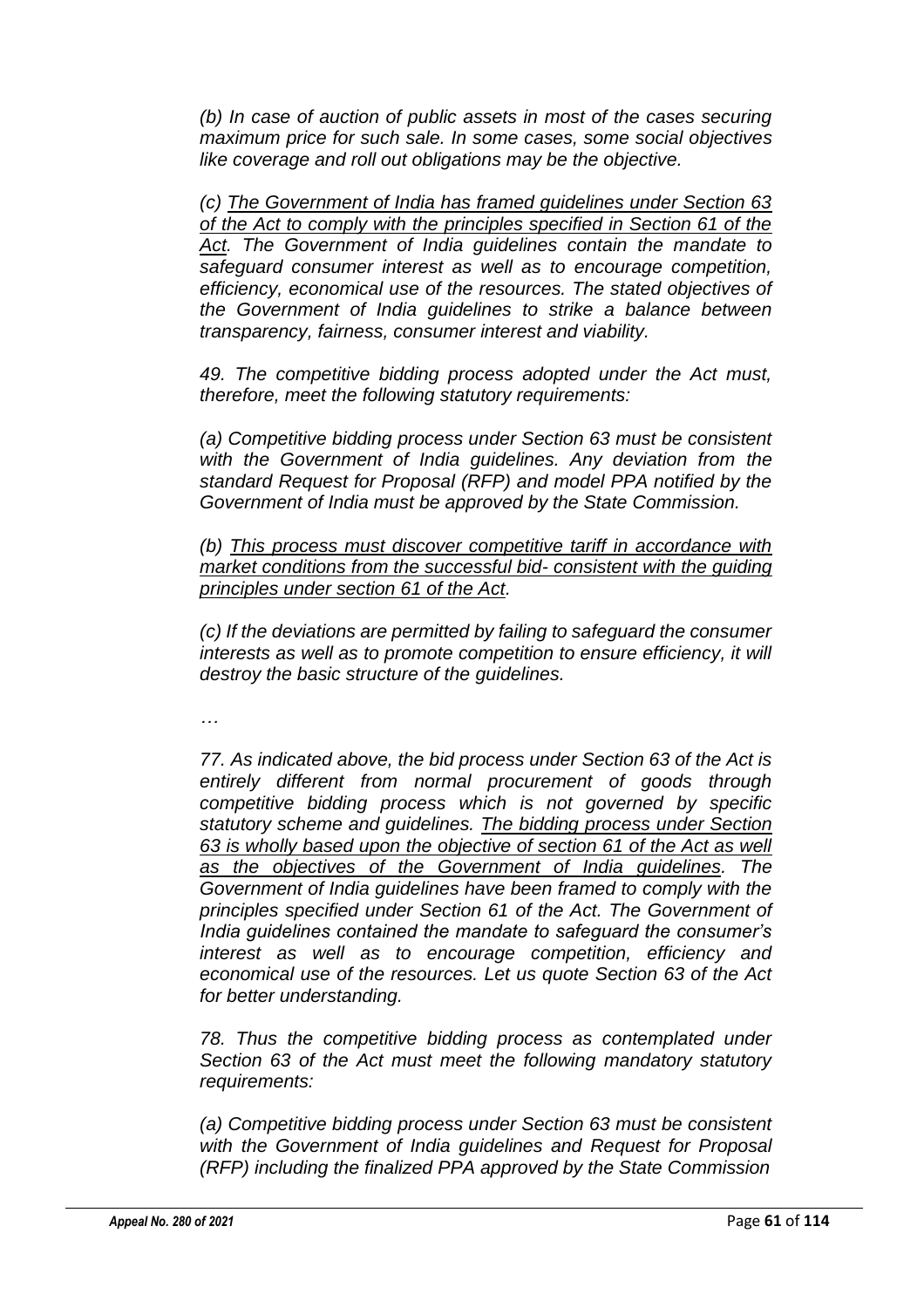*(b) The process must discover competitive tariff in accordance with market conditions from the successful bid – consistent with the guiding principles under Section 61 of the Act as well as the Government of India guidelines which strike a balance between the transparency, fairness, consumer interest and viability."*

(Emphasis supplied)

*105.* In a Section 63 project, every aspect qua tariff discovery and approval depends upon the Request for Proposal and the Agreement with beneficiaries or users executed thereafter. However, Section 62 dispensation is *interactive* in nature whereby the planning agencies and proponents or the implementing entity engage each other the Commission in deliberations. There is no specific procedure prescribed for invoking sections 62 by Regulatory Commissions. In a section 62 project, various developments take place where the Commission wears an administrative hat and acts even through letters, communications, etc, apart from exercising legislative, regulatory or judicial powers [*PTC India Limited v. CERC* (supra)]. *106.* There is no quarrel with the proposition indicated earlier that both under section 62 and under section 63, it is the concerned Regulatory Commission which finally determines or approves the tariff, there being no distinction if the tariff is for an entity which is owned by the Government or a private company. The ERCs have absolute powers to curtail or prune the tariff claimed under section 62 based on the tariff regulations which, as already observed, are based on section 61 principles. Similarly, the ERC may reject the tariff discovered under section 63 if it is not aligned to market. Pertinent to note here that Clauses 7.1, 7.6, 9.6.3, 9.6.4, 9.7, 9.8, 9.10, 12.3 and 12.4 of the bidding guidelines contain evaluation criteria which is required to be ultimately approved by the Commission. The bidding guidelines, it bears repetition to say, are based upon section 61 principles. Thus, whether it is Section 62 or 63, the Commission only determines tariff.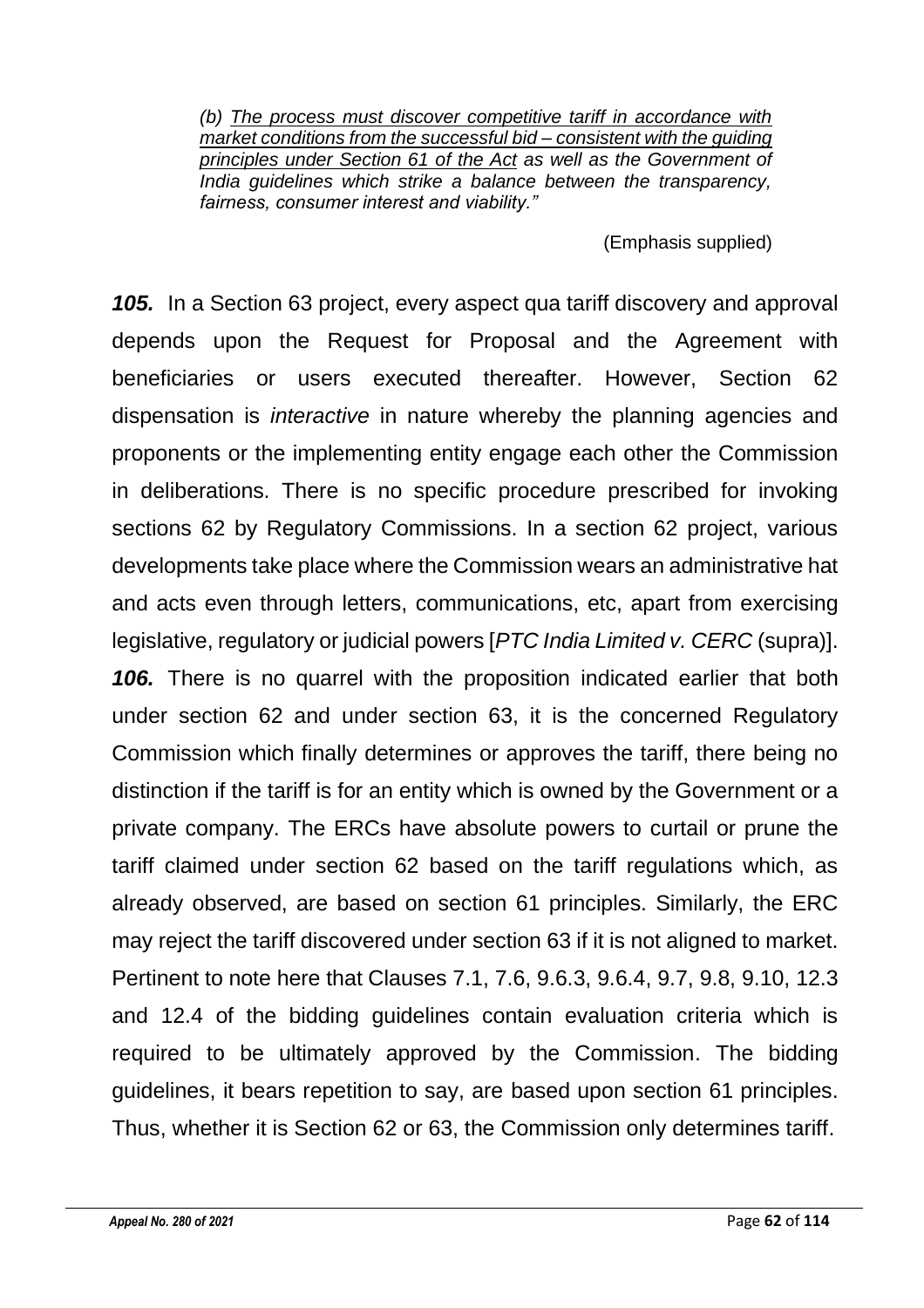*107.* The following observations of Supreme Court in *Energy Watchdog* (supra) are germane to the present discussion:

> "*19. The construction of Section 63, when read with the other provisions of this Act, is what comes up for decision in the present appeals. It may be noticed that Section 63 begins with a non obstante clause, but it is a non obstante clause covering only Section 62. Secondly, unlike Section 62 read with Sections 61 and 64, the appropriate Commission does not "determine" tariff but only "adopts" tariff already determined under Section 63. Thirdly, such "adoption" is only if such tariff has been determined through a transparent process of bidding, and, fourthly, this transparent process of bidding must be in accordance with the guidelines issued by the Central Government. What has been argued before us is that Section 63 is a standalone provision and has to be construed on its own terms, and that, therefore, in the case of transparent bidding nothing can be looked at except the bid itself which must accord with guidelines issued by the Central Government. One thing is immediately clear, that the appropriate Commission does not act as a mere post office under Section 63. It must adopt the tariff which has been determined through a transparent process of bidding, but this can only be done in accordance with the guidelines issued by the Central Government. Guidelines have been issued under this section on 19-1-2005, which guidelines have been amended from time to time. Clause 4, in particular, deals with tariff and the appropriate Commission certainly has the jurisdiction to look into whether the tariff determined through the process of bidding accords with Clause 4."*

> > (Emphasis supplied)

*108.* The ruling does highlight that the non-obstante clause of Section 63 is confined to Section 62 and it is evident that a Regulatory Commission has the domain and the requisite jurisdiction to either adopt section 62 route or seek implementation of a transmission under section 63, based upon the peculiar facts and circumstances of a case.

*109.* Pertinent to note here that this tribunal, by judgment dated 31.03.2010 in *BSES Rajdhani Power Ltd. Vs. Delhi Electricity Regulatory Commission & Ors.* (Appeal nos. 106 and 107 of 2009), held that both the above routes (section 62 or 63) are statutorily available, and that the provisions of the Tariff Policy cannot take away the power of the Commissions to determine tariff under section 62, the following observations being of import: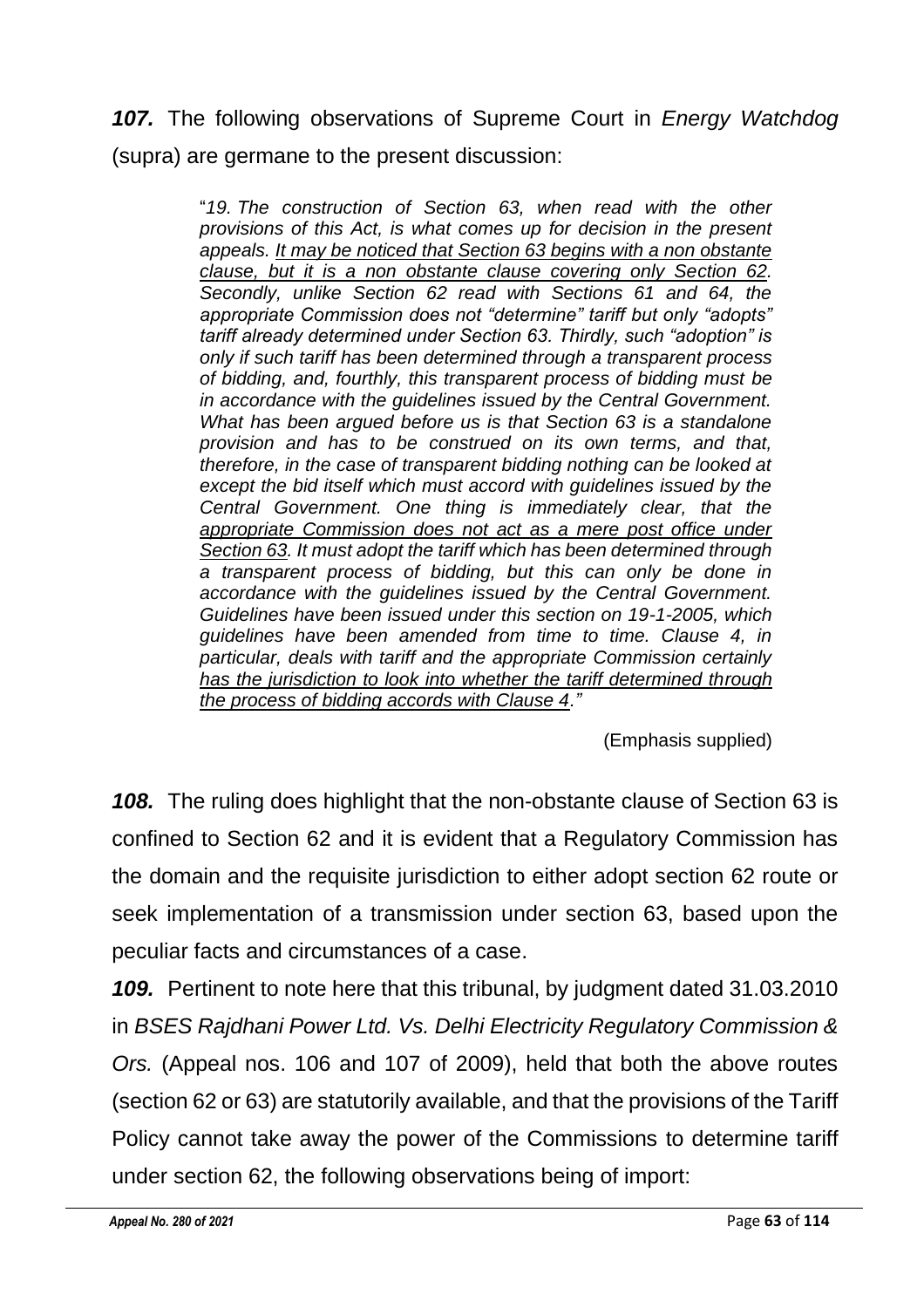"*18. (ii) ... The wording contained in Sections 62 and 63 of the Act would make it clear that Section 63 is not couched as a non-obstante clause being an exception carved out from Section 62. Section 62 is a substantive provision. Section 63 is an exception. So, the exception contained in Section 63 cannot override the scope of the substantive namely Section 62. In other words, Section 62 provides substantive power to the Appropriate Commission for determination of tariff with the sole exception of price discovery through the Competitive Bidding Process under Section 63.*

*…*

*30. …As referred to above, the State Commission has rightly pointed out that Section 62(1)(a) and Section 63 are alternative methods available to the Appropriate Commission for determination of tariff and therefore, it is open to the Appropriate Commission to adopt either of the procedures prescribed under Section 62(1) and under Section 63 of the Act in relation to the determination of tariff."*

(Emphasis supplied)

*110.* We do not accept the submission of the appellant that the decision in *BSES Rajdhani Power Ltd. Vs. Delhi Electricity Regulatory Commission & Ors.* (supra) is not applicable because it was rendered when Tariff Policy-2006, was in force, the Tariff Policy-2016 having brought about a material change. The language of clause 5 of the 2006 policy and 2016 policy shows that the principle of '*competitive bidding*' has remained the same, the 2016 policy adding a condition under Clause 5.3 that the threshold limit has to be decided by SERCs for project to be considered under competitive bidding. The principle that a policy issued under section 3 of the Electricity Act cannot override the express provisions of the parent legislation remains valid. We reiterate that the tariff policy cannot dilute or take away the discretion available with the Regulatory Commissions for invoking either section 62 or section 63 and that a delegated legislation cannot override the provisions of a statute. This principle continues to apply to the Tariff Policy issued in the year 2016.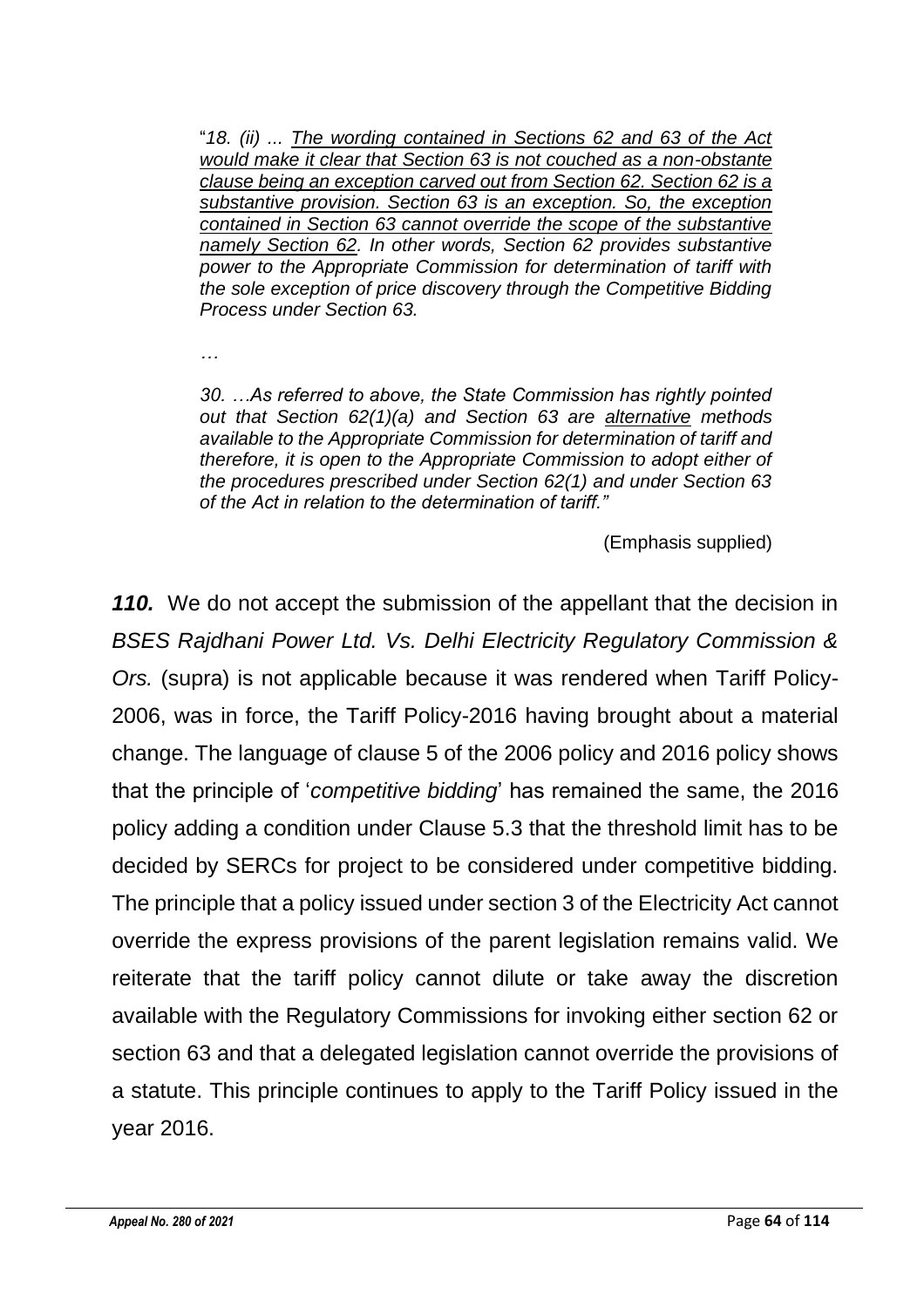*111.* In taking the above view, we draw strength from jurisprudential principle settled by Supreme Court in a catena of judgments including *St. Johns Teachers Training Institute v. Regional Director, National Council for Teacher Education and Anr*. (2003) 3 SCC 321 and *J.K. Industries Ltd. v. Union of India,* (2007) 13 SCC 673.

*112.* In *St. Johns Teachers Training Institute v. Regional Director, National Council for Teacher Education and Anr*. (supra), it was held thus:

> "*10. A regulation is a rule or order prescribed by a superior for the management of some business and implies a rule for general course of action. Rules and regulations are all comprised in delegated legislations. The power to make subordinate legislation is derived from the enabling Act and it is fundamental that the delegate on whom such a power is conferred has to act within the limits of authority conferred by the Act. Rules cannot be made to supplant the provisions of the enabling Act but to supplement it. What is permitted is the delegation of ancillary or subordinate legislative functions, or, what is fictionally called, a power to fill up details. The legislature may, after laying down the legislative policy confer discretion on an administrative agency as to the execution of the policy and leave it to the agency to work out the details within the framework of policy. The need for delegated legislation is that they are framed with care and minuteness when the statutory authority making the rule, after coming into force of the Act, is in a better position to adapt the Act to special circumstances. Delegated legislation permits utilisation of experience and consultation with interests affected by the practical operation of statutes. Rules and regulations made by reason of the specific power conferred by the statutes to make rules and regulations establish the pattern of conduct to be followed. Regulations are in aid of enforcement of the provisions of the statute. The process of legislation by departmental regulations saves time and is intended to deal with local variations and the power to legislate by statutory instrument in the form of rules and regulations is conferred by Parliament. The main justification for delegated legislation is that the legislature being overburdened and the needs of the modern-day society being complex, it cannot possibly foresee every administrative difficulty that may arise after the statute has begun to operate. Delegated legislation fills those needs. The regulations made under power conferred by the statute are supporting legislation and have the force and effect, if validly made, as an Act passed by the competent legislature. (See Sukhdev Singh v. Bhagatram Sardar Singh Raghuvanshi [(1975) 1 SCC 421 : 1975 SCC (L&S) 101 : AIR 1975 SC 1331] .)"*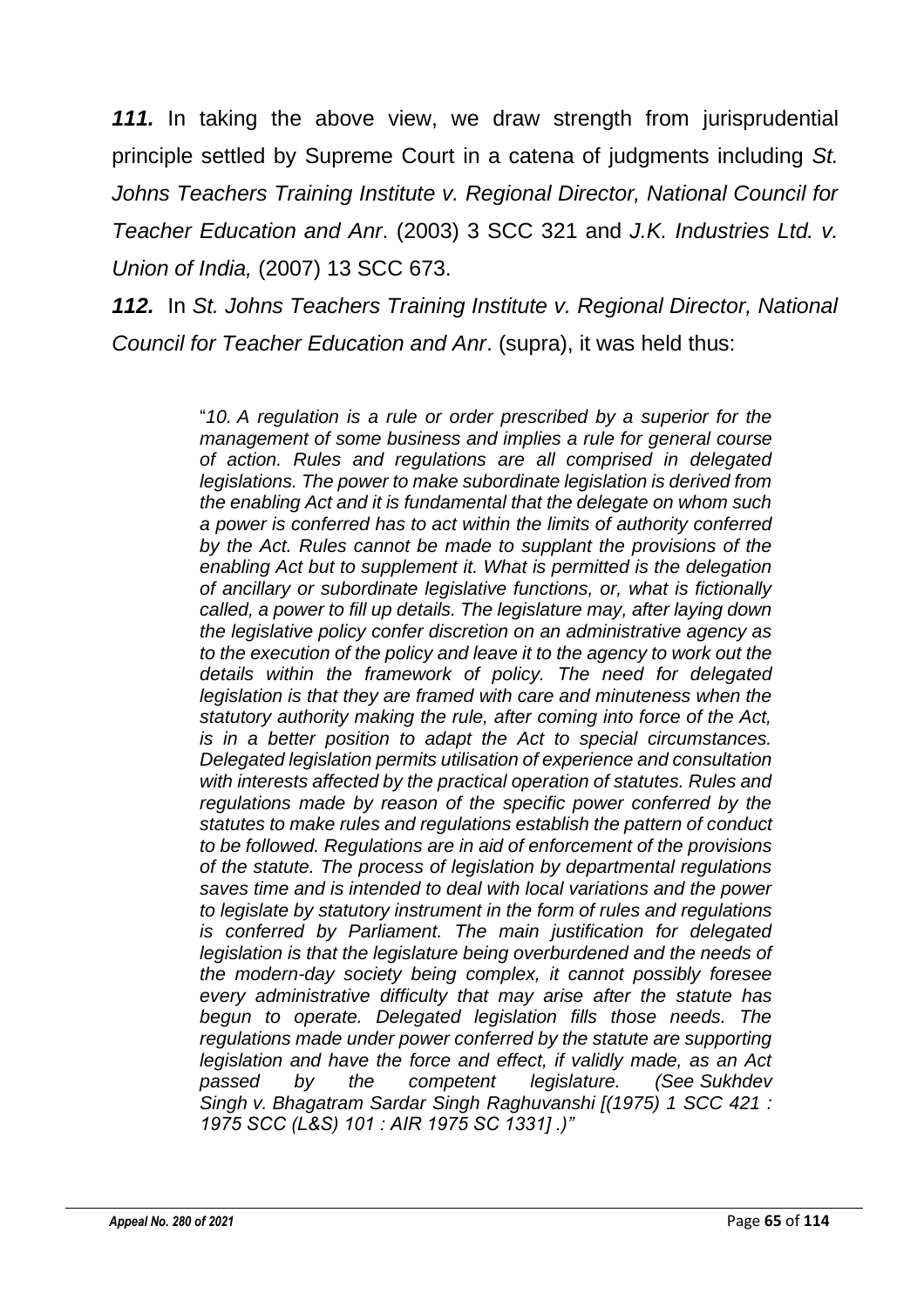*113.* In *J.K. Industries Ltd. v. Union of India,* (2007), it was observed as under:

> "*133. It is well settled that, what is permitted by the concept of "delegation" is delegation of ancillary or subordinate legislative functions or what is fictionally called as "power to fill up the details". The judgments of this Court have laid down that the legislature may, after laying down the legislative policy, confer discretion on administrative or executive agency like the Central Government to work out details within the framework of the legislative policy laid down in the plenary enactment. Therefore, power to supplement the existing law is not abdication of essential legislative function. Therefore, power to make subordinate legislation is derived from the enabling Act and it is fundamental principle of law which is self-evident that the delegate on whom such power is conferred has to act within the limitations of the authority conferred by the Act. It is equally well settled that rules made on matters permitted by the Act in order to supplement the Act and not to supplant the Act, cannot be held to be in violation of the Act. A delegate cannot override the Act either by exceeding the authority or by making provisions inconsistent with the Act. (See Britnell v. Secy. of State for Social Security [(1991) 1 WLR 198 : (1991) 2 All ER 726 (HL)] , All ER at p. 730.)."*

*114.* On plain reading of the scheme of the Electricity Act, we find that the provisions contained in Sections 62 and 63 are clear having absolutely no element of ambiguity. Both exist parallelly and offer alternative choices to the regulator and planners or allied agencies. There is nothing in the legislation as may even remotely hint at the dominance of section 63 over section 62. It is settled principle of law that 'external aids' to construction of statutes can be resorted only in the event the statute is silent or ambiguous qua a particular provision [*R.S. Nayak v. A.R. Antulay*, (1984) 2 SCC 183]. We repel the argument that the Tariff Policy-2016, which provides for competitive bidding qua intra-state transmission projects in Clause 5.3, binds the ERCs with a regime that must prefer section 63 over section 62.

*115.* The reliance on decision of this tribunal in *Shri Rama Shankar Awasthi v. UPERC & Ors.* (supra) to contend that a protocol has been created wherein section 62 route can only be awarded if section 63 process has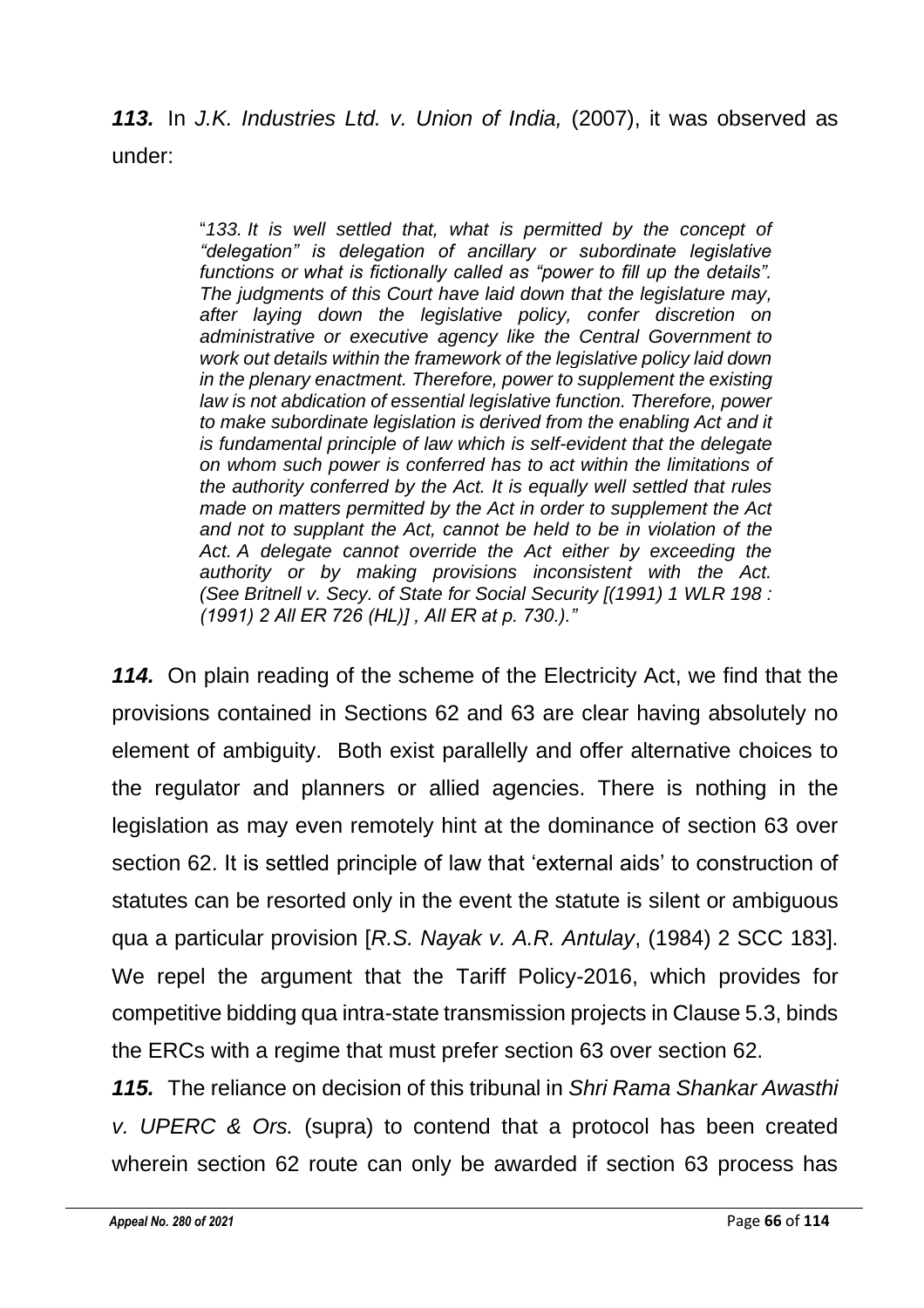failed is misplaced. In the said case, the distribution licensee (NPCL) had attempted bid process under section 63 but the same could not materialize into execution of a power purchase agreement (PPA) and adoption of tariff. Subsequently, the distribution licensee had executed a PPA with its sister company under section 62, which was approved by the Regulatory Commission as well as this tribunal.

*116.* In *Shri Rama Shankar Awasthi* (supra), it was held as under:

*"383. We have gone through the rival submission of the Appellant and Respondent and also has taken a note of various decisions of this Tribunal and the Hon'ble Supreme Court. It is not in dispute that the National Tariff Policy provides for the procurement of power by the Distribution licensee through a bidding process under section 63 of the Electricity Act. However, the Act in no way prohibits in entirety that power cannot be procured under Section 62 of the Act. In the fact and circumstances of the case, it is crystal clear that second Respondent/NPCL made several attempts to procure power on long term basis through competitive bidding but due to the one or the other reason the same was not successful. In such a situation, second Respondent had no option but to enter into a PPA through bilateral negotiated route under the provisions of Section 62 with the Respondent No.3/DIL as the tariff was competitive and DIL was prepared to supply power immediately as its plant was already in operation.*

*387. It is pertinent to note from the above that any competitive bidding if not reacted to its logical conclusion leading to signing of PPAs for supply of power cannot be taken for reference in evaluating the merits of other contract as being attempted by the Appellant in the instant case. Neither, the bid process in State of UP nor by PSC could see the*  light of the same on account of one or the other reason. The same *collectively cannot be any basis for comparison of tariff finalized in other process either under Section 62 or Section 63. It is desirable that to have more transparency in procurement of power, the rates are decided through bidding process as per the National Tariff Policy. However, the Section 62 process cannot be negated totally under which the Commission exercised their regulatory power to apply prudence check for the ultimate benefit of the end consumers."*

(Emphasis supplied)

*117.* Though the bidding route was found to be more transparent, this tribunal held that Section 62 "*cannot be negated*" particularly as the regulator retains the power and jurisdiction to exercise prudence check to protect the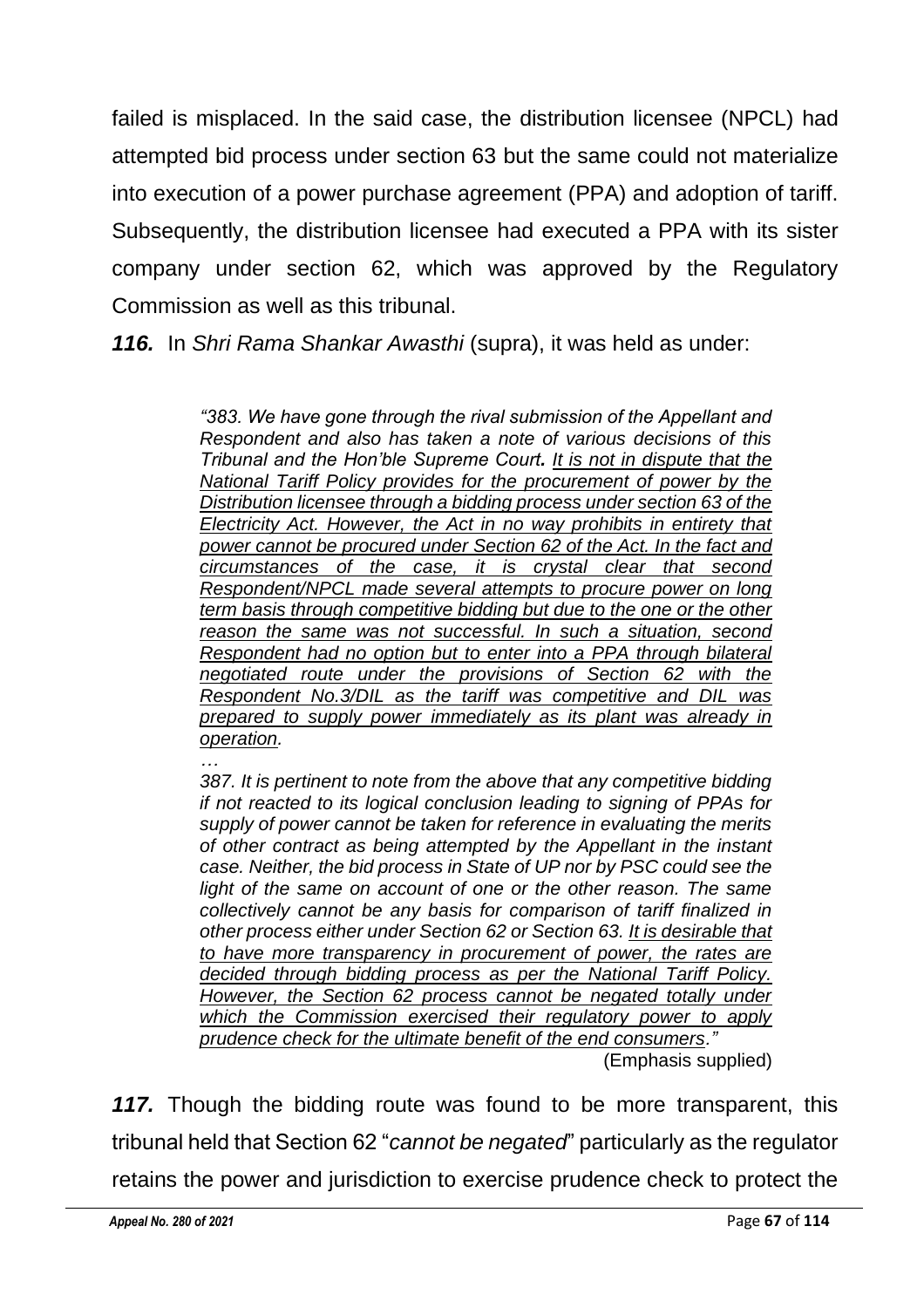consumers' interest. As quoted above, it was held that the Electricity Act "… *in no way prohibits in entirety that power cannot be procured under Section 62* …", the consideration of "*transparency in procurement of power"* making it more desirable that "… *the rates are decided through bidding process*…".

*118.* The appellant heavily relies on *Vikhroli* case, wherein the Commission has directed award of a similar project under Section 63. While in *Rama Shankar Awasthi* (supra), section 63 process had failed and then the section 62 process was adopted, in the matter of license granted to the appellant ("*Vikhroli project*"), it was a reverse position. The license for the transmission project awarded to it (the appellant) under Section 62, simultaneous to the one which is subject matter at hand in favor of R-Infra, was cancelled by MERC, owing to inordinate delays and the path of Section 63 was chosen to select another entity to take it forward.

*119.* We may note the facts of *Vikhroli* case in brief. On 02.06.2011, the MERC had approved a 400 kV Receiving Station at Vikhroli with capital cost of Rs. 846.19 Cr to be developed by the appellant by March, 2015. By letter dated 03.10.2011, MERC had approved DPR for construction of 400 kV Kharghar Vikhroli transmission line in order to provide input power to Vikhroli EHV substation. The expected completion was FY 2015. Therefore, basic scheme of substation receiving and transmission line of Vikhroli as stated above was envisaged as combined project to meet the power demand of Mumbai, the scheme having been recommended by the STU (MSETCL). The appellant submitted the revised DPR twice, the Commission having given its approval in September, 2013 with target completion date as March, 2017 and again in March, 2015 setting the target completion date as March, 2019. Later, the appellant sought revised completion date as March, 2022 for both the said schemes. In the submission of the STU, with which MERC agreed, there was urgency for completion of 400 kV Vikhroli scheme, the STU having "*highlighted the scheme of 400 kV Receiving station at Vikhroli*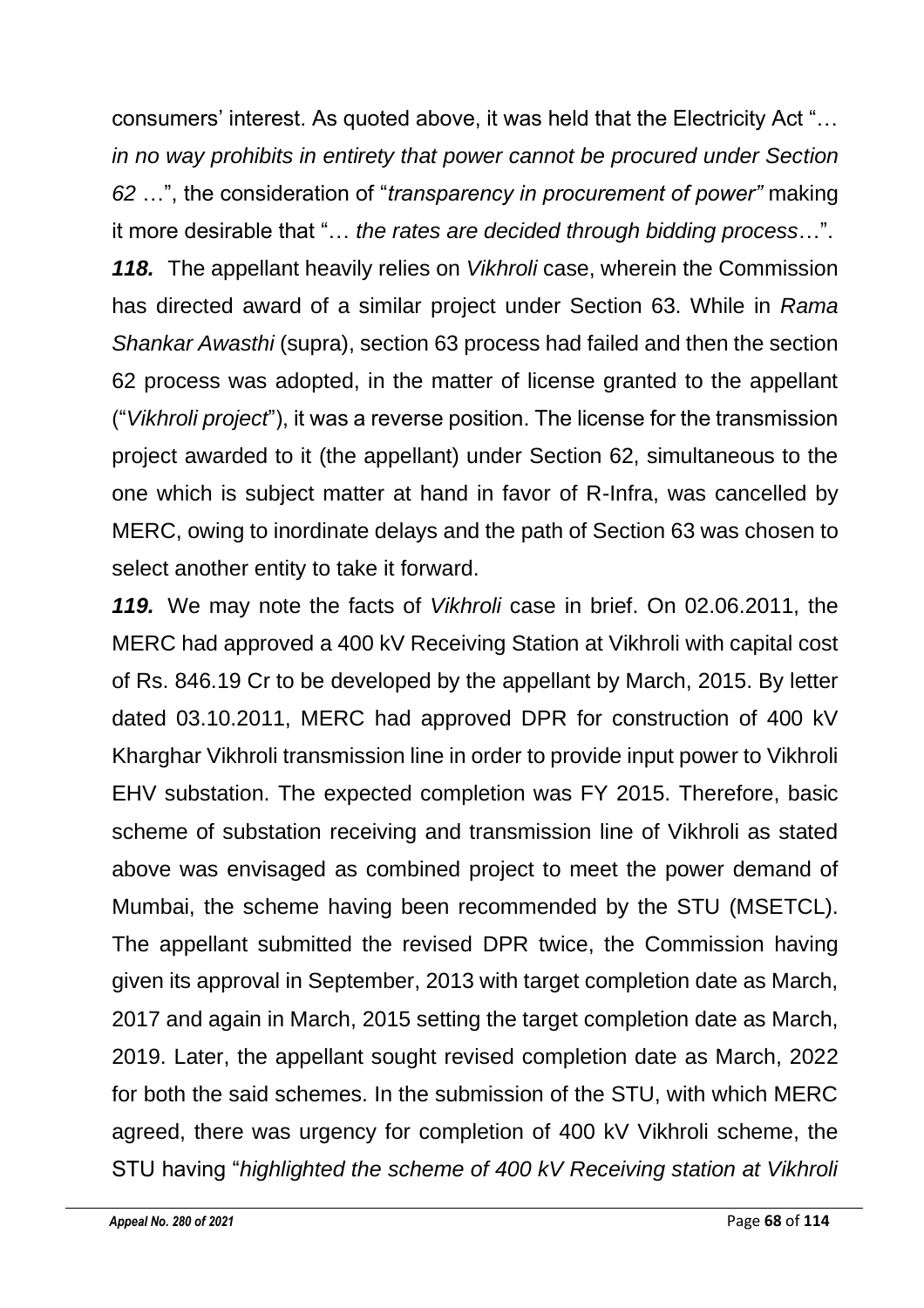*as an essential scheme which requires implementation for strengthening of Mumbai Corridor*", the proposed 400 kV Receiving station at Vikhroli being "*the first 400 kV receiving Station within Mumbai and if commissioned, would help in resolving the transmission constraints of bringing the power to Mumbai from outside of the Mumbai*". In that background, the STU proposed TBCB route to be adopted it being a case of inordinate delay caused by the appellant, it having "*failed to provide any time-frame for the completion of the scheme*", it being added that this would envisage transparency both in economics and factual matrix. On these facts and in the circumstances, the MERC, by its order dated 19.09.2018 in case no. 204 of 2017, cancelled the license in favor of the appellant and decided to go on the path of TBCB.

*120.* The appellant had sought review by filing a Petition (Case No. 03 of 2019) which was rejected by MERC, by its order dated 29.01.2019, observing thus:

> "*21. The Commission in its Order dated 23 September, 2017 in Case No.25 & 26 of 2017, 12 September, 2018 in Case No. 204 of 2017 and 2 January, 2019 in Case No. 249 of 2018 has clearly pointed out that 400 kV Vikhroli substation scheme has been substantially delayed by TPC-T. The Commission at every count has given priority to strengthening of Mumbai Transmission thereby protecting power security of Mumbai. Contrary to this TPC-T has miserably failed to commence the implementation of 400 kV Vikhroli project even after 8 years of its approval thereby putting Mumbai power security at great risk. As planning authority of Maharashtra Transmission, STU has also not bothered to ensure implementation of the project recommended by it and kept silence all along as if it is nowhere concerned. Had TPC-T executed the scheme as per schedule proposed (i.e., 2015- 16), the scheme could have been in service of consumers without jeopardizing the supply of power to Mumbai and without substantial increase in capital cost.*"

> > (Emphasis supplied)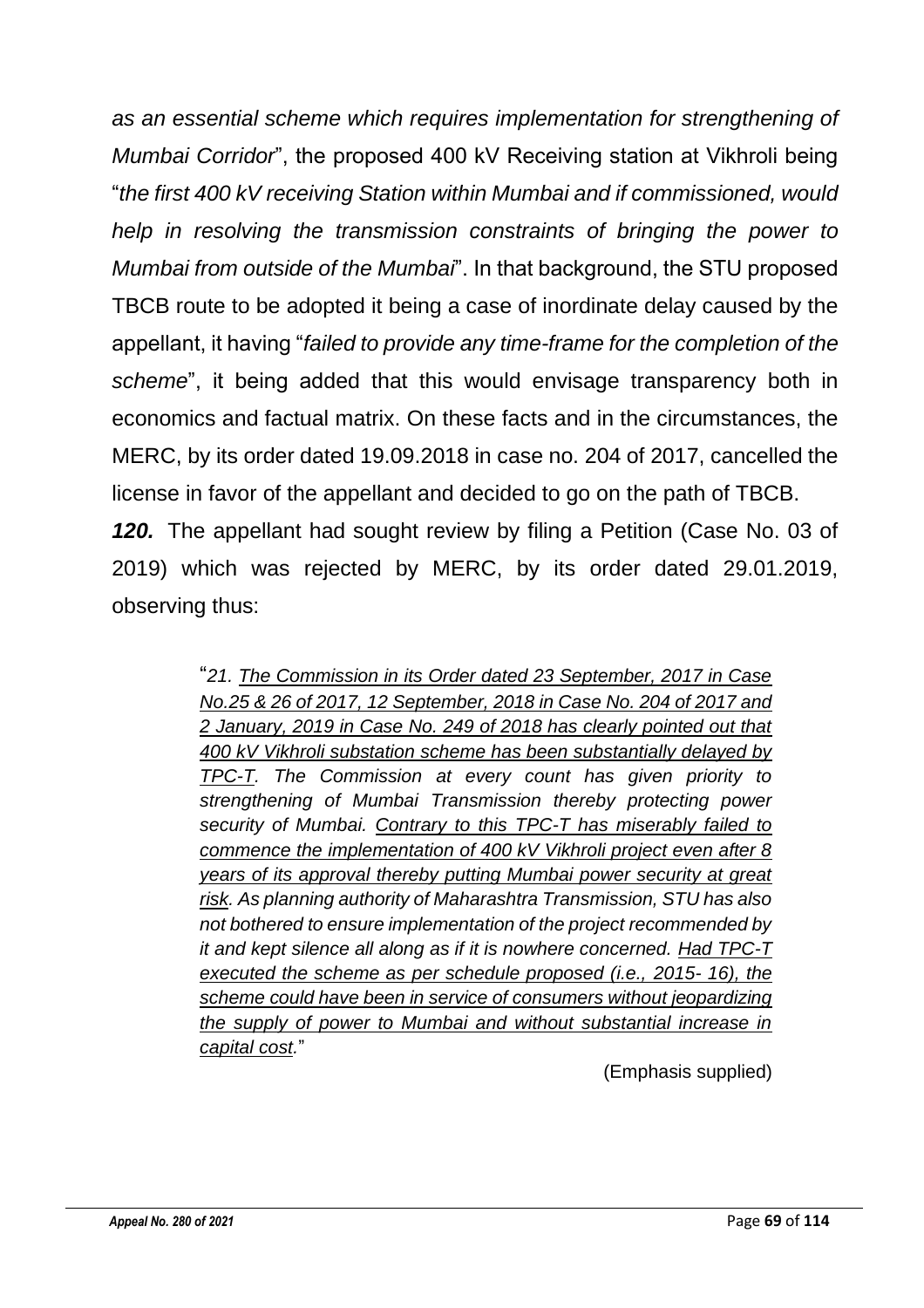*121.* The view taken by MERC in case of *Vikhroli project* was upheld by this tribunal, by judgment dated 23.09.2019 ("*Vikhroli judgment*") in appeal no. 88 of 2019 preferred by the appellant, observing thus:

> *"77. The contention of the Appellant that if the implementation of scheme under TBCB is allowed, it would further delay the scheme in question is not acceptable to us, since in the TBCB process the scheme has to be executed on timely basis, which also optimises the cost of the project thereby reducing the financial burden on the consumers. The Appellant, right from 2011 till date, has not taken any active steps to achieve the completion of the project, which helps the consumers of Mumbai. Now, at this stage, the Appellant claims that it*  has put in lot of efforts and is ready to complete the project. The *Appellant was also permitted to participate in the TBCB process. Therefore, the observation of the Commission pertaining to delay in implementing the scheme in question by 8 years cannot be found fault with. In the above paragraphs several observations on facts are made how the Appellant moved at snail's pace to start and implement the project. The TBCB process is in conformity with the tariff policy notified by the Ministry of Power, Government of India. As far as the so called efforts and the expenditure made, if any, by the Appellant, the Respondent-Commission has made observations that the said amount spent/claimed by the Appellant has to be refunded to the Appellant since it is part of conditions of the bid in question.*

> *79…Admittedly, there was no contract of any nature between the Appellant and the 2nd Respondent-STU. The time for completion of the contract was March 2019, which is also at the instance of the Appellant. The deemed closure of the scheme in question was September 2018 i.e., six months prior to the scheduled completion date. Apparently, the time for completion of the scheme was undertaken by the Appellant itself up to March 2015, and later on, at its instance, it was extended up to March 2019. When the proceedings, in which the impugned order came to be passed in September 2018, was taken up, the inordinate delay in commissioning of the scheme in question came to the notice of the Commission. Leave alone the completion of the scheme in March 2019, except acquisition of land and some paper work like obtaining certain permissions/ consents, no development/ commencement of work was made on ground, that is to say actual construction of the infrastructure was not even commenced. Therefore, the Appellant, admittedly, was not in a position to complete the scheme by 31st March 2019. In that context, the Respondents were contending that the Appellant could not have sought enforcement of the contract or enlargement of time for completion of the scheme in question, in view of Section 55 of the Indian Contract Act.*

> *84. …It may not be out of place to mention that since there is scarcity of power in Mumbai city and the Kharghar-Vikhroli transmission line and the substation being not completed, importing power from outside*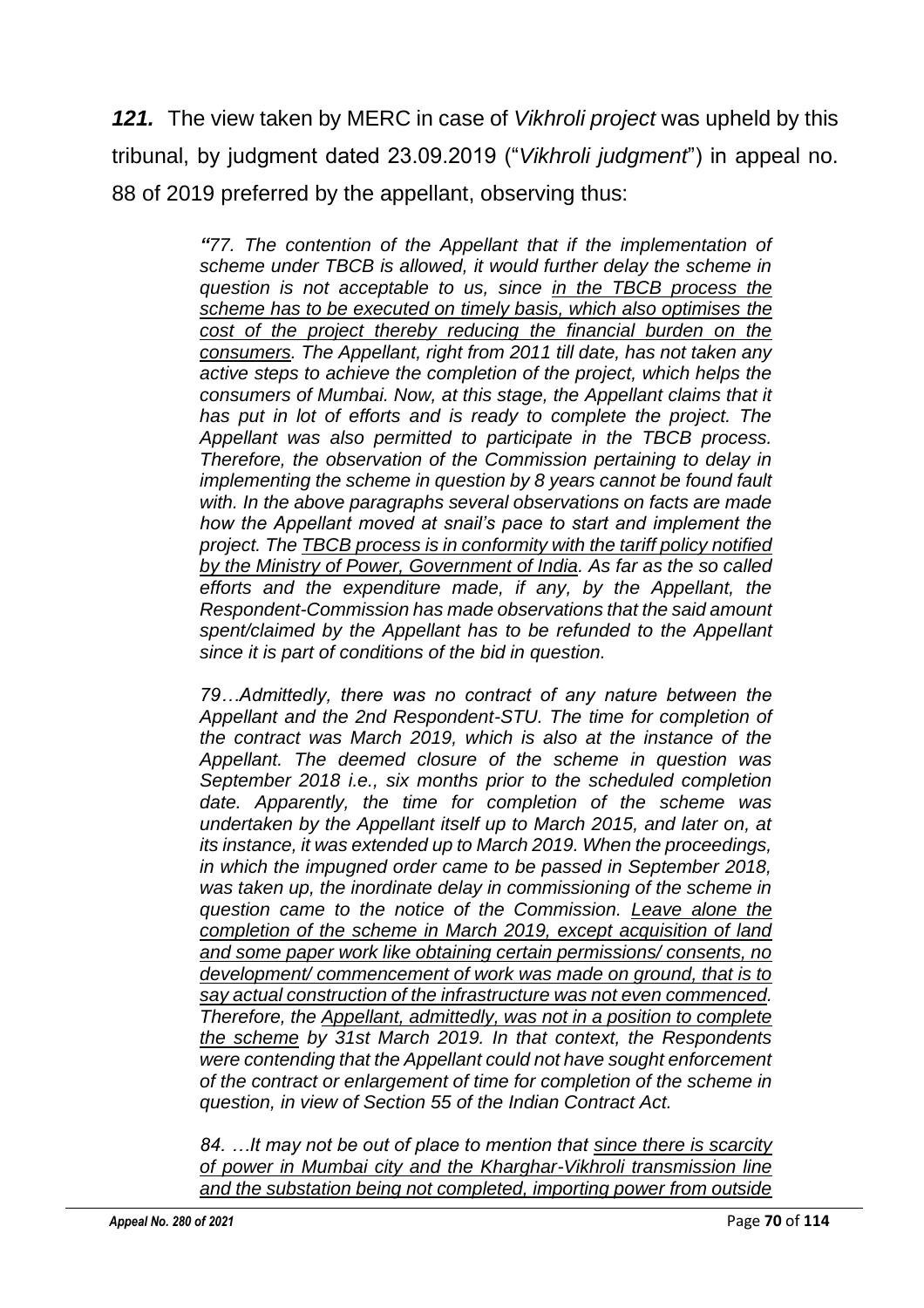*through open access (at much lesser tariff than the tariff of the Appellant) is not possible. Therefore, it is quite possible that the delay in completing the project on time would benefit the Appellant more, since power has to be purchased from them as it is one of the embedded generating plant.*

*… "87. By applying the above principle one has to see "whether in the case on hand since public interest is involved, the procedure now adopted i.e., TBCB process, would be more economical and beneficial apart from being transparent"? Since the terms of bid provided specific clauses ensuring completion of responsibilities/liabilities by contracting parties, and failure of same resulting in liquidated damages by making time as essence of the contract, one can expect prevention of delay. Admittedly, the Appellant is also permitted to participate in the ongoing tender process.*"

### (Emphasis supplied)

*122.* The views expressed in *Vikhroli* (supra) have to be seen in the factual backdrop of the said case. The appellant, granted the license to develop the transmission infrastructure in a time-bound manner had miserably failed to implement causing delay of more than eight years, under section 62, which had constrained the MERC to put the Vikhroli transmission project under section 63, such approach being upheld by this tribunal. The observations in para 87 quoted above make it abundantly clear that the decision to take the project back from the hands of the appellant was upheld on considerations and expediency specific to the *Vikhroli* project rather than as a general rule. On the facts presented, this tribunal found that by delaying the *Vikhroli*  project for over eight years, the appellant had been gaining since it was to the benefit of its embedded generation capacity, least bothered about adverse impact on the interest of the consumers at large. The observations that under TBCB process the scheme will be executed "*on timely basis*" and the cost of the project would be optimized are general in nature and do not amount to rejection of Section 62 as undesirable. The tribunal was only recording satisfaction that the alternative path chosen by MERC for the Vikhroli project was appropriate in the factual matrix of inordinate delay seemingly deliberately caused for ulterior purposes by the appellant, the change in approach by MERC being in conformity with the tariff policy. There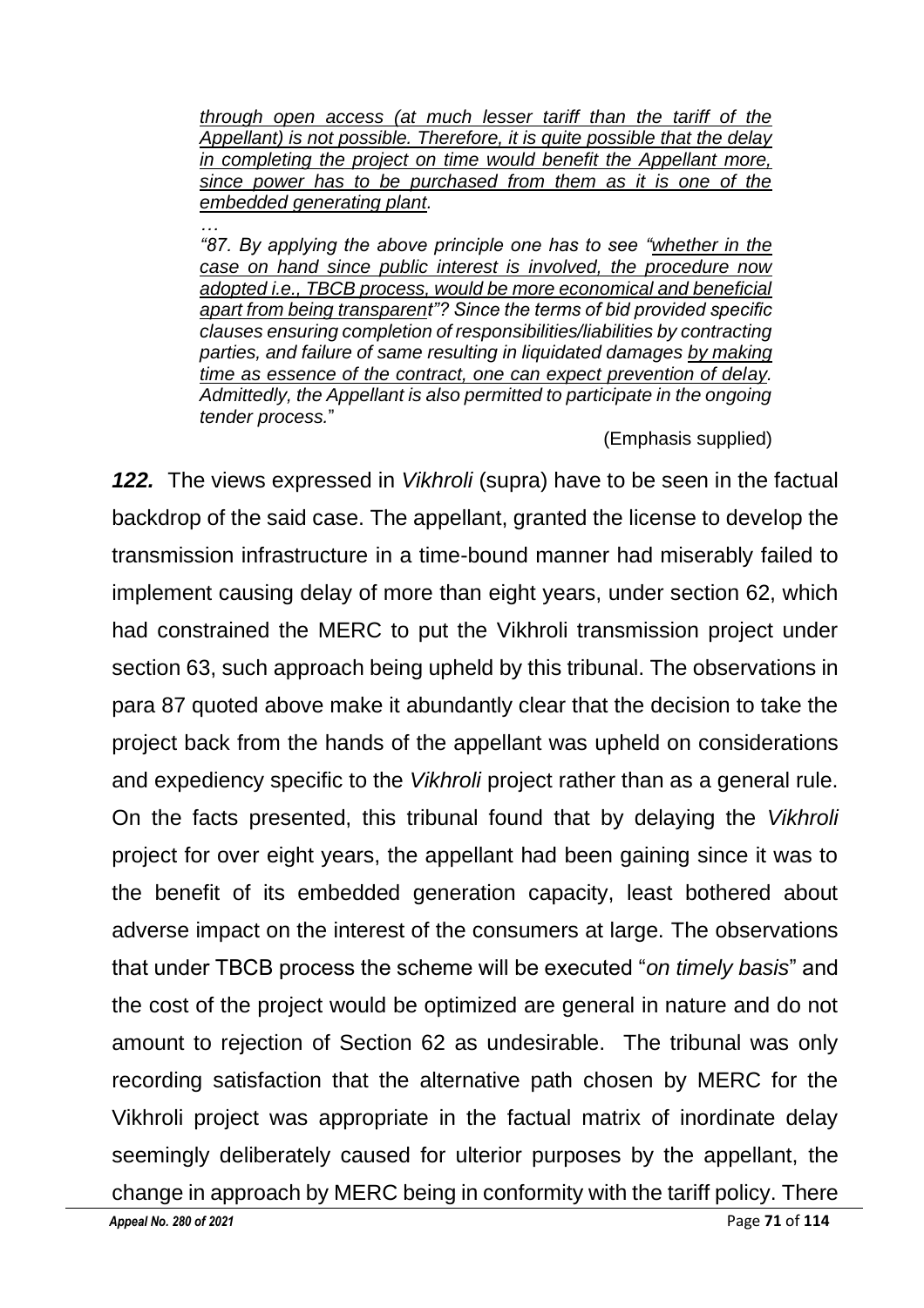is nothing in this decision from which it could be inferred that Section 63 was treated as the preferred mode.

*123.* The appellant places reliance on the following views expressed by MERC in License Order (Case No. 70 of 2011 on petition of R-Infra), decided on 11.08.2011:

> *"25. However, the Transmission Licence Conditions Regulations provides for two alternatives for grant of Transmission Licence which has been detailed in para 1 above. The Commission evaluated both the alternatives and arrived at a view provided below:-*

> *…. iii. The Commission further referred to the clarification issued by the Ministry of Power dated December 9, 2010 on Clause No. 5.1 & 7.1 of National Tariff Policy, wherein it is apparent that all transmission projects except transmission projects of STUs/CTU for upgradation/strengthening of existing lines & associated sub-stations and projects for which BPTA(s)/TSA(s) have been signed on or before January 5, 2011, should be through competitive bidding.*

> *iv. Clause 7.1(6) of the Tariff Policy notified by the Central Government in exercise of its power under Section 3 of the Electricity Act, 2003, provides as under:*

> *"Investment by transmission developer other than CTU/STU would be invited through competitive bids. The Central Government will issue guidelines in three months for bidding process for developing transmission capacities. The tariff of the projects to be developed by CTU/STU after the period of five years or when the Regulatory Commission is satisfied that the situation is right to introduce such competition (as referred to in para 5.1) would also be determined on the basis of competitive bidding."*

> *…. v. The Tariff Policy was notified by Ministry of Power vide Resolution No. 23/2/2005- R&R (Vol.III) dated 6th January, 2006 in Extraordinary Gazette of India, Part-I, Section-1. The Tariff Policy came into force on 6th January, 2006. Consequently, the substantive provisions of the Tariff Policy also came into effect from the said date. Clause 7.1(6) of the Tariff Policy contains substantive provisions stating clearly that "Investment by transmission developer other than CTU/STU would be invited through competitive bids….*

> *vi. The "Tariff based Competitive-bidding Guidelines for Transmission Service" are said to be made under the provisions of section 63 of the Electricity Act, 2003 ("EA 2003"). The scope of the said Guidelines is*  for the procurement of transmission services for transmission of *electricity. In Clause 2.2, it is stated that the said Guidelines shall apply for procurement of transmission services for transmission of electricity through tariff based competitive bidding, through the mechanisms described in the said Notification and to select transmission service provider for a new transmission line and to build, own, maintain and*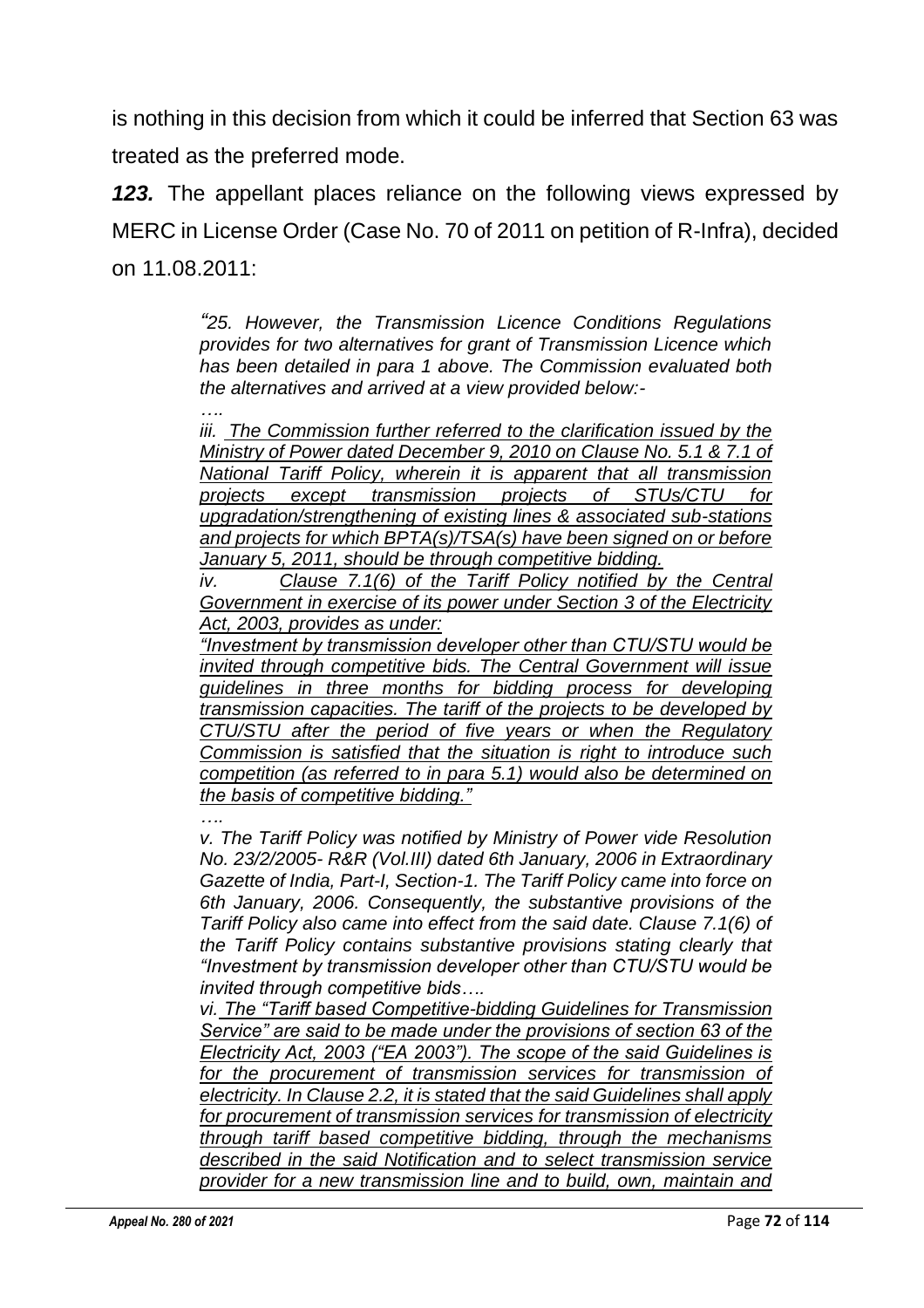*operate the specified transmission system elements.* 

*vii. It is stated in Clause 2.4 of the said Guidelines that procurement of transmission services would include all activities related to survey, detailed project report formulation, arranging finance, project management, obtaining transmission licence, obtaining right of way, necessary clearances, site identification, land compensation, design, engineering, equipment, material, construction, erection, testing and commissioning, maintenance and operation of transmission lines and/or substations and/or switching stations and/or HVDC links including terminal stations and HVDC transmission line………*

*xiii. MSETCL, as the STU have the key responsibility of network planning and development based on the National Electricity Plan in coordination with all concerned agencies as provided in the 2003 Act. The STU is responsible for planning and development of the intra-state transmission system [Ref. paragraph 5.3.2 of the National Electricity Policy ("NEP")]. The role and functions of STU under Section 39 of the Act and as a transmission licensee under Section 40 of the Act are different.….*

*26. In view of the above, RInfra cannot be granted transmission licence for the entire state of Maharashtra as paragraph 5.1 read with 7.1 (6) of the Tariff Policy would require Tariff based Competitivebidding for Transmission Service. These provisions have to be taken to mean that till the year 2011 (or when the Commission is satisfied that the situation is ripe to introduce such competition), RInfra may not be granted transmission licence for the entire state of Maharashtra as it is needed to be selected on the basis of competitive bidding for the identified projects from the STU"s five year plan.* 

*27. If RInfra is granted transmission licence for the entire state of Maharashtra and be permitted to build transmission systems without the need of going under competitive bidding, then the purpose of "Guidelines for Encouraging Competition in Development of Transmission Projects" and the "Tariff based Competitive-bidding Guidelines for Transmission Service" is lost. In order to comply with above guidelines, RInfra cannot be granted transmission licence under Alternative 1 of the MERC (Transmission Licence Conditions) Regulations, 2004.*

*28. In turn, the Commission is to be guided by the Tariff Policy at the time when the Commission is to adopt the tariff determined through transparent process of bidding in accordance with Section 63 of the 2003 Act. When the "Investment by transmission developer other than ...STU." is invited through competitive bids, in terms of Clause 7.1(6) of the Tariff Policy then the Commission would be required to adopt such tariff as determined based on the bidding process.* 

*29. Section 2 (47) of the 2003 Act casts a duty on the Commission to specify by regulations in accordance with which "open access" i.e., the non-discriminatory provision will be made for the use of transmission lines. Such use of transmission lines, as aforesaid, will have to be paid for by the user in accordance with the tariff which is either determined under section 62 or required to be adopted under Section 63 of the Act. The Commission is required to be guided by the Tariff Policy so far as it is applicable to transmission licensees. The "Guidelines for*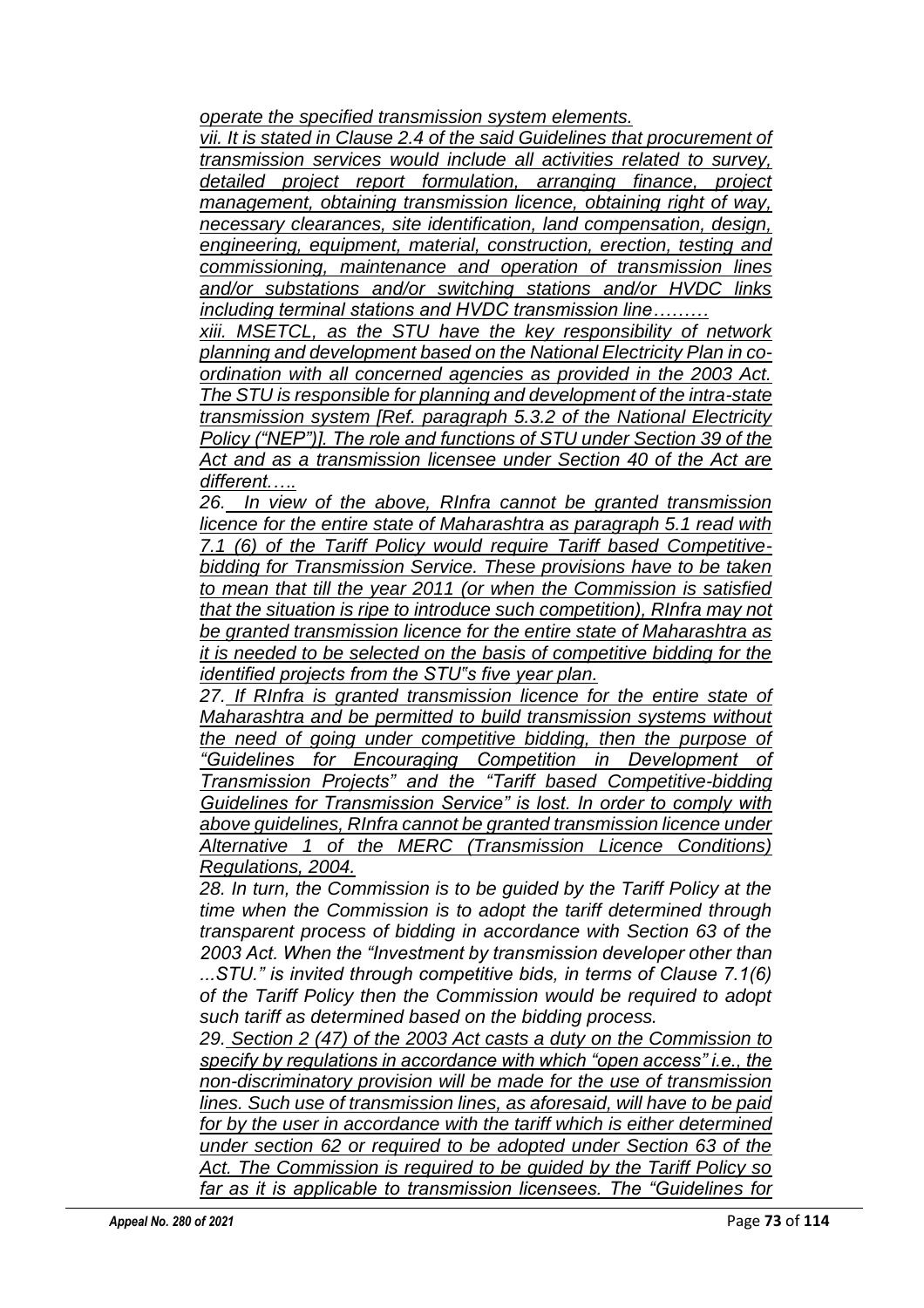*Encouraging Competition in Development of Transmission Projects" notified on 13th April, 2006 and "Tariff based Competitive-bidding Guidelines for Transmission Service" notified on 17th April, 2006, clearly manifest the objectives of these Guidelines, as stated therein, are as follows:* 

*i. Promote competitive procurement of transmission services.* 

*ii. Encourage private investment in transmission lines.* 

*iii. Facilitate transparency and fairness in procurement processes;* 

*iv. Facilitate reduction of information asymmetries for various bidders;* 

*v. Protect consumer interests by facilitating competitive conditions in procurement of transmission services of electricity;* 

*vi. Enhance standardization and reduce ambiguity and hence time for materialization of projects;* 

*vii. Ensure compliance with standards, norms and codes for transmission lines while allowing flexibility in operation to the transmission service providers.* 

*30. Therefore, considering the merit of introduction of the competitive bidding in the transmission sector in the state and the benefits of competition to be accrued by the Consumers, the Commission is of the view that Transmission Licence under Alternative 2 should be granted to RInfra.*

(Emphasis Supplied)

*124.* It is argued that the MERC while relying upon the NTP, Section 63 and the guidelines framed thereunder had earlier held that AEML would only be granted License on the basis of TBCB. The grievance is that the Commission has taken a different view in the present case without justification.

*125.* This line of argument based on above-quoted decision of 10.08.2011 is not fair. The context has to be kept in mind. The application of R-Infra was for a general transmission license for entire State of Maharashtra This was not accepted by the Commission. It has been pointed out by the respondents that a similar request by the appellant for a general license for entire State of Maharashtra was also rejected by the Commission on similar reasoning. We find that the Commission was right in such approach since the initiative to choose between RTM and TBCB had to be retained by it in its hands for decisions to be taken on case-to-case basis. It cannot be ignored that even the appellant was beneficiary of such prerogative retained in that the *Vikhroli*  project under Section 62 came in the hands of the appellant around the same

*Appeal No. 280 of 2021* Page **74** of **114**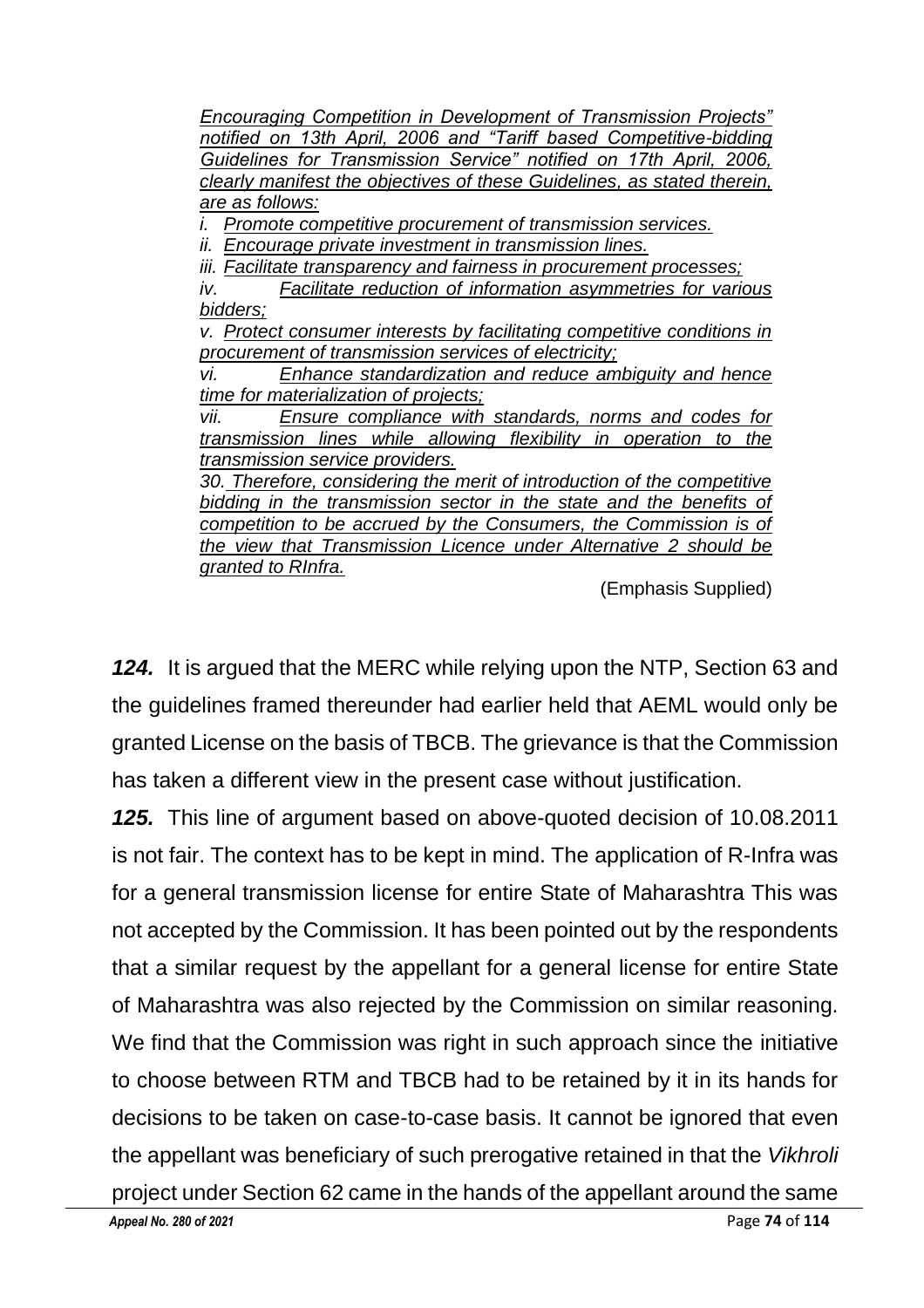period though it later lost the same for inordinate delay and lack of any progress.

*126.* The STU is right in pointing out that tariff is approved by the Regulatory Commission in cases both of Sections 62 and 63, tariff under latter provision being approved in terms of competitive bidding conducted in accordance with the bidding guidelines framed by the Central Government such guidelines also having been framed to fulfil section 61 principles. As such, a tariff determined under section 62 cannot be condemned as a general rule to be against the interest of consumers since such exercise is based on the tariff regulations which, in turn, incorporate principles contained in section 61, the project cost being allowed only after prudence check post detailed scrutiny, such that only justified and reasonable cost is recovered through tariff, all such decisions being subject to appellate scrutiny by this tribunal and finally by the Supreme Court.

*127.* The Electricity Act being a complete and exhaustive code in itself concerning all matters related to electricity, its provisions hold primacy over any other general principles which may favor bidding in the absence of a non-bidding route. The regulated tariff mechanism (RTM) route is expressly recognized and provided under section 62 of the Electricity Act and cannot be questioned or termed as redundant on account of section 63. We, thus, have no hesitation in concluding that the entire argument of the appellant that section 63 is the dominant route is premised on a fundamental flaw in reading the provisions of the Electricity Act which nowhere so contemplate reducing Section 62 to a position subservient or inferior to the former provision.

## *OLD SCHEME : NEW SCHEME*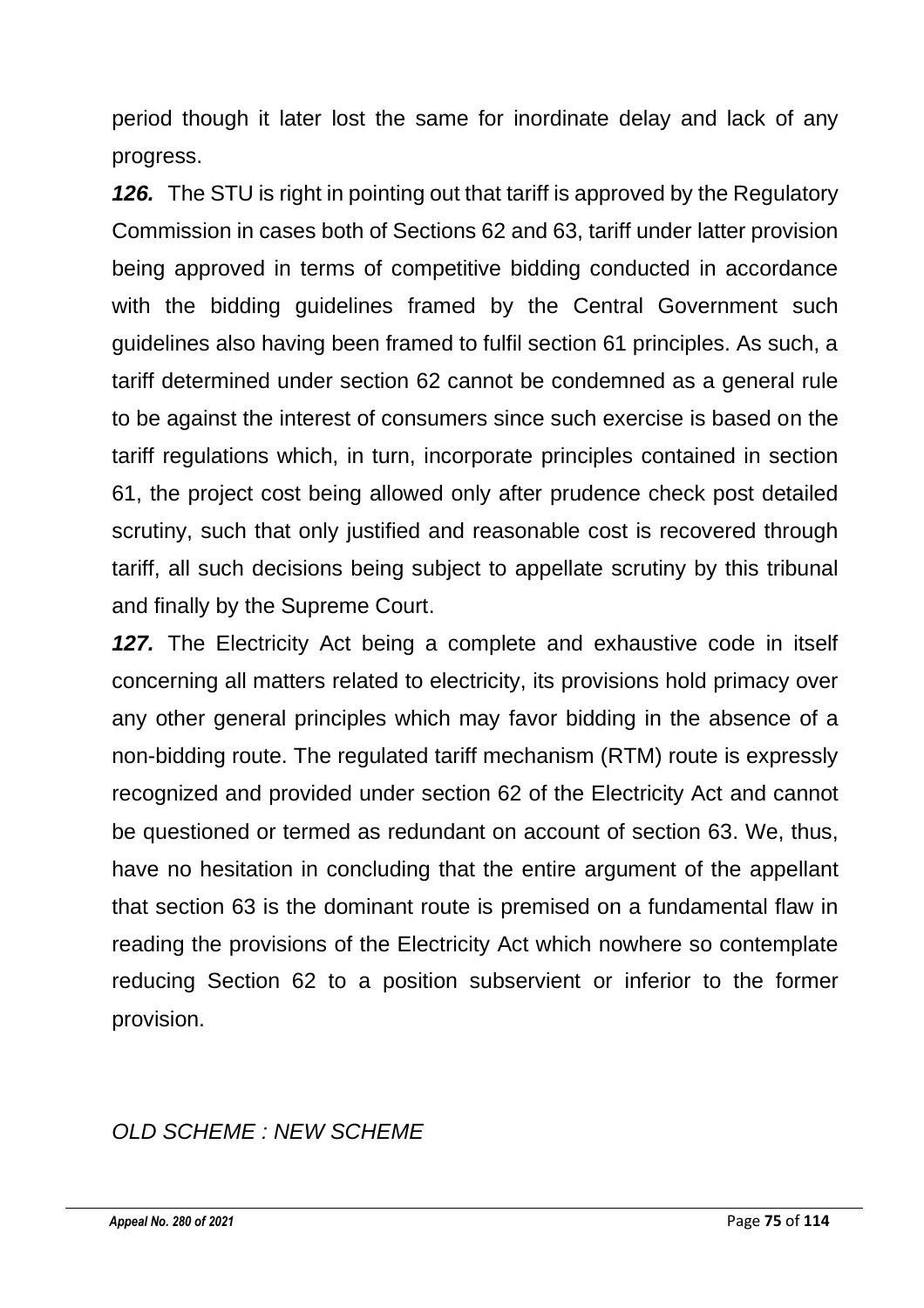*128.* The discussion on the captioned issue arises, *inter alia*, in the wake of the GoM GR dated 04.01.2019 and the decisions taken by the EC of GoM in its 5th Meeting held on 24.12.2020, already quoted earlier.

*129.* Submissions similar to those urged before us were agitated by the appellant before the Commission but were repelled by detailed reasons set out in the impugned order some part whereof may be extracted as under:

> "*36.35 The issue as to whether the proposed HVDC Scheme as planned by STU is an old Scheme or is a new Scheme has been debated at length by the Parties, with the Petitioners contending that the Scheme is an old Scheme, in existence since the Year 2011, while the stakeholders, viz., L&TIDPL, SPTL, TPC-T, and TBIA have contended that the proposed HVDC Scheme is a new Scheme.*

> *… 36.47 It is seen that the HVDC Scheme proposed by AEMIL has a different point of injection, the route of line has changed, there is a change in line length, change in type of line and route of line, load flows have changed, etc., with respect to the original Scheme that had been approved earlier by the Commission in 2014. The approval granted by the Commission for the earlier/original HVDC Scheme was cancelled by the Commission in May 2016, as per the request of MSETCL/STU. Once the approval to the Scheme is cancelled, it ceases to exist for consideration. Hence, though the need for the bulk power injection for Mumbai has always been accepted and existed, it cannot be said that the present Scheme is the same as the HVDC Scheme under consideration since 2011, as the approval to the earlier HVDC Scheme was cancelled based on STU's request*.

*… 36.56 In summary:*

> *a) The requirement of HVDC Bulk Power Injection Schemes for Mumbai have been envisaged since the year 2011 and have been recommended by the Dr. Khaparde Committee and Zalte Committee post 2010 Mumbai Grid failure;*

> *b) The original HVDC Scheme from MSETCL 400 kV Nagothane to 220 kV R-Infra Aarey EHV station was cancelled by the Commission based on STU's recommendation; however, the STU has not progressed at all since last 5 years on any of the alternative HVAC Schemes proposed from time to time, except reversal in approach by dropping and including the HVDC bulk power injection scheme of Mumbai;*

> *c) The 1000 MW HVDC Scheme from 400 kV Kudus to Aarey, with the same configuration as at present, was first proposed in November 2018, i.e., before the GoM GR dated 4 January, 2019;*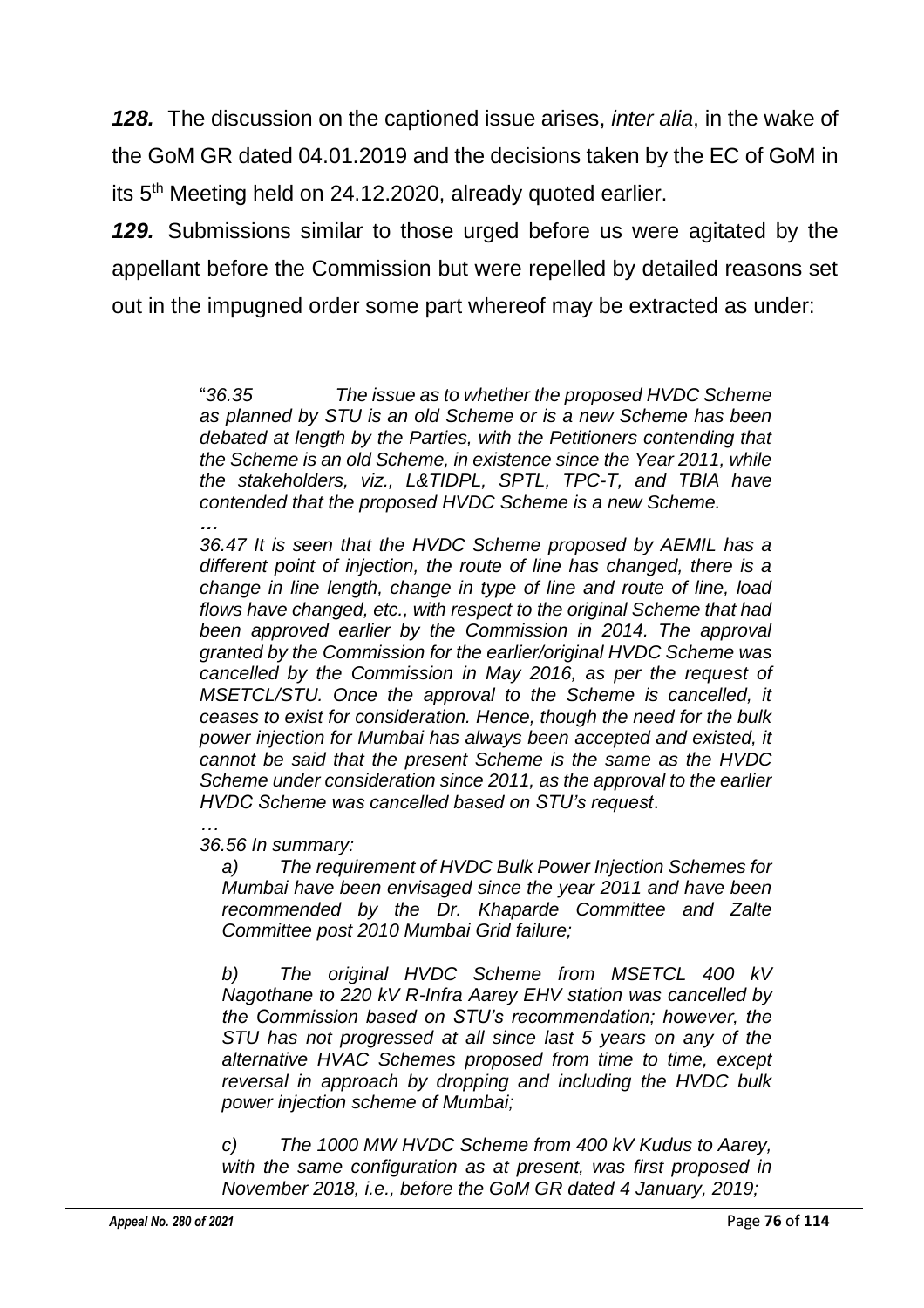*d) The same Scheme was included by STU in its Plan for 2018- 19 to 2023-24 on 28 May, 2019, i.e., after the GoM GR dated 4 January, 2019 but 1 year before the 4th EC meeting held on 30 May, 2020, when the first agenda item related to Projects other than 400 kV Kharghar Vikhroli Project under TBCB, were taken up by the EC for consideration;* 

*e) STU informed the EC that the Scheme has been removed from the Plan 2018-19 to 2023-24, on account of alternative HVAC Schemes being considered;*

*f) The Licence Application related to the HVDC Scheme, has been submitted by the Petitioners on 21 September, 2020, i.e., after notification of the GoM GR dated 4 January, 2019 and after the 4th EC meeting held on 30 May, 2020, when the first agenda items related to Projects other than 400 kV Kharghar Vikhroli Project under TBCB, were taken up by the EC for consideration;* 

*g) The EC, in its 5th Meeting dated 24 December, 2020 did not recommend the HVDC Scheme under TBCB, and stated that the HVDC Scheme shall be dealt with in accordance with the decision taken regarding existing Schemes under particular mechanism;* 

*h) The HVDC Scheme has again been included in the STU Plan 2019-20 to 2024-25 to be executed by AEML-T, and has been confirmed in the STU Plan after STU settled on the HVDC option based on CEA recommendation dated 23October 2020.* 

*36.57 In light of the above, the Commission is of the view that the 1000 MW HVDC Scheme from Kudus to Aarey is an 'existing' Scheme within the meaning of the GoM GR dated 4 January, 2019, and that is the reason for the EC not coming out with a clear recommendation of TBCB on the proposed HVDC Scheme in its 5th Meeting dated 24 December, 2020.*

*130.* The question as to whether GR dated 04.01.2019 of GoM is applicable to the subject project is connected to the issue at hand. The MERC has considered it by the impugned order as under:

> *"37.27 The Tariff Policy notified in January 2016 stipulates as under: "5.3…*

*Further, intra-state transmission projects shall be developed by State Government through competitive bidding process for projects costing above a threshold limit which shall be decided by the SERCs."*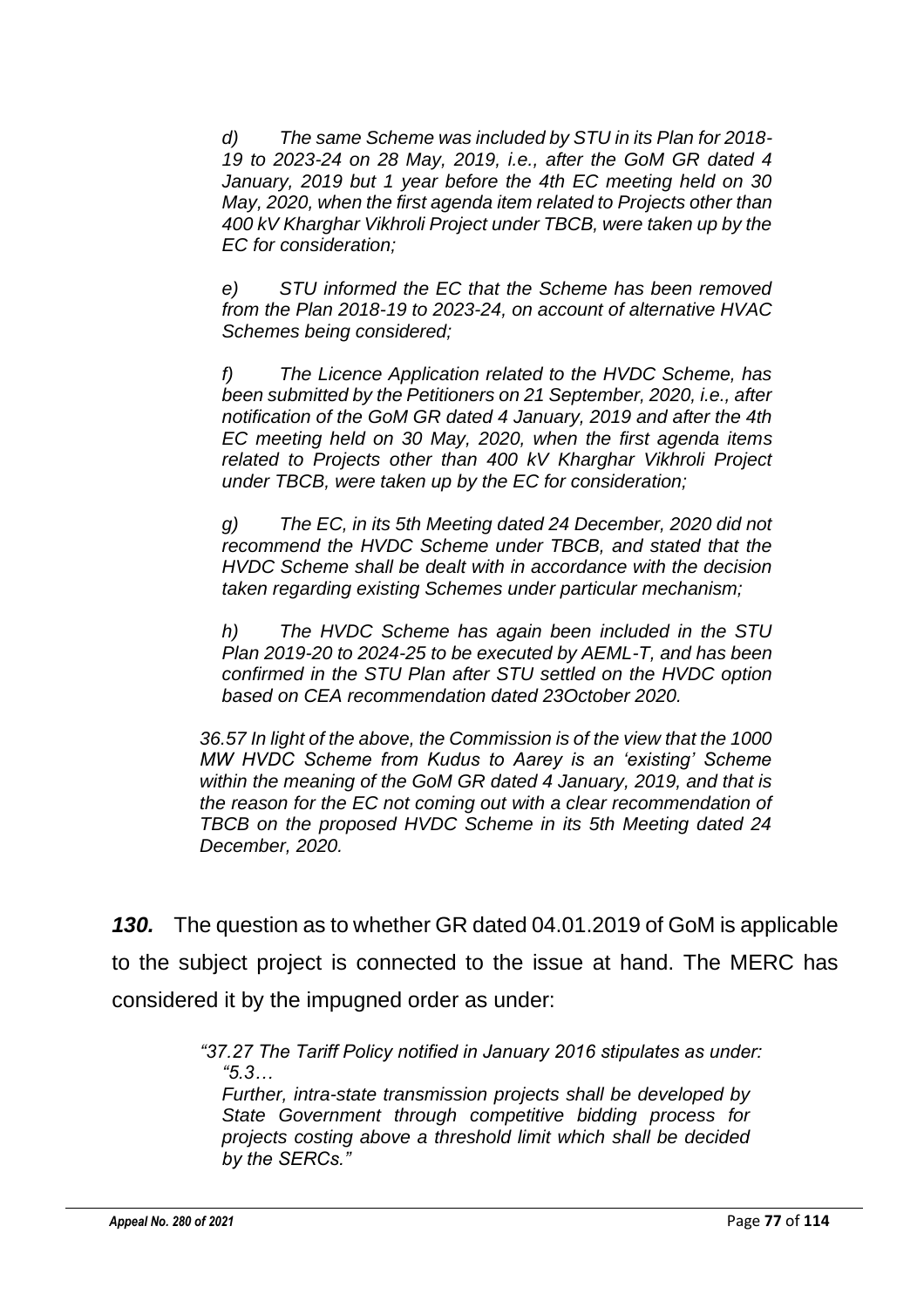*37.28 It is to be noted that the Threshold Limit for transmission projects is applicable only at the State level, as the Empowered Committee recommends projects to be undertaken under TBCB or Regulated Tariff Mechanism (RTM) as appropriate, at the Central level.* 

*37.29 The Supreme Court, in its Judgment in the Energy Watchdog*  matter, observed that the Tariff Policy is statutory. The relevant *extracts of the Judgment are reproduced below:* 

*"53... Both the letter dated 31st July, 2013 and the revised tariff policy are statutory documents being issued under Section 3 of the Act and have the force of law…"*

*37.30 For deciding which Intra-State Transmission Projects are to be undertaken through TBCB route, the Tariff Policy mandates that the Commission should decide the Threshold Limit. In this regard, the Forum of Regulators (FOR), in its 61st Meeting held on 22 September, 2017, discussed the action to be taken by States to decide the threshold limit for developing intra-State transmission projects through TBCB, as under:* 

*"The Forum observed that in order to encourage transparency and efficiency in project costs, threshold limit for intra-State transmission projects is required to be determined by the SERCs as provided for in the Tariff Policy. Therefore, the Forum urged the Members to determine the threshold limit for their respective State-level transmission projects, while taking all relevant parameters of their State into consideration."* 

*37.31 Subsequently, FOR sent a letter to the Commission on 30 January, 2018 seeking the status on the matter. The Commission, vide email dated 1 February, 2018 asked MSETCL to provide the details and sought STU's suggestions to decide the Threshold Limit for TBCB projects as per the provisions of the Tariff Policy.* 

*37.32 As per Minutes of 4th EC meeting held on 30 May 2020, it was stated that "determination of threshold limit for project to be undertaken under TBCB is a complex process and needs to be studied in detailed through a separate study group". In the Minutes of 5th EC meeting held on 24 December, 2020, the Threshold Limit has been decided by EC as Rs. 500 crore, with certain exceptions.*

*37.33 It has thus, unfortunately taken the STU more than 3 years, after the Commission sought inputs from STU, to provide its inputs on the Threshold Limit that may be determined by the Commission.*

*37.53 As regards whether the present Licence Application falls under the second exception stipulated under the EC recommendations, i.e., Projects that are under active consideration of the Commission where STU has already recommended execution under a particular mechanism and where the Commission has initiated substantially the process of inclusion of the project in scope of any existing or new*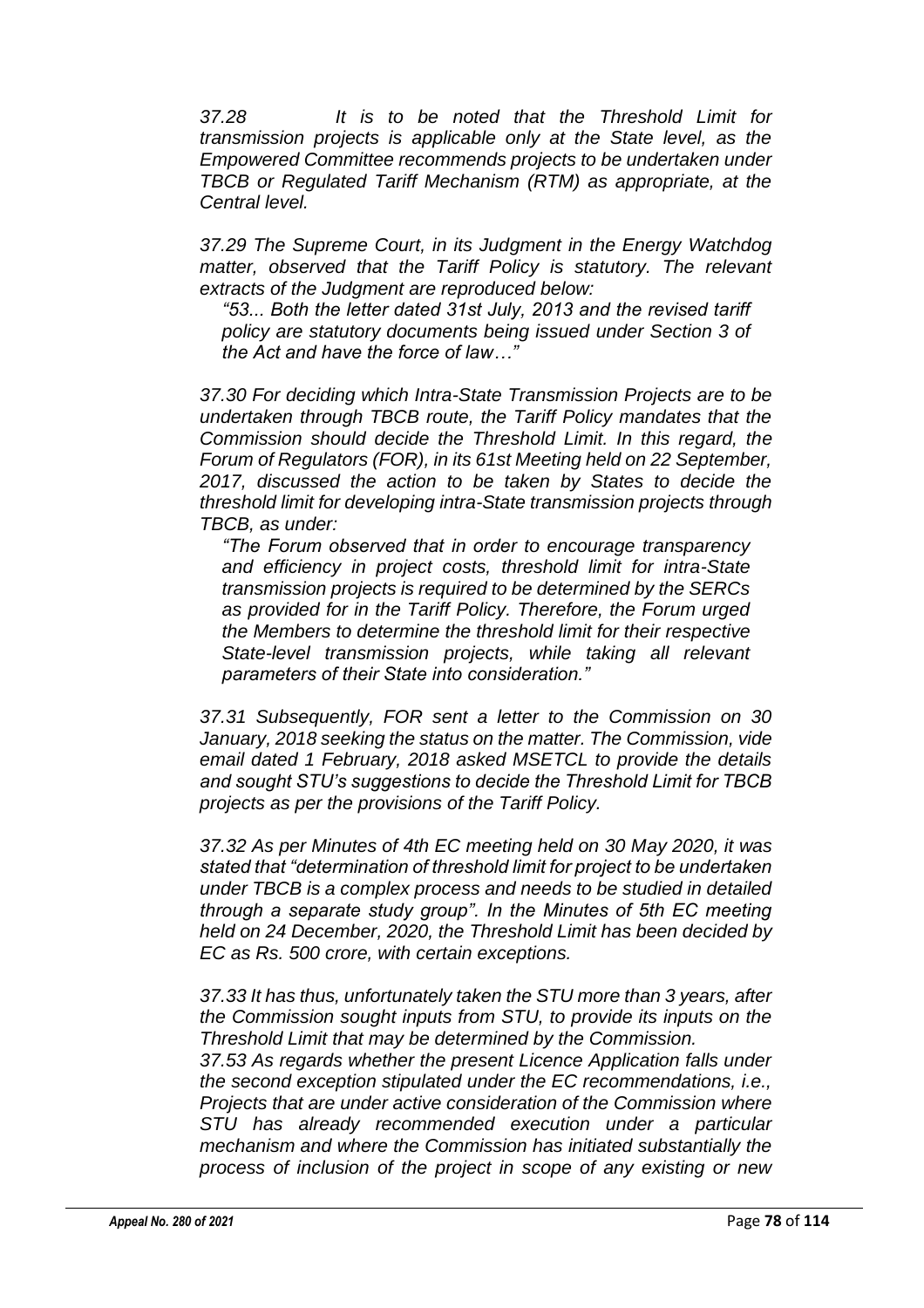*transmission licensee on the basis of this recommendation, the analysis is as under:*

*a) On 21 September 2020, AEML-T filed a Miscellaneous Application (MA No. 51 of 2020) in Case No.195 of 2019 (A Petition of AEML-T for amendment to its Transmission Licence) and requested the Commission to delete proposed HVDC scheme from its Licence Amendment Petition as it has filed the separate Petition in Case No. 190 of 2020 for grant of Transmission Licence for HVDC scheme. The MA in Case No. 195 of 2019 has been accepted and the Order in Case No. 195 of 2019 has been issued on 13 March, 2021;* 

*b) The HVDC Project was identified to be executed by AEML-T, in the STU Plan of 2018-19 to 2023-24 (before the date of EC recommendation), and AEML-T also forwarded the DPR for the Project to the Commission for its approval. However, subsequently, STU informed the EC that it had removed the Scheme from the STU Plan of 2018-19 to 2023-24, and the EC did not take up this Scheme for consideration in its 4th Meeting, as the Scheme was not part of the STU Plan;* 

*c) After the STU included this Scheme again in the STU Plan of 2019-20 to 2024-25 after CEA recommendation, the EC discussed this Scheme in its 5th Meeting and decided that this Scheme would be considered as per the decision laid down in Agenda No. 3;* 

*d) The Commission has already appointed IIT Bombay to evaluate the Scope, design aspects, reasonability of cost, alternatives, etc., of the HVDC Scheme to ensure a technically appropriate and cost-effective solution for mitigating Mumbai's transmission constraints;* 

*e) The Project is thus, under active consideration of the Commission based on the STU five-year Plans wherein this Project has been allocated to AEML-T and where the Commission has initiated substantially the process of inclusion of the project in scope of any existing/new Transmission Licensee on the basis of this recommendation.* 

*37.54 Hence, the Commission is of the view that the present Licence Application falls under the second exception, and hence, the EC's recommendations for undertaking Projects costing more than Rs. 500 crore through the TBCB route would not be applicable to the HVDC Scheme proposed to be undertaken by the Petitioners. Thus, the EC has not recommended that the HVDC Scheme, being an existing project, be taken up under the TBCB route.*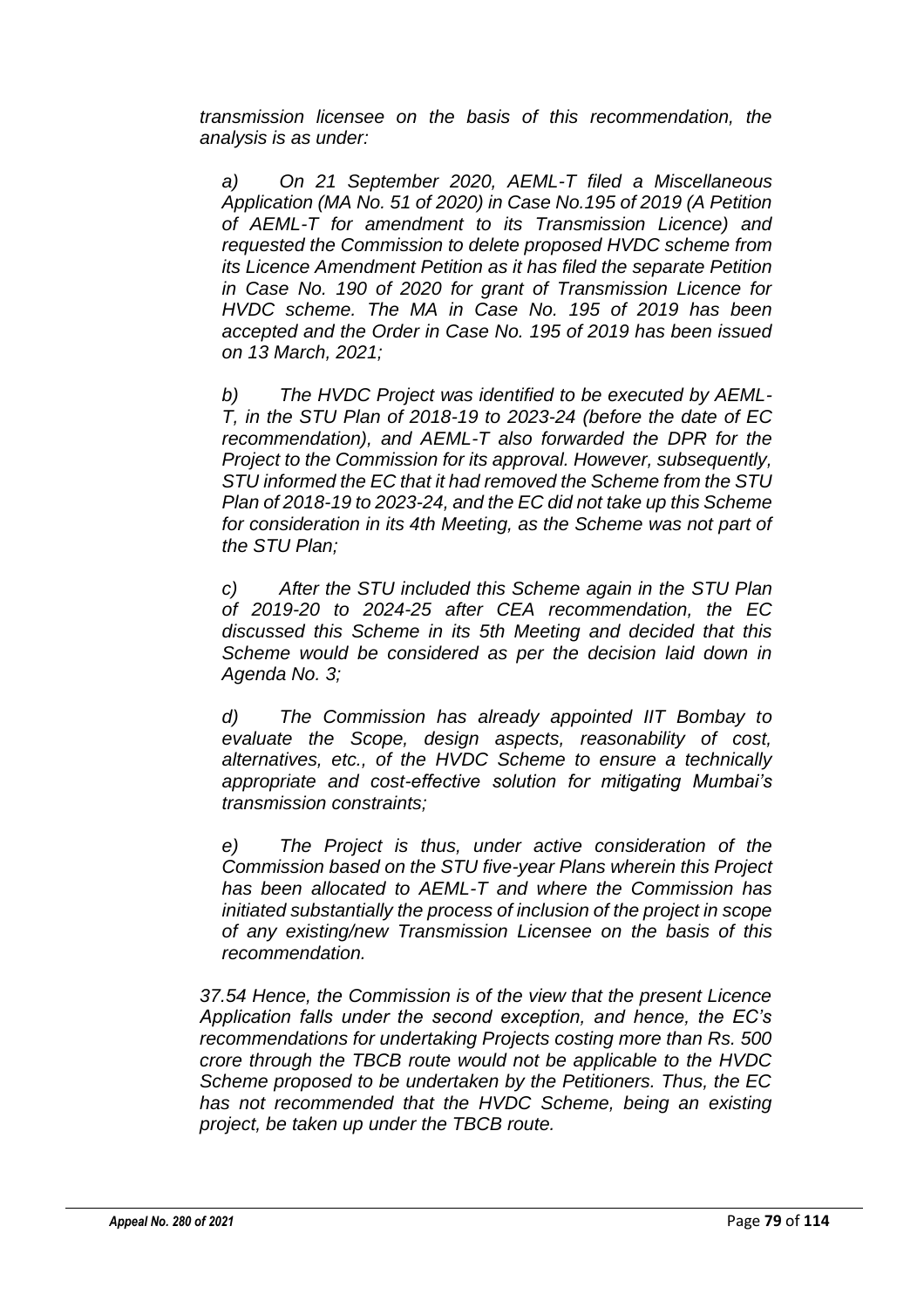*37.58 In light of the above discussions, the Commission is of the view that the GoM GR dated 4 January, 2019 is not applicable to the 1000 MW HVDC Scheme from Kudus to Aarey Scheme, and the EC has also not recommended that the HVDC Scheme being existing project be taken up under the TBCB route. In other words, it is not mandatory for the HVDC Scheme to be undertaken through the TBCB route.*"

*131.* As noted in the chronology of facts, the partial grid failure in Mumbai in November 2010 and the growing demands had prompted the concerned authorities to examine the possibility of augmenting the infrastructure for making higher quantum of electricity available for the region. In the wake of Khaparde Committee report, these efforts gained momentum particularly with the objective of urgent creation of additional transmission lines and infrastructure. The proposals for connecting HV transmission line to Aarey, using DC (VSC based) technology, from new location identified in Mumbai and from Ghatkopar to Vikhroli, mooted by R-Infra and TPC-T (the appellant) respectively, based on their survey reports had already become the subject matter of consideration with the STU in 2007, it having solicited the views of CEA in such regard, the STU (MSETCL) having included the same in its Five-Year Plan, notified on 05.05.2009, for FY 2010-11 to FY 2014-15, it having continued to be part of the Plan for FY 2013-14 to FY 2017-18, as confirmed by MERC on 07.03.2013. The project took shape, *inter alia*, over the period with submission of DPRs, and came to be labelled as *HVDC (VSC based) Nagothane-Aarey transmission line*, R-Infra (now AEML) having been acknowledged as the project developer. MERC had granted inprinciple approval on 10.04.2014. However, doubts were raised as to use of the proposed technology and also later as to the point of inter-connectivity. It is in that backdrop that the project underwent modification. The initially proposed *Nagothane-Aarey* route was changed to *Kudus-Aarey,* the distance to be covered for latter (80 kms.) being shorter as compared to former (125 kms.). More important than this, the doubts entertained by STU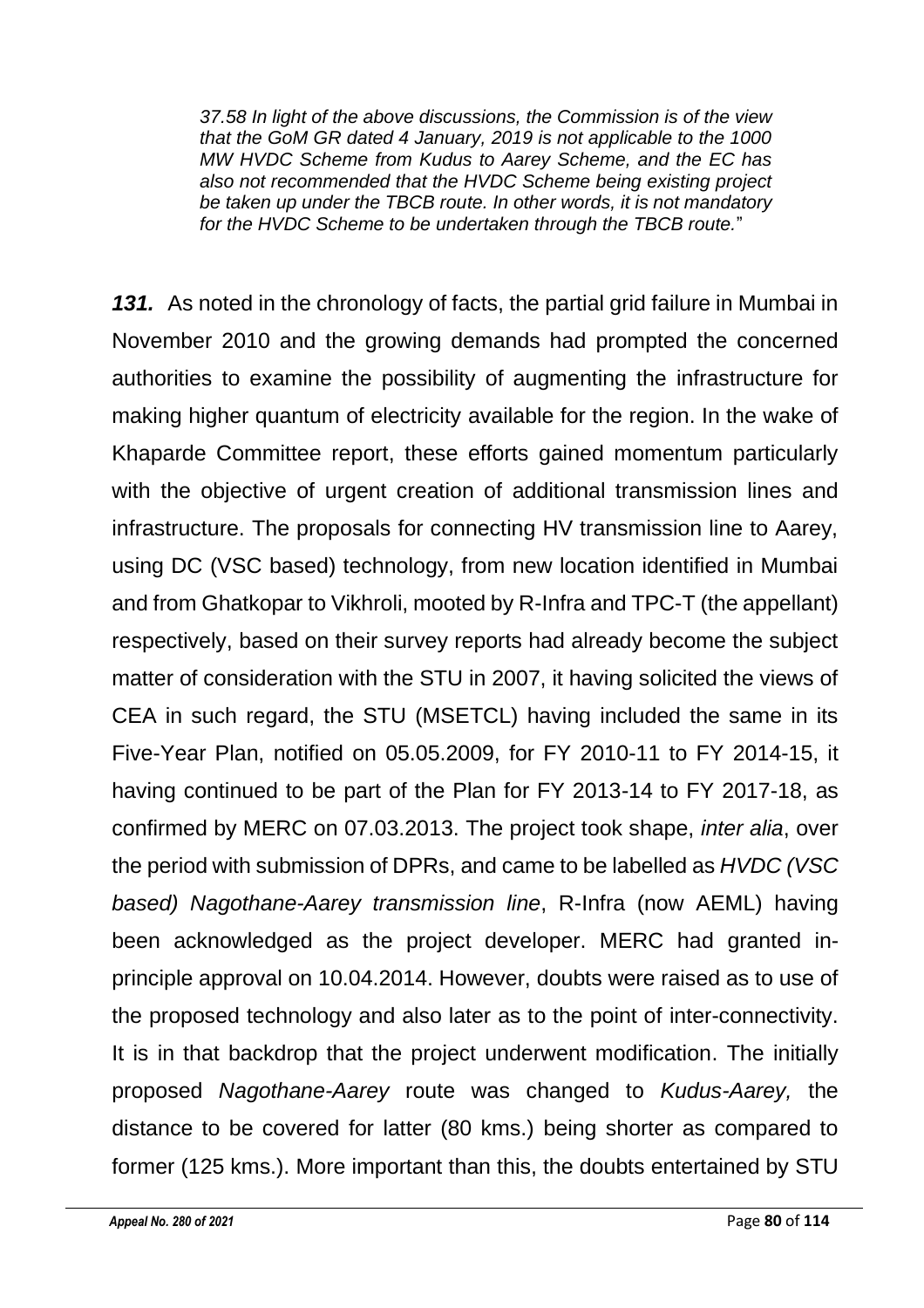as to the technology having been dispelled, it gave up its insistence on *HVAC O/H Scheme* and after review in February 2019, and post-consultation with CEA, reverted to HVDC (VSC based) technology finalized as Kudus-Aarey transmission line and, accordingly, brought it back in its Five-Year Plan for FY 2018-19 to FY 2023-24 published on 28.05.2019. Meanwhile, we may recall, the GoM GR dated 04.01.2019 had been adopted in terms of which the "*new transmission projects*" were envisaged to be routed through TBCB process.

*132.* It is the contention of the appellant that the subject project is a "new project" within the meaning of GoM GR and, therefore, allowing it as a project under Section 62 is incorrect. It is argued that the Commission has fallen in error both in facts and in law. The respondents (including EC of GoM) contend to the contrary, the MERC having accepted this position terming it as an old scheme which is not under the domain of EC set up by the GR of the State Government.

*133.* The appellant insists that the project squarely fell within the domain of the EC set up by the GoM. It is not in dispute that in the wake of the guidelines on the subject by the Central government and the National Tariff Policy, the MERC has not decided till date any threshold limit for TBCB route to apply. The appellant, however, argues that ERCs have generally gone by the threshold limit of Rs. 500 crores and, therefore, the present project having been valued at over Rs. 7000 crores must come within the responsibility of the EC of GoM.

*134.* The MERC has held that the cancellation of DPR vide letter dated 02.05.2016 was specific to "*technology*". The appellant argues that AEML-T while objecting to the cancellation of HVDC Scheme on 23.01.2015 had itself admitted and acknowledged that STU had proposed cancellation of the HVDC Scheme. It is submitted that the approval dated 10.04.2014 was specific to the earlier Scheme proposed by R-Infra-T, it having been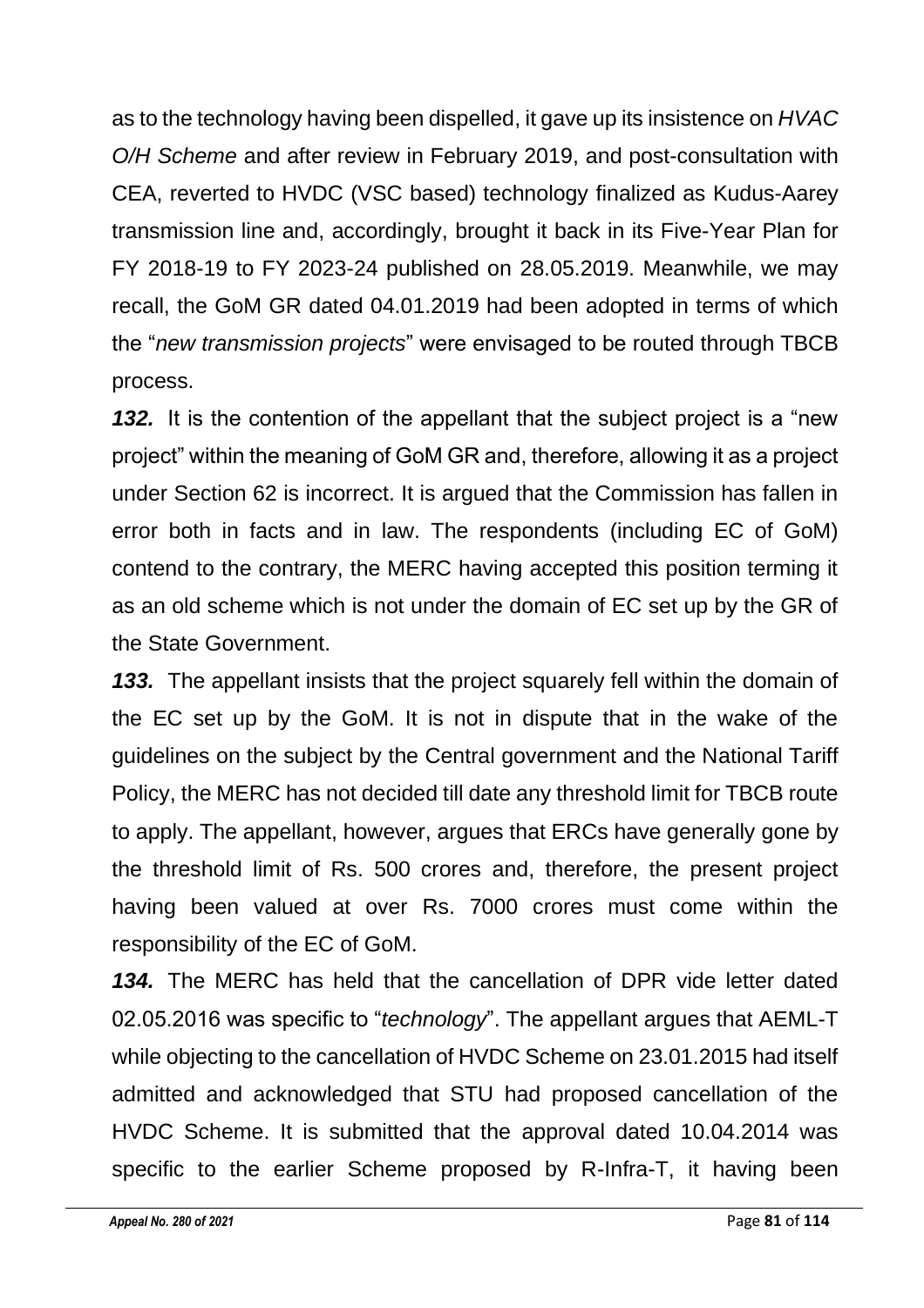cancelled by MERC, by its decision communicated vide letter dated 02.05.2016, on the basis of the STU's advice dated 05.01.2015. Pointing out that the MERC has returned a conclusive finding (para 36.47 of the impugned order - quoted earlier) that once the 2011 Scheme was cancelled, it ceased to exist for consideration, the appellant argued that there is no question of AEML-T claiming any vested right based on any event prior to 2016, such finding not having been challenged. The appellant assails the conclusion of MERC that as the fresh connectivity application of 23.11.2018 pre-dates the GoM GR dated 04.01.2019, therefore, the same will be considered as an existing scheme arguing that the connectivity application of AEML-T cannot decide proceedings under Section 15 of the Electricity Act. It is submitted that an application for connectivity cannot create vested rights to undertake a project when the said project itself is not under the current STU Five-year plan itself. It is pointed out that it was with reference to the connectivity application that the STU on 11.04.2019 had sought CEA recommendation which was granted on 13.06.2019, the STU having reincluded the Scheme as part of 5-year plan on 28.05.2019, all such events taking place after 04.01.2019. The argument is that MERC has erroneously proceeded to rely upon the preparatory steps taken by AEML-T in the nature of discussions with stakeholders for acquiring land, etc. It is contended that no number of concrete steps can create a vested right in favor of a party when the statute in terms of Section 63 and Tariff Policy with TBCB Guidelines prescribe the dominant route of Competitive Bidding.

*135.* The appellant submits that the MERC has fallen in factual and legal error when it concludes that the Scheme was under its active consideration and, therefore, STU should not have referred the HVDC Scheme to EC in absence of Threshold Limit which has to be decided by the State Commission. It is submitted that STU as early as on 22.01.2020 had informed the MERC, by way of reply filed in case No. 195 of 2019 (*AEML's*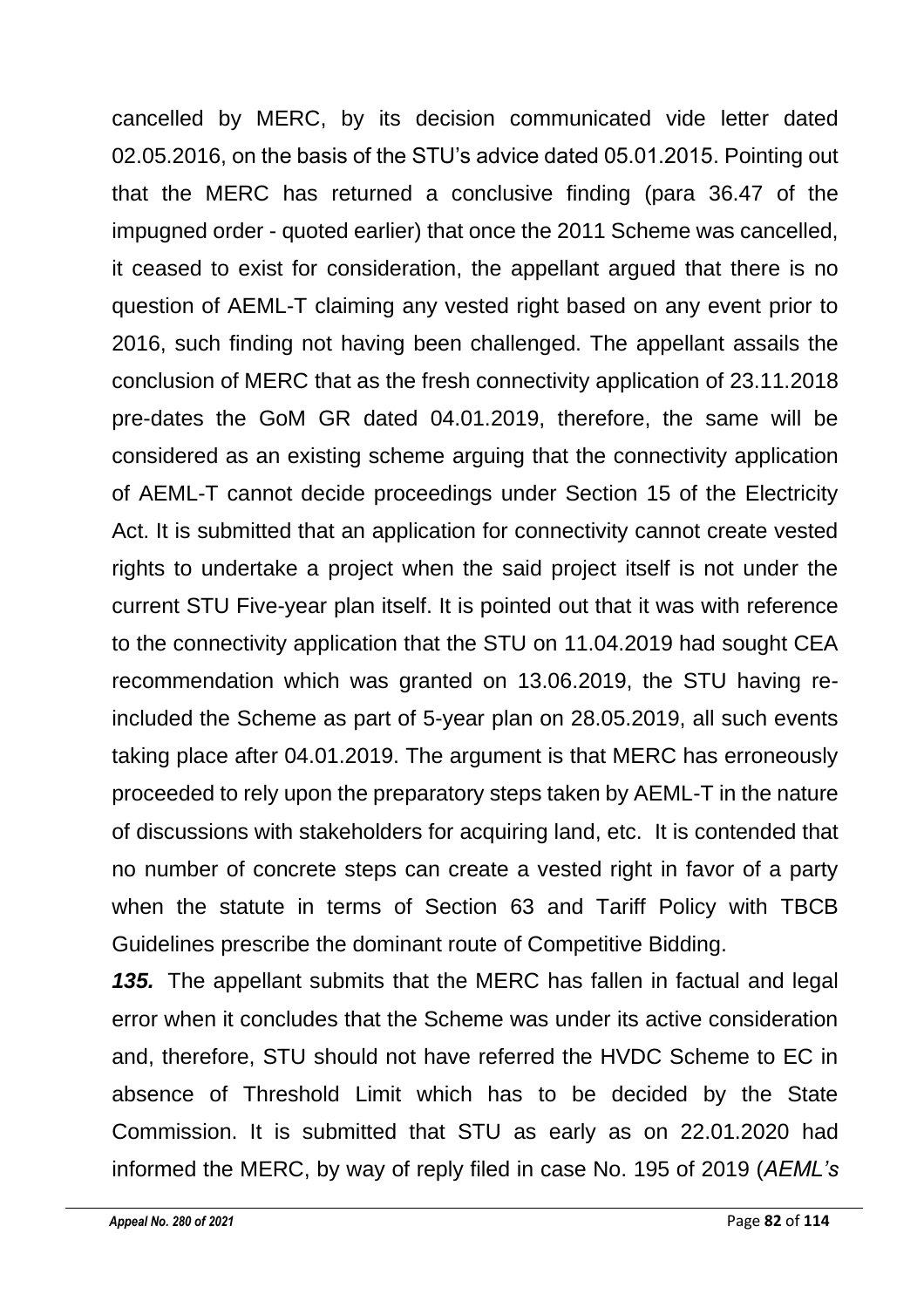*Petition seeking Amendment of its License wherein HVDC Scheme was added by AEML as a Proposed Scheme*), that the Scheme was referred to the EC. The AEML-T on 21.09.2020 (eight months after STU Reply) had amended the application to delete HVDC Scheme and, on 21.09.2020, filed a fresh Petition for grant of License. The submission is that the *effective consideration* of HVDC Scheme in law only started on 21.09.2020.

*136.* The MERC has found that HVDC Scheme was confirmed in the 5-year STU Plan for 2019-20 to 2024-25 under AEML-T scope on 23.10.2020 and that the HVDC Scheme is an existing scheme because it was first proposed in November 2018 and the EC in its  $5<sup>th</sup>$  Meeting dated 24.12.2020 did not recommend HVDC Scheme under TBCB. The appellant argues that these conclusions are wrong since the Scheme was cancelled and ceased for consideration. It submits that this is contradictory to the fact that the relevant date for assessing whether the HVDC Scheme is an old scheme or new scheme is that of GoM GR (dated 04.01.2019). It is pointed out that the STU had referred the HVDC Project for the  $6<sup>th</sup>$  Meeting of EC for consideration under TBCB as per the decision taken by the EC in of its 5<sup>th</sup> Meeting.

*137.* The STU, while supporting the MERC decision and contesting the appeal, submits that the concept of old or new transmission project was brought in by the GoM GR dated 04.01.2019 which stated that "new" transmission projects were being contemplated to be implemented through bidding process in light of the mandate contained under Clause 5.3 of the revised Tariff Policy-2016, such distinction being adopted by EC in its minutes dated 24.12.2020. Referring to the chronology of events, in particular the letter dated 23.01.2015 issued by R-Infra (now AEML-T) agreeing to align its project by changing the inter-connection point from Nagothane to Kudus in terms of the suggestions in the meeting dated 20.11.2013 of the STU read with its letter dated 05.01.2015, it asserts that the transmission project based on the HVDC technology is an existing or old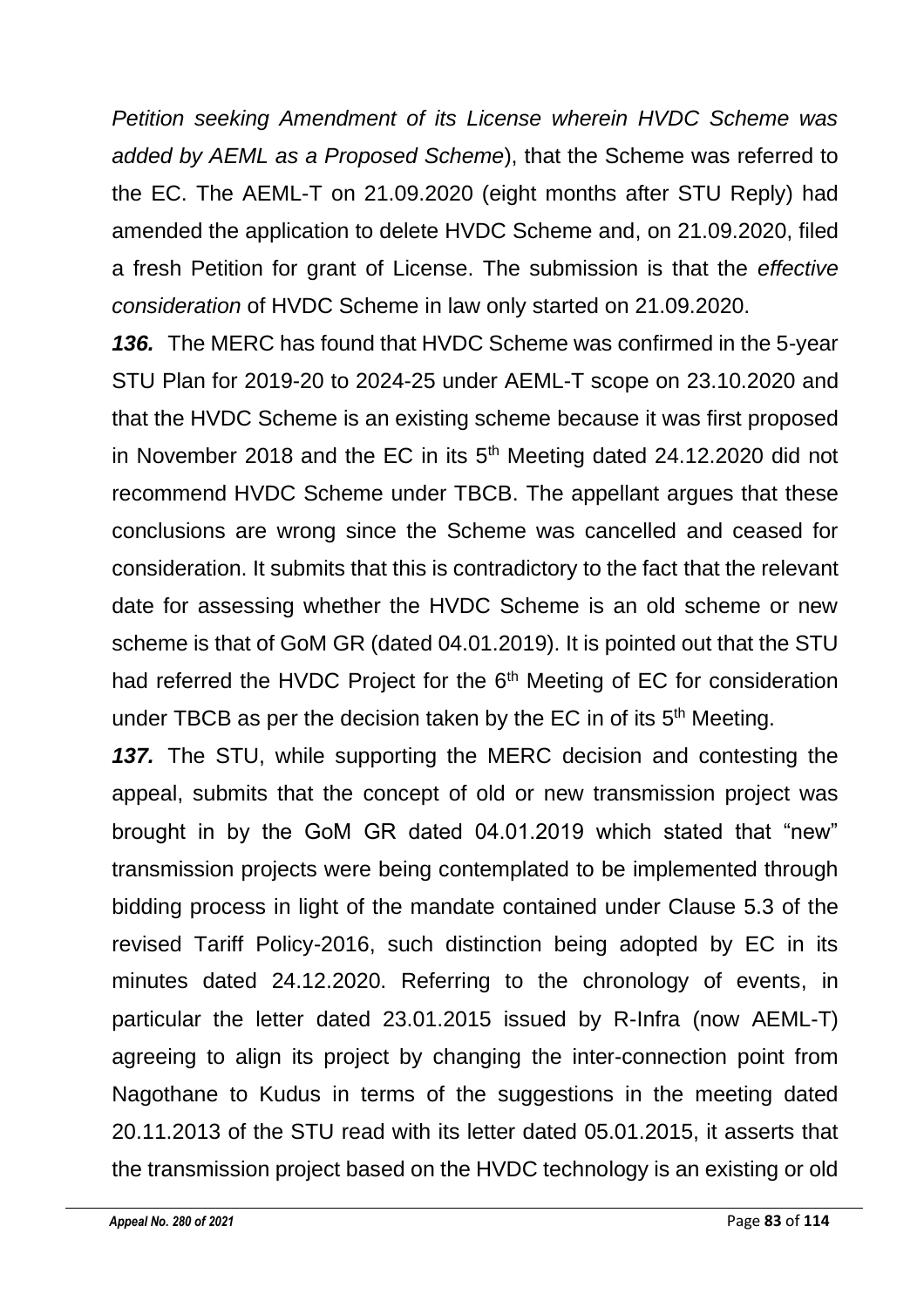project. It has been submitted that the request submitted on 23.11.2018 by AEML-T with STU seeking amendment of the connectivity granted on 21.08.2013 was for aligning the connectivity with the STU's suggestions made in meeting held on 20.11.2013 and letter dated 05.01.2015.

*138.* Pertinent to note here that the EC of GoM, fifth respondent in the matter at hand, by its reply submitted through the Coordinator and Member Secretary of EC, refers to the decision taken against agenda item nos. 3 ("*Notification of Threshold Limit as per tariff Policy (2016-17*)") and 4 ("*1000 MW Kudus-Aarey Project*") in the 5<sup>th</sup> meeting held on 24.12.2020. The minutes against the former agenda item (*threshold limit*) have already been quoted. The same (by para 6) leave no room for doubt that old or existing projects as also such projects as were under "*active consideration of MERC where STU has already recommended execution under a particular mechanism and where MERC has initiated substantially the process of inclusion of the project in scope of any existing or new transmission license on the basis of this recommendation*" were expressly excluded from the domain of EC. On the specific subject of the project, i.e. 1000 MW Kudus-Aarey HVDC project, the EC taking note (against agenda item 4) of the fact of its inclusion in five year plan of STU called upon the latter (STU) to proceed as per decision on the subject of threshold limit. Noticeably, the EC has not made any adverse comment in its reply on the subsequent decisions of STU and MERC to treat the project in question as an old one and covered by the exclusions set out in para 6 of the resolution on threshold limit against agenda item no. 3 in its  $5<sup>th</sup>$  Meeting referred to above.

*139.* The appellant referred to the tariff policy of 2006 to argue that EC was authorized as per the Development Guidelines to decide which projects are to be awarded through TBCB Route. The Guidelines for Encouraging Competition issued in 2006 are being labelled as EC by the appellant to give the impression that the Empowered Committee (EC) has been in position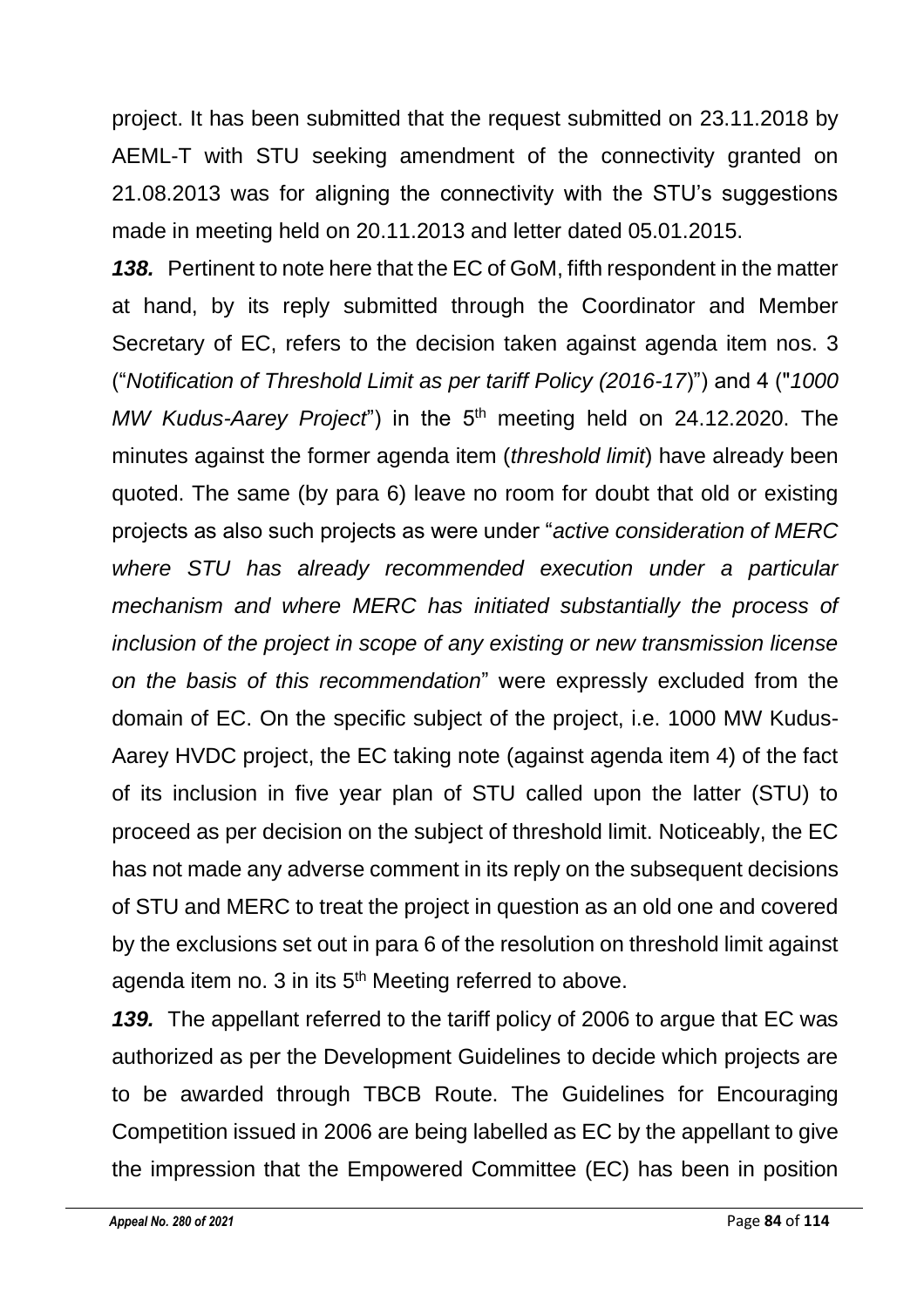since 2006 which is not correct. The EC for the State was established by GoM through GR dated 04.01.2019.

*140.* The contention of the appellant that the MERC awarded the Transmission Project based on HVDC technology to the original applicants by wrongly introducing the concept of old (or existing) versus new project for allocating the same under section 62 is founded in flawed interpretation of the statutory provisions of Electricity Act. As discussed at length in separate part of this judgment, the aspect of historicity traces its roots to section 61 particularly clauses (c) and (e) contained therein. To put it simply, the statutory provision casts a duty upon the Regulatory Commissions to take into account 'efficiency' and 'economical use of resources' as well as optimum investments, while invoking Section 62 or Section 63 of the Electricity Act.

*141.* The Tariff Policy-2016, in para 5.3, expressly stated that the tariff of all new generation and transmission projects of company owned or controlled by the Central Government shall continue to be determined on the basis of competitive bidding as per the Tariff Policy-2006 unless otherwise specified by the Central Government on case-to-case basis. It also clarified that intra-State transmission projects shall be developed by State Government through competitive bidding process for projects costing above a threshold limit which shall be decided by the SERCs. The subsequent para of Clause 5.3 is an extension of the main provision and not in the nature of a proviso. Thus, it is the Tariff Policy which introduced the classification of "new" generation and transmission projects owned or controlled by the Central Government stipulating that the tariff in their respect is to be determined under competitive bidding route.

*142.* The GoM GR dated 04.01.2019 formalized a decision taken by the State Government in pursuance of the TBCB guidelines notified by the Central Government, *inter alia*, suggesting that the State Government may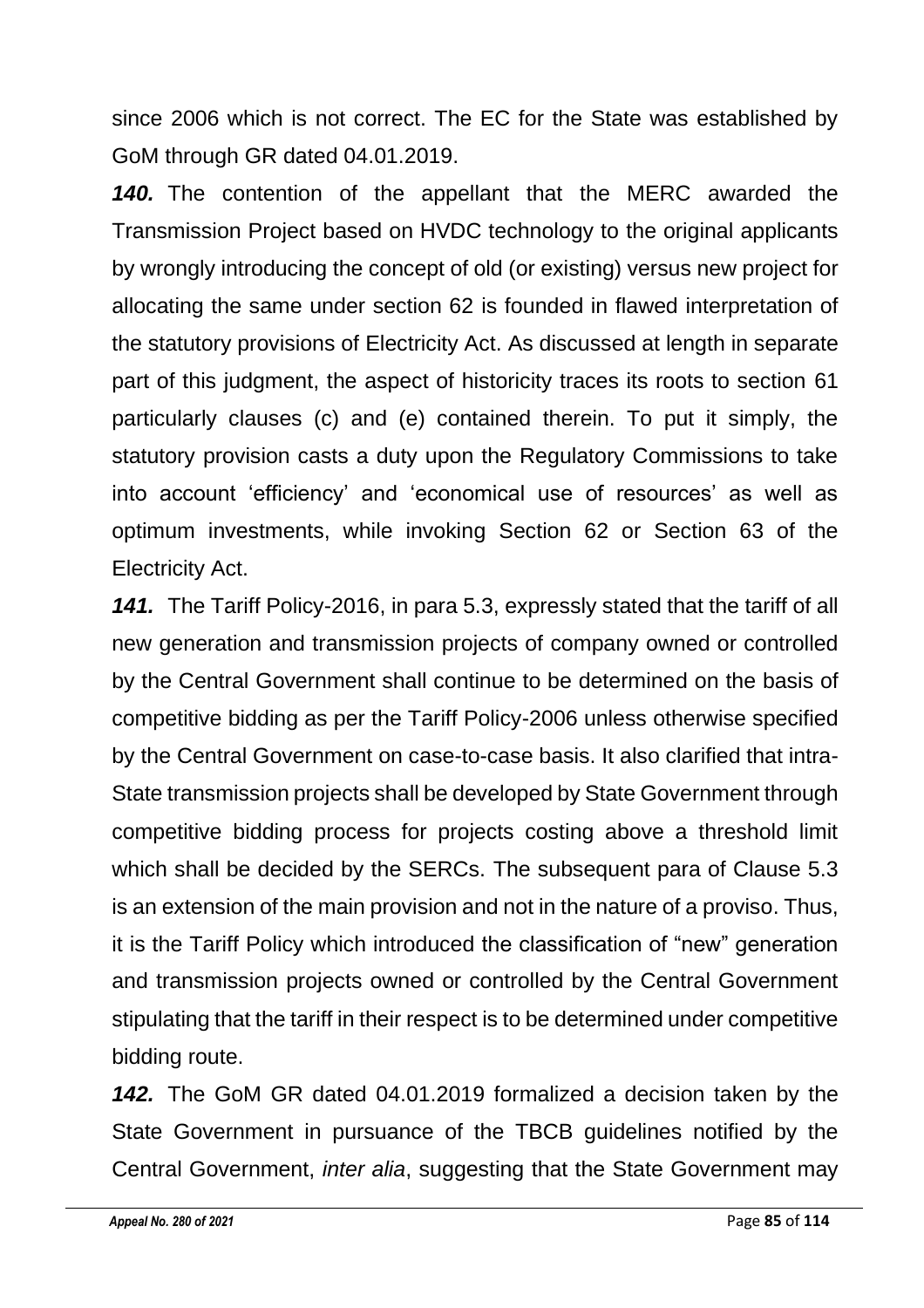adopt the guidelines for inter-state transmission projects or may set up similar committees to facilitate transmission projects in the State. The decision unequivocally declared that the Empowered Committee was being set up "*to implement a Tariff Based Competitive Bidding (TBCB) process*" for setting up of "*new transmission projects in the State*". The mandate of the GR clearly is that it would apply to "*new*" transmission projects. This is how even the EC set up by GoM understood the government directive in as much as, in its 5<sup>th</sup> meeting held on 24.12.2020, it (EC) resolved (para 6 of Agenda No. 3) acknowledging that an exception has to be made for awarding transmission projects under section 62 based on consideration as to whether it is "*new*" or "*old*" project.

*143.* Reference by the appellant to Regulation 19.3 of MERC MYT Regulations, 2019 is misplaced since the said regulation itself envisages that all "*future*" procurement of short-term or medium-term or long-term power shall be undertaken through the TBCB Route under Section 63 of the Act and in accordance with the Guidelines framed thereunder. Even otherwise, the Regulation relates to "*procurement of power*" and not for implementing transmission projects.

*144.* We thus hold that the conceptualization of an old or new transmission project is not alien to the statutory and policy framework governing generally the subject matter of award of a transmission project.

*145.* The requirement of the Tariff Policy qua determination of a threshold limit by the concerned State Commission is yet to culminate and be finalized in the State of Maharashtra. As already concluded, in terms of the statutory scheme of the Electricity Act, both sections 62 and 63 stand on an equal footing. There is, thus, no doubt that a Regulatory Commission is vested with complete discretion to choose either of the said routes for awarding a transmission project. The Tariff Policy-2016, by its Clause 5.3, provides an additional protocol for limiting the above discretion vested with a Regulatory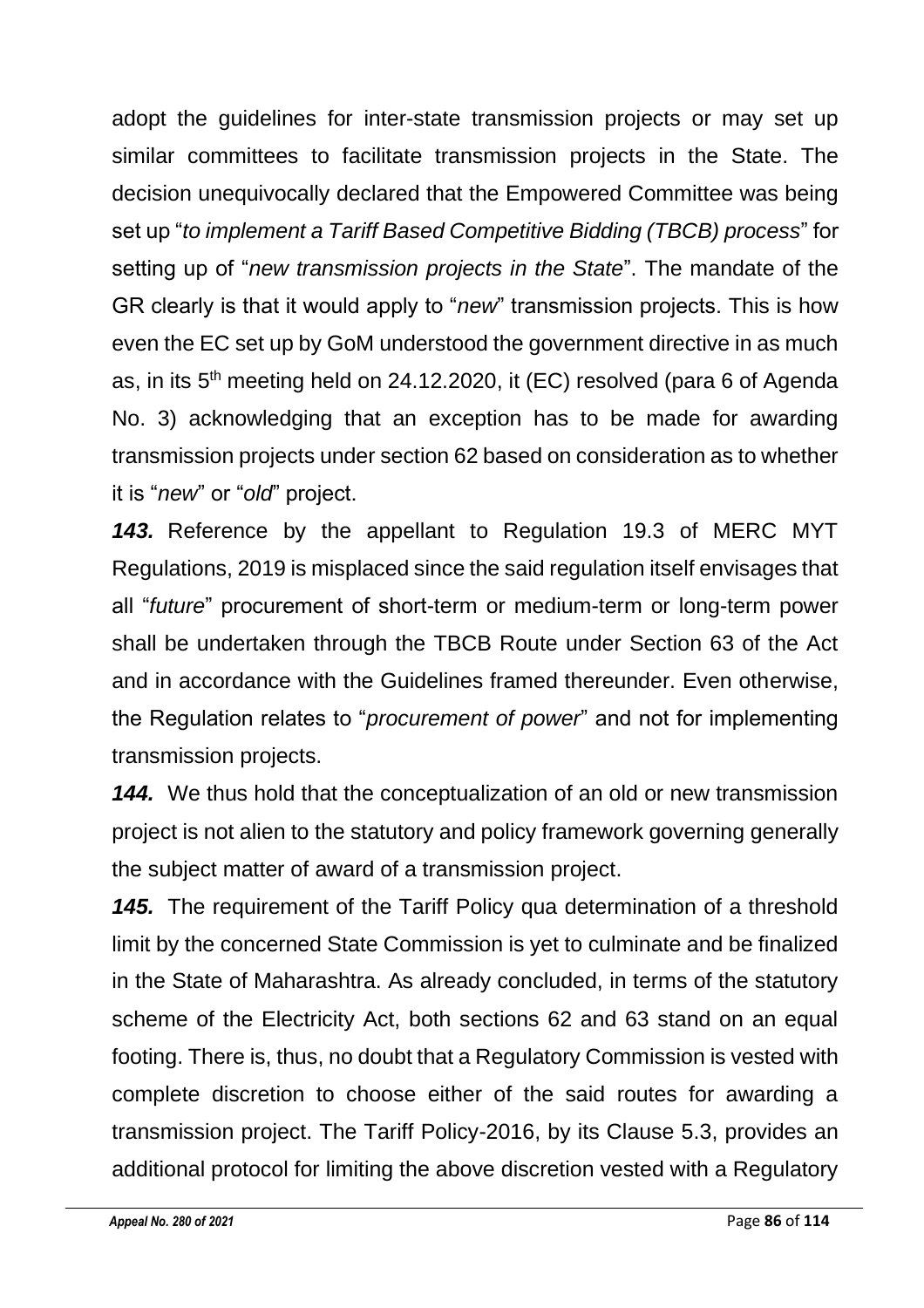Commission to choose either section 62 or 63, by providing a threshold limit but then such threshold limit has to be decided by the SERC.

*146.* The determination of a threshold limit by a Commission is a policy issue which has to be finalized in a way that the same not only encourages competition, but also ensures that urgent capital works are not hindered. The well settled principle that when law provides for a certain thing to be done in a certain manner, then the said thing has to be done in that manner only applies. [*King-Emperor v. Khwaja Nazir Ahmed 1944 SCC OnLine PC 29; Chandra Kishore Jha v. Mahavir Prasad*, reported in *(1999) 8 SCC 266; Captain Subhe Singh & Ors. v. LT. Governor of Delhi & Ors.*, reported in *(2004) 6 SCC 440*]. The argument of the appellant that the threshold limit is irrelevant qua the present case considering that the Transmission Project based on HVDC technology is worth around Rs. 7000 crores does not appeal to us. Till such time as the MERC does not decide the threshold limit for award of transmission projects under section 63, the discretion to choose section 62 or 63 route, keeping in mind the facts and circumstances of each case, is not taken away.

*147.* The Transmission Project was based on HVDC Technology from the very beginning. The load/evacuation point for power to be received into Mumbai City remained the same from 2007 onwards viz. Aarey. This connection point under this very scheme was merely changed to Kudus subsequently. Every transmission infrastructure project undergoes changes by way of routine improvisations based on technicalities. In any transmission infrastructure project, there are always changes arising from the initial planning due to ground situation including but not limited to factors like land availability, objections of other utilities, litigation, geological issues etc. Modification in a transmission system of this nature does not result in a new transmission system being planned every time there is a change arising from such factors.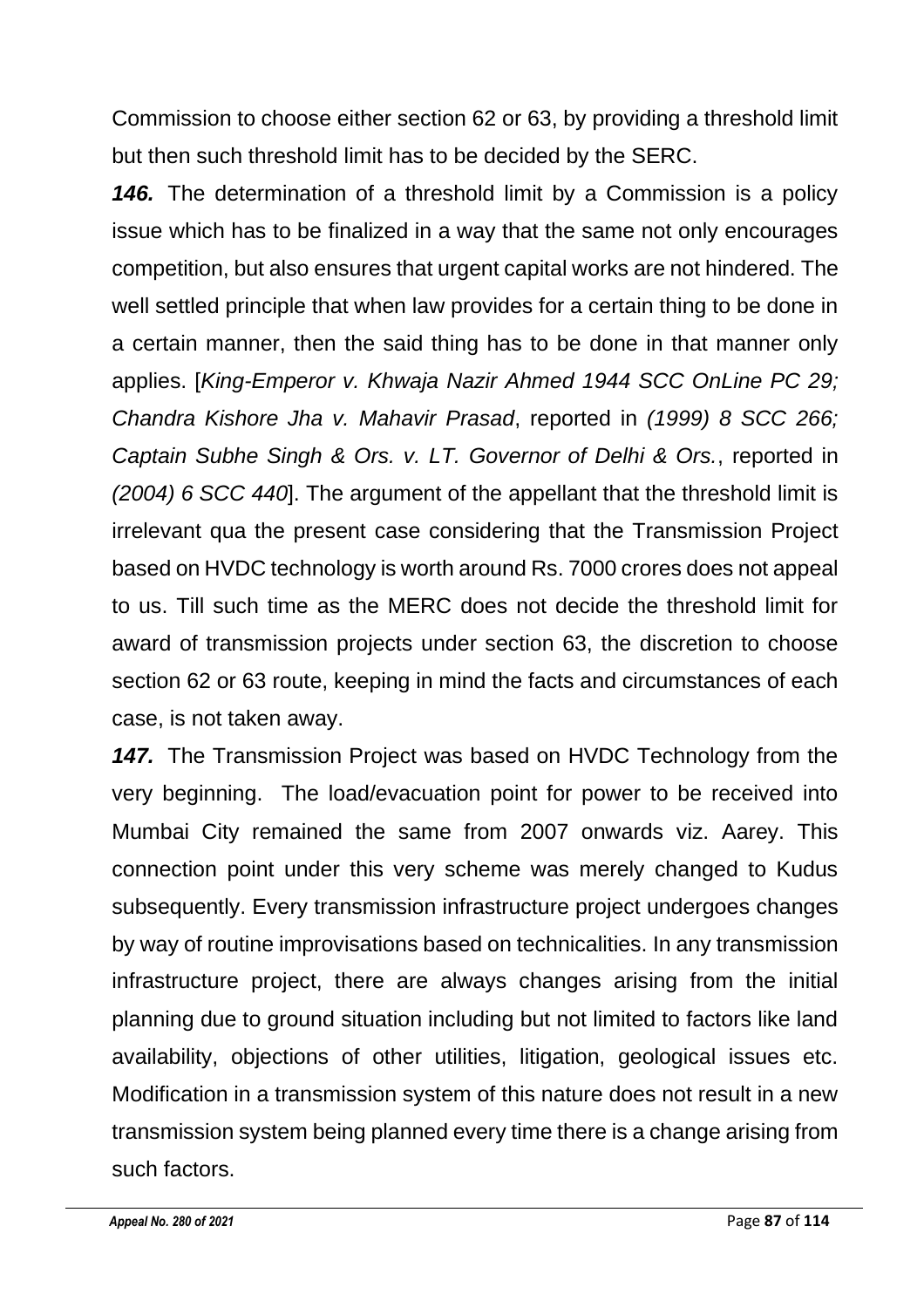*148.* The respondents have established by reference to the chronology of events that the Transmission Project which is the subject-matter here was an existing or old project vis-à-vis the GoM GR dated 04.01.2019 and that all stake holders, including the appellant, had been in agreement with the proponent (R-Infra) since beginning that it is to be executed by the latter. Reference may be made to letter dated 12.11.2007 issued by STU to the CEA wherein the Transmission Project in question (HVDC based) and Vikhroli transmission project were mentioned, the responsibility of developing of the former being of AEML (then R-Infra) and the latter being entrusted to the appellant. This impression is reinforced by the CEA communication dated 13.6.2019 reflecting the deliberations of two meetings dated 08.05.2019 and 31.05.2019 convened by CEA in which both contenders in this appeal (TPC-T and AEMIL) had participated and revalidated the Kudus-Aarey HVDC Project for implementation by the latter. *149.* The cancellation of the in-principle approval earlier accorded cannot render it a new scheme since the STU itself later took an about-turn on its objections as to the technology for which reason the cancellation had been earlier commended and so acted upon by the Commission. The scheme has remained the same, the prime change being with regard to modified route (to save distance and costs) the HVDC technology being the one initially proposed and now eventually accepted by the STU upon endorsement by CEA. The effect of the confusion caused by the flip-flop or re-think more than once by the STU is being discussed by us in the section that follows (under the caption "*Shifting stand of STU on HVDC project*") and dwelling upon it here will make the discourse repetitive. Suffice it to say here that such confusion for reasons attributable to the indecisiveness of the STU cannot divest the scheme of its "old" character because, with some hiatus (again on account of doubts over HVDC as compared to HVAC), the Scheme has consistently and throughout remained, since FY 2013-14, part of the five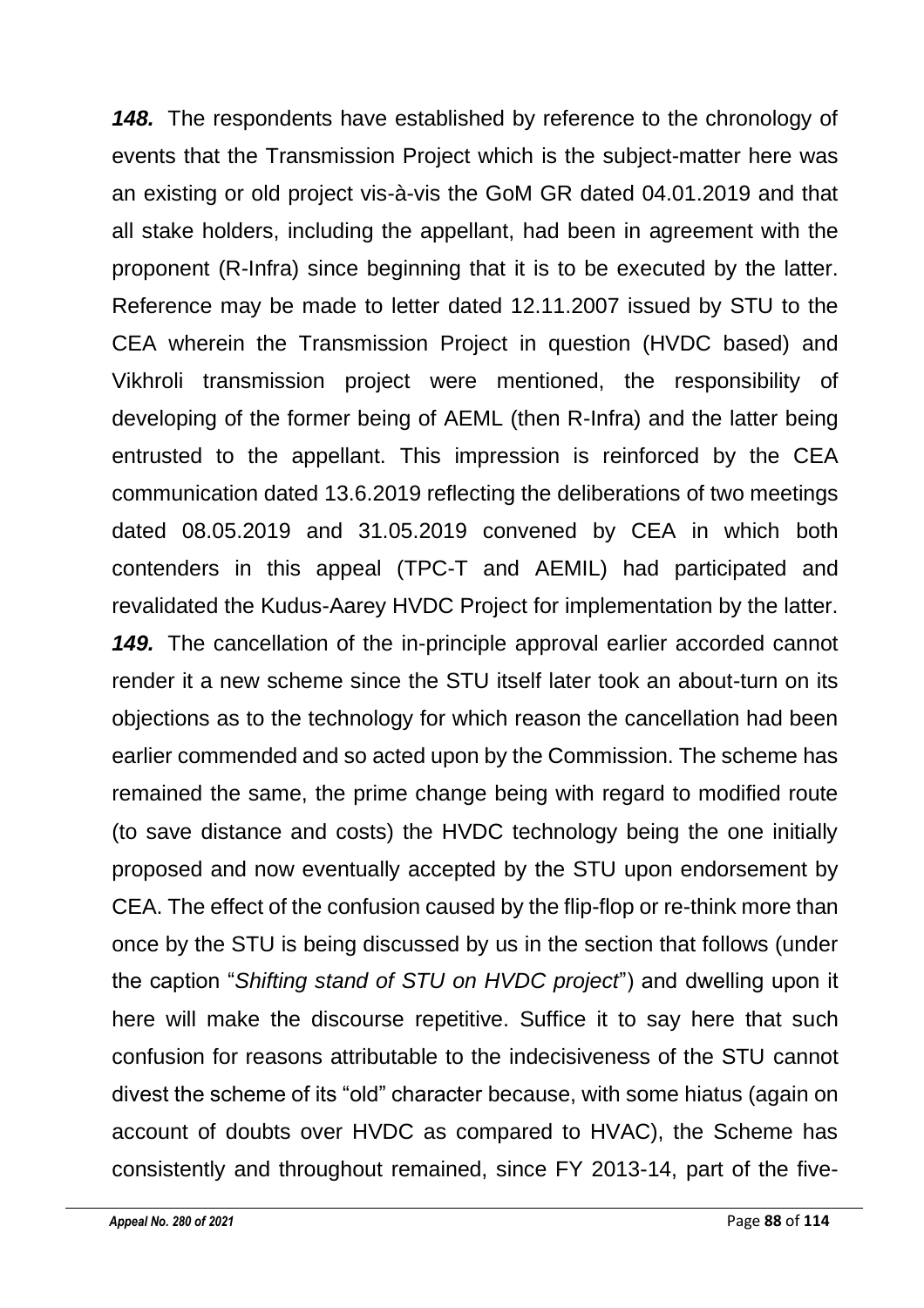year plans of the STU, as a project entrusted to the proponent R-Infra (now AEML-T or its SPV), the GR of GoM having come in much later in the day. *150.* We, thus, do not find any error, infirmity or impropriety in the conclusions reached by the Commission on the captioned issue. The arguments of the appellant to the contrary are rejected.

## *SHIFTING STAND OF STU ON HVDC PROJECT*

*151.* The grievance encapsulated by the caption may entail discussion that may sound repetitive. But it is our duty to consider the dimension thereby added. It is one of the arguments of the appellant that the STU (Respondent MSETCL) has been changing its position unfairly and this ought to vitiate the end-result. It is pointed out that the STU had granted approval for the grid connectivity through the HVDC Scheme of R-Infra (now AEML-T) and its inclusion in STU 5-Year Plan FY 2013-14 to 2017-18 on 21.08.2013. On 05.01.2015, however, it requested the Commission to cancel the approved HVDC Scheme. On 11.04.2019, the issue of appropriate Bulk Power Injection Scheme for Mumbai including HVDC Scheme to be executed by AEML-T was referred to CEA by STU. Close on the heels of the same, on 28.05.2019, STU submitted 5-Year Plan for 2018-19 TO 2023-24 to the MERC thereby including HVDC Scheme and confirming on 27.06.2019 that the HVDC Scheme is to be executed by AEML-T advising the latter (i.e. AEML-T) on 04.09.2019 to initiate further needful action for execution. This was followed by submission of the DPR of AEML-T HVDC Scheme by the STU to the MERC for in-principle approval on 13.01.2020. On 22.01.2020, the STU submitted that HVDC Scheme had been referred to EC for consideration under TBCB. On 30.05.2020, the EC set up by GoM in its  $4<sup>th</sup>$ Meeting was informed by the STU that the HVDC Scheme had been dropped from 5-Year STU Plan 2018-19 to 2023-24 and, therefore, "*the same need not be considered for TBCB as of now*". However, on 03.09.2020, the STU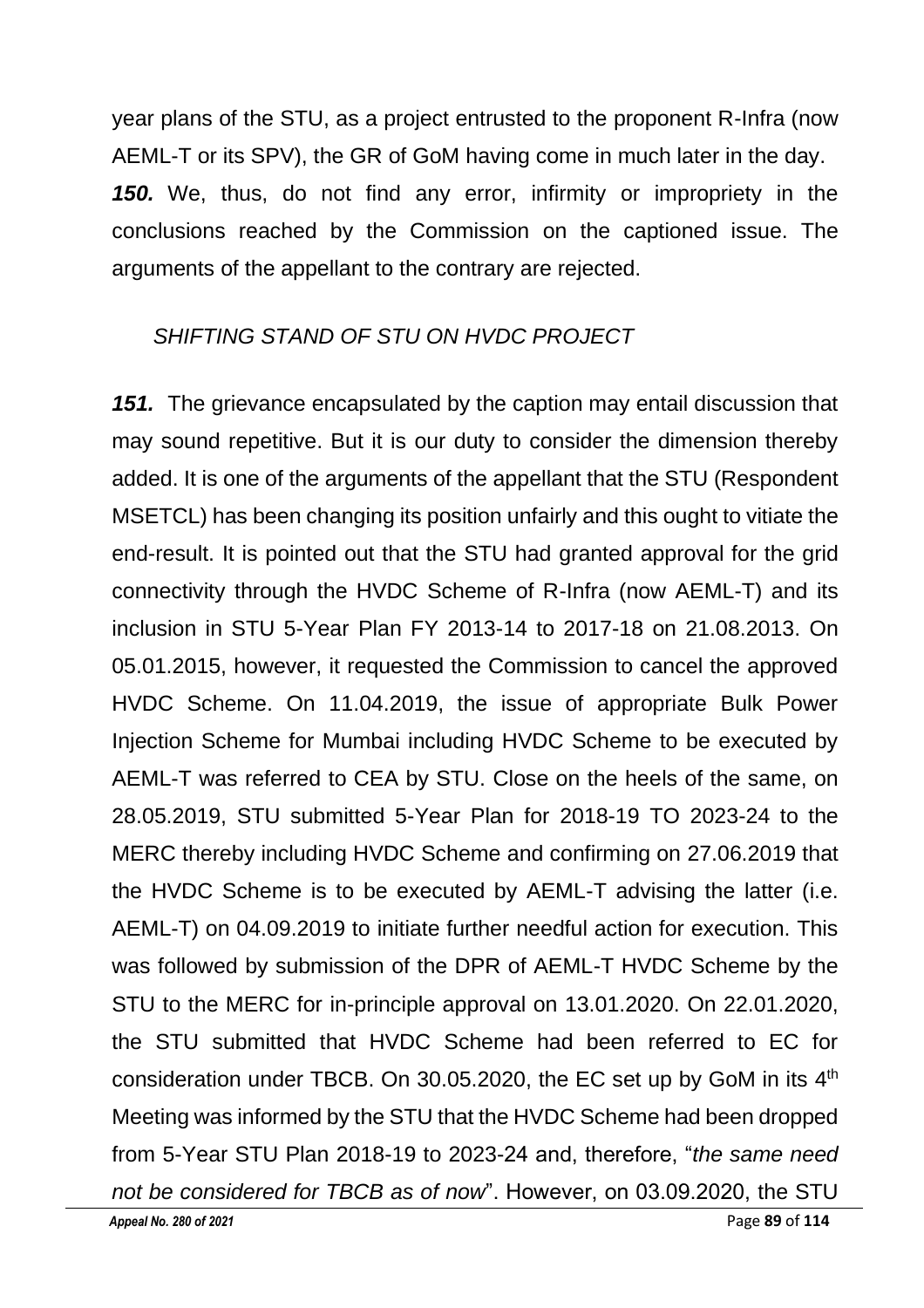submitted its 5-Year Plan 2019-20 to 2024-25 to the MERC which included the HVDC Scheme to be executed by AEML-T.

*152.* In sharp contrast to the above, on 12.10.2020 STU filed objection to the Petition Case No. 190 of 2020 and did not recommend grant of Transmission License to Original Applicants taking the position that *"… consideration of 1000 MW HVDXC Project from Kudus– Aarey to be taken under TBCB was proposed for Empowered Committee …"* and consequently it (STU) was not recommending "*… issue of transmission license for 1000 MW HVDC scheme as a part of intra-State Transmission System (InSTS) to Adani Electricity Mumbai Infra Limited (AEMIL)*". On 20.01.2021, the STU took the position before MERC that it would be proceeding as per decision of the EC. However, on 08.02.2021, by its written submissions before the MERC, the STU chose to support the HVDC Scheme to be undertaken by AEMIL stating that it is to "*be considered as old project and where MERC has initiated substantially the process of inclusion of this project in scope of petitioner* (original applicants)".

*153.* It is the argument of the appellant that the STU had drastically changed its position from contending that the decision on the HVDC Project will be as per the decision of the EC to contending that HVDC Scheme is an old scheme in the proceedings before MERC. It is pointed out that the MERC has also observed in the impugned order that the STU has adopted an *adhoc* approach towards the implementation of GoM GR.

*154.* The STU has sought to explain before this tribunal that as the apex planning body for intra-State transmission projects, it was its paramount duty to look after the transmission constraints in the State of Maharashtra, including the City of Mumbai, in the intra-State grid. In this context, it required to bear in mind that Mumbai is the financial capital of the country and its power demand is ever increasing, which mandates that the intra-State transmission grid, which is the most important infrastructure for providing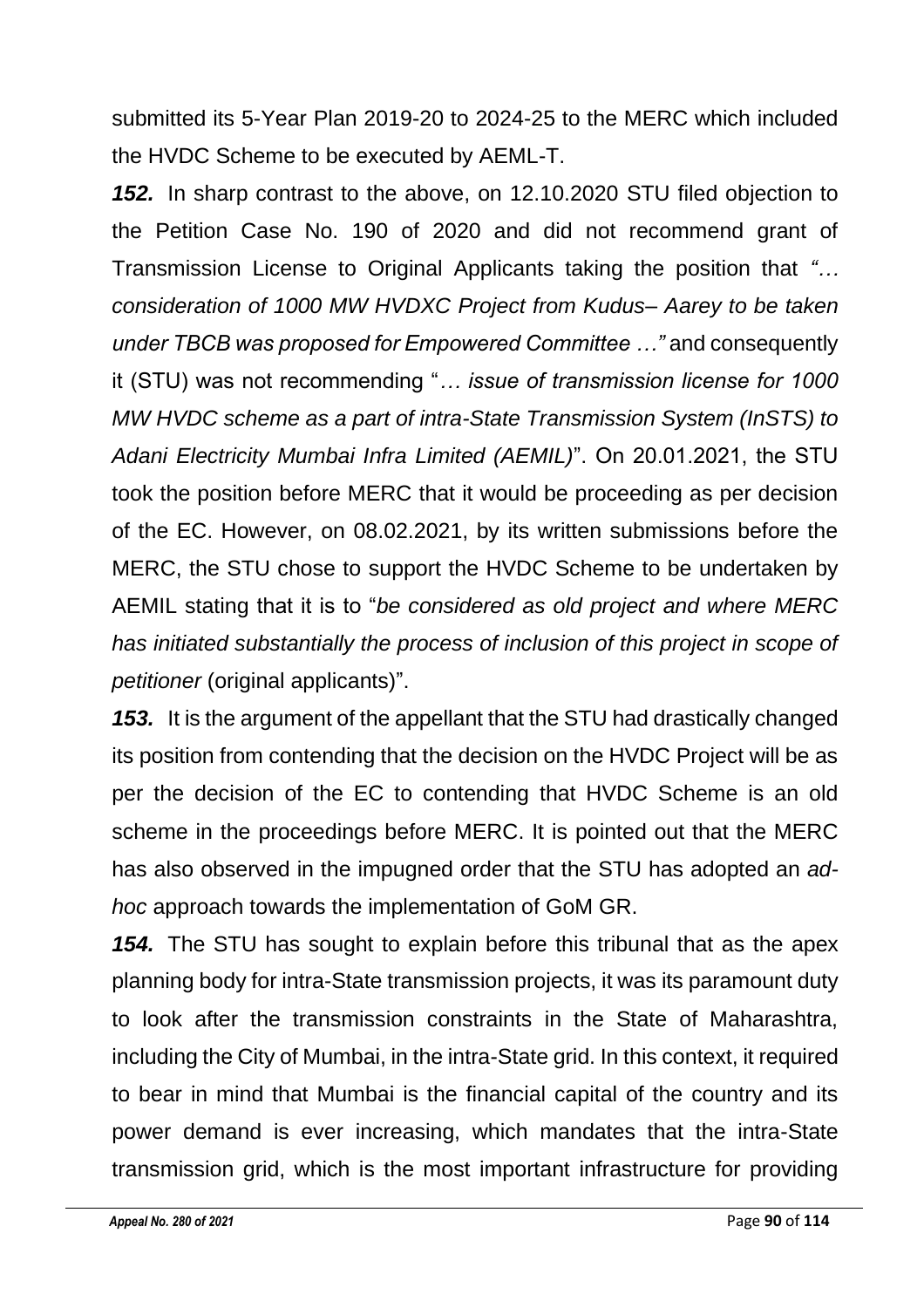power to the door steps of various distribution licensees for onward supply to the end consumers in the State of Maharashtra, has to be updated and its efficiency maintained for the purpose of meeting such ever increasing power demand of the Mumbai City. It is submitted that, for such reasons, the STU in discharge of its responsibility in terms of Section 39 had issued on 12.11.2007 a communication to the CEA the concerns about need to connect Mumbai New Location to Aarey by HVDC (VSC based technology), expressly mentioning that the proposal of HVDC technology-based Transmission Project was of REL, the predecessor entity of AEML. Accordingly, on 05.05.2009, STU being duty bound to do so had notified its five-year plan for FY 2010-11 to 2014-15 where HVDC technology was envisaged to be used for a transmission project. Referring to the event of partial grid failure in Mumbai in November 2010 and submissions of reports of Khaparde Committee and Standing Committee of MERC, the STU points out that upon submission of the DPR to MERC for appointment of a consultant towards implementation of R-Infra's proposed 2 x 500 MW HVDC transmission project (then Nagothane to Aarey), it had addressed a communication to MERC on 07.03.2013 confirming that the transmission project of R-Infra (now AEML-T) based on HVDC technology is part of the five year plan qua FY 2013-14 to 2017-18, having identified the latter (AEML-T) as the implementing utility.

*155.* Referring to the events which followed, the STU points out that after evaluation of the two options over the period, it had resolved to opt for HVAC technology and resolved to undertake the project on its own changing the route from Nagothane-Aarey to Kudus-Aarey. It submits that R-Infra had agreed to shift the interconnection point from "Nagothane to Kudus" with respect to the very same transmission project, in line with the suggestions of STU vide meeting dated 20.11.2013. The STU explains that in view of the anticipated challenges in transmission system and RoW issues, the idea of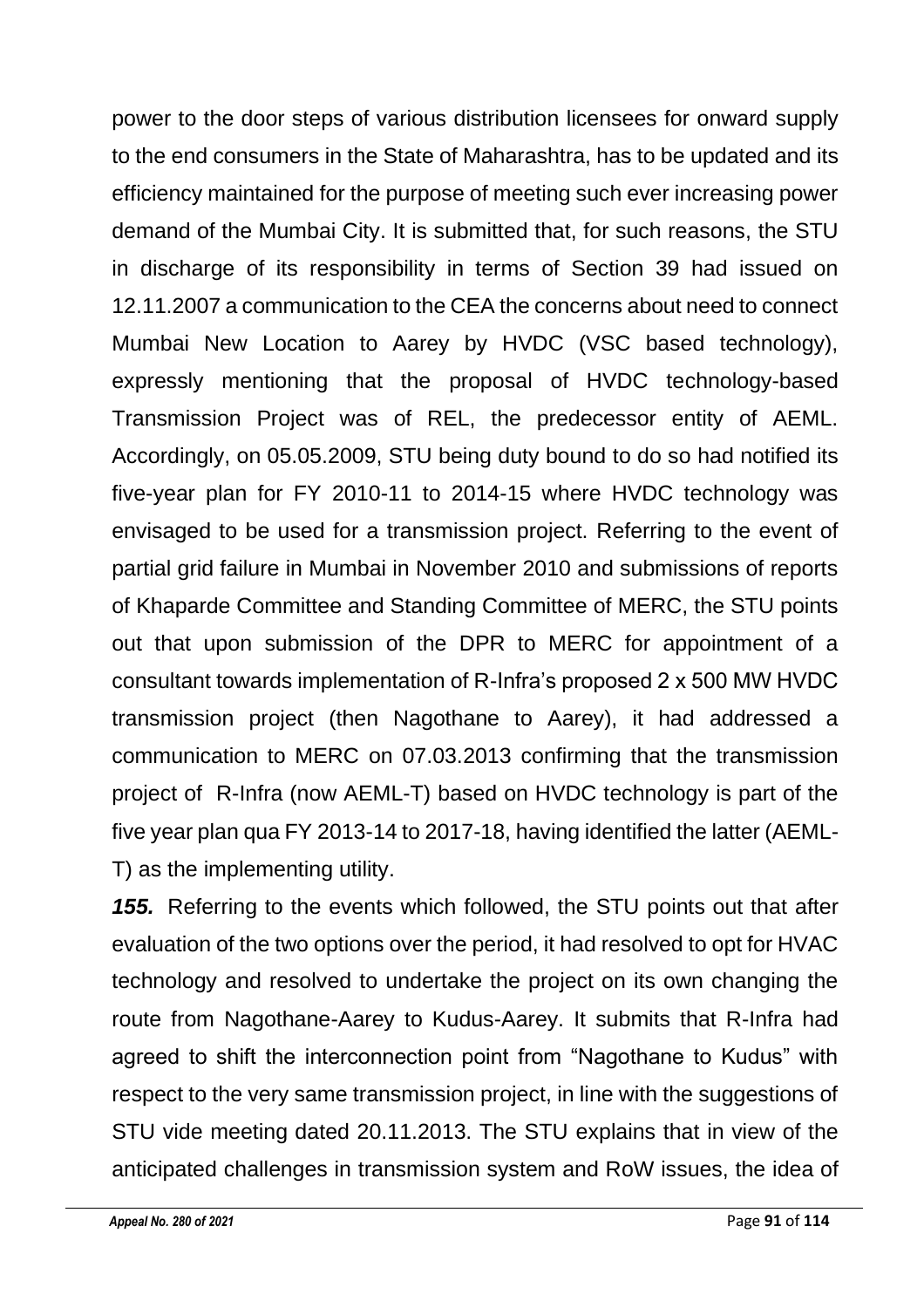HVAC technology (with overhead line and not underground cable as was proposed with HVDC technology) was shelved and the original proposal for HDVC technology revived. It clarifies that since HVDC technology had been given up at the stage and HVAC technology was not being implemented the transmission project was not shown in the five-year plan for FYs 2016-17 and 2017-18. It submits that the AEML-T submitted on 23.11.2018 an application, in the wake of deliberations in the meeting convened by MERC on 12.10.2018 for change of the inter-connection point from 'Nagothane to Kudus' and based on the later discussions the STU had re-included the transmission project based on HVDC technology in its five-year plan for FY 2018-19 onwards as published on 28.05.2019. Pointing out that the CEA recommended the transmission project based on HVDC technology on 13.06.2019 with respect to AEML-T's letter dated 26.03.2019 and the STU letter dated 11.04.2019, it justifies confirmation of the transmission project based on HVDC technology on 27.06.2019, denying the allegation that it had indulged in unnecessary flip flop.

*156.* The STU points out that in terms of the MERC Grid Code (quoted earlier), it is duty-bound to publish in its five-year plan not only the proposed schemes but also the particulars of the licensee. It also refers to the tariff order in tariff petition filed by AEML-T (case no. 297 of 2019) passed by MERC on 30.03.2020 directing the STU and AEML-T to initiate necessary steps for implementing the transmission projects, including the HVDC technology project subject to necessary regulatory approvals.

157. Referring to the minutes of the 5<sup>th</sup> meeting of the EC held on 24.12.2020, the STU points out that the threshold limit of Rs. 500 crores for transmission projects to be referred under bidding route was a recommendation subject to approval by MERC and that there was clear exclusion of transmission projects which are already part of license of a particular licensee and allotted for execution or projects which are under the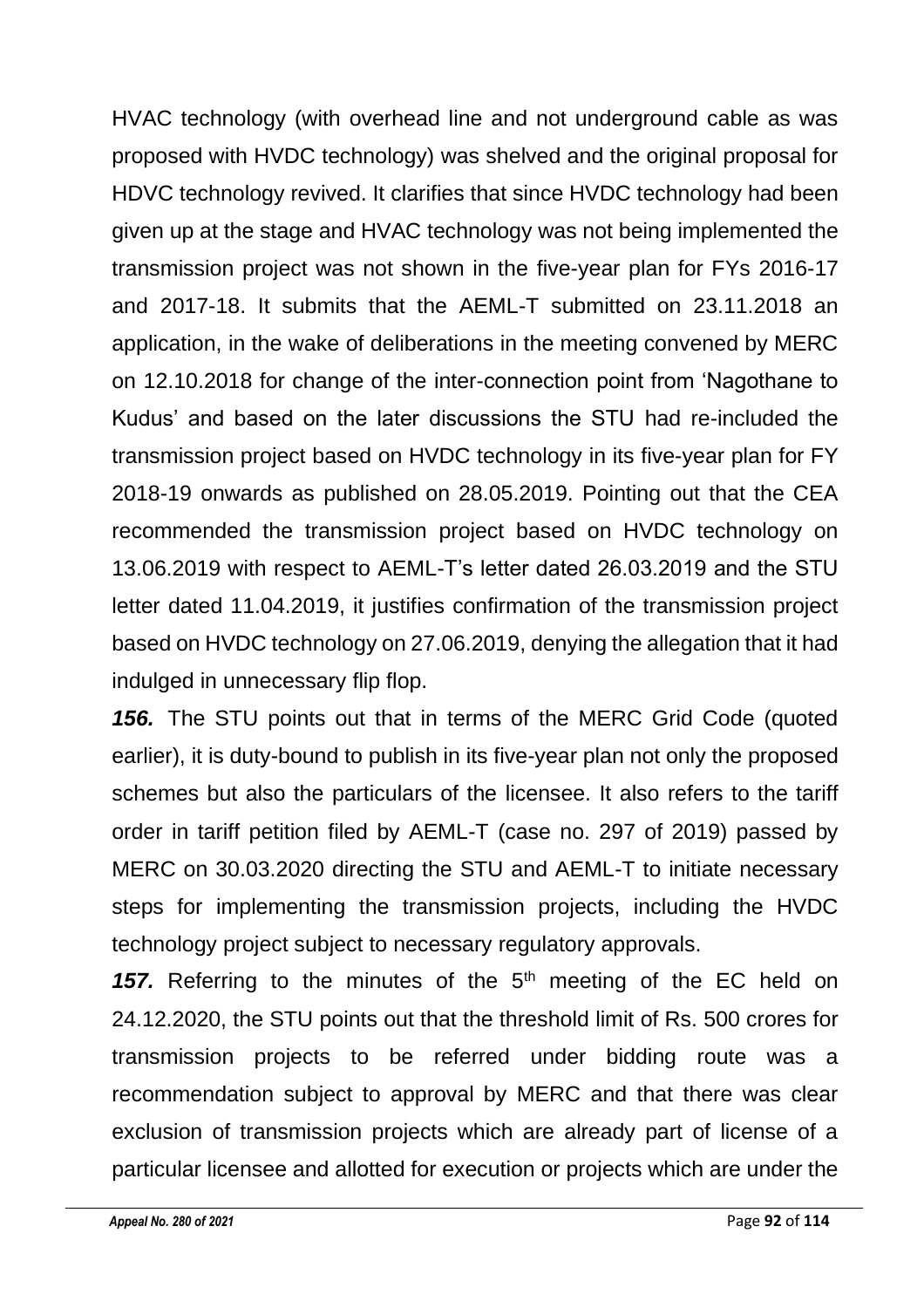active consideration of the MERC or where STU has recommended their execution under a particular mechanism and where the MERC has initiated substantially the process of inclusion of the project in the scope of any new license. It explains that while making submissions before the MERC, it had aligned its stand with the minutes of the  $5<sup>th</sup> EC$  meeting held on 24.12.2020 and keeping in mind the historicity of the transmission project it had conceded that it was an existing project. The STU explains that it is not the entity which awards transmission license or approves the tariff of transmission infrastructure, it though being within its domain to come to a logical conclusion qua a transmission project. It submits that the departure in submission filed on 27.01.2021 from what was decided in the  $5<sup>th</sup>$  EC meeting held on 24.12.2020, does not restrict the ability of the STU to recalibrate and align its stand with what has been decided in the said meeting which was also reiterated by the STU in the earlier submissions dated 20.01.2021.

*158.* The appellant is also aggrieved on the ground that the STU had altered its position by written submissions placed before the Commission on 08.02.2021 after the hearing had been concluded by the Commission this, according to the argument, constituting violation of the Principle of Natural Justice.

*159.* We do not find any substance in the arguments of the appellant on above score. The submissions made in writing by the STU on 08.02.2021 have not been the turning point. The Commission has passed adverse comments on the conduct of the STU. We only wish to add that a more decisive and timely approach in context of infrastructural projects of such immense importance was expected from such an expert body as the STU entrusted with responsibilities of developing and overseeing maintenance of "*an efficient, co-ordinated and economical system of intra-State transmission lines for smooth flow of electricity from a generating station to the load*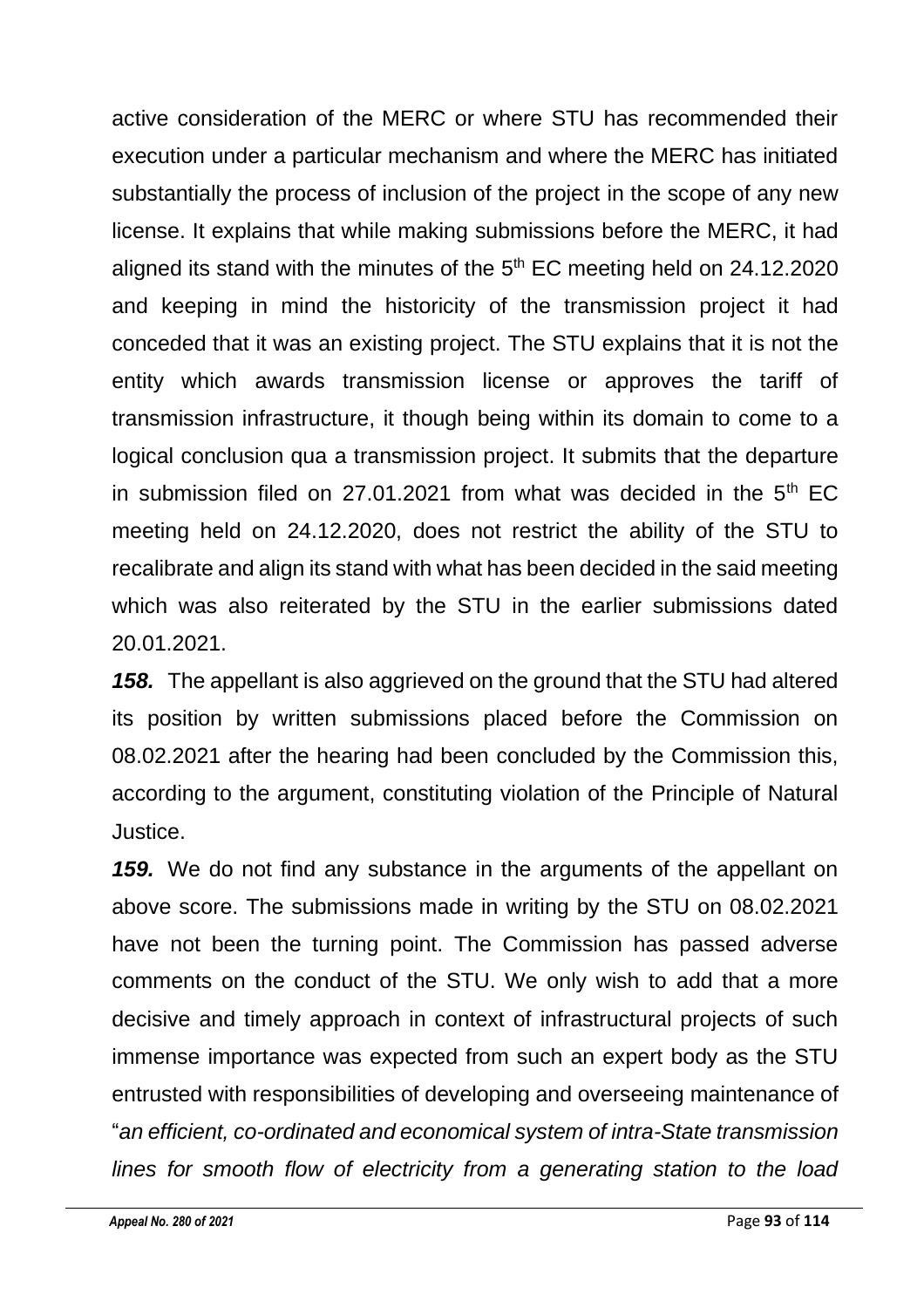*centres*". There was virtually no resistance on the suggestion for change of route (Kudus rather than Nagothane being one end) as the proponent readily agreed to it. The flip-flop vis-à-vis the appropriate technology (HDVC versus HVAC) is where the progress came stuck for a prolonged period. We do find merit in the explanation of the STU about exclusion of the scheme from its published plans for a few years in-between. After all, the STU having switched its planning away from HDVC technology, it having so communicated to the MERC, the continuance in the plans contrary to such thinking would have been a contradictory approach. But once the CEA had endorsed the better utility of HDVC, and the STU having realized the challenges involved in HVAC proposal, it came around and was within its rights, rather duty-bound to do so, to align its position and revive the old scheme (*albeit* with route modified for good reasons). The temporary uncertainty in the mind of the STU, which had only a recommendatory role, has only delayed the decision-making process. It, however, cannot vitiate the decision taken by the MERC in whose hands the jurisdiction is placed by the law to take a call on grant of license.

160. We repel the contentions to the contrary urged by the appellant.

## *IMPUGNED DECISION CONTRARY TO SECTION 15?*

*161.* It is argued by the appellant that the MERC by allocating the project to the Original Applicants in the capacity of Transmission Licensee has also violated Section 15 of the Electricity Act. The focus of the argument is on the provision contained in Section 15 (quoted earlier), particularly sub-section (5) in terms of which, before the grant of the transmission license, the Commission is required to "*publish a notice in two such daily newspapers, as that Commission may consider necessary, stating the name and address of the person to whom it proposes to issue the licence*" and also "*consider*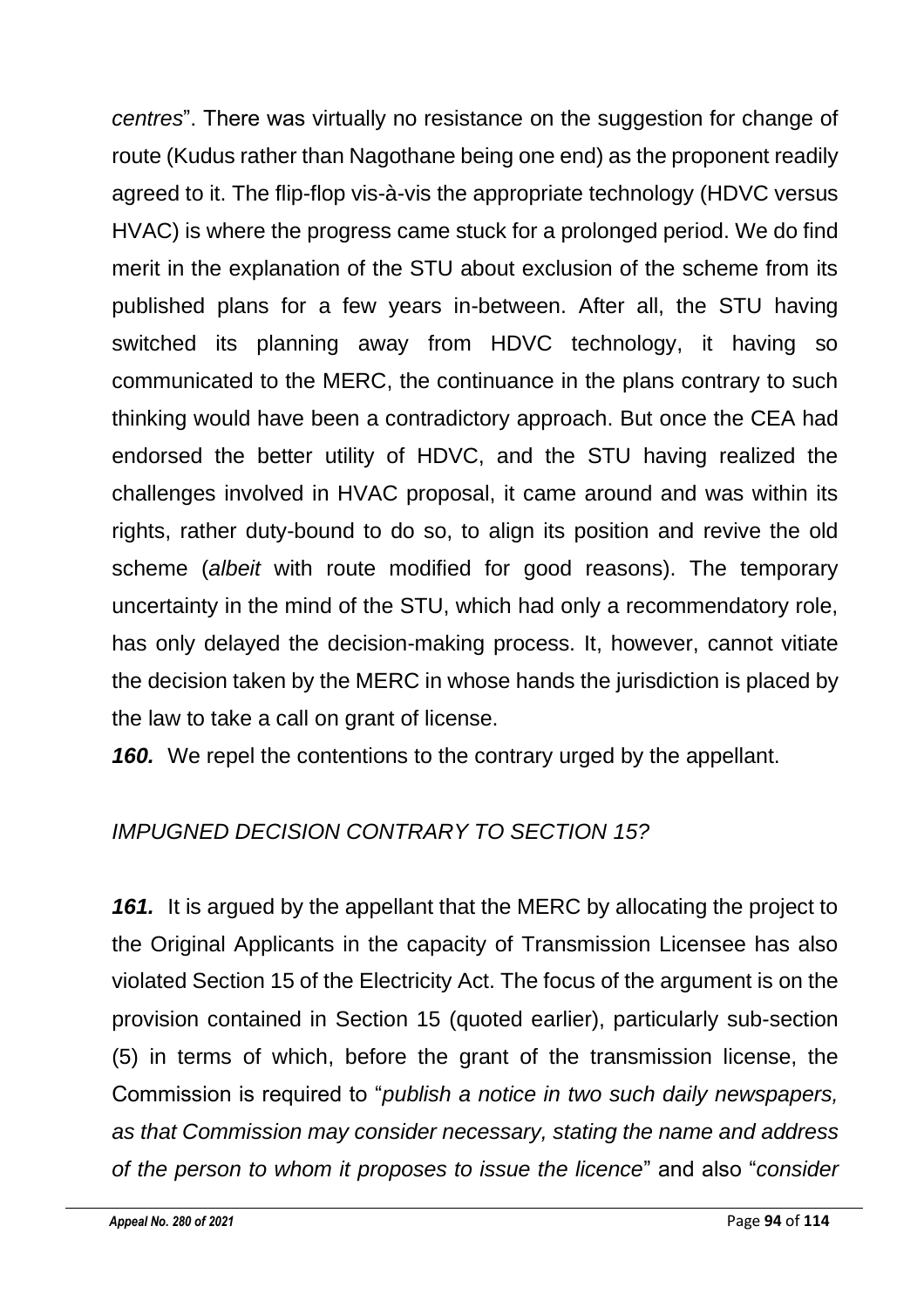*all suggestions or objections and the recommendations, if any, of the Central Transmission Utility or State Transmission Utility, as the case may be*". Reference is made to the following part of the impugned order to submit the procedure adopted is flawed:

> *"38.53 It is clear that AEML-T has been given to understand by STU, vide the periodic STU Plans, that the Scheme is to be undertaken by AEML-T. The proposed HVDC Scheme in the same configuration has been included in two STU 5-Year Plans, viz. FY 2018-19 to FY 2023-24 and FY 2019-20 to FY 2024-25, and in both these Plans, the Scheme has been allocated to be undertaken by AEML. The HVDC Scheme, with a different configuration was included in the earlier Plan in 2013, and was also allocated to AEML (erstwhile RInfra-T). Thus, on all the occasions when the Scheme has been part of the STU Plan, it has been allocated to AEML. Against this background, it is a reasonable expectation for AEML or any Transmission Licensee that the proposed HVDC Scheme would be undertaken by it, and AEML has accordingly taken steps such as discussions with stakeholders for acquiring land, etc. The Licence Application has also been submitted by AEML and processed by the Commission against the same frame of reference."*

*162.* It is the submission of the appellant that the above is contrary to the procedure laid down under the Electricity Act and also creates an impression that the license has been granted to AEMIL with a prejudged mind. The argument is that if the finding of MERC is to be accepted, then the process envisaged under Section 15 is rendered otiose. Placing reliance on *Dipak Babaria & Ors. v. State of Gujarat & Ors*., (2014) 3 SCC 502, it is submitted that there is violation of the principle that when a statute prescribes something to be done in a manner then it has to be done in that manner and not otherwise.

*163.* It is the argument of the appellant that its participation in the 2011 regime is of no consequence as all of it predates the revised Tariff Policy-2016 and the GoM GR dated 04.01.2019. It is submitted that a vested right in favor of AEML-T cannot be accepted before the grant of License since that would turn an application under Section 15 an empty formality and for the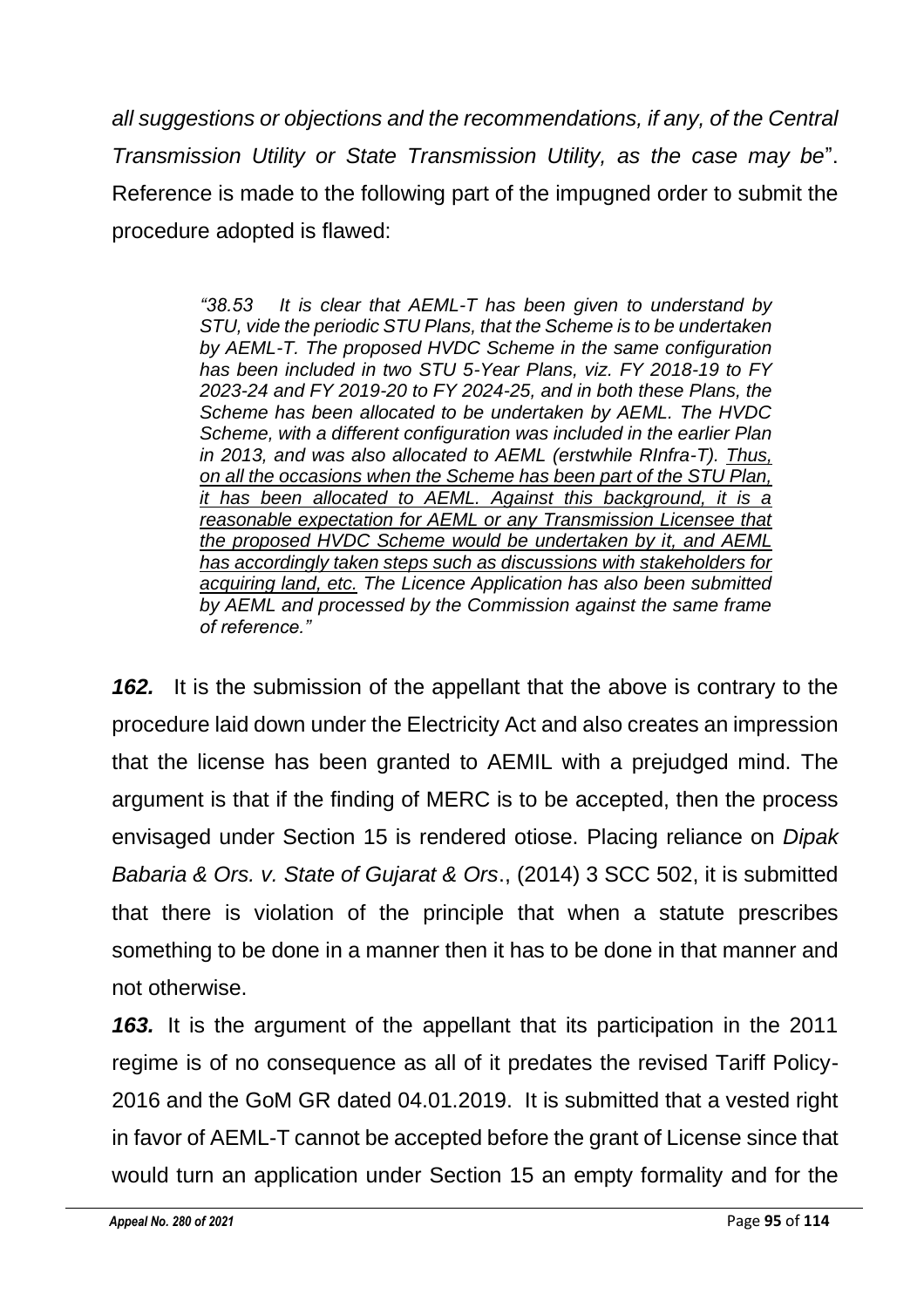reason that mere expectancy of future benefits, or contingent interest in property founded on anticipated continuance of existing laws does not constitute vested rights and a "settled expectation" or "vested right" cannot be countenanced against public interest or convenience, reliance being placed on the ruling in *JS Yadav vs. State of Uttar Pradesh & Anr.* (2011) 6 SCC 570.

*164.* The argument is that after cancellation of the DPR by the MERC on 02.05.2016, no vested right existed in favor of AEML-T. As per the appellant, the inclusion or exclusion in the STU plan does not give a right to the AEML-T for transmission license since the STU is not the grantor of concession or license and so inclusion in its five-year plan only means that the project is necessary for Mumbai, this having no relevance as to who will execute the project. It is argued that the Tariff policy, Bidding Guidelines and Section 63 of the Electricity Act do not recognize vesting or creation of prior interest so as to avoid the statutory route and allow a private grant.

*165.* We agree with the respondents that the contentions of the appellant qua Section 15 in context of grant of transmission license are fallacious, nothing but smoke-screen. We do not have the least doubt that even in a Section 63 project, a license application can only be made by the person who has emerged as the successful bidder, and that no other person has the right to apply for such a transmission license. It is factually wrong to say that the procedure under Section 15 was not followed by the MERC as there was no STU consent before public proceedings. It is rightly pointed out that the Public Notice issued by the MERC for grant of license under Advertisement No. 21/2020-21 dated 06.01.2021 stated as under:

> "*7. The HVDC scheme is part of STU's five year plan from FY 2019- 20 to FY 2024-25 and is also recommended by the CEA vide its letters dated 13 June, 2019 and 23 October,2020. STU vide its letter dated 10 December, 2020 has submitted the DPR of 1000 MW HVDC for in-*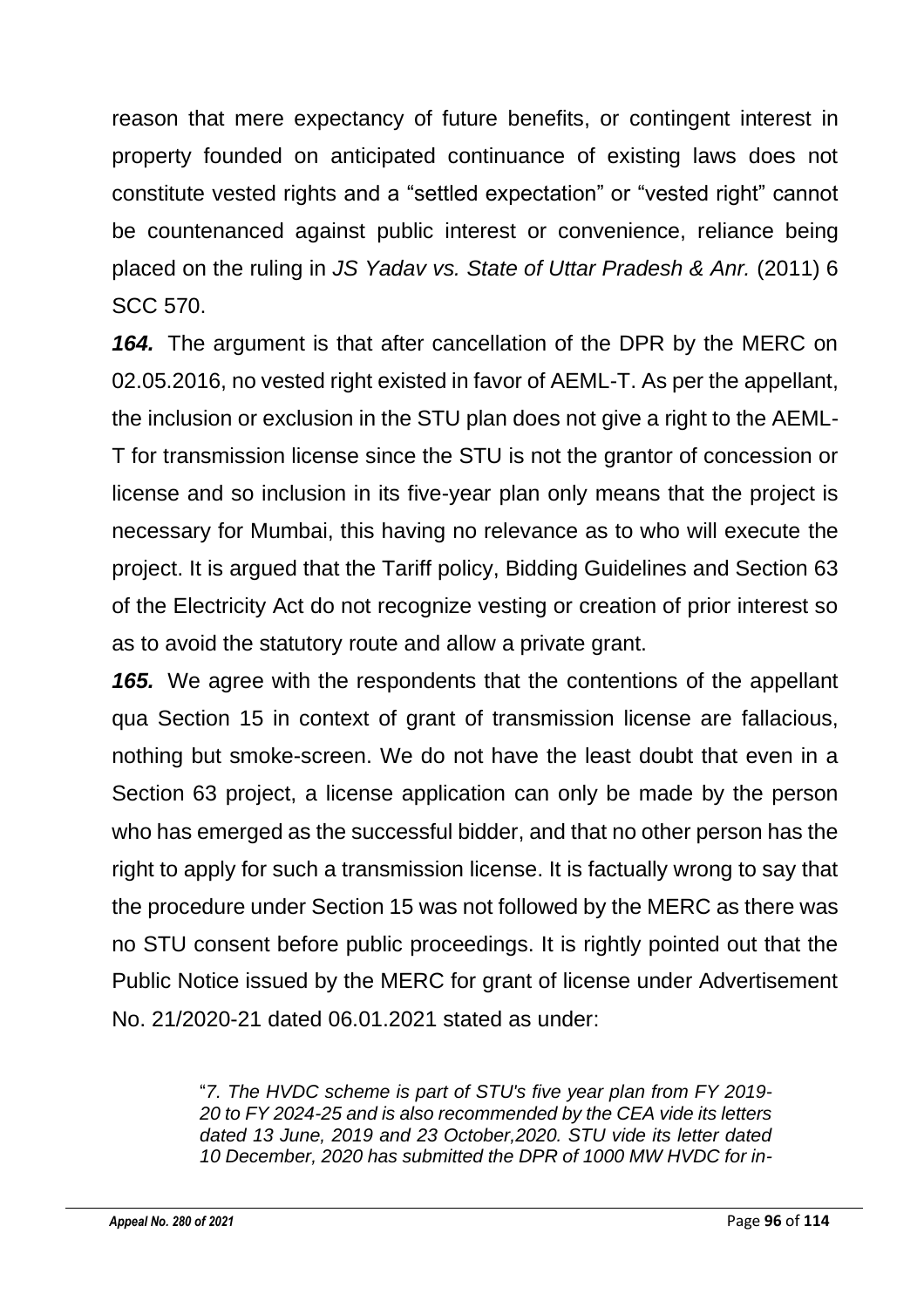*principle approval of the Commission for treating it as part of InSTS plan.*"

*166.* The STU vide its letter dated 10.12.2020 had confirmed that the revised DPR for 1000 MW Kudus-Aarey scheme had been submitted by AEML-T and had been technically vetted by it (the STU) and submitted to MERC for further needful action, the consent of STU being inherent in this communication.

*167.* We endorse the view canvassed by the respondents that the proceedings relating to grant of license under section 15 can never be conducted *de hors* the entity which has to implement a project either under section 62 or section 63 of the Electricity Act. It is trite that Sections 14 and 15 go together and, therefore, the grant of license under Section 15 does not trigger unless there is an application moved under section 14. To put it differently, a grant of license, such as a transmission license, cannot happen in the air, without any clarity qua the entity which has to implement a project either under sections 62 or 63. We do not accept the suggestion that a transmission license can be granted in vacuum or isolation where the entity which is being granted such license has no connection in any manner whatsoever with the asset which it is entitled to develop within the framework of the law. The Section 15 proceedings cannot be independent or completely *de hors* the award of a project under section 62 or section 63.

*168.* A license entitles a licensee to undertake various activities. For a transmission licensee, such activities are provided primarily under Section 40. Under Section 40(a), the licensee has the duty to build and maintain a transmission system (inter-State or intra-State, as the case may be). Other duties of a transmission licensee are provided in Sections 40(b) and 40(c), wherein it has to comply with the directions of the load dispatch centers and to provide non-discriminatory open access to its transmission system. If a license is granted without clarity of the entity which has to implement a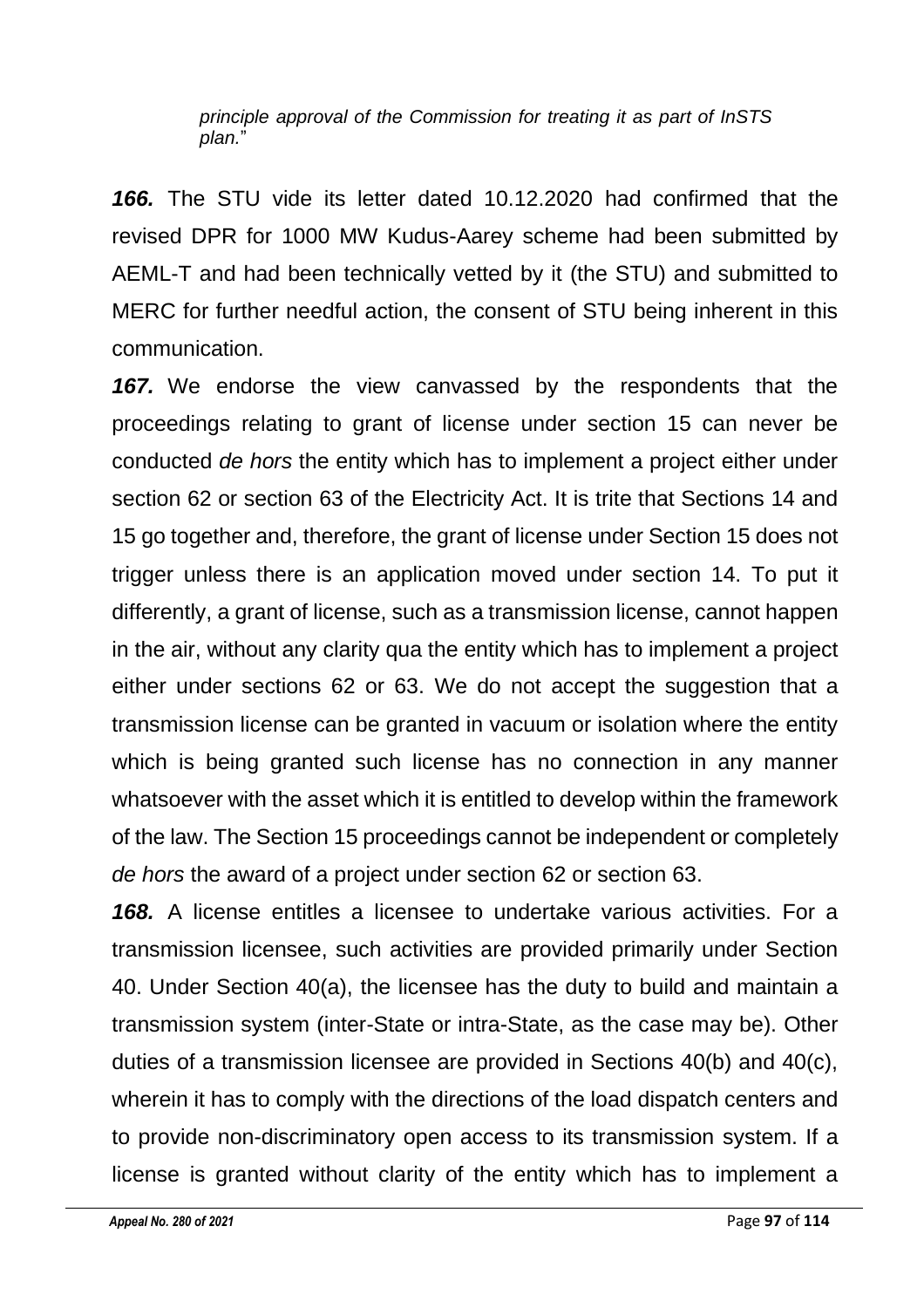transmission project either under section 62 or section 63, then it is bound to lead to absurdity since the licensee would be entitled to build and maintain a system, without any system allocated under Sections 62 or 63. Further, under Section 164 of the Electricity Act, a licensee can be granted the powers available to a telegraph authority qua laying of transmission lines etc. Surely, such powers cannot be conferred upon a licensee without the said licensee having been allocated a transmission project either under Sections 62 or 63. In such view, the fact qua the implementation of a transmission project by an entity, is a material guiding factor in a proceeding for grant of transmission license under Section 15 of the Electricity Act.

*169.* We conclude that the procedure envisaged in Section 15 has been followed and there is no infraction vitiating the process.

## *HVDC SCHEME – TBCB BETTER ROUTE?*

*170.* The State Commission has examined this question under the fourth issue and set out the reasons for opting for RTM route as under:

"*38.61 In summary:* 

*a) There is no right or wrong approach for undertaking this HVDC Bulk Power Injection Scheme for Mumbai, in terms of whether the Scheme is decided to be undertaken under Section 62 (RTM) or Section 63 (TBCB) route, as both RTM and TBCB route can be justified for its implementation;* 

*b) This is a case where the most appropriate route for undertaking the Project has to be selected, considering the need for this Scheme, the urgency associated with the Scheme, the historical background, and the peculiarities of this Scheme;* 

*c) This Project is being considered by the Commission because it is part of the STU Plan FY 2019-20 to FY 2024-25, wherein this Scheme is allocated to AEML;*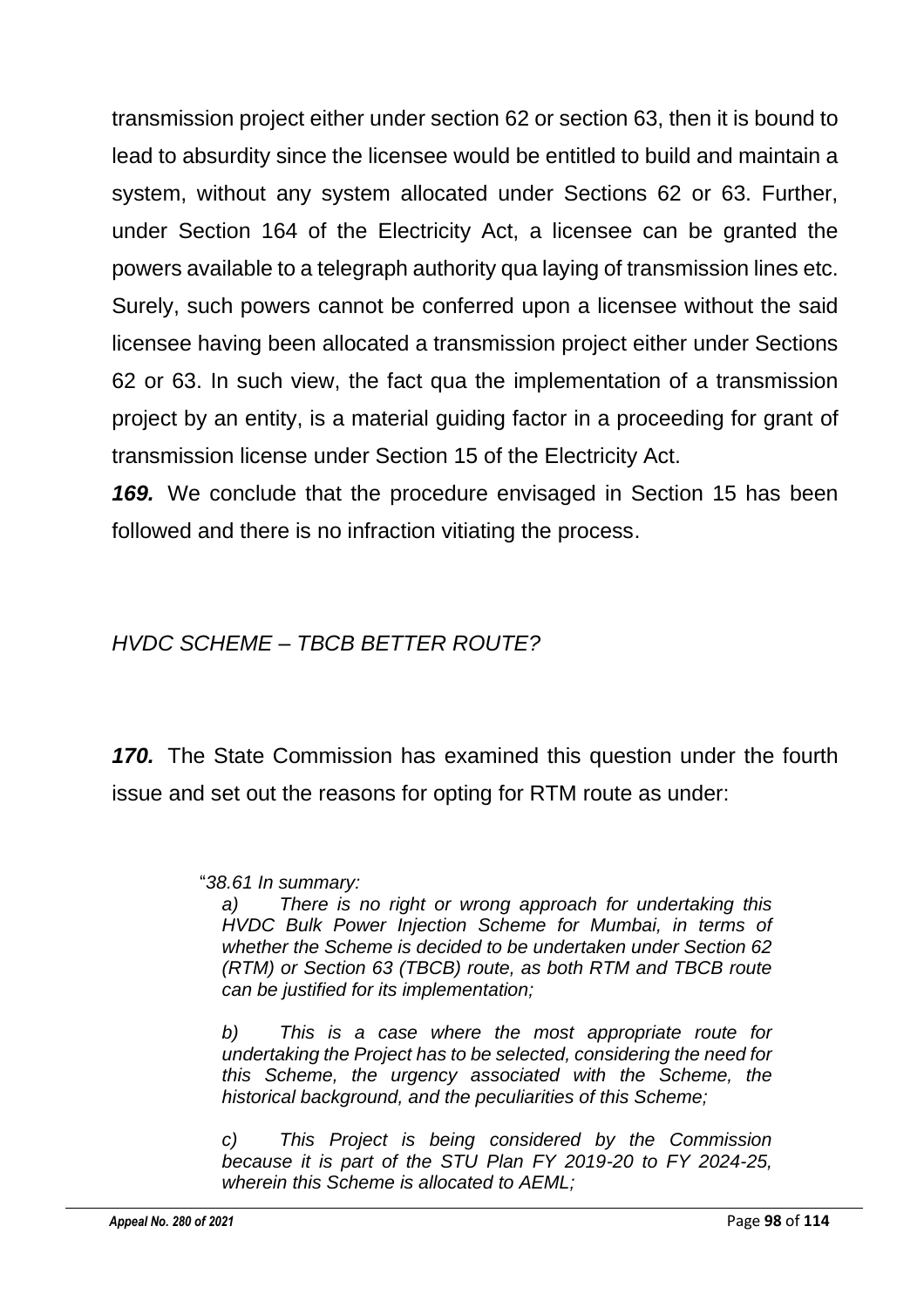*d) The cost benefits in case the Project is awarded under the TBCB route cannot be assessed, as there is no precedent of any completed HVDC Scheme with UG cabling being awarded through the TBCB route;* 

*e) HVDC Scheme is a high-cost project with high-end technology with limited international suppliers, and hence, has relatively limited scope for cost reduction as compared to HVAC schemes;* 

*f) Steps already taken by the Petitioners for procuring land at Aarey and Kudus for HVDC terminal station will facilitate timely completion of the Project;* 

*g) The Commission has asked IIT Bombay to evaluate the Scope, design aspects, reasonability of cost, alternatives, etc., of the Scheme to ensure a technically appropriate and cost-effective solution for mitigating Mumbai's transmission constraints;* 

*h) The contracting for the Project would be through international competitive bidding as a pre-condition of the Licence, and hence, the least cost is likely to be achieved. Further, the cost incurred on the Scheme could be verified through experts after completion of the Scheme before allowing recovery through ARR;* 

*i) The Commission allows recovery of capital cost for Section 62 Projects only after prudence check based on detailed scrutiny, so that only justified and reasonable cost is recovered through tariff;* 

*j) The STU has expressed reservations regarding undertaking the HVDC Scheme through the competitive bidding route, and has stated that additional time of 1-2 years may be required for completion of the competitive bidding process;* 

*k) The two Transmission Schemes in Maharashtra that have been decided to be undertaken under TBCB route, other than Kharghar Vikhroli Transmission Project, have not seen any progress at all, even after passage of almost 3 years in one case;* 

*l) It will be in no one's interest if the Scheme is awarded under TBCB route especially when the planning and feasibility of the Scheme is at final stage, even if it is at a lower cost than that estimated by AEMIL, if it either does not come up at all or does not come up within the desired timelines;* 

*m) The rationale adopted at the Central level to undertake HVDC Projects on RTM basis despite the high cost of such Schemes, has been the intention of compressing the execution time schedule, which is equally applicable to the present Mumbai transmission system;*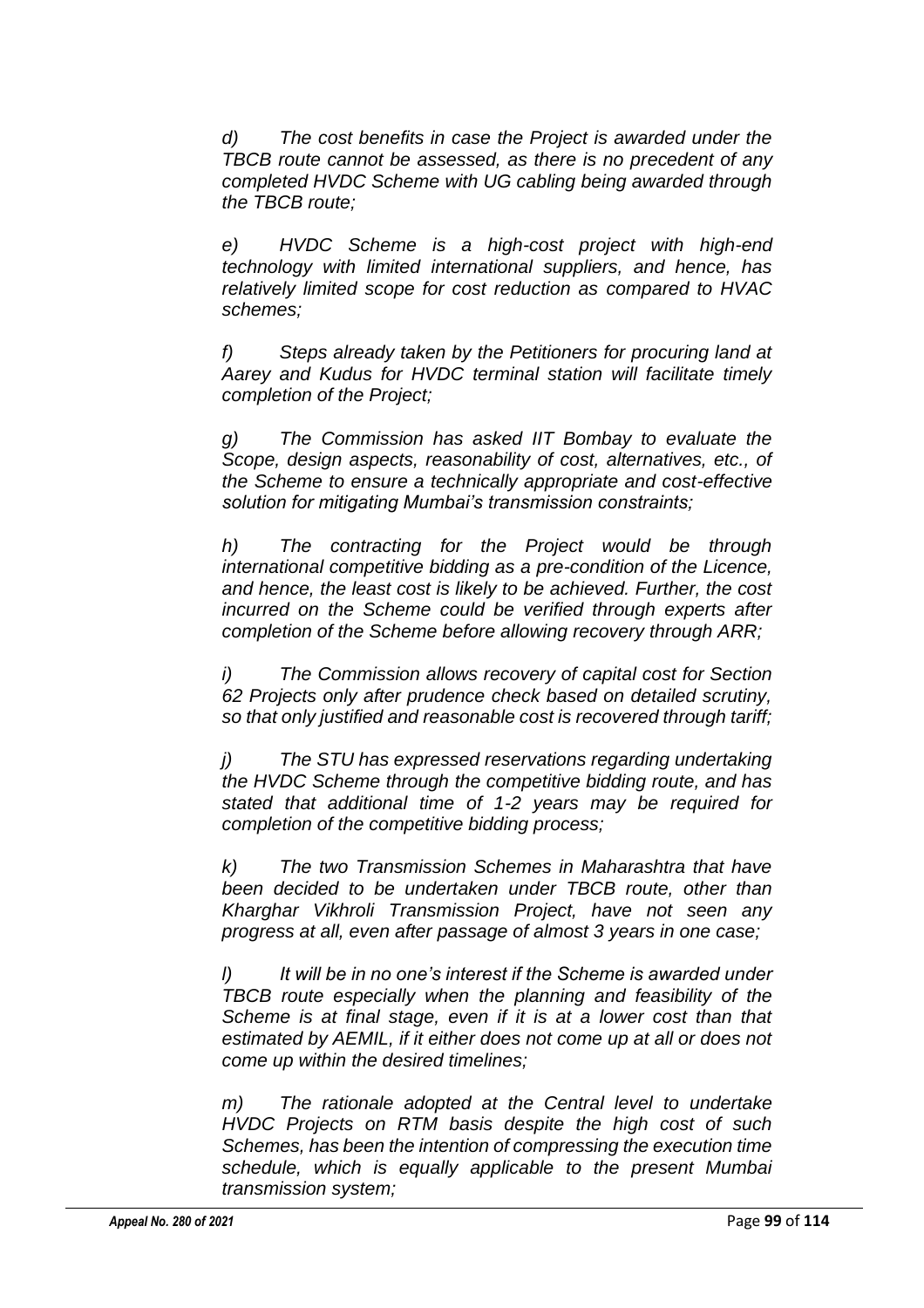*n) Section 62 Projects can be closely and regularly monitored by the Commission for aspects such as timely execution, cost escalation, etc., unlike Section 63 Projects where the Bidders are bound by the conditions and responsibilities stipulated in the TSA, and on which the Commission has a limited regulatory oversight;* 

*o) The Commission has already constituted the Maharashtra Transmission Committee (MTC) in accordance with the MEGC, under the aegis of the Grid Coordination Committee (GCC), which shall be responsible for planning and monitoring timely execution of transmission projects in Maharashtra including Mumbai area. Considering the importance of HVDC Scheme for strengthening the Mumbai Transmission system, the Commission will separately notify a Committee for closely monitoring the progress of this Project to ensure strict adherence to the planned timelines for its identified milestones;* 

*p) The Scheme has to be undertaken at the earliest in a timebound manner in the interest of strengthening Mumbai's transmission system, especially since almost 10 years have passed since the HVDC Bulk Power Injection Scheme was first proposed for Mumbai;* 

*q) The early and timely completion of the HVDC Bulk Power Injection Scheme for Mumbai will provide access to alternative power procurement sources as compared to the embedded generating units; while there is no guarantee that power procurement through competitive bidding will discover rates lower than that of the embedded generating units, at least the option will be available to the Mumbai Distribution Licensees and Commission's approval, and the lower power procurement costs can be passed on to the consumers through reduction in tariff;* 

*r) Considering the expected retirement of the embedded generation capacity and Transmission constraints, import of potentially cheaper power into Mumbai through competitive bidding will be facilitated by implementation of the HVDC Scheme, which is likely to reduce the cost of power for the end-consumers.* 

*38.62 In light of the above discussions, taking a holistic view of the matter as summarised in earlier para, the Commission rules that the HVDC Scheme as per the STU Plan 2019-20 to 2024-25 shall be undertaken by the Petitioners under Section 62 of the EA, with necessary safeguards as stipulated in this Order.*"

*171.* The arguments of the appellant in this regard are virtually rehash of what has already been considered. As noted earlier, the appellant contends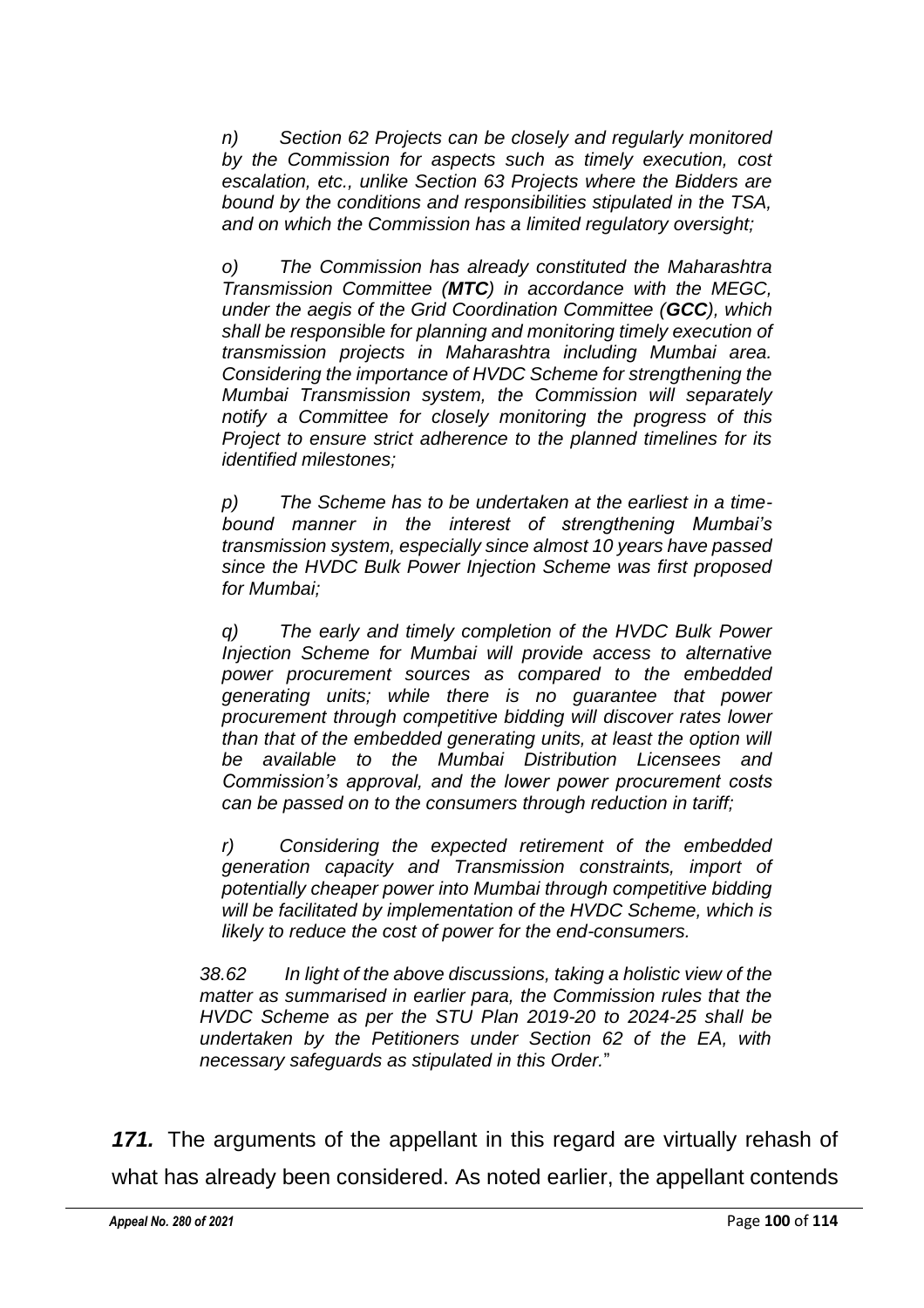that, by GoM GR dated 04.01.2019, a robust mechanism to implement the TBCB Guidelines within the State of Maharashtra was set up, in terms of which the GoM EC was empowered to decide which projects are to be implemented through TBCB, in consonance with the TBCB Guidelines and Development Guidelines of the Central Government, the relevant framework having thereby been made available in the State of Maharashtra to carry out the intent of the Electricity Act i.e. promotion of competition.

*172.* It is the argument of the appellant that Regulation 19.3 of MERC MYT Regulations, 2019, envisages that all future procurement of short-term or medium-term or long-term power shall be undertaken through the TBCB Route under Section 63 of the Electricity Act and in accordance with the Guidelines framed thereunder. It is submitted that Regulation 12.13 of the MERC State Grid Code, 2020 envisages that the inclusion of the investment plan for transmission system submitted by STU is to be first approved by the MERC. However, in the impugned order the Commission has taken a position that since the HVDC Project has been included in the scope of AEML-T, it was the reasonable expectation of AEML-T that it will carry out the scheme. It is argued that this finding defeats Sections 14, 15 and 63 of the Electricity Act, particularly as the Commission has agreed that TBCB is more economical than the regulated cost-plus tariff**.**

*173.* It is argued that the only apparent advantage the grantee (AEMIL) had was that it had already acquired a piece of land for the proposed substation and IIT Bombay had been awarded the job to evaluate the DPR, the project being still at an initial stage. The appellant contends that land can never be the determinative factor for award of a contract. It submits that in cases of thermal projects which are undertaken through TBCB process, the land is always acquired for the project in question prior to the initiation of Bidding Process as per the applicable Standard Bidding Guidelines. Even if it were decided that the very same plot of land as is in possession of the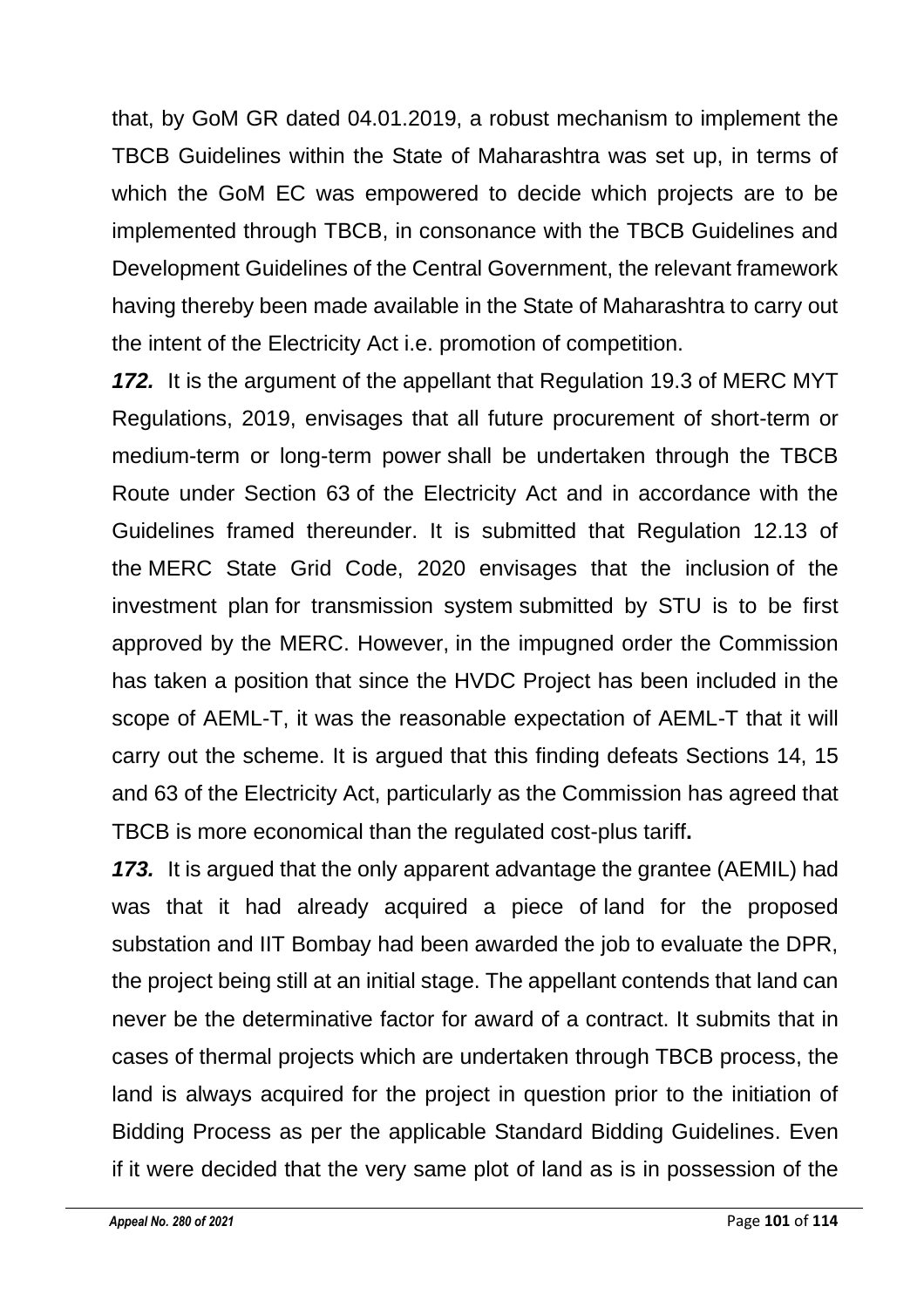AEMIL is required for the HVDC Project then the piece of land could be transferred to the selected bidder for the purpose of execution of the Project. It is submitted that the MERC has not considered the fact that there are several other equally competent entities in India which are equally competent, technically and financially, to execute the HVDC Project.

*174.* The appellant counters the argument of the original applicants to the effect that HVDC Projects have been implemented in India mostly thorough Cost-Plus Method by saying that such HVDC Projects in India (with one exception - a dedicated transmission line which was subsequently granted License) have been developed by CTU or STUs. It is submitted that if the Commission wanted the HVDC Project to be expeditiously executed it ought to have awarded the project to MSETCL (the STU) which is the only entity in the State which has executed a HVDC Project.

*175.* We have already concluded that the GR of GoM does not apply to the present case since the project precedes the setting up of EC by the State Government. As also noted, the EC of GoM does not oppose the impugned decision nor asserts that it falls in its domain. Its resolution in 5<sup>th</sup> Meeting expressly excludes it because it is an old project which had been not only part of the plans of STU over the years but also under active consideration of MERC as evident from the orders as early as of 05.04.2013.

*176.* The submission of the appellant is that the MERC vide letter dated 28.06.2019 could not have directed implementation of the project by R-Infra (now AEML) since it is contrary to the rulings of Supreme Court, bidding or auction being the favored route. This submission does not impress us in the case at hand. We have already considered and rejected the argument based on the rulings cited that Section 63 of the Electricity Act is dominant route as compared to Section 62.

*177.* As also noted earlier, the STU has argued that resort to competitive bidding, as envisaged under the GoM GR dated 04.01.2019, read with the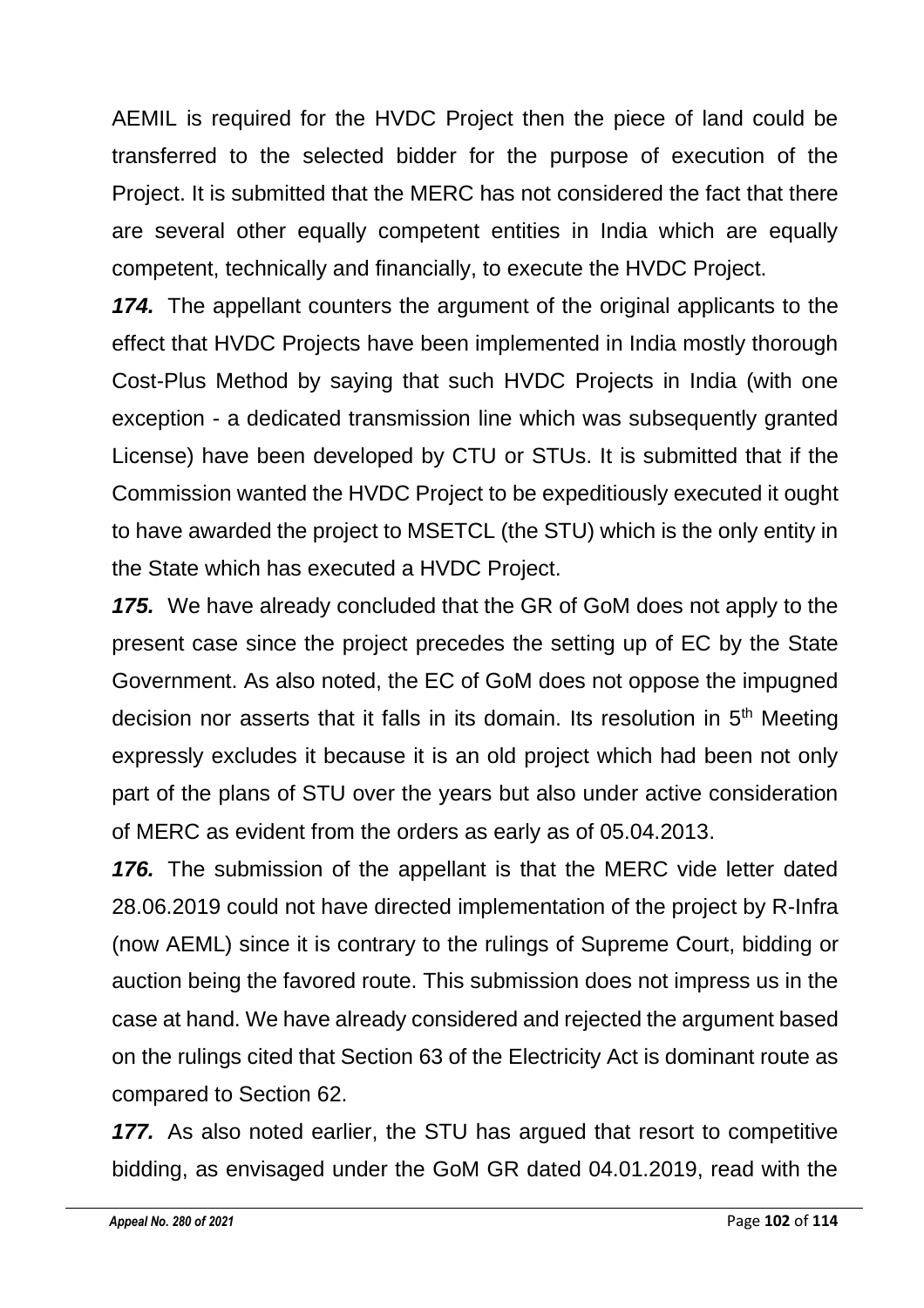revised Tariff Policy-2016, is contingent upon determination of a threshold limit by the State Commission which is yet to take a decision on such aspect. It submits that till such limit is decided, the MERC retains all the powers to approve transmission projects either under section 62 or section 63 on a case-to-case basis. It points out that departures have been made, illustrating this by reference to Power Grid Corporation of India (PGCIL) having awarded transmission projects based on HVDC technology worth above Rs. 30,000 crores post the issuance of the revised tariff policy on 28.01.2016. Any proposal to undertake the project by bidding as per Section 63 of the Electricity Act, 2003, or Section 62 (regulated tariff mechanism) is to be decided by the regulatory authorities based on feasibility and other technicalities and ground realities, including how central grid is undertaking HVDC projects. The appellant does not dispute the submission of the respondents that till date PGCIL has constructed HVDC projects to the tune of around Rs. 34000 Crores under Section 62, and not under Section 63.

*178.* The argument of the second and third Respondents that the opposition to the Transmission Project by the appellant is because of the fact that it has a vested interest in delaying the said project cannot be lightly brushed aside. In the impugned order (para 35.36), the MERC has set out details of the Mumbai distribution licensees and their PPAs with generating companies showing that, except Dahanu, all other generating companies are owned by the appellant. The Commission has also observed (see para 35.37 and 35.38) that there is limited embedded generation in the City of Mumbai which requires import of power from outside Mumbai. For importing power from outside Mumbai, the Transmission Project based on HVDC technology is critical.

*179.* Pertinent to add here that by its order passed earlier on 29.01.2019, in Case No.03/2019, the Commission had concluded thus: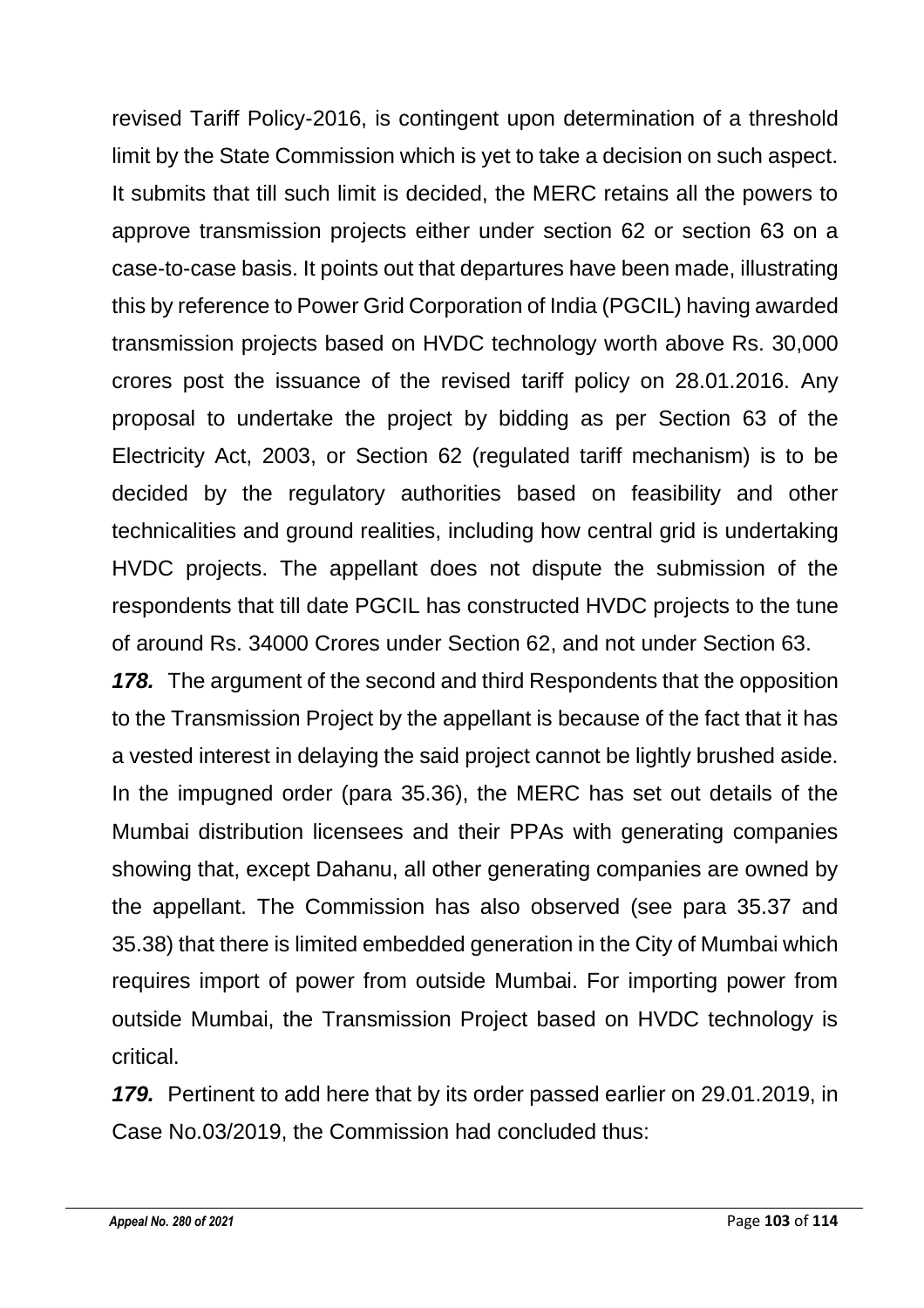*"18. Considering the geographical location of Mumbai, density of the population, environmental issues and scarcity of power generation resources, increase of embedded generations does not appear viable. Hence, only option available to increase ATC of Mumbai.*

19. Existing transmission lines importing power to Mumbai are critically loaded and cannot carry additional power to Mumbai … further delay in increase in ATC of Mumbai Transmission would jeopardize the power security of Mumbai …"

*180.* Further, by the impugned order, the Commission has also opined (para 35.39) that because of the transmission constraints in Mumbai, the local distribution licensees could not call bids for procurement of power under section 63 as no power can come inside Mumbai because of such constraints, this having compelled MERC to decide to extend the validity of the existing section 62 PPAs of embedded generating stations of Mumbai, which majorly belong to the appellant. On these facts, and in the circumstances, we find some substance in the argument that a direct fallout of the transmission line in question being constructed would be reduced reliance of the Mumbai licensees upon the generating stations of the appellant which not being in the interest of the latter is being referred to the prime reasons for its opposition.

*181.* It bears repetition to say, based on the chronology of events set out earlier, that the appellant and R-Infra (now AEML) were in agreement so long as the earlier decision that the Transmission Project in question (i.e, HVDC based) was to be developed by AEML, while the Vikhroli transmission project was to be developed by TPC, was being acted upon. It is significant to note that the appellant never posed a challenge to the various steps taken by STU or MERC or AEML (R-Infra) from the year 2007 to 2019 towards implementation of the HVDC line by AEML. The CEA had recommended the transmission project based on the HVDC technology by conducting meetings on 08.05.2019 and 31.05.2019, in which TPC-T also participated. Further, in its letter, CEA refers to AEML-T letter dated 26,0.2019 in which AEML-T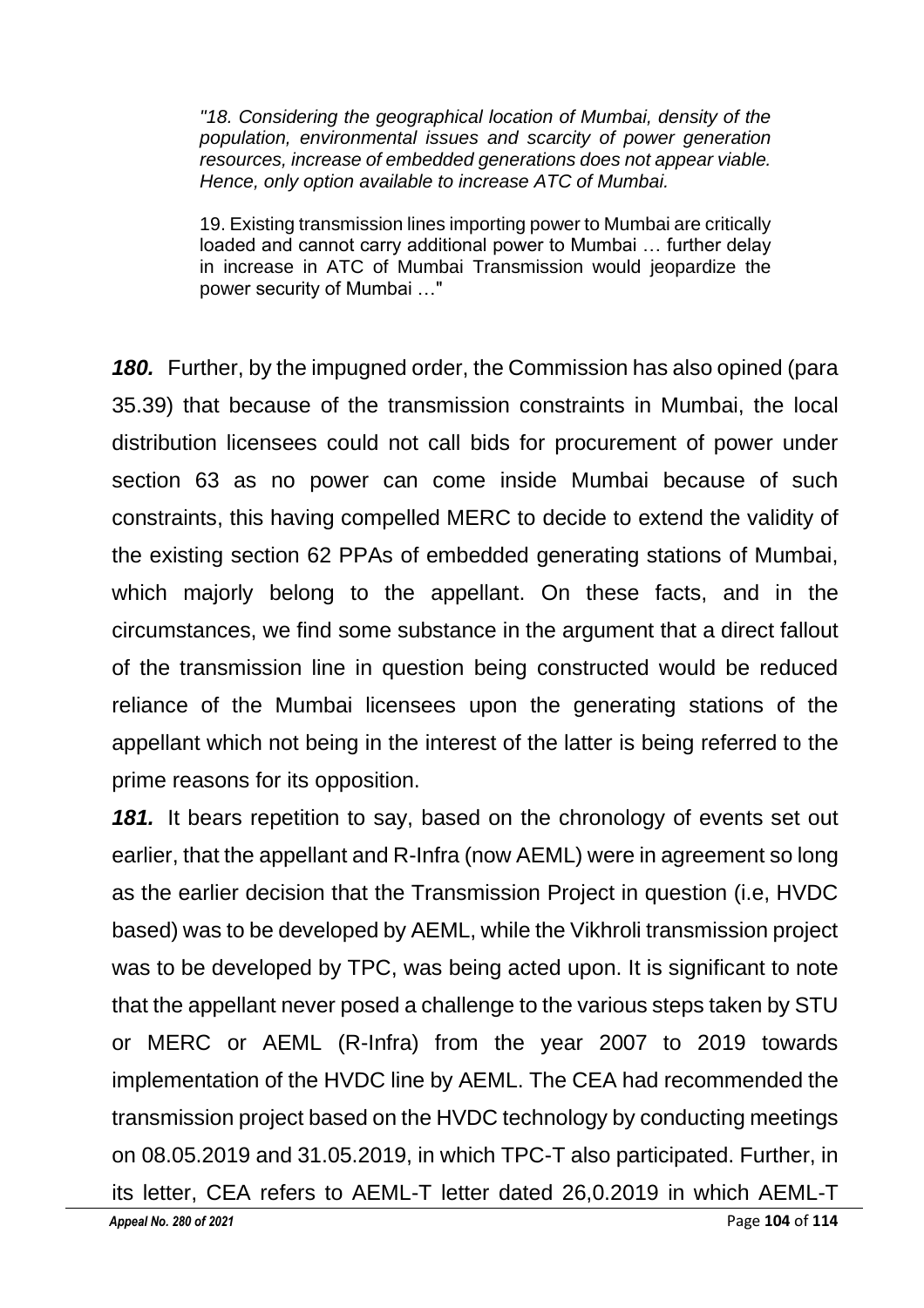specifically mentioned the subject Transmission Project based on HVDC Technology. However, no objection was ever raised by TPC-T to the effect that the execution of the above Project ought not to be done by AEML-T. The protest was made by the appellant only from the year 2019 after it had lost the Vikhroli Transmission project because it was unable to execute it for more than eight years and was unable to justify the inordinate delay which factor had singularly persuaded the MERC to put the said project (Vikhroli) under section 63 (bidding route).

*182.* It is against the above-mentioned backdrop that AEML had submitted a DPR and proposed to MERC for appointment of a consultant, it having been agreed that the cost of the consultant was to be borne by AEML, the approval having been given followed by the STU granting its approval for grid connectivity to AEML qua the transmission project. The 23.11.2018 letter of AEML was not a standalone development, the history tracing it back to 2013, including the original approval of grid connectivity granted by STU on 21.08.2013, which approval was never revoked. The introduction of Kudus as the inter-connectivity point (in lieu of Nagothane) qua the transmission project is a development rooted in the year 2013. The MERC granted in-principle approval to AEML qua the DPR and also called it upon to take steps for necessary amendments in its transmission license. It is due to the change in location from Nagothane to Kudus by STU that AEML was required to submit connectivity request dated 23.11.2018 again specifying references of earlier approved connectivity. Such request for connectivity dated 23.11.2018 was continuation of earlier process only. Further, because HVAC technology was not finding acceptance, the HVDC technology of AEML was revisited and revived. It is significant that the CEA, after convening two meetings dated 08.05.2019 and 31.05.2019, in which both TPC-T and AEMIL participated, issued the communication dated 13.06.2019, thereby not only revalidating the existing Transmission Project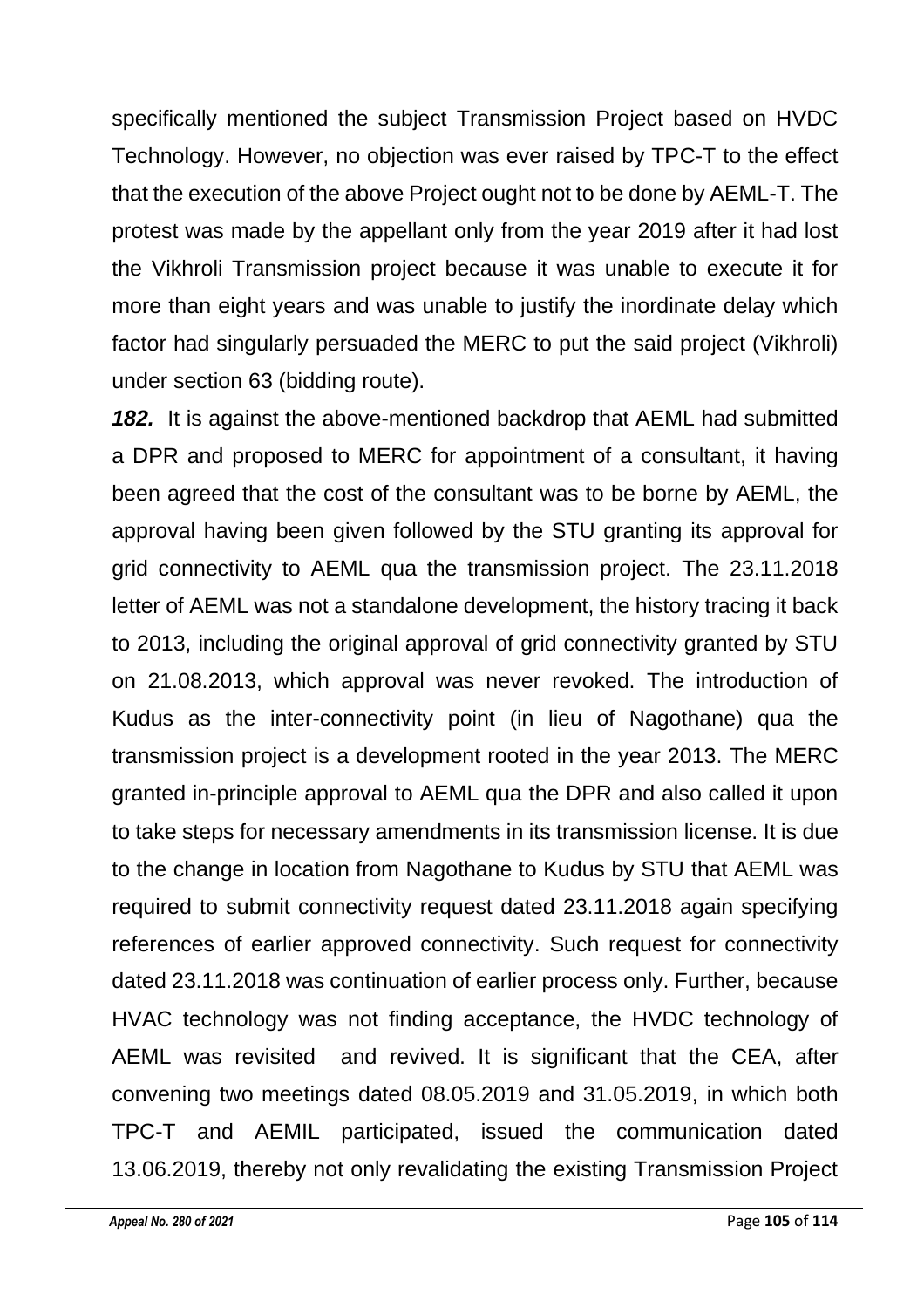based on HVDC technology but also recommended another similar project of 1000 MW transmission capacity.

*183.* As concluded earlier, unless the threshold limit is first decided, the MERC is empowered to take an independent decision as to whether to award the transmission project under section 62 or section 63. The contention that the transmission project in the present case has been awarded under section 62 only because threshold limit has not been decided is, however, incorrect. It is wrong to argue that section 63 option was not available to the MERC because the threshold limit is not yet decided. Rather, the said option was available fully and nothing stopped the appellant as well to itself file an application seeking grant of license under Section 62. It is clear from the impugned order that, based on an independent analysis of facts, coupled with historicity so necessary to be considered in terms of section 61(c), the MERC has decided to award the transmission project under section 62 by granting transmission license under Section 15 of the Electricity Act which cannot be faulted.

*184.* As already concluded, the cancellation of the HVDC technology by MERC on 02.05.2016 is inconsequential since the DPR of the Transmission Project was approved to be executed by R-Infra (now AEML) on 10.04.2014. The order of cancellation was issued solely upon the proposal of the STU to change the technology for implementing the transmission project, from HVDC to HVAC, which suggestion itself was withdrawn and STU also reverted to original scheme. From this, it follows that the entire project was not cancelled, the confusion on account of flip-flop on technology having been settled, the original project stood revived, the subject proposal based on HVDC from Kudus to Aarey being same as before.

*185.* The appellant has made a lot of argument to press home the point that bidding process is more advantageous or beneficial than the non-bidding route. In this context, we may recall the opinion given by the Supreme Court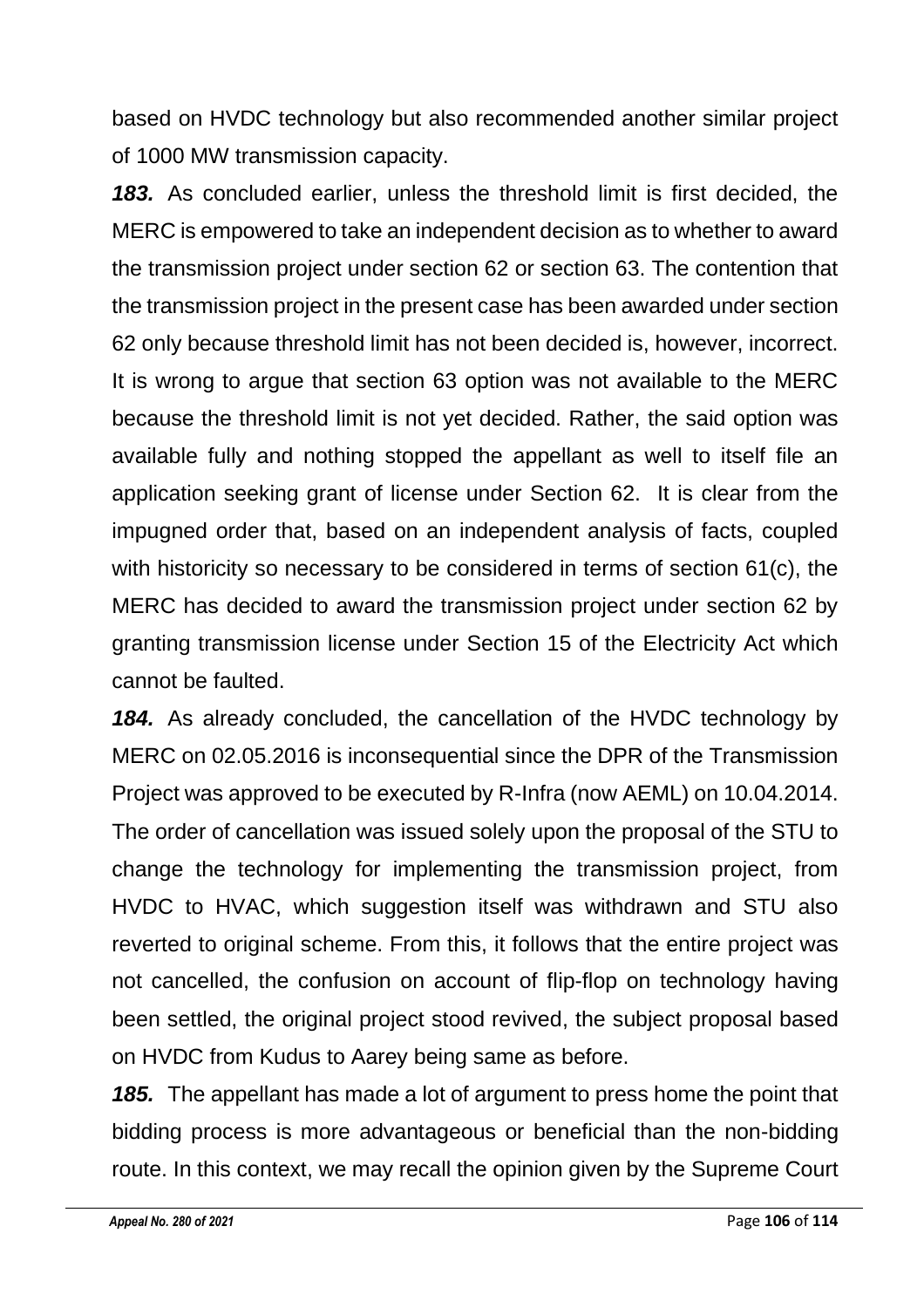in *Natural Resources Allocation, In re* (supra), as already quoted earlier, giving clarification as to the position of law in context of the view taken in *Public Interest Litigation v. Union of India*, *(2012) 3 SCC* 1 (*2G Spectrum judgment*). It was observed that the Court cannot conduct a comparative study of the various methods of distribution of natural resources and suggest the most efficacious mode, if there is one universal efficacious method in the first place. The judicial organ would respect the mandate and wisdom of the executive in such matters, the methodology pertaining to disposal of natural resources being clearly an economic policy entailing intricate economic choices. It cannot be the endeavor of the adjudicatory forum, not the least of a tribunal sitting in appeal over the technical decision of such nature taken by a regulatory authority, to evaluate or lay down a general unexceptional rule on the efficacy of auction vis-à-vis other methods of disposal of natural resources, an economic choice of disposal of natural resources, being not a Constitutional mandate.

*186.* We do not accept the argument of the appellant that historicity and past factual aspects have no relation with tariff determination under Sections 62 or 63 of the Electricity Act. As already concluded, Section 61 tariff principles are the common fulcrum upon which tariff determination or approval takes place whether under Section 62 or Section 63. In fact, it bears repetition to recall, Section 61(c) categorically envisages that efficiency, economical use of the resources, good performance and optimum investments are one of the corner stones of principles behind tariff determination, this being relevant even in the exercise of adoption of bid-discovered price under Section 63. The parameters of 'efficiency' under section 61(c) can only be implemented if the applicant for a project is capable of demonstrating its efficiency, including that of the project. For evaluating efficiency, a Regulatory Commission has to necessarily look into the past history, conduct and also as to whether the past projects have been implemented and operated in an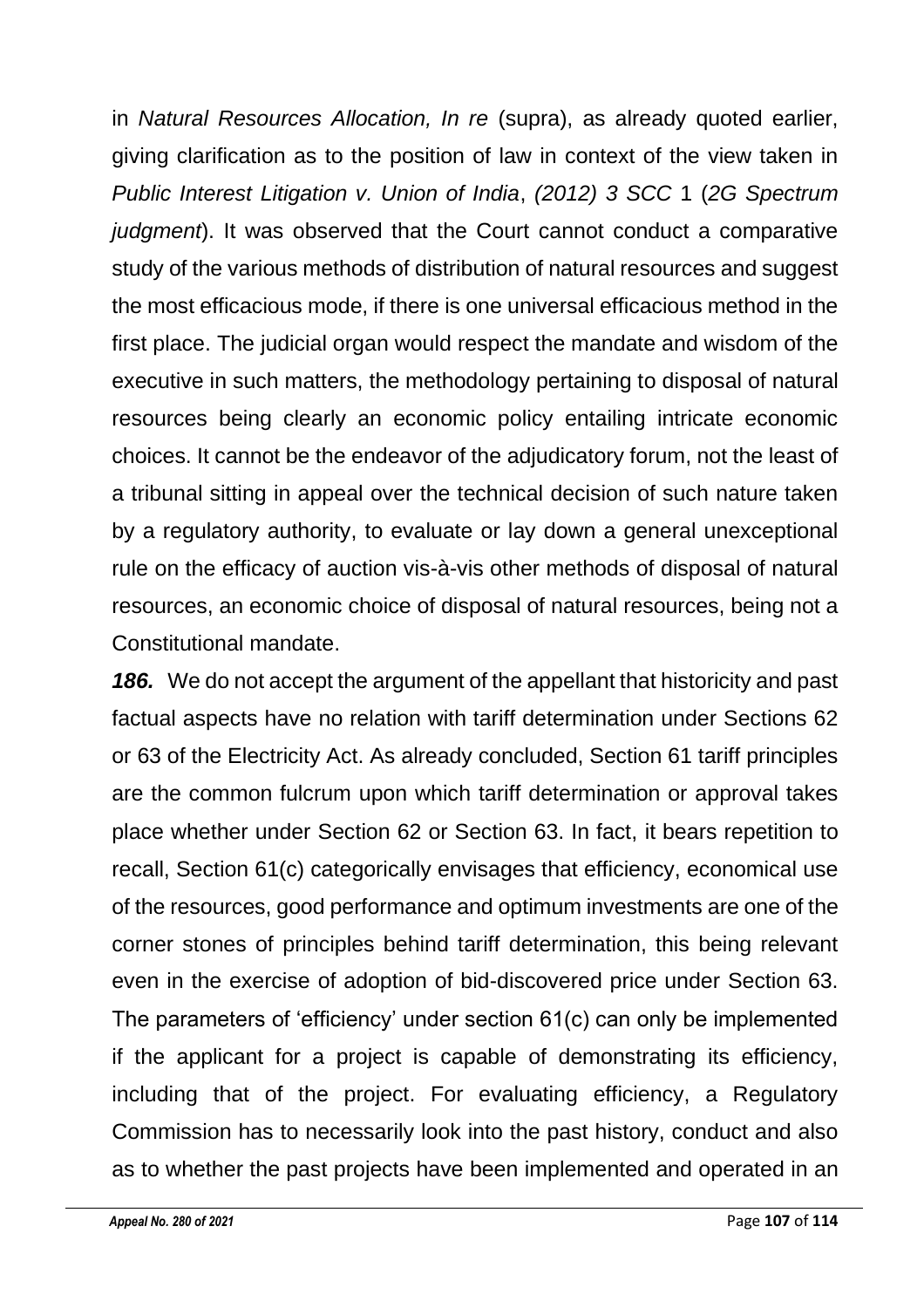efficient manner by such applicant. The above vital aspect is further continued to be followed by the Commissions even after a project is allocated, in terms of section 61(e) whereby inefficiency in operations results in penalization when tariff is finally determined for a project under Section 62. These considerations are germane while conducting a bidding process under Section 63. As noted earlier, this is evident from a reading of Clause 9.1 (read with Clauses 9.4.4 and 9.4.5) of the bidding guidelines, the purpose of Request for Proposal (RFP) issued by the Bid Process Coordinator ("BPC") whereunder is to first shortlist prospective bidders on the basis, *inter alia*, of past experience. Surely, once bidders respond to the RFQ, the BPC evaluates the claims of such bidders qua their past experience, including whether they have a clean track record.

*187.* The other criteria concerning historicity and past factual aspects qua an applicant for a project is provided under Section 61(c), whereby the Commissions have to ensure 'economical use of resources' as well as optimum investments. For ensuring 'economical use of resources' as well as optimum investments, the resources and capital invested by an applicant on a project is one of the factors for awarding a project under Section 62. This is because if the initial investments and ground work has been done by an applicant qua a particular project, based upon the historicity, then the same is a factor to be considered when such a project is to be awarded under Section 62. If the route of Section 63 is adopted, Clauses 9.4.1 and 9.4.2 of the bidding guidelines indicate that the successful bidder has to take upon itself the entire risks associated with the project in terms of the transmission service agreement which is part of the RFQ, for ensuring 'economical use of resources' as well as optimum investments itself.

*188.* In above view, we hold that historicity, past conduct and factual aspects are relevant considerations for the purpose of awarding a project either under sections 62 or 63 of the Electricity Act. The arguments to the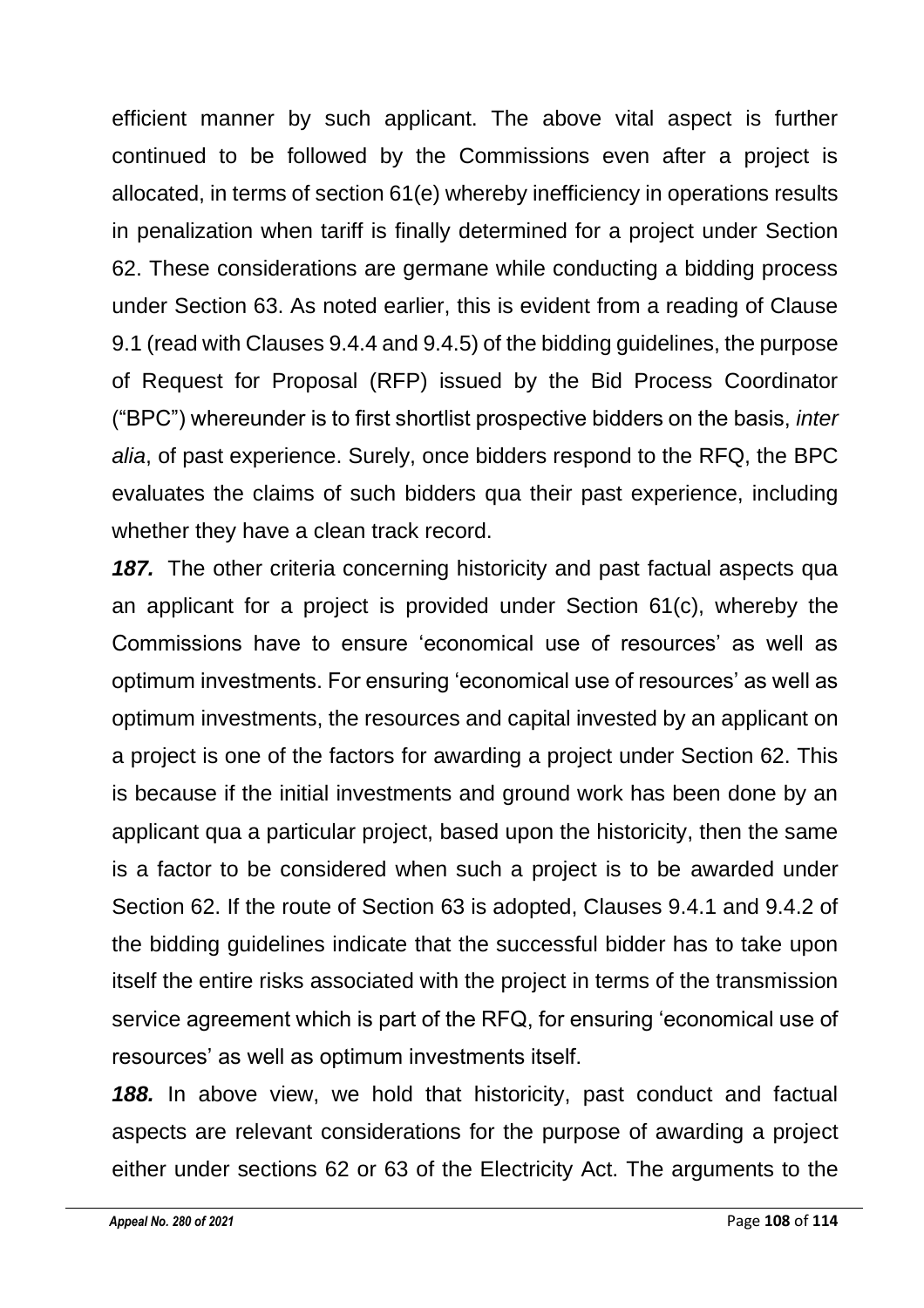contrary urged by the appellant do not appeal to us. The contention of appellant that the Commission fell into error by factoring in historicity while approving the project under Sections 62 is rejected.

*189.* We agree with the submission that Section 62 does not entail generally, or in the case of the subject project particularly, any higher burden for the end-consumer since the State Commission would in any case carry out Prudence Check of the costs incurred by the entity executing the project. Sufficient safeguards have been put in position by the Commission even in the impugned order the operative part whereof has been extracted earlier.

*190.* In such circumstances, there cannot be any question raised that the approval of the Transmission Project based on HVDC technology to be executed by the second and third respondents under Section 62 route is within the framework of Electricity Act, in general, and in exercise of statutory authority vested in MERC, in particular.

*191.* We must also observe here that this tribunal is duty-bound to follow the basic tenet that as the appellate forum, it is not expected to substitute its own view with that of the forum of first instance, if both views could possibly be taken. [see *Collector of Customs* v. *Swastic Woolens (P) Ltd.*, 1988 Supp SCC 796; *Satya Gupta (Smt.) Alias Madhu Gupta* v. *Brijesh Kumar*, (1998) 6 SCC 423; *Amrita Daulata Pawar* v. *Shri Sahu Co-operative Housing Society*, 2001 SCC OnLine Bom 421; *West Bengal Electricity Regulatory Commission* v. *CESC Ltd.*, (2002) 8 SCC 715; *Commissioner of Customs, Mumbai* v. *Bureau Veritas*, (2005) 3 SCC 265; and *Kashmir Singh* v. *Harnam Singh*, (2008) 12 SCC 796]. It is apt to quote the following observations of the Supreme Court in *U.P. Coop. Federation Ltd.* v. *Sunder Bros*, AIR 1967 SC 249 : 1966 Supp. SCR 215:

> *"…In dealing with the matter raised before it at the appellate stage the appellate court would normally not be justified in interfering with the exercise of the discretion under appeal solely on the ground that if it had considered the matter at the trial stage it may have come to a contrary*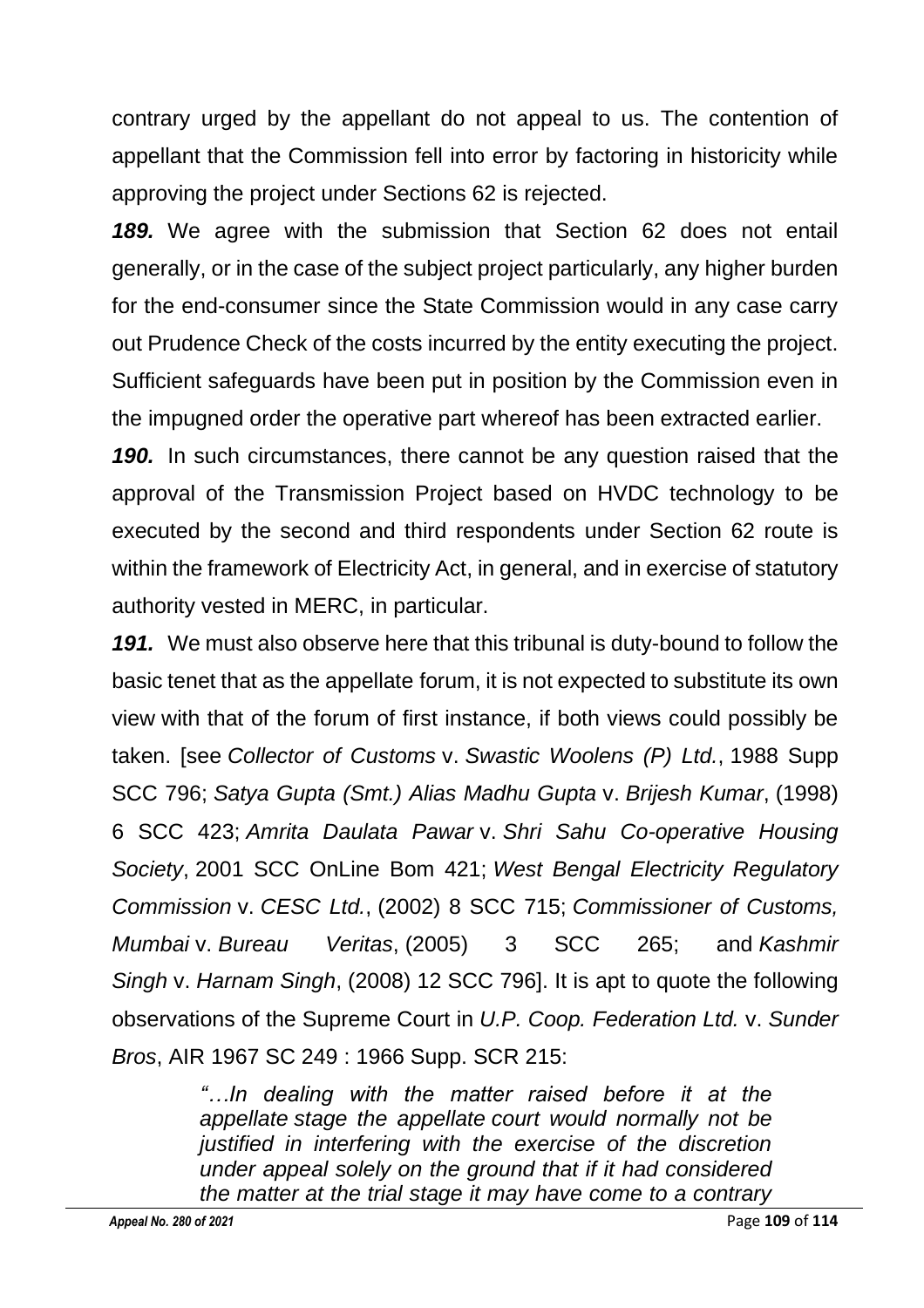*conclusion. If the discretion has been exercised by the trial court reasonably and in a judicial manner the fact that the appellate court would have taken a different view may not justify interference with the trial court's exercise of discretion…"*

*192.* We find no merit in the arguments of the appellant and, thus, reject the objections to the choice of RTM route made by MERC in relation to the subject project.

## *SUMMING UP*

*193.* We are satisfied that MERC has granted the transmission license to second respondent for reasons properly articulated based on a detailed analysis of facts and materials available to it. The CEA and the STU are authorities established by the Electricity Act conferring upon each of them, as indeed other agencies or institutions set up by the same legislation, role of great importance, to achieve the objective, *inter alia*, of "development of electricity industry, promoting competition therein, protecting interest of consumers and supply of electricity to all areas". The continuance by this legislation of Regulatory Commissions is aimed at distancing the executive organ from "*all forms of regulation, namely, licensing, tariff regulation, specifying grid code, facilitating competition through open access, etc.*"[ *PTC v. CERC* (s*upra*)]. The CEA has played an advisory role in due discharge of its statutory functions, *inter alia*, of specifying "*the Grid Standards for operation and maintenance of transmission lines*"(clause 'd'), promoting and assisting in "*the timely completion of schemes and projects for improving and augmenting the electricity system*"(clause 'f'), advising the "*State Government, licensees or the generating companies on such matters which shall enable them to operate and maintain the electricity system under their*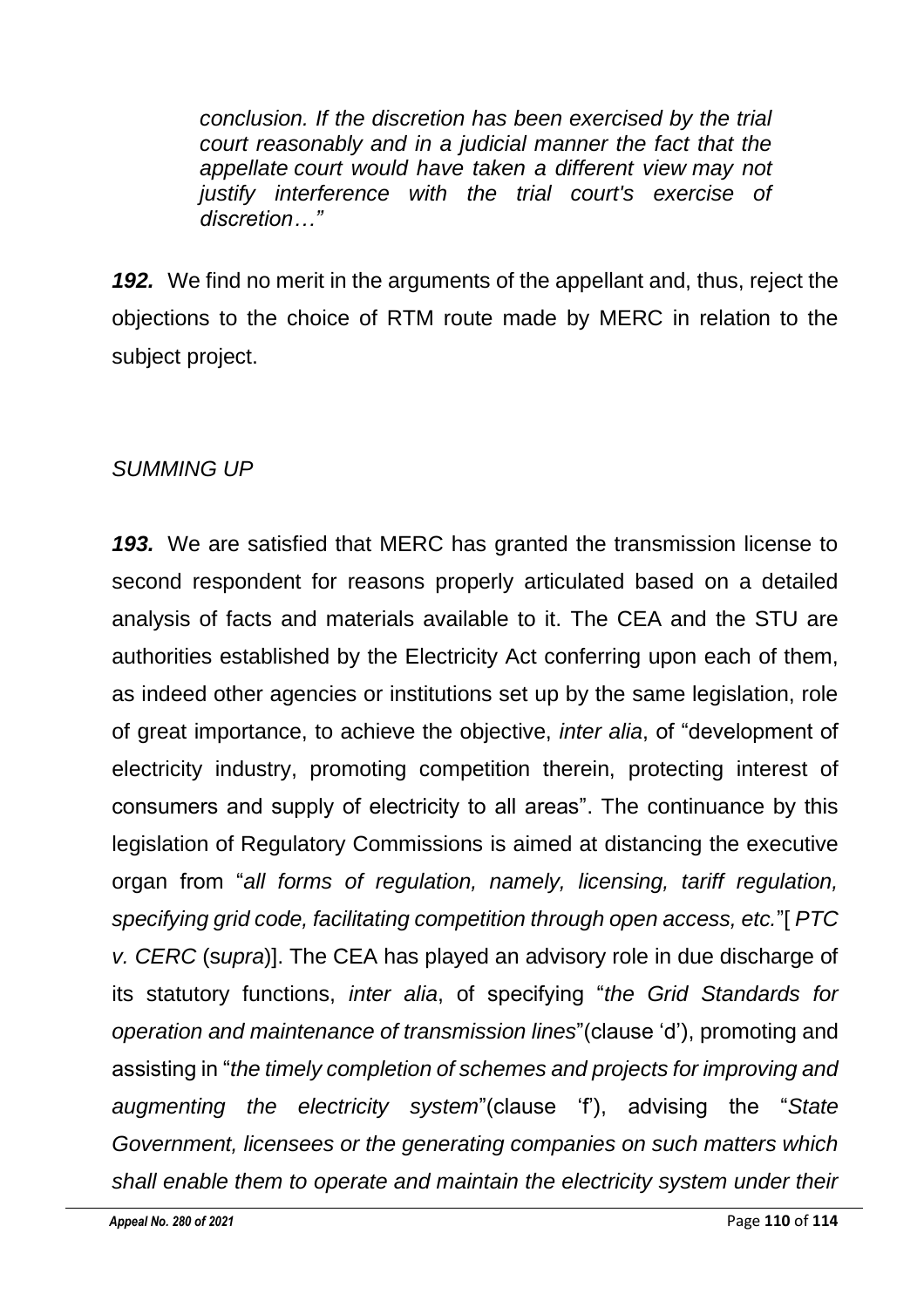*ownership or control in an improved manner and where necessary, in coordination with any other Government, licensee or the generating company owning or having the control of another electricity system*"(clause 'm') and advising the State Government and the State Commission "*on all technical matters relating to generation, transmission and distribution of electricity*"(clause 'n') under Section 73 of the Electricity Act. As also already seen, the functions of the STU in terms of Section 39 include, amongst others, "… *planning and co-ordination relating to intra-State transmission system with … State Governments … Authority* (i.e. CEA) *… licensees* (etc.)" and to "*to ensure development of an efficient, co-ordinated and economical system of intra-State transmission lines for smooth flow of electricity from a generating station to the load centers*" under clauses (b) and (c) of subsection 2. We are conscious that, in terms of Section 15(4), the views of the STU are recommendatory and not binding on the State Commission but there is nothing in the impugned order that the MERC has treated the same in any other way. Mere fact that MERC has taken into consideration the submissions of the STU, or been guided by the views of CEA, does not mean the decision is vitiated since such inputs are not extraneous material. On the contrary, both the said agencies have a statutory role and it was incumbent and only appropriate that their views were factored in.

*194.* The conduct of STU has indeed been far from satisfactory. Its flip-flop vis-à-vis the technology (HDVC versus HVAC), reflective more of indecisiveness than anything unholy, has been the cause of delay and a whole lot of confusion. Not that, the changes in the scheme made at its instance over the period were wholly wrong. The change of point of interconnectivity from Nagothane to Kudus would have resulted in substantial savings in terms of effort, work, money, *et al*. Be that as it may, the Commission has undertaken an intricate examination of critical aspects (availability of necessary land, know-how, experience, capability – financial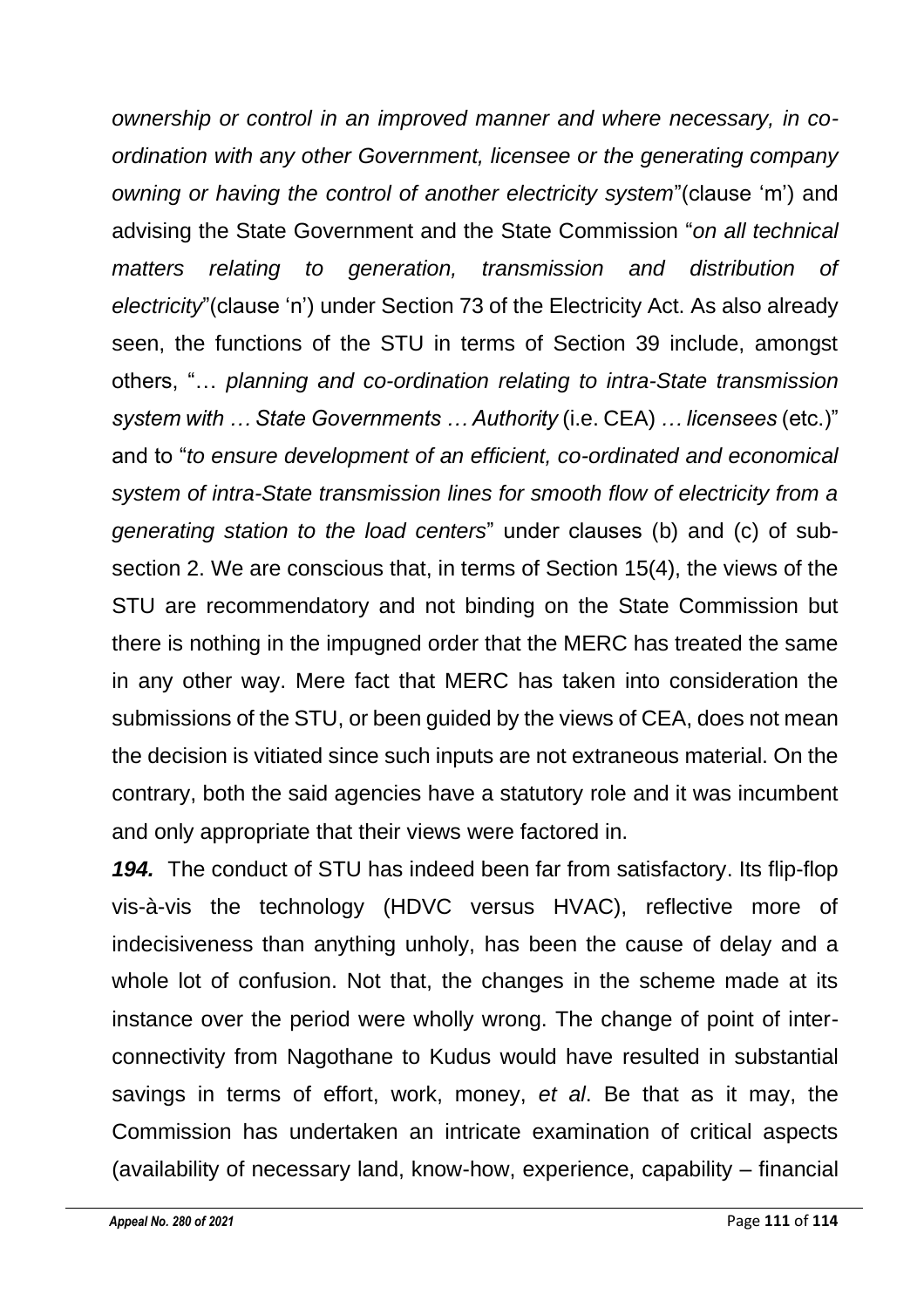and otherwise, etc.) for implementation of the transmission project in an efficient and timely manner to accord the final approval for the respondent AEMIL as the project developer.

*195.* The deliberative exercise wherein all stake-holders and interest groups have been participating has thus resulted in a scheme evolving which is not only so essential to the overall interest of ever-increasing power demands of Mumbai region but also promises of a project founded on (going by expert views which have been acted upon) most suitable modern technology with optimum benefits as indeed expected to go forward with inherent assurance of expeditious execution given the involvement of the entity which has been granted license from the very inception – the drawing board stage.

*196.* It is not correct to assail the decision on the ground that AEMIL, a new company cannot be awarded the Transmission Project under Section 62 of the Electricity Act, the said entity being a wholly owned subsidiary of the original proponent set up as a Special Purpose Vehicle (SPV) company in line with the accepted power industry practice followed particularly in relation to transmission projects. The execution period of the said Scheme is around four years and being a capital-intensive Scheme, it requires to be financed by multiple financial institutions. The schemes which require huge financial investments, such as the present HVDC Scheme, it is an industry practice that the financial institutions look for identified targeted use of funds to ensure that the funds are not diverted, and can be strictly monitored & controlled. to make the financing more fluid, feasible and cater to the basic requirements of the financial institutions, execution of the HVDC Scheme is proposed to be carried out by AEMIL, which is a 100% owned subsidiary of AEML.

*197.* The chronology of events in the backdrop of which this challenge was brought demonstrates that an unduly long time has been frittered away in planning, all of which though would not have been wasteful. But there now has to be a sense of urgency lest delay in execution should render the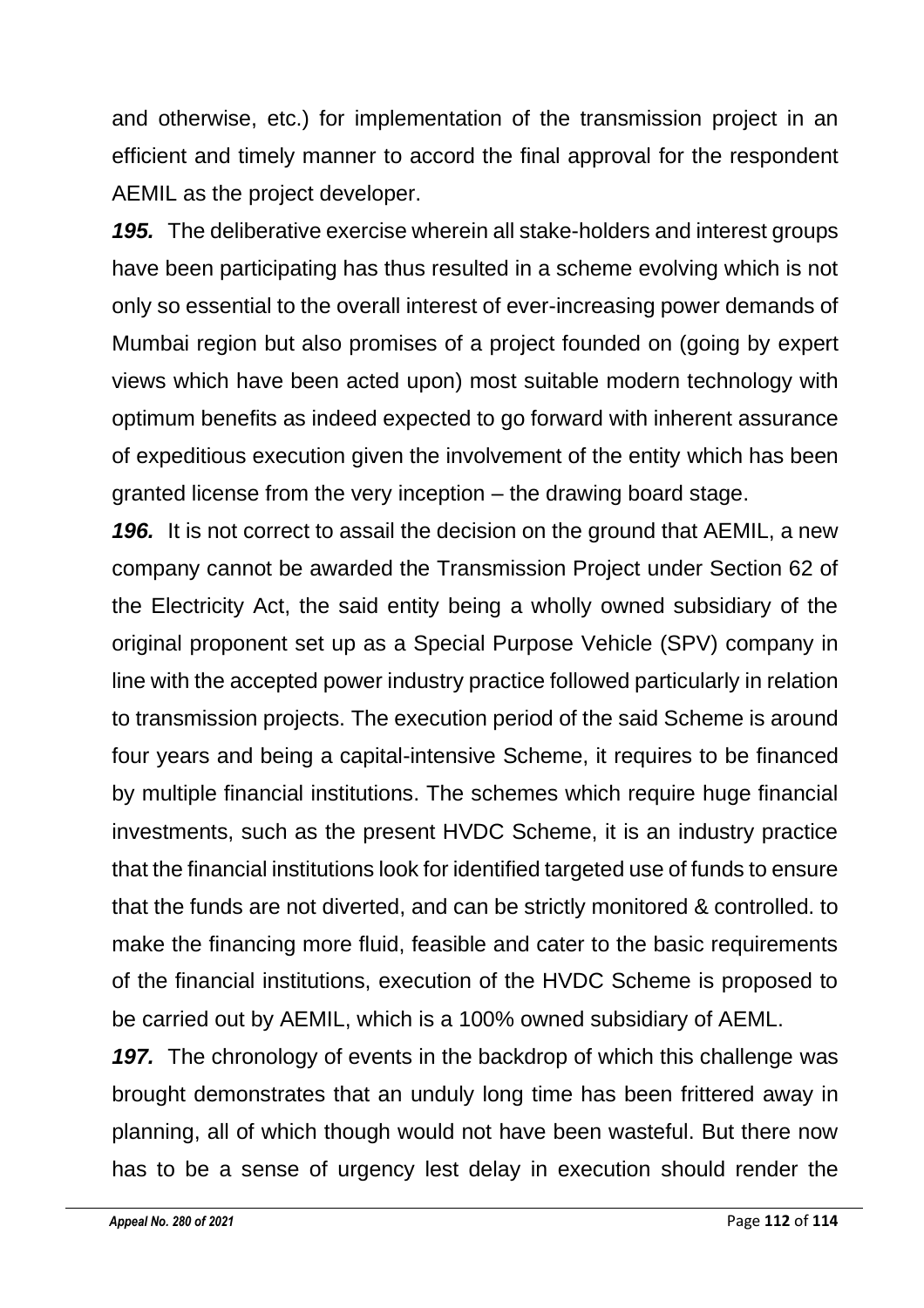planned infrastructure inadequate or outdated by the time it is completed or placed in service of the people at large.

*198.* We note that the MERC has emphasized on the necessity of the timely completion of the transmission project by the licensee within the period stipulated (48 months) and at the same time directed adherence to cost optimization by utilizing the means of international competitive bidding (ICB) for necessary contracting purposes while implementing the same (para 38.61) and thereby laying ground for the least cost to be achieved. As noted earlier, the conditions attached to the license include (clause vii of para 41.2) that the "*Transmission Licensee shall endeavour to commission the project within 48 months of issue of the Transmission Licence and as per the applicable Technical Standards and Grid Standards of CEA*", the "*ground work for land acquisition and clearances* (having) *already been done*", this in addition to the stipulation that the expenditure incurred would be subject to prudence check.

*199.* Since reliance was placed on it, we must add here that the Notification dated 15.03.2021 issued by the MoP in GOI cannot retrospectively displace a decision taken by the State ERC in exercise of its statutory jurisdiction on the basis of extant norms.

*200.* We have not found substance in the plea of the appellant that Section 63 of the Electricity Act is the dominant route reducing Section 62 to a subservient or inferior position. Both co-exist and provide choices to the regulatory authority to be exercised on case-to-case basis guided, *inter alia*, by the State policy reflected in the legislation. The project in question was conceived and planned by the concerned agencies and authorities long before the issuance of the GR dated 04.01.2019 by the State government establishing the Empowered Committee and even in terms of the decisions taken by the said Committee it is an "old" project which has been under constant and active consideration of the State Commission, the changes